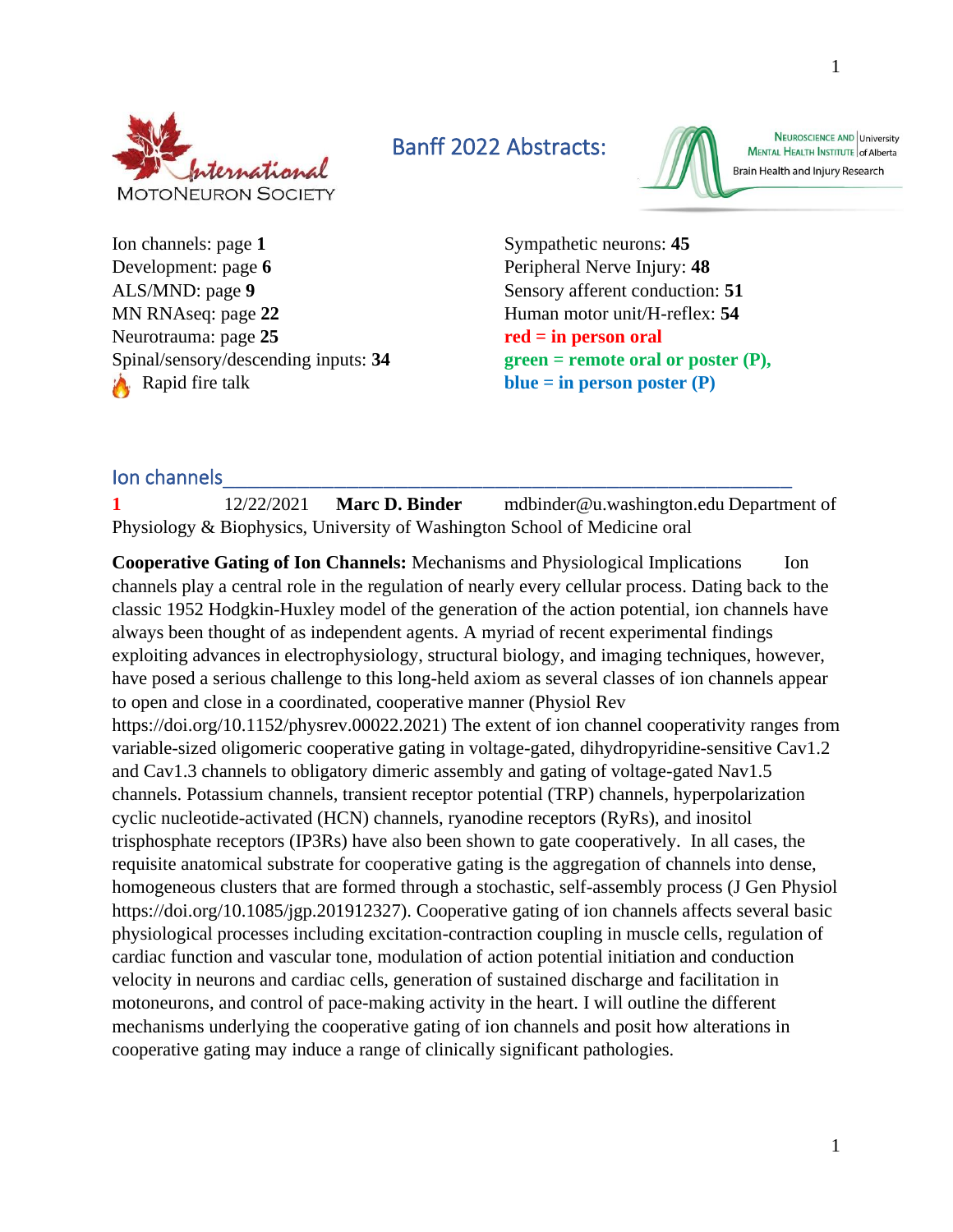**2** 03/25/2022 **Frederic Brocard** frederic.brocard@univ-amu.fr Institut de Neurosciences de la Timone, CNRS Ph.D None "Rémi Bos1, Benoit Drouillas1, Mouloud Bouhadfane1, Emilie Pecchi1, Virginie Trouplin1, Sergiy M. Korogod2, Fr $\hat{A}$ Od $\hat{A}$ Oric Brocard1.1 Institut de Neurosciences de la Timone (UMR7289), Aix-Marseille Universit $\tilde{A}$ © and CNRS, Marseille, France 2 Bogomoletz Institute of Physiology, National Academy of Sciences of Ukraine; Kyiv, Ukraine." oral

**TRPM5 CHANNELS ENCODE BISTABILITY OF SPINAL MOTONEURONS AND ENSURE MOTOR CONTROL OF HINDLIMBS IN MICE**. "It is often assumed that the postural tone originates from supraspinal centers by providing a prolonged excitation to spinal motoneurons. On the other hand, motoneurons in vertebrates can process descending commands through nonlinear integrative functions, the most distinctive being a self-sustained spiking activity mediated by a plateau potential and evoked by a brief excitation. Even if this bistable state makes sense for maintenance of posture, its functional significance remained unclear. We recently published in Nature communications congruent evidences that bistable motoneurons are integral part of the postural control in mice (Bos et al., 2021).

There has been a consensus that the activation of the L-type Ca2+ persistent inward current mediates the plateau potential in bistable motoneurons. We here show that Ca2+ is not the main charge carrier but is required for triggering a Na+ conductance which drives the plateau potential. In addition to update the ionic nature of plateau potentials, we identify the Ca2+ activated Na+-permeable Trpm5 channels as the molecular bases for bistability. Pharmacological, genetic or computational inhibition of Trpm5 specifically occlude motoneuronal bistable behaviors. Furthermore, silencing Trpm5 in lumbar motoneurons by genetic interference techniques leads to a pronounced paresis of hindlimbs.

In sum, we bring a support to the concept that the postural tone is associated with bistable properties of motoneurons. We also provide new biological insights in bistability of motoneurons by demonstrating the significant role of Ca2+-activated Na+-permeable Trpm5 channels, and how these channels work in tandem with L-type Ca2+ channels to produce the plateau potential."

**3** 03/29/2022 **Benoit Drouillas** benoit.drouillas@univ-amu.frInstitut de Neurosciences de la Timone, CNRS Ph.D student Student "Beno $\tilde{A}$ ®t Drouillas, Cécile Brocard, Sébastien Zanella, Rémi Bos, Jean-Charles Viemari, Loubna Khalki, HéIà ne Bras and Frédéric Brocard.Institut de Neurosciences de la Timone (UMR7289), Aix-Marseille Universit $\tilde{A}$ © and CNRS, Marseille, France" oral

# **PERSISTENT NAV1.6 CURRENT PROMOTES BISTABILITY IN LUMBAR MOTONEURONS TO SUPPORT HINDLIMB POSTURAL TONE IN MICE.** "The

rhythmogenic module of the spinal central pattern generator (CPG) comprises glutamatergic interneurons endowed with inherent membrane oscillations at a frequency range similar to locomotor rhythms. Numerous experimental evidences support a fundamental role of the persistent Na+ current (INaP) in mediating membrane oscillations in premotor interneurons and thereby in generating the locomotor rhythm (Brocard et al., 2013). Beyond its rhythmogenic role,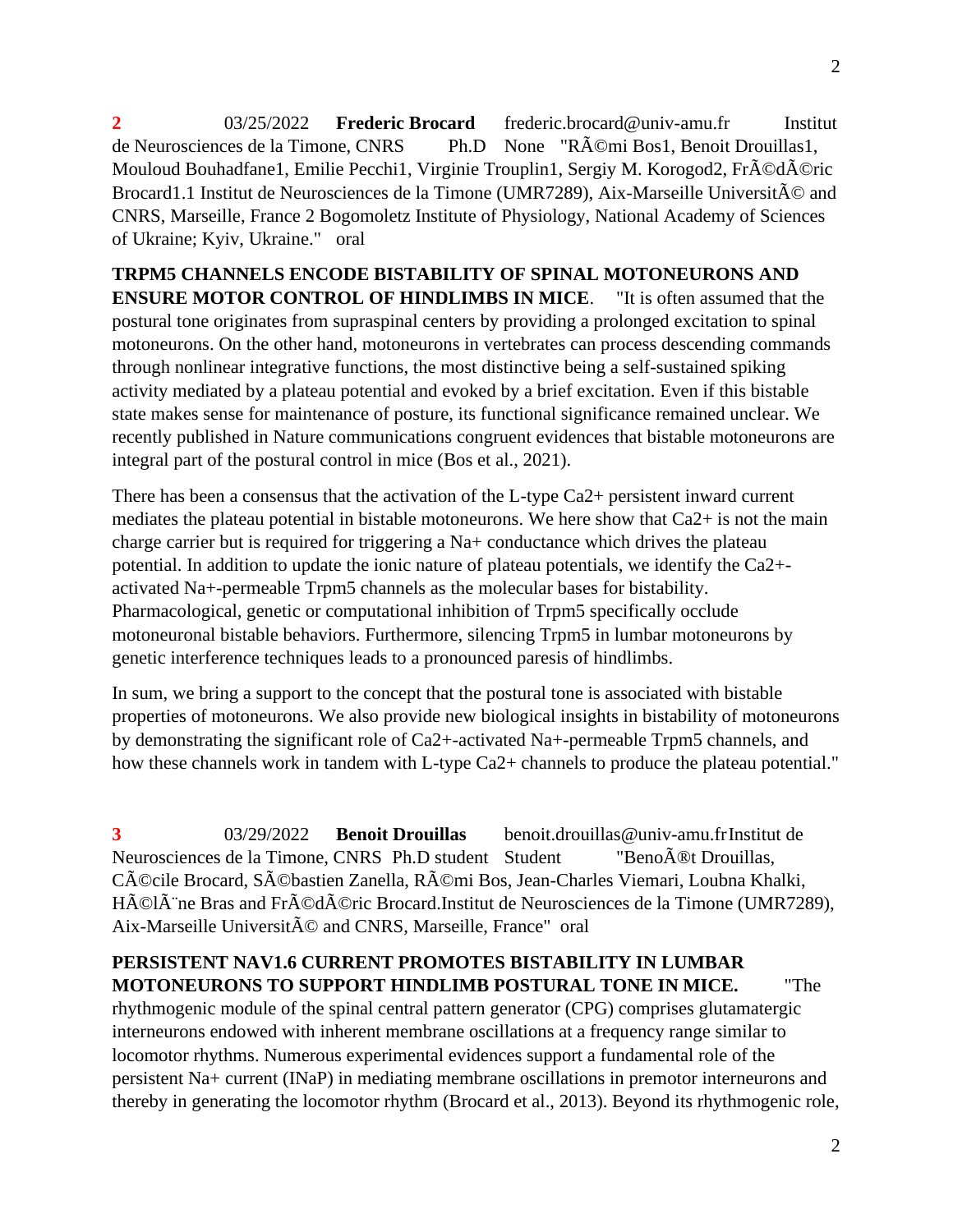INaP also enables self-sustained spiking activity triggered in spinal motoneurons by a brief excitation (Bouhadfane et al., 2013). Despite the numerous studies on the roles of INaP within the spinal locomotor network, we still know little regarding the identity of Nav channel isoform(s) that give rise to INaP, and the manner in which they interplay have yet to be deciphered. Our attention turned to Nav1.1 and Nav1.6 because of their strong expression within the ventral spinal cord while Nav1.2 and Nav1.3 are predominantly found in dorsal horn sensory neurons.

We here highlight the axonal Nav1.6 as the main molecular player for INaP in lumbar motoneurons. The pharmacological or genetic inhibition of Nav1.6, but not of Nav1.1, impairs INaP, bistability and postural tone in hindlimbs. In interneurons of the CPG region Nav1.6 and Nav1.1 equally mediate INaP and the inhibition of both are required to abolish oscillatory bursting activities and the locomotor rhythm. Overall, Nav1.6 plays a significant behavioral role in posture by governing INaP-dependent bistability in motoneurons, and works in tandem with Nav1.1 for producing INaP-dependent rhythmogenic properties required for locomotion.

**4**P 04/04/2022 **Laura Schmid** laura.schmid@imsb.uni-stuttgart.de Institute for Modelling and Simulation of Biomechanical Systems, University of Stuttgart, Stuttgart, Germany PhD Student Student "Thomas Klotz: Institute for Modelling and Simulation of Biomechanical Systems, University of Stuttgart, Stuttgart, Germany Oliver Röhrle: Institute for Modelling and Simulation of Biomechanical Systems, University of Stuttgart, Stuttgart, Germany; Stuttgart Center for Simulation Sciences (SC SimTech), University of Stuttgart, Stuttgart, Germany Randall K. Powers: Department of Physiology and Biophysics, University of Washington, Seattle, WA, United States of America Francesco Negro\*: Department of Clinical and Experimental Sciences, UniversiÃ degli Studi di Brescia, Brescia, Italy Utku S. Yavuz\*: Biomedical Signals and Systems, Universiteit Twente, Enschede, The Netherlands \*These authors contributed equally to this work."

**Relating in vitro and in vivo post-inhibitory rebound excitation in motoneurons using a computational model** Recordings of human motoneurons during reciprocal inhibition show a rebound effect - a period of excitation following the inhibition. Interestingly, in vitro studies previously demonstrated membrane potential overshoots in motoneurons after injections of hyperpolarizing current steps. This was attributed to HCN-channels. In this study, we used a motoneuron model to investigate if the characteristic HCN-channel behaviour can explain the rebound excitation seen in experimental recordings performed on human subjects. The experimental results reveal that, depending on the time lag between the last action potential and the inhibitory stimulus, the motoneuron was either inhibited or, unexpectedly, excited. Only stimuli delivered in the second part of the interspike-interval could reduce the firing rate. For stimuli applied during the first part of the interspike-interval the neurons increased their firing rates, leading to the observed rebound excitation. This behaviour was replicated by the motoneuron model when including HCN-channels. However, the amplitude of the rebound excitation was considerably smaller than in the experimental study. Notably, the rebound amplitude was influenced by the magnitude and variability of the overall injected current. The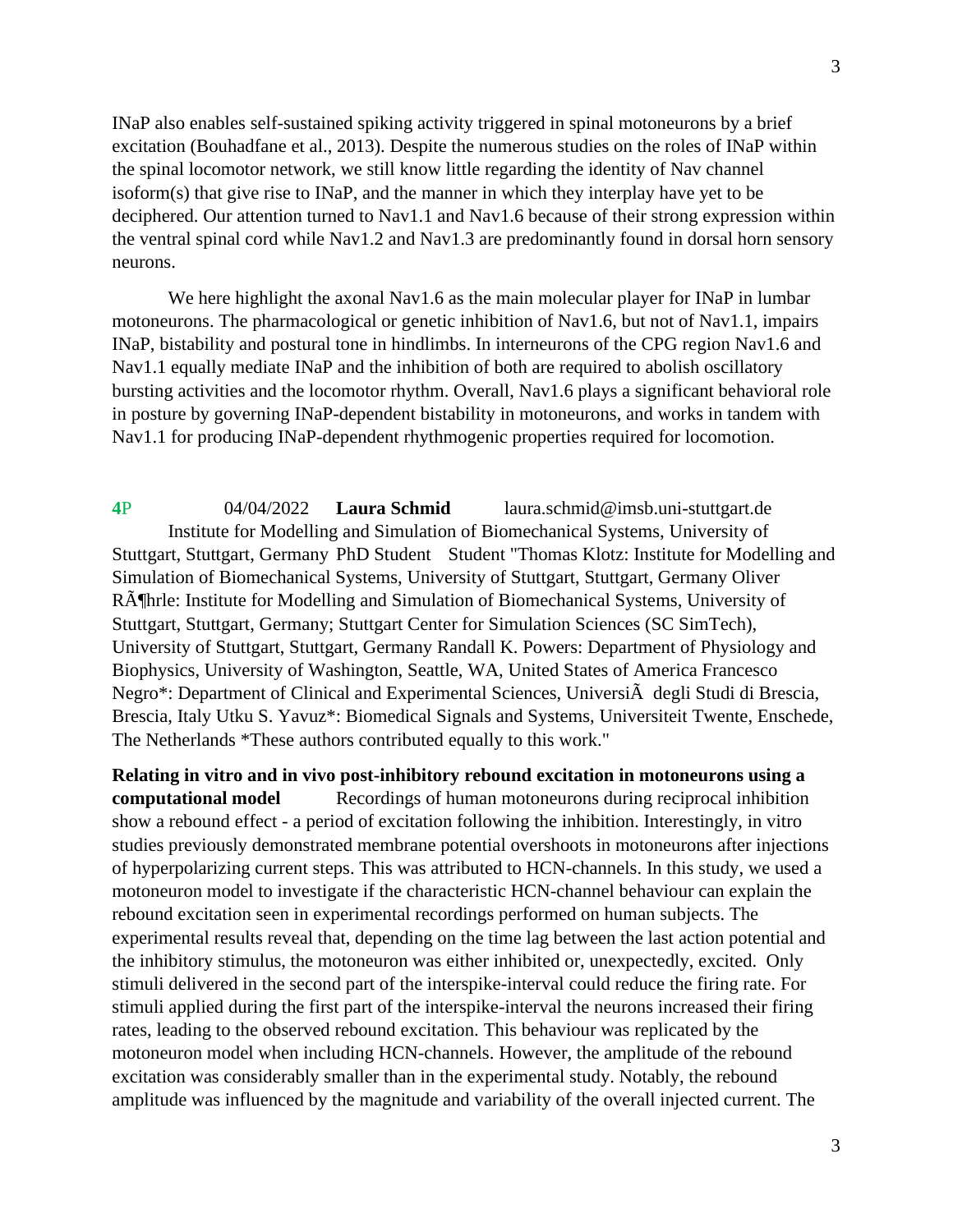simulation results show that HCN-channels can increase the excitability of a motoneuron after it is inhibited. However, the model could not completely explain the significant rebound effect seen in human subjects.

**5** 04/06/2022 **Remi Bos** remi.bos@univ-amu.fr CNRS Aix-Marseille University Principal Investigator None "Harris-Warrick R.\* (1), Caron G. (2), Baczyk M. (3), Pecchi E. (4), Drouillas B. (4), Zytnicki D. (2), Brocard F.\* (4), Bos R.\* (4) (1) Department of Neurobiology and Behavior, Cornell University, Ithaca, NY, USA (2) Centre de Neurophysique, Physiologie et Pathologie, UMR 8119, CNRS/Universite $\hat{A}$  Paris Descartes, 45 rue des Saints-Peres, 75270 Paris, France (3) Department of Neurobiology, PoznaÅ,, University of Physical Education, Poland (4) Institut de Neurosciences de la Timone (UMR7289), Aix-Marseille Universite $\hat{A}$  and Centre National de la Recherche Scientifique (CNRS), Marseille oral

**A size principle for bistability in mouse lumbar motoneurons** Bistability in spinal motoneurons supports tonic spike activity in the absence of excitatory drive. Based on earlier work in cats, it has been assumed that smaller motoneurons innervating slow motor units associated with antigravity musculature might be more prone to generate bistability for postural maintenance. We studied the bistable properties as a function of the size of motoneurons in neonatal and juvenile (P25) Hb9-eGFP mice. We first established a bistability score from 0 to 4 points,  $(0 = no$  bistability,  $4 = full$  bistability). This score takes into account the following parameters: the presence of (i) a slow afterdepolarization (sADP: 1 point), (ii) a sustained discharge in response to a brief depolarizing current (1 point), (iii) negative hysteresis during ramp depolarizations (1 point) and (iv) delayed, accelerating firing during long current steps (1 point). We showed that only the largest  $\hat{I}$  -motoneurons (GFP+/NeuN+/MMP9+), with soma diameter  $\hat{a}$ ‰¥ 400 $\hat{A}$ µm2, display full bistable properties. Smaller neurons showed none or only one of the bistability criteria. The proportion of bistability increases over development (from P2 to P25). Only the large motoneurons expressed a large persistent inward current, and a Kv1.2 delayed rectifying K+ current typical of bistable neurons. As repeatedly shown before, serotonin can evoke bistability, but only in large, partially bistable motoneurons. Finally, in vivo studies showed that, in adult (P50-P60) mice, bistability occurs only in motoneurons displaying a negative hysteresis and a delayed accelerating firing. In sum, it appears that, in mice, large bistable motoneurons unexpectedly display a fast phenotype.

**6** 04/07/2022 **Calvin Chad Smith** calvin.smith@ucl.ac.uk University College London Postdoctoral Research Associate Post-doc Robert Brownstone, University College London oral

**Kv2.1 channels are not required for C-bouton amplification of motor output** Neural motor systems have evolved complex circuits that afford animals a range of behaviours essential for survival. C-bouton synapses arising from cholinergic V0C interneurons increase muscle contraction force by amplifying activity of innervating motoneurons. Recent work in neonatal mouse motoneurons suggests that delayed rectifier currents carried by post-synaptically clustered Kv2.1 channels are crucial to C-bouton amplification. Here we use a motoneuron conditional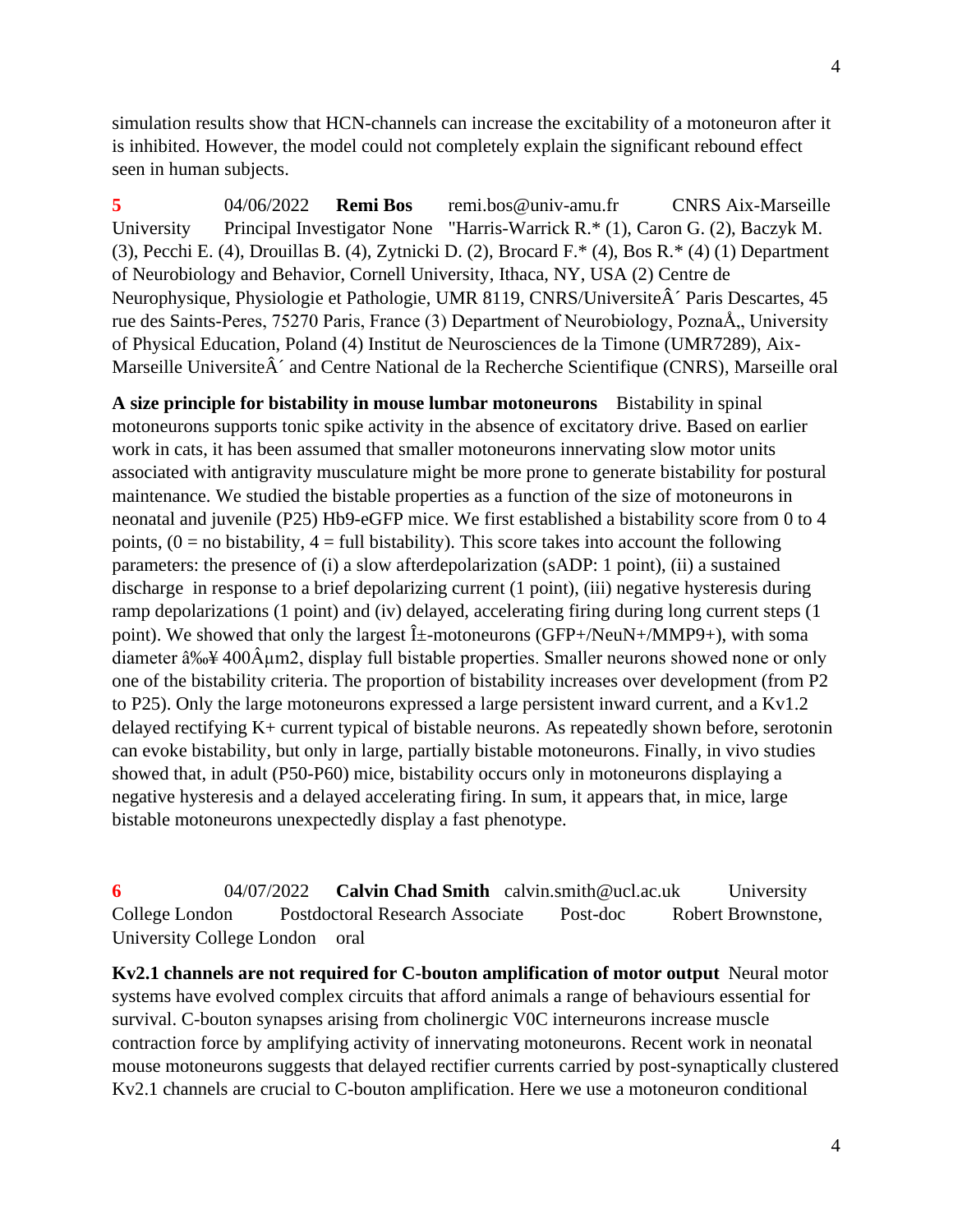Kv2.1 knockout to show that while Kv2.1 modulates maximal firing in neonates, its removal minimally affects either mature motoneuron firing, or firing rates in response to the C-bouton agonist, muscarine. Additionally, amplification of electromyography activity during high force tasks was unchanged following Kv2.1 deletion. We next show that Kv2.2 is also expressed by spinal motoneurons and co-localises with Kv2.1 opposite C-boutons. We suggest that the primary function of Kv2 proteins Kv2.1 and Kv2.2 is non-conducting in motoneurons, and that Kv2.2 can function in the absence of Kv2.1, perhaps to ensure the integrity of the synapse.

**7 P** 04/06/2022 **Ricardo Goncalves Molinari** molinari@gmail.com 1. Neural Engineering Research Laboratory, Center for Biomedical Engineering, University of Campinas, Campinas, SP, Brazil. 2. Department of Electronics and Biomedical Engineering, School of Electrical and Computer Engineering, University of Campinas, Campinas, SP, Brazil.PhD Student Student "Francesco Negro3, and Leonardo Abdala Elias1,2 1. Neural Engineering Research Laboratory, Center for Biomedical Engineering, University of Campinas, Campinas, SP, Brazil. 2. Department of Electronics and Biomedical Engineering, School of Electrical and Computer Engineering, University of Campinas, Campinas, SP, Brazil. 3. Department of Clinical and Experimental Sciences, UniversitÃ degli Studi di Brescia, Brescia, Italy. " remote poster

**Dendritic transformation of synaptic currents and its influence on discharge properties of alpha motor neurons**Force generation during isometric voluntary contractions is hypothesized to be regulated by the common synaptic input, a signal composed of presynaptic inputs impinging on the dendrite of motoneurons (MNs). However, it is unclear how the morphology and electrophysiological properties of MN dendrite mold the bandwidth of the synaptic input signal into the neural drive to the muscle under different synaptic bombardment (SB) conditions. We conducted computer simulations with morphologically detailed S- and FF-type MN models to investigate how the dendritic transformation of synaptic inputs would influence the MN discharge. The cut-off frequency of the dendritic frequency response (DEND\_CF) did not change, while the interspike interval variability (ISI\_VAR) linearly increased and exponentially decayed with the increase of SB in both S- and FF-type MNs, respectively. Activation of excitatory synaptic inputs with a distal distribution reduced DEND\_CF and ISI\_VAR. Concomitant activation of inhibitory and excitatory synaptic inputs increased DEND\_CF and ISI\_VAR. Activation of dendritic Ca++ persistent current produced an increased gain of the dendritic frequency response in the low-frequency ( $\&;lt;;5Hz$ ) band, with a reduction in both DEND\_CF and ISI\_VAR. The results suggest that the bandwidth of the common synaptic input to the MN is shaped in the output neural drive by a complex interplay of dendritic morphology, intrinsic MN electrophysiology, the combination of excitatory and inhibitory synaptic inputs, and SB intensity. Also, the changes in MN discharge variability shed light on the importance of considering the above-mentioned factors when evaluating the influence of the neural drive to the muscle on force control.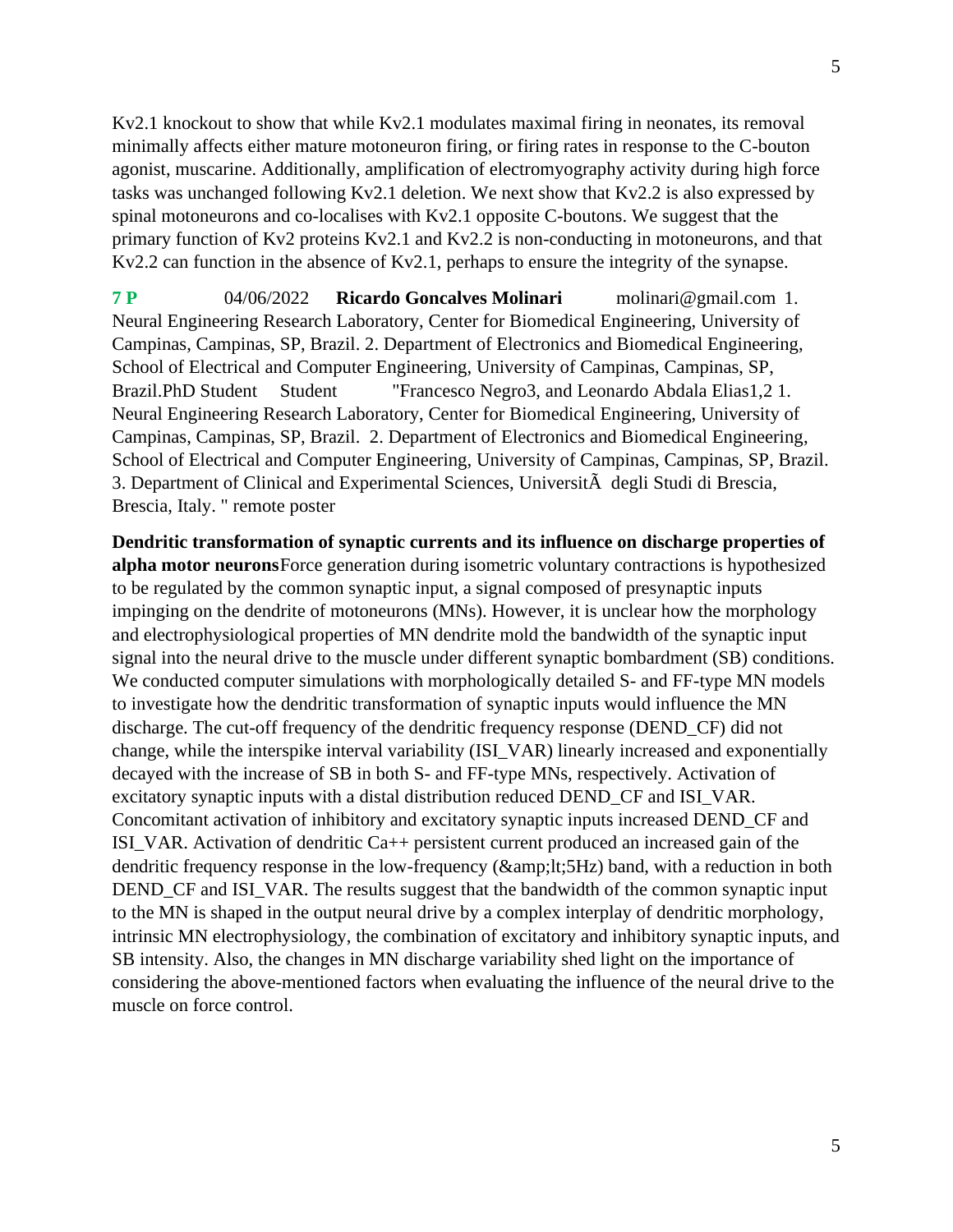### Development

**1** 01/12/2022 **Simon Arthur Sharples** simon.sharples87@gmail.com University of St Andrews Postdoctoral Fellow Post-doc Gareth B. Miles, University of St Andrews oral

**Postnatal integration of active properties shapes motoneuron recruitment** The ability to produce graded changes in muscle force is dependent on the orderly recruitment of motor units. The size principle underlies the orderly recruitment of motor units; however, motoneuron size is a poor predictor of recruitment amongst functionally defined motoneuron subtypes. Whilst intrinsic properties are key regulators of motoneuron recruitment, the underlying currents involved are not well defined. Whole-cell patch-clamp electrophysiology was deployed to study intrinsic properties, and the underlying currents, that contribute to the differential activation of delayed and immediate firing motoneuron subtypes. Motoneurons were studied during the first three postnatal weeks in mice to identify key properties that contribute to rheobase and may be important to establish orderly recruitment. We find that delayed and immediate firing motoneurons are functionally homogeneous during the first postnatal week and are activated based on size, irrespective of subtype. The rheobase of motoneuron subtypes becomes staggered during the second postnatal week, which coincides with the differential maturation of passive and active properties, particularly persistent inward currents (PICs), conducted by NaV1.6 in both subtypes, in addition to L-Type calcium channels in delayed firing motoneurons. The rheobase of delayed firing motoneurons increases further in the third postnatal week due to the development of a prominent hyperpolarization-activated inward current that is active at resting membrane potential. Our results suggest that motoneuron recruitment is multifactorial, with recruitment order established during postnatal development through the differential maturation of passive properties and sequential integration of persistent and hyperpolarization-activated inward currents.

**2** 04/13/2022 **Joline Brandenburg**, MD brandenburg.joline@mayo.edu Mayo Clinic Consultant, Assistant Professor None "Matthew Fogarty, PhD Mayo Clinic Gary Sieck, PhD Mayo Clinic" oral

**Mouse Models of Phrenic Motor Neuron Loss during Postnatal Development** During embryonic and early postnatal development, the number and size of motor neurons is established. Developmental changes in neurotransmission and/or neurotrophic factor (i.e. BDNF via TrkB receptor) signaling can impact postnatal survival of motor neurons. We employed two genetic models: 1) spaGlrb-/- mice with mutated glycine receptors and 2) TrkBF616A mice with a 1NMPP1 sensitive knockin allele that inhibits TrkB kinase activity. In TrkBF616A mice, 1NMPP1 was added to drinking water of dams at P0 and continued through P21. The impact altered neurotransmission or BDNF/TrkB signaling on the number and size of phrenic motor neurons (PhMNs) was assessed at P28. PhMNs were retrogradely labeled using rhodamine and imaged in 3D by confocal microscopy (Olympus Fluoview 40X 1.4 NA objective). Both spaGlrb-/- and TrkBF616A had fewer PhMNs ( ~15% and ~20% , respectively) compared to wildtype mice. In addition, the somal surface area of surviving PhMNs in both spaGlrb-/- and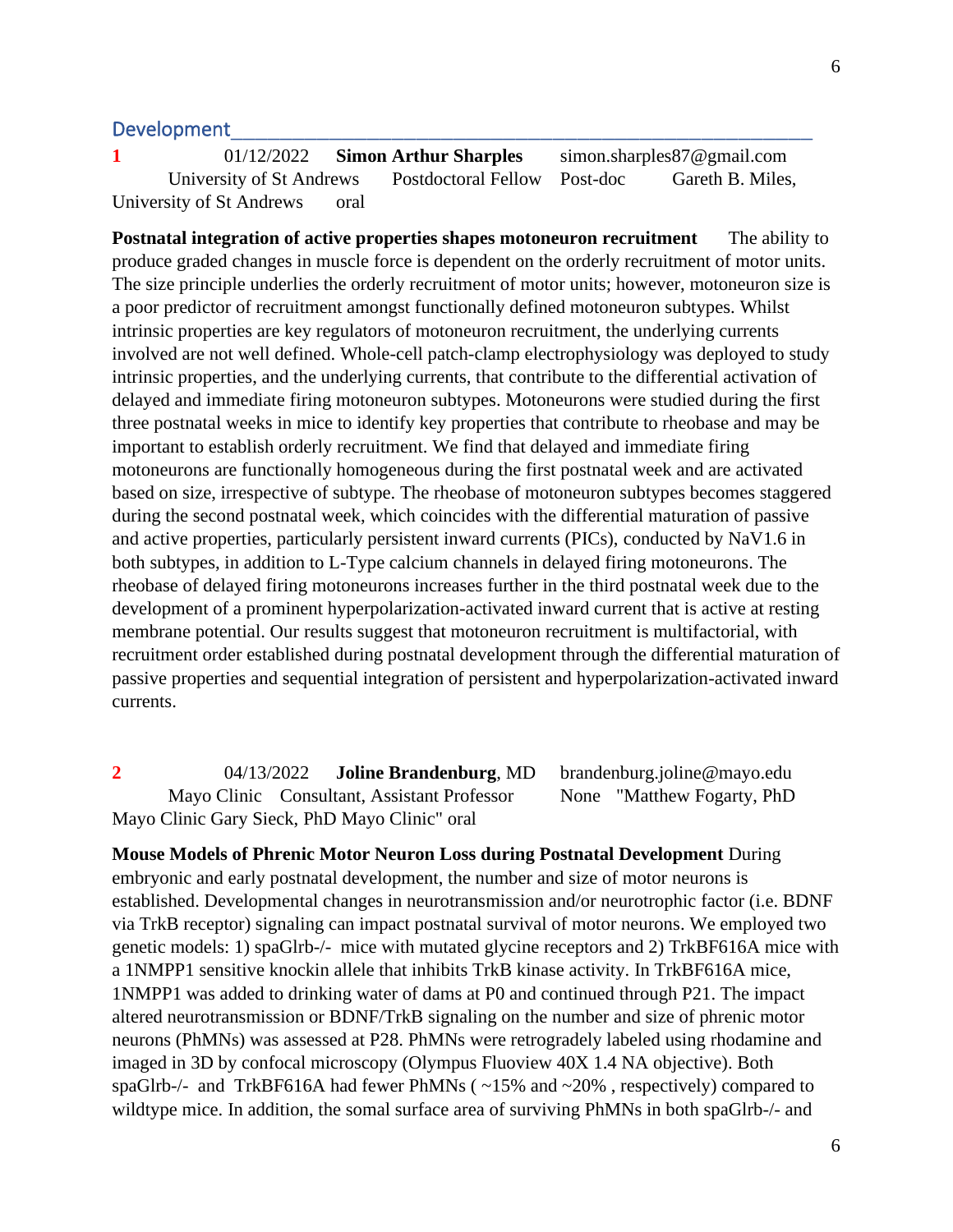TrkBF616A mice were ~10% smaller than wildtype mice at P28. In spaGlrb-/- mice, the number and diameter of primary dendrites was comparable to wildtype mice, whereas the number of primary dendrites in TrkBF616A mice was ~15% greater than wildtype but their average diameter was similar. While likely to be very different mechanistically, removal of either effective glycinergic neurotransmitter inputs to or BDNF/TrkB signaling at PhMNs during development results in fewer PhMNs and reduced PhMN somal size by P28. These developmental changes will undoubtedly affect neural control of the diaphragm muscle in adults, reducing motor unit diversity.

**3** 04/13/2022 **Kimberly Dougherty**kjd86@drexel.edu Drexel University Associate Professor None "Shayna Singh, D. Leonardo Garcia-Ramirez, Ngoc Ha, Erik Li, Nicholas Stachowski, Lihua Yao Drexel University" 2 Oral

**Developmental and injury-induced changes in cellular and synaptic properties of spinal premotor interneurons expressing Shox2** Locomotor rhythm and pattern is generated by neuronal networks in the spinal cord. Three populations of spinal neurons have been linked to rhythm generation thus far. One of these populations is a group of excitatory interneurons identified by the transcription factor Shox2. Recent experiments have used electrophysiological techniques in spinal slice and reduced isolated spinal cord preparations to explore mutual excitatory interactions and intrinsic properties related to rhythmicity, modulation of rhythmicity by synaptic inputs from other locomotor-related neurons, and primary afferent pathways providing feedback to these neurons. Through these experiments, we have determined that gap junctional coupling within functionally related populations of Shox2 neurons supports synchronization of activity, and may amplify weak intrinsic rhythmogenic currents found in a subset of Shox2 neurons in neonates. Further, subsets of Shox2 are excited and others are inhibited by activation of sensory afferent pathways that perturb ongoing locomotion. In adult Shox2 neurons, potential rhythmogenic currents strengthen, gap junctional coupling is no longer detected, and neurons spontaneously oscillate in slice. Afferent pathways to Shox2 neurons seem to remain similar in the adult to those observed in neonate. Following spinal cord injury, Shox2 neurons maintain their intrinsic and oscillatory properties but sensory pathways to Shox2 neurons are altered. Considered together, the data demonstrate intrinsic and synaptic mechanisms influencing activation and rhythmicity in different conditions, and provide insight into network functioning, of a putative rhythm generating population.

**4 P** 04/14/2022 **Marie Roussel** marie.roussel.1@ulaval.ca University Laval PhD Student Student "Authors: Marie Roussel (1), Louise Thiry (2), and Frederic Bretzner (1)Institutions:(1) Centre de recherche du CHU de Quebec University Laval (2) Montreal Neurological Institute-Hospital, McGill University" "3 people: 2 PhD students and our PI. We will follow the virtual meeting. " Remote Poster

**Dual role of DSCAM in the development of the spinal locomotor circuit** "Locomotion results from motoneuronal activity under the control of spinal interneuronal circuits generating the appropriate rhythm and pattern of muscle contractions. Recently, we have shown that a systemic mutation of DSCAM (Down Syndrome Cell Adhesion Molecule), Dscam2J, induces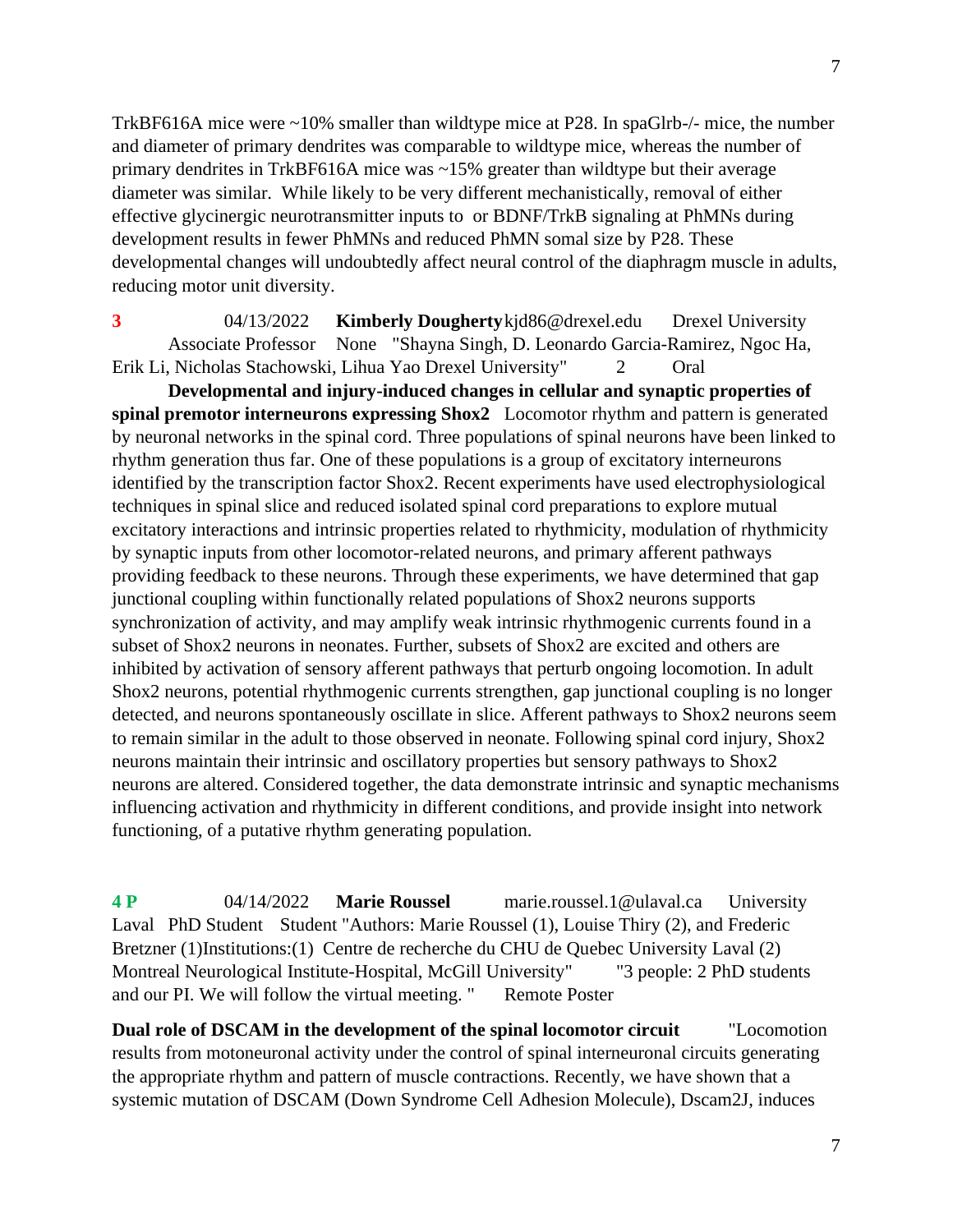anatomical and neurophysiological changes in the lumbar spinal circuit, contributing to locomotor deficits. Here we identified the neuronal populations underlying these functional changes by conditionally impairing DSCAM expression in either excitatory or inhibitory interneurons. Vglut2-CRE or Vgat-CRE mice were crossed with Dscamflox/flox mice in order to conditionally delete DSCAM in Vglut2+ or Vgat+ neurons. Motor control was assessed by quantifying the posture, the intralimb and interlimb coordination and electromyographic (EMGs) recordings during treadmill locomotion. In comparison to their controls (Vgat-cre mice), Vgat-DS mutant mice exhibited a duck-like gait with a longer swing phase. This longer swing phase was associated with a longer burst duration in the EMG activity of the ankle flexor, while the stance phase and the extensor burst activity were normal. In contrast to their controls (Vglut2-cre mice), Vglut2-DS mutant mice presented either an extended or normal posture with a hyperflexion of their hindlimb during the swing phase. In addition, the end of the EMG activity in the ankle flexor overlapped with the beginning of the activity in the extensor. Our current results suggest that conditional mutations of DSCAM in either excitatory or inhibitory spinal interneurons impair differently the spinal locomotor circuit.

Funding: Natural Sciences and Engineering Research Council of Canada (NSERC)"

**5** 04/16/2022 **Sydney Dudley** sdudle@midwestern.edu Midwestern University Research Assistant None Dudley SK, Kurup A, Jeong KT, Banayat T, Koziol SM, White M, Buhlman LM, Revill AL. 4 oral

### **"Muscarinic acetylcholine receptor subtype contribution to inspiratory bursting at hypoglossal motoneurons in neonatal mice in vitro**

Mechanisms through which muscarinic acetylcholine receptor modulation contributes to changes in hypoglossal motoneuron excitability remain to be fully elucidated. Previous data indicate a net excitatory effect of muscarinic modulation of inspiratory bursting in neonatal brainstem slices, yet a net inhibitory effect in adult rats. We hypothesize that there is a developmental shift in muscarinic modulation effects at hypoglossal motoneurons. To test this, we confirmed using immunofluorescence that hypoglossal motoneurons express M1, M2, M3, and M5 muscarinic subtypes and that there are maturational shifts in expression patterns. We then tested local application of muscarine (100 $\ddot{\textbf{i}}$  -M) into the hypoglossal nucleus using the in-vitro rhythmic slice preparation (CD1 mice). While inspiratory burst amplitude was potentiated from postnatal (P) 0-9, the magnitude of potentiation appears to change after P4. We next evaluated the contribution of excitatory and inhibitory muscarinic receptor subtypes on muscarinic modulation of inspiratory bursting. Blocking M1 receptors $\hat{a} \in \text{locally (prime, 100} \hat{a} \in \hat{I}^1/4M)$ significantly decreased the muscarine-mediated potentiation of inspiratory bursting  $(72\hat{A} \pm 14\%$ of control muscarine response, n=9). Preliminary data indicate bath application of 4-DAMP (M3 antagonist) attenuated muscarinic potentiation of inspiratory bursting (range: 7%-25% of control, n=3). Modulating M5 receptors locally with a positive allosteric modulator VU 0238429 (1000  $\hat{I}^{1/4}$ M) had little effect on burst amplitude (119 $\hat{A}$ ±4% of control, n=3]). Blocking M2 receptors locally (methoctramine,  $2\hat{A}\mu M$ ) had little effect on inspiratory burst potentiation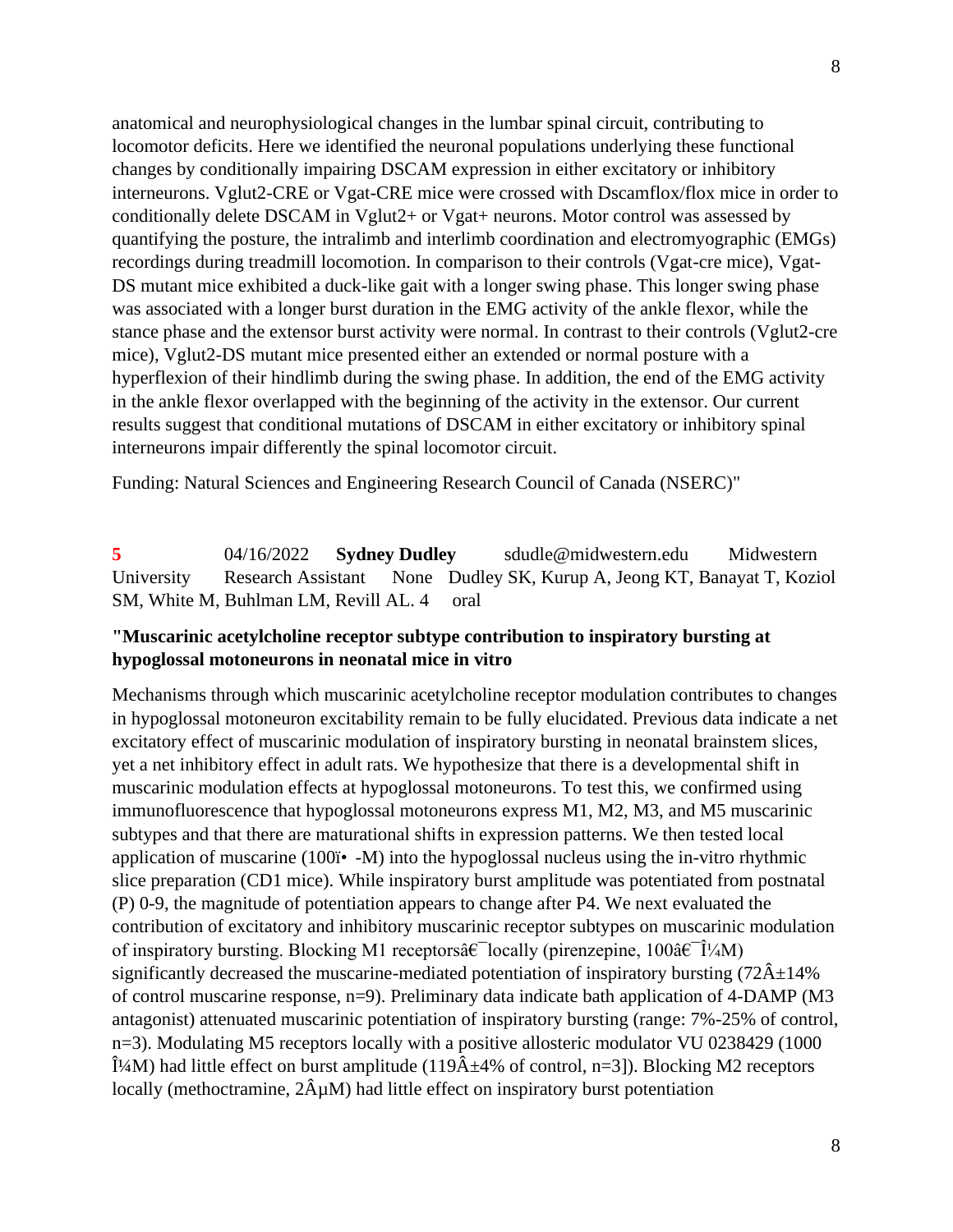$(71.14\hat{\mathrm{A}} \pm 14.59\%$  of control p=0.4653, r2=0.04944, n=25. Bath application of methoctramine similarly had no effect  $(62.94\text{\AA} \pm 80.35\%$  of control, n=9). Preliminary analysis suggests there may be an increasing effect of blocking M2 receptors with postnatal maturation.

# ALS/MND\_\_\_\_\_\_\_\_\_\_\_\_\_\_\_\_\_\_\_\_\_\_\_\_\_\_\_\_\_\_\_\_\_\_\_\_\_\_\_\_\_\_\_\_\_\_\_\_\_

**1** 02/18/2022 **Vivian Ko** vko@health.ucsd.edu University of California, San Diego Neuroscience Graduate Student Student "Sandra Diaz-Garcia(1), Haiyang Yu(2), Melissa McAlonis-Downes(2), Alisar Shanklin(1), Brian Giang(1), Kailee Ong(1), Don W. Cleveland(2), John Ravits(1)(1) Department of Neurosciences, University of California San Diego (UCSD), La Jolla, CA, USA, 92093(2) Ludwig Institute for Cancer Research, University of California San Diego (UCSD), La Jolla, CA, USA, 92093" 1-2 people might be in attendance from the Ravits Lab oral

**CK1Îμ-dependent TDP-43 phosphorylation in ALS** ALS is the most common incurable adult-onset motor neuron disease. Despite heterogeneity in familial versus sporadic ALS, over 90% of all patients exhibit the key pathological hallmark of TDP-43 (TAR DNA-binding protein 43) mislocalization from the nucleus to the cytoplasm where it forms hyperphosphorylated TDP-43 aggregates which are suggested to be toxic in neurons. The role of phosphorylation in this pathological mechanism is unknown, such as whether phosphorylation is a driver or consequence of aggregation, and whether phosphorylation is protective or toxic in neurons. In our published study (Krach, et al. 2018), we used laser capture microdissection technique to isolate motor neurons in lumbar spinal cords of sporadic ALS patients for RNA-seq and eCLIP analysis. By comparing the list of genes whose mRNA levels correlated with pTDP43 burden and a list of genes whose mRNA is bound by TDP43 in the human brain, we identified the upregulation of casein kinase 1 epsilon gene (CSNK1e gene encoding  $CK1\hat{\mu}$  protein) as being tightly correlated with pTDP-43 pathology. CSNK1E is a serine/threonine specific phosphorylation kinase found in the cytoplasm of cells. Using cellular models that generate cytoplasmic phosphorylated TDP-43 inclusions, we found that inhibiting  $CK1\hat{\mu}$  kinase activity results in significant reduction of phosphorylated TDP-43 and increased cellular survival. Using an ALS mouse model with shortened survival, motor deficits, and TDP-43 abnormalities, we are testing the efficacy of  $CK1\hat{\mu}$  inhibitors, which are highly selective and CNS-penetrant, as a potential therapeutic. If proof-of-principle is established, CK1Îμ inhibitors could rapidly translate into clinical use for ALS.

**2** 03/03/2022 **Sherif Elbasiouny** sherif.elbasiouny@wright.edu Wright State University Professor None none Four people from my lab (including myself) will be attending. Oral

**Motoneuron excitability dysfunction in ALS** Motoneuron excitability dysfunction has been implicated in the pathogenesis of amyotrophic lateral sclerosis (ALS); however, the mechanisms underlying excitability dysfunction are still unknown. In this talk, we show how computer simulations and electrophysiological recordings were employed to examine the dynamic interaction between disease and compensatory excitability mechanisms allowing the motoneuron to maintain a pseudo-normal net excitability that masks disease progression.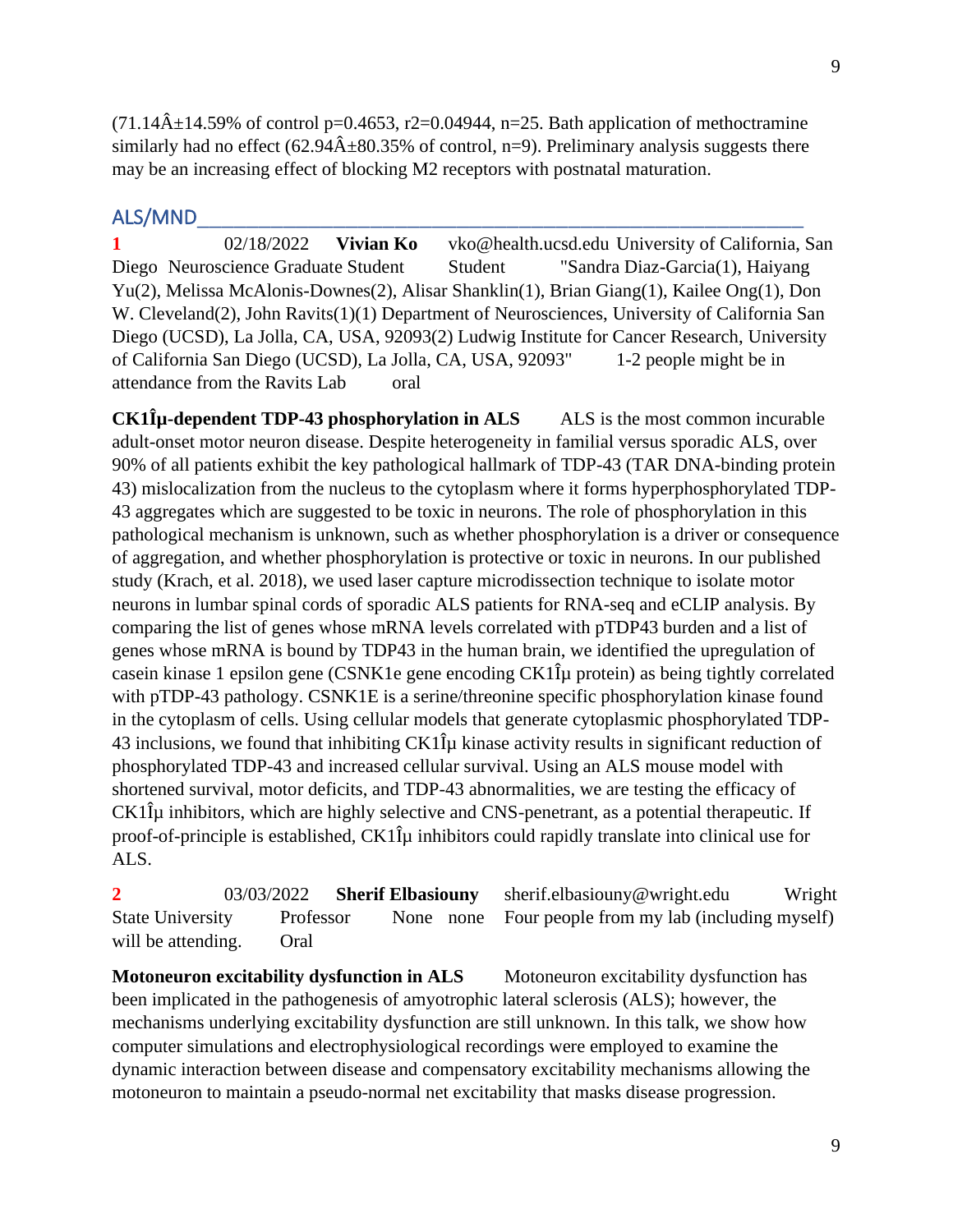**3** 03/12/2022 **Daniel Zytnicki** daniel.zytnicki@parisdescartes.fr Universit $\tilde{A}$ © Paris Cit $\tilde{A}$ © CNRS Research Director None "Marcin B $\ddot{A}$ ...czyk (1,3), Najwa Ouali Alami (2), Kamil Grycz (3), Nicolas Delestrée (1), Clémence Martinot (1), Linyun Tang (2), Barbara Commisso (2), Nicolas Doisne (1!, Marin Manuel (1), Francesco Roselli (2,4), Daniel Zytnicki (1)1 Université Paris Cité, Saints-PÃ res Paris Institute for the Neurosciences (SPPIN), Centre National de la Recherche Scientifique (CNRS), Paris, France.2 Department of Neurology, Ulm University, Ulm, Germany.3 PoznaÅ, University of Physical Education, PoznaÅ,,, Poland 4 German Center for Neurodegenerative Diseases, Ulm, Germany." "Two people from the Paris Lab: Guillaume Caron and Daniel Zytnicki+ Marcin Baczyk from the Poznan Lab" Oral

**Early reversible structural and functional impairments of excitatory synapses on ALS motoneurons** "Excessive excitation is hypothesized to cause motoneuron (MN) degeneration in amyotrophic lateral sclerosis (ALS), but actual proof of hyperexcitation in vivo is missing: how are synaptic inputs to MN affected by the disease, and are they increased or decreased? We demonstrate, by in vivo intracellular MN electrophysiology, that, contrary to expectations, excitatory post-synaptic potentials evoked by electrical or mechanical stimulation of Ia sensory fibers are reduced in MNs of adult presymptomatic mutSOD1 mice. This synaptic impairment correlates with disrupted postsynaptic clustering of Homer1b, Shank, and GluR4 subunits. Moreover, this impairment has a deep impact on the whole MN biology since mechanicallyinduced Ia inputs translate in a reduced phosphorylation of the CREB transcription factor in MNs. Interestingly, a similar functional impairment is observed in synapses on MN originating from the brainstem descending medial longitudinal fasciculus, indicating a widespread phenomenon. Restoration of excitatory synapses can be achieved by activation of the cAMP/PKA pathway, by either intracellular injection of cAMP or DREADD-Gs stimulation. Furthermore, we reveal, through independent control of signaling and excitability in MN allowed by multiplexed DREADD/PSAM chemogenetics, that PKA-induced restoration of synapses triggers an excitation-dependent decrease in misfolded SOD1 burden and autophagy overload. In turn, increased MN excitability contributes to restoring synaptic structures. Thus, the decrease of excitation to MN is an early but reversible event in ALS. Failure of the postsynaptic site, rather than hyperexcitation, drives disease pathobiochemistry at this stage of the disease evolution.

Fundings: NIH-NINDS R01NS077863, Target ALS, Fondation Thierry Latran, ARSLA, Radala Foundation, AFM, NCN 2019/35/B/NZ4/02058"

**4** 03/14/2022 **Francesco Roselli** francesco.roselli@uni-ulm.de ulm university principal investigator None Stefano Antonucci (1), Guillaume Caron (2), Marcin BÄ...czyk (3), Daniel Zytnicki (2), Francesco Roselli (1,4). Remote Oral

**The motoneuronal receptorome in ALS reveals adrenergic entry points to modulate MN excitability and firing** "Modulation (up- or downregulation) of motoneuron (MN) excitability and synaptic excitation constitutes an important entry point to affect MN degeneration in several MN diseases. We have previously demonstrated that chemogenetic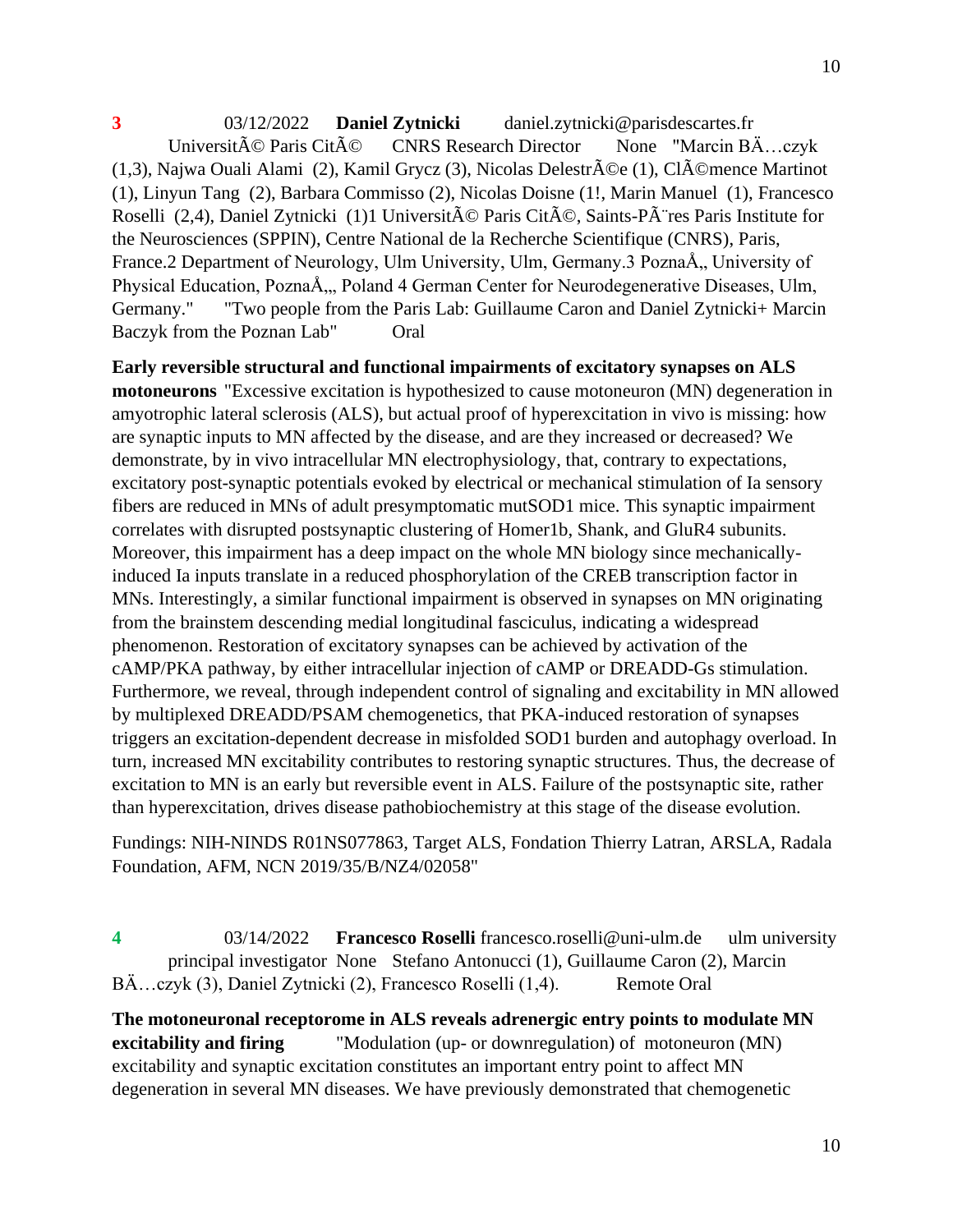interventions at the level of excitability and of PKA signaling exert profound beneficial effects on synaptic integrity and disease burden in ALS MN. In order to achieve a similar upregulation of PKA signaling and MN firing through natural receptor, we explored the PKA-coupled motoneuronal receptorome in ALS. Among the receptors prioritized by screening available databases (Allen Spinal Cord Atlans, GPCR database) in situ hybridization reveals that adenosinergic, histaminergic, cholinergic and several peptidergic receptors are downregulated, whereas beta-1 adrenergic receptor is distinctively upregulated and the expression of dopaminergic D5 and beta-2 and beta-3 adrenergic receptor are preserved. Importantly, activation of Dopaminergic and beta2/3 adrenergic receptors by selective agonists results in the increase in neuronal excitability and  $\hat{\alpha} \in \mathbb{R}^n$ . suggesting a physiological role for dopaminergic and adrenergic inputs in the regulation of MN excitation.

The ALS MN receptorome is nevertheless highly dynamic and all studied receptors are downregulated in advanced stages of disease. Notably, PKA stimulation and suppression of excitability are characterized by distinct receptoromes, with adrenergic beta-1 receptor systematically downregulated. Finally, the MN receptorome in ALS is substantially modified by pharmacological agents in clinical use. Our data show that MN display extensive entry points for modulation of their electrophysiological properties, which can be accessed with small molecules with translational potential for ALS treatment. "

**5** 03/22/2022 **Calum Bonthron** cb281@st-andrews.ac.uk School of Psychology and Neuroscience, University of St Andrews PhDStudent"MatthewJ.Broadhead: Maite F. Lopez: Jessica Valli: Fei Zhu: Noboru H. Komiyama: Colin Smith: Seth G.N. Grant: Gareth B. Miles: School of Psychology and Neuroscience, University of St Andrews" oral

#### **Selective Vulnerability of Tripartite Synapses in Amyotrophic Lateral Sclerosis**

Amyotrophic Lateral Sclerosis (ALS) is a fatal neurodegenerative disorder. Separate lines of evidence have implicated both synaptic and astrocytic pathological mechanisms underlying ALS. Given that astrocytes make specialised contacts with some synapses, called tripartite synapses, we hypothesise that tripartite synapses could act as a fulcrum of disease in ALS. To test this hypothesis, we have performed an extensive microscopy-based investigation of synapses and tripartite synapses in the spinal cord of ALS model mice and post-mortem human tissue from ALS cases. Use of the progeny of such mouse models bred with an animal expressing a GFP tag on the postsynaptic density protein PSD95 allows for characterisation of excitatory synapses at sub- and supra-diffraction-limited resolutions. We reveal widescale synaptic changes at the early symptomatic stages of the SOD1G93a mouse model. gSTED super-resolution microscopy reveals that large complex postsynaptic structures are lost in ALS mice. Interestingly, tripartite synapses are selectively lost, while non-tripartite synapses remain in equal number to healthy controls. Such loss is seen throughout the grey matter of the lumbar cord, and is not simply limited to motor regions. Finally, we also observe a similar selective loss of tripartite synapses in human post-mortem ALS spinal cords. From these data we conclude that tripartite synaptopathy is a key hallmark of ALS.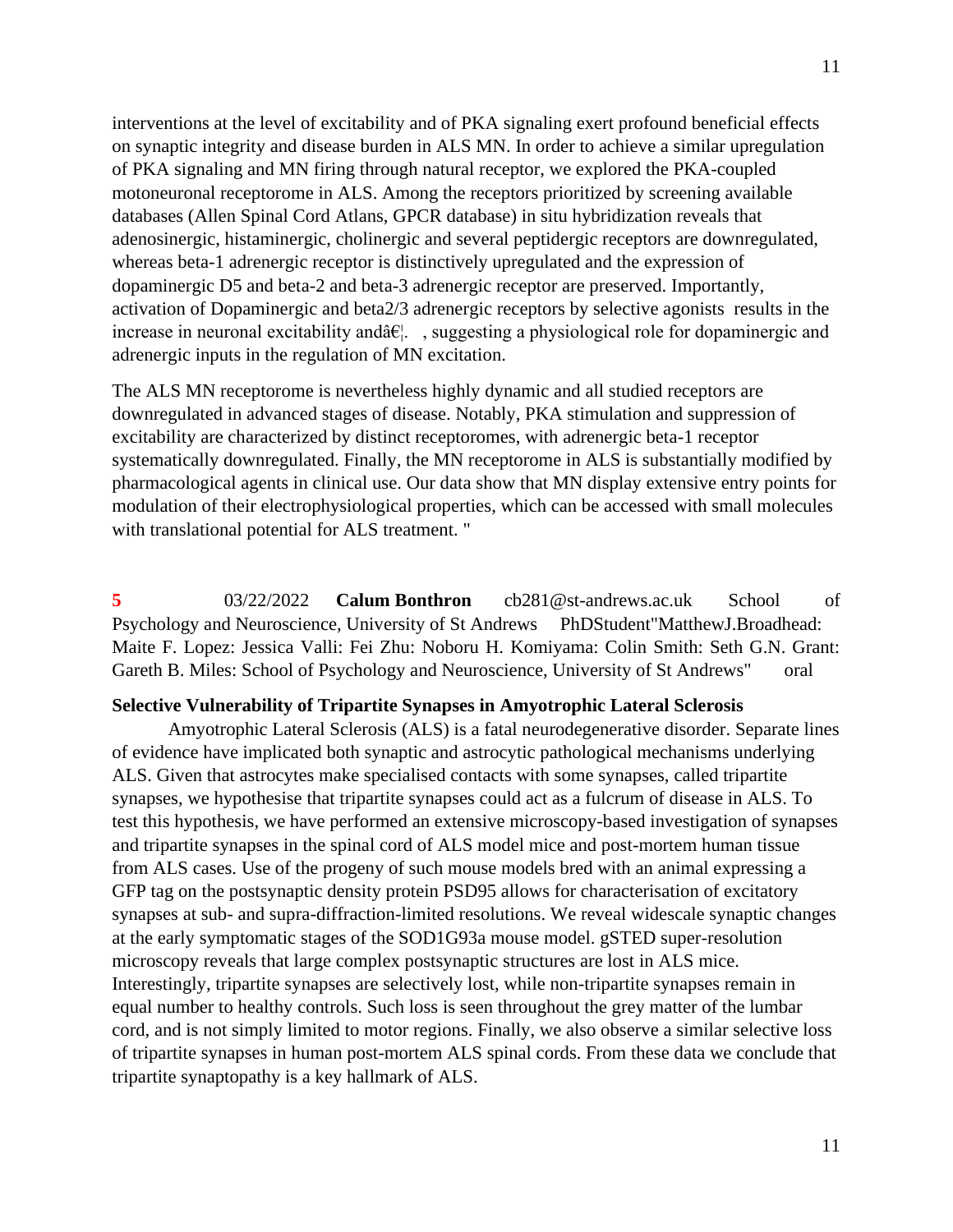**6 P** 03/22/2022 **Tyler Laurier Wells** Tyler. Wells @dal.ca Dalhousie University Ph.D. Candidate Student "Jacob R Myles; Dalhousie University Turgay Akay; Dalhousie University" poster

# **C-boutons and Their Relationship to Amyotrophic Lateral Sclerosis Disease Progression**

Amyotrophic Lateral Sclerosis (ALS) is an adult-onset neurodegenerative disease with progressive motor neuron death, where patients usually die within five years of diagnosis. Previously we showed that the C-boutons, which are large cholinergic synapses to motor neurons that modulate motor neuron activity, are necessary for behavioural compensation in mSOD1G93A mice, a mouse model for ALS. Since the C-boutons likely increase the excitability of surviving motor neurons to compensate for motor neuron loss during ALS disease progression, we reasoned that frequency modulation through the C-boutons likely increases motor neuron stress and worsens disease progression. By comparing mSOD1G93A mice to mSOD1G93A mice with genetically inactivated (silenced) C-boutons (mSOD1G93A; Dbx1::cre; ChATfl/fl), we show that the C-boutons do not influence the humane endpoint of mSOD1G93A mice; however, histological assessment of fast-twitch leg muscle neuromuscular junctions shows that C-bouton silencing significantly improves fast-twitch leg muscle innervation over time. Using behavioural analysis, we provide evidence that C-bouton silencing in combination with swimming (mSOD1G93A/Coff swim) significantly improves the speed, balance, and grip strength of symptomatic mSOD1G93A mice. Lastly, we provide evidence that C-bouton silencing in combination with swimming in mSOD1G93A mice significantly prolongs the humane endpoint relative to C-bouton silencing alone, but not relative to mSOD1G93A mice with intact C-boutons. Our observations suggest that manipulating the C-boutons in combination with a modulatory-targeted training program may therefore be beneficial for ALS patients.

**7** 04/01/2022 **Marcin BÄczyk** baczyk@awf.poznan.pl Department of Neurobiology, PoznaÅ, University of Physical Education, PoznaÅ, PolandAdiunkt None "Tomasz Jankowiak, Department of Neurobiology, PoznaÅ, University of Physical Education, PoznaÅ,, Poland Marcin CholewiÅ,,ski, Department of Neurobiology, PoznaÅ,, University of Physical Education, PoznaÅ,, Poland" Oral

**Facilitation of proprioceptive Ia excitation and intrinsic excitability of spinal motoneurons by anodal trans-spinal direct current stimulation in SOD1 G93A mouse model of Amyotrophic Lateral Sclerosis** "Alterations of intrinsic excitability and synaptic excitation levels form the hallmark of spinal motoneurons degeneration in Amyotrophic Lateral Sclerosis (ALS). We have recently shown that activation of the cAMP/PKA pathway partially restores the reduced Ia EPSPs amplitudes of SOD1 G93A mice motoneurons (MNs). Importantly, this effect was crucially dependent on MN activation. Here we provide direct evidence, based on in vivo intracellular recordings of spinal MNs, that a similar effect can be achieved by an acute application of a single session of anodal trans-spinal direct current stimulation (tsDCS). 15 minutes of 30µA anodal tsDCS facilitated submaximal monosynaptic Ia EPSPs amplitudes up to 290±320% of pre-polarization control values during the current application. Importantly, this increase of excitation was still visible 15 minutes after tsDCS was switched off (an increase up to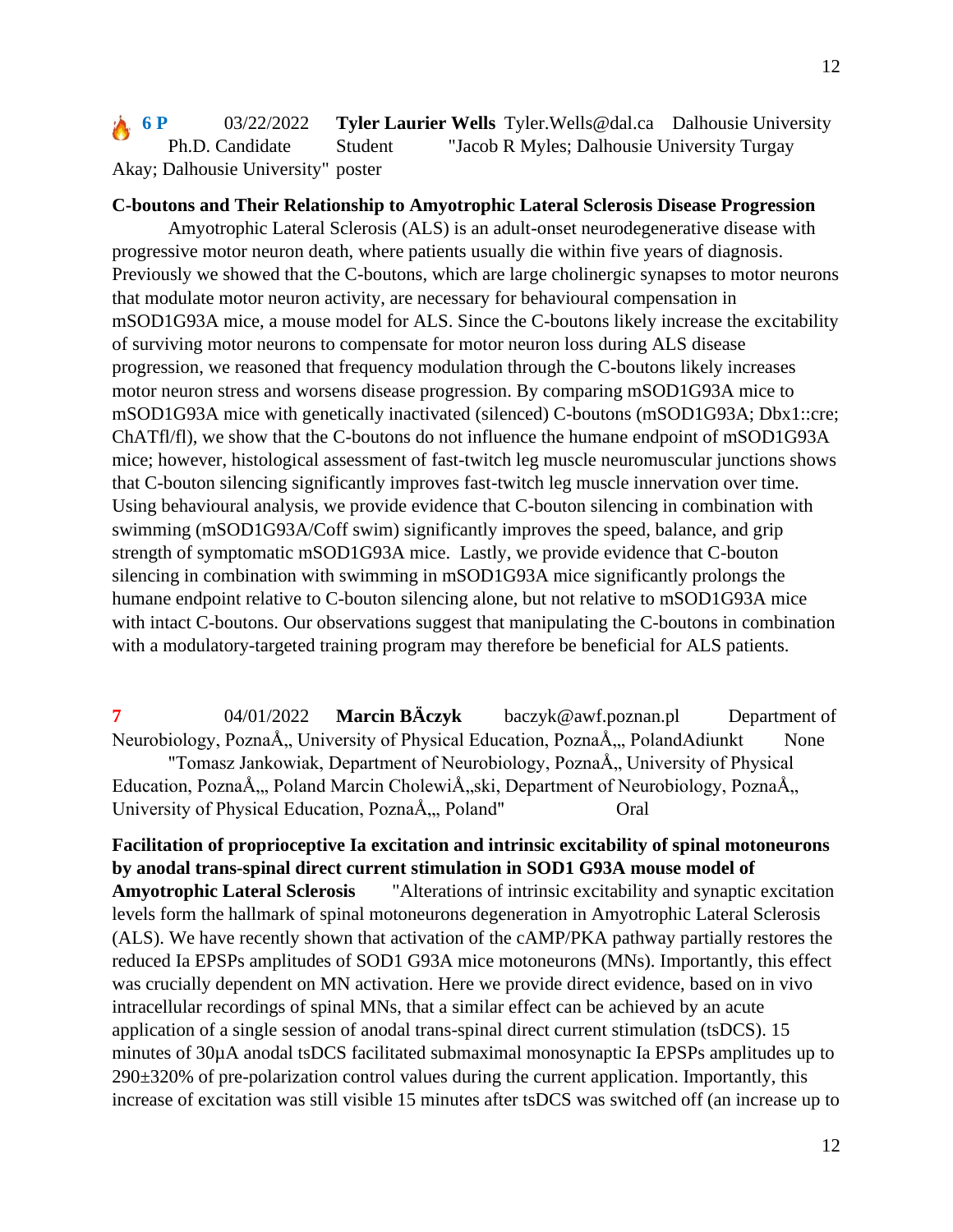278±210 control). The facilitation of Ia EPSPs was accompanied by a decrease in MN activation threshold and an increase in firing frequency. Interestingly, the maximal Ia EPSPs were still facilitated up to 1h after the current application, pointing to a significant long-lasting effect of this neuromodulation. This study validates tsDCS as a powerful method to modify MN excitability in the SOD1 G93A mouse model of ALS. Funding: NCN 2017/26/D/NZ7/00728

**8** 04/08/2022 **Filipe Nascimento** f.nascimento@ucl.ac.uk UCL Queen Square Institute of NeurologyWellcome research fellow Post-doc "Filipe Nascimento UCL Queen Square Institute of Neurology M. G $\tilde{A}$ ¶rkem  $\tilde{A}$ -zyurt UCL Queen Square Institute of Neurology Rob Brownstone UCL Queen Square Institute of Neurology Marco Beato UCL Department of Neuroscience, Physiology and Pharmacology" Oral

**Spinal circuits early dysfunction in the SOD1G93A mouse model of Amyotrophic Lateral Sclerosis** There is increasing evidence that motoneuron death in Amyotrophic Lateral Sclerosis is preceded by a series of events that are not restricted to motoneurons but may involve alterations at the pre-motor circuit level. In particular, alteration in the density and strength of both excitatory and inhibitory synapses onto motoneurons have been reported in the early stages of the disease. Here we compared the strength of identified sensory afferent and motor efferent synaptic pathways in SOD1G93A mice and Wild Type littermates in the P15-P25 age range. While no changes were observed in di-synaptic Ia/Ib inhibition, we found that Ia mono-synaptic excitation was stronger in SOD1G93A mutants. The excitatory component of the recurrent circuitry was not altered, however, Renshaw cell mediated inhibition exhibited a 2-fold reduction in mutant mice, with no concomitant change in the strength of motoneurons to Renshaw cells synapses. A reduction in quantal size, demonstrated by quantal analysis and by asynchronous release experiments, is responsible for the alteration in recurrent inhibition strength. Interestingly, the impairment of recurrent inhibition is preferentially restricted to late firing motoneurons (putative fast), while early firing motoneurons (putative slow) are not affected. In vivo electromyography recordings confirmed the impairment in Renshaw inhibition in juvenile animals, but also showed that at later stages (around P60 and P90) the strength of recurrent inhibition is restored, suggesting the possibility of a compensation effect.

**9** P 04/08/2022 **Filipe Nascimento** f.nascimento@ucl.ac.uk UCL Queen Square Institute of Neurology Wellcome Research fellow Post-doc "M.  $G\tilde{A}$ Trkem  $\tilde{A}$ zyurt UCL Queen Square Institute of Neurology Filipe Nascimento UCL Queen Square Institute of Neurology Rob Brownstone UCL Queen Square Institute of Neurology Marco Beato UCL Department of Neuroscience, Physiology and Pharmacology " 3 Poster

# **Electrophysiological properties of motoneurons in the FUSÎ"14 model of ALS**

A proportion of familial cases of Amyotrophic Lateral Sclerosis (ALS) are caused by mutations in the Fused in Sarcoma enzyme (FUS). FUS mutations can give rise to an aggressive form of the disease, with early onset and rapid time course. In this study we used a homozygous transgenic mouse, that expresses a humanized truncated FUS protein (FUS $\hat{I}$ <sup>\*</sup>14), and compared the cellular and synaptic properties of motoneurons at an early (P1-P5) and later (P15-P25) time points in the initial stages of disease progression. Homozygous FUSI<sup>9</sup> 14 mice show early signs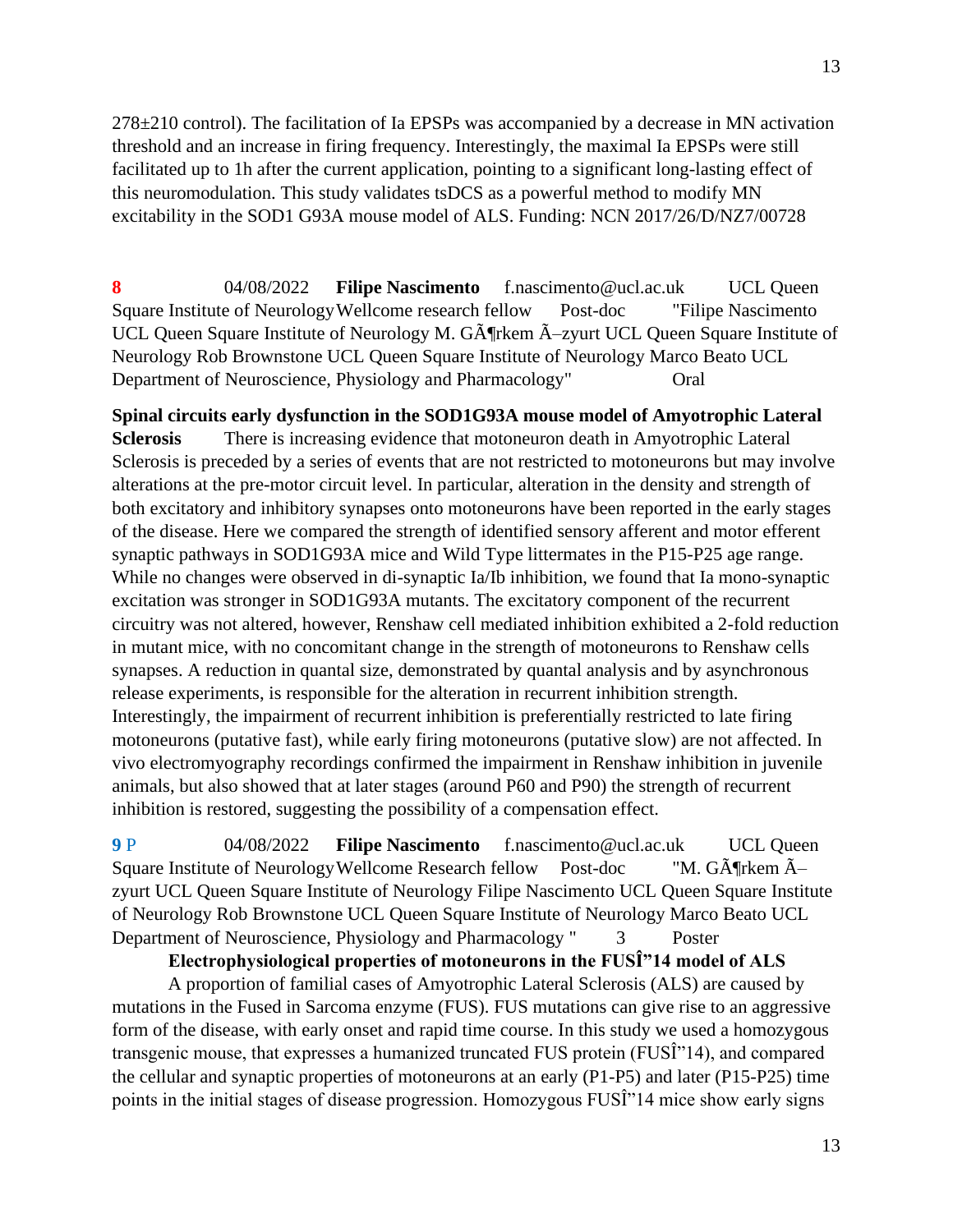of motor unit loss, detected in juvenile animals (P25-30), measured through in vivo electromyography (EMG). These signs became more pronounced at 2 months of age in EMG along with a decline in grip strength force. In vitro experiments showed that, in homozygous FUSÎ"14 mutants, motoneurons had a larger capacitance and an increased proportion of putative fast motoneurons. Repetitive firing characteristics were not affected, but during development we observed a marked decrease in spike size, not accompanied by a change in the threshold for firing, nor by alterations in the Ih or in the persistent inward currents. Recurrent circuits were also altered, with an increase in the strength of recurrent inhibition in juveniles. The response to afferent inputs was affected in P15-25 animals, with both mono-synaptic Ia excitation and disynaptic Ia/Ib inhibition reduced in mutant mice. Our data show that the homozygous  $FUSI^*14$ mouse model of ALS displays early abnormalities in both cellular properties of motoneurons and in local spinal circuits.

**10** P 04/13/2022 **Arauthy Gina Gnanasampanthan** agg4@standrews.ac.uk University of St Andrews PhD Student Student Professor Gareth B. Miles, University of St Andrews 5 Poster

# **Progressive changes in synaptic inputs to motoneurons and hyperpolarisation-activated inward currents in a SOD1G93A mouse model of Amyotrophic Lateral Sclerosis**.

Amyotrophic lateral sclerosis (ALS) is progressive neurodegenerative disease characterised by the deterioration of upper and lower motoneurons (MN) that lead to paralysis and death. Alterations in MN output have been shown at early postnatal stages ALS model mice; however, it is unclear whether these changes are due to synaptic inputs or intrinsic properties. Here, we investigated the mechanisms contributing to altered MN output by using whole-cell patch clamp electrophysiology to study MN properties and synaptic inputs, during the first three postnatal weeks in SOD1G93A mice. Our study targeted delayed firing, fast-type lumbar MNs that are vulnerable and degenerate in ALS. Our results show that the frequency of mixed postsynaptic currents (PSCs) received by MNs is significantly increased in SOD1G93A mice at the second post-natal week. Voltage-clamp protocols were undertaken to distinguish the inhibitory PSCs which showed no significant changes in frequency or amplitude in SOD1G93A mice across all ages. These findings suggest that there is increased excitatory PSCs. The origin of this increased in excitatory drive is currently being investigated by focusing on excitatory miniature PSCs recorded in the presence of TTX. Whilst no significant changes were seen in intrinsic properties such as capacitance, rheobase, persistent inward currents or post-discharge activity, a significant increase in the hyperpolarisation-activated inward current (Ih), an important factor driving recruitment, was observed in two-week-old SOD1G93A mice. Overall, early postnatal changes observed in synaptic inputs and Ih may both contribute to improper MN output and progressive degeneration in spinal MN in SOD1G93A ALS.

**11** P 04/14/2022 **Zoe Piccus** piccusze@nih.gov National Institutes of Health/Brown University Graduate Student Student Ken Gable (USUHS), Payam Mohassel (NINDS), Carsten Bonnemann (NINDS), Teresa Dunn (USUHS), Claire Le Pichon (NICHD) poster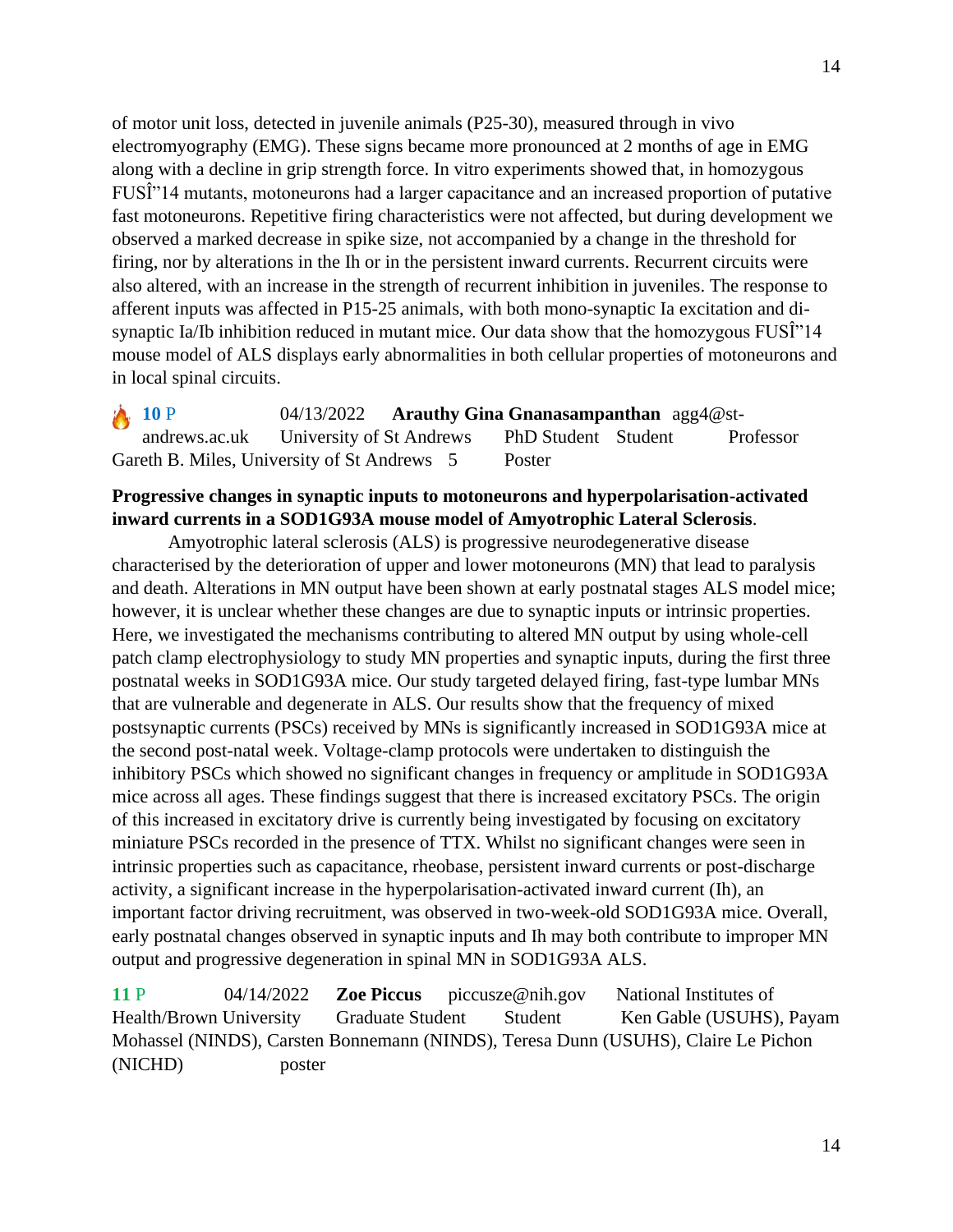#### **Precision mouse models of childhood ALS caused by excessive sphingolipid synthesis**

"Amyotrophic lateral sclerosis (ALS) is a fatal disease affecting motor neurons. Recently, patients were identified with de novo mutations in the gene SPTLC1, leading to an ALS onset as early as 3 years of age. SPTLC1 is a subunit of serine palmitoyltransferase (SPT), the ratelimiting enzyme of sphingolipid (SL) synthesis. SLs are an essential lipid class which are particularly abundant in myelin and enriched in the nervous system. The ALS-linked mutations occur within a transmembrane domain (TMD) of SPT required for its negative regulation; structural data predict these mutations cause unrestrained SL synthesis. These are the first metabolic mutations linked to ALS; no animal models of this syndrome exist. We hypothesized that mice expressing ALS-mutant Sptlc1 would produce excessive SLs and exhibit neurodegeneration.

Mouse and human protein sequences are highly conserved in the affected TMD, making precision mouse modeling ideal to investigate consequences of these mutations. We generated mice with the A20S disease-linked mutation in the endogenous locus to examine neurodegeneration and SL production. SLs are elevated in mutant tissues, especially in homozygotes. A20S animals exhibit neurodegeneration revealed by thin myelination and increased levels of neurofilament light chain, a protein that accumulates in serum following axonal breakdown. Mutants exhibit progressive age-related neurodegeneration. By 1 year, A20S animals show TDP-43 denuclearization, a defining pathological feature of human ALS rarely observed in mouse models. These mice provide a preclinical model to test therapies for patients with Sptlc1 ALS-linked mutations and can be leveraged to study how high SL levels lead to neurodegeneration.

**12** P 04/14/2022 **Anna Bak** an.bak@sund.ku.dk University of Copenhagen Medical Student Student "Svetlana Djukic Marion Kadlekova, Thomas Braustein, Dennis Bo Jensen, Claire Francesca Meehan University of Copenhagen Poster

**Cytoplasmic TDP-43 accumulation drives changes in C- bouton number and size in a mouse model of sporadic ALS** "An altered neuronal excitability of spinal motoneurones has consistently been implicated in Amyotrophic Lateral Sclerosis (ALS) leading to several investigations of synaptic input to these motoneurones. One such input that has repeatedly been shown to be affected are a population of large cholinergic synapses referred to as C-boutons. Most research on these synapses during disease progression has used transgenic Superoxide Dismutase mouse models of the disease which have not only produced conflicting findings but also fail to recapitulate the key pathological feature seen in ALS; cytoplasmic accumulations of TDP-43. Additionally, they fail to distinguish between slow and fast motoneurones, the latter of which have more C-boutons but are lost earlier in the disease.

To circumvent these issues, we quantified the frequency and volume of C-boutons on traced soleus and gastrocnemius motoneurones, respectively representing predominantly slow and fast motor pools. Experiments were performed using the TDP-43NLS mouse model carrying a transgenic construct of TDP-43 devoid of its nuclear localization signal preventing its nuclear import. This results in pathological TDP-43 cytoplasmic inclusions, modelling the main pathology seen in ALS.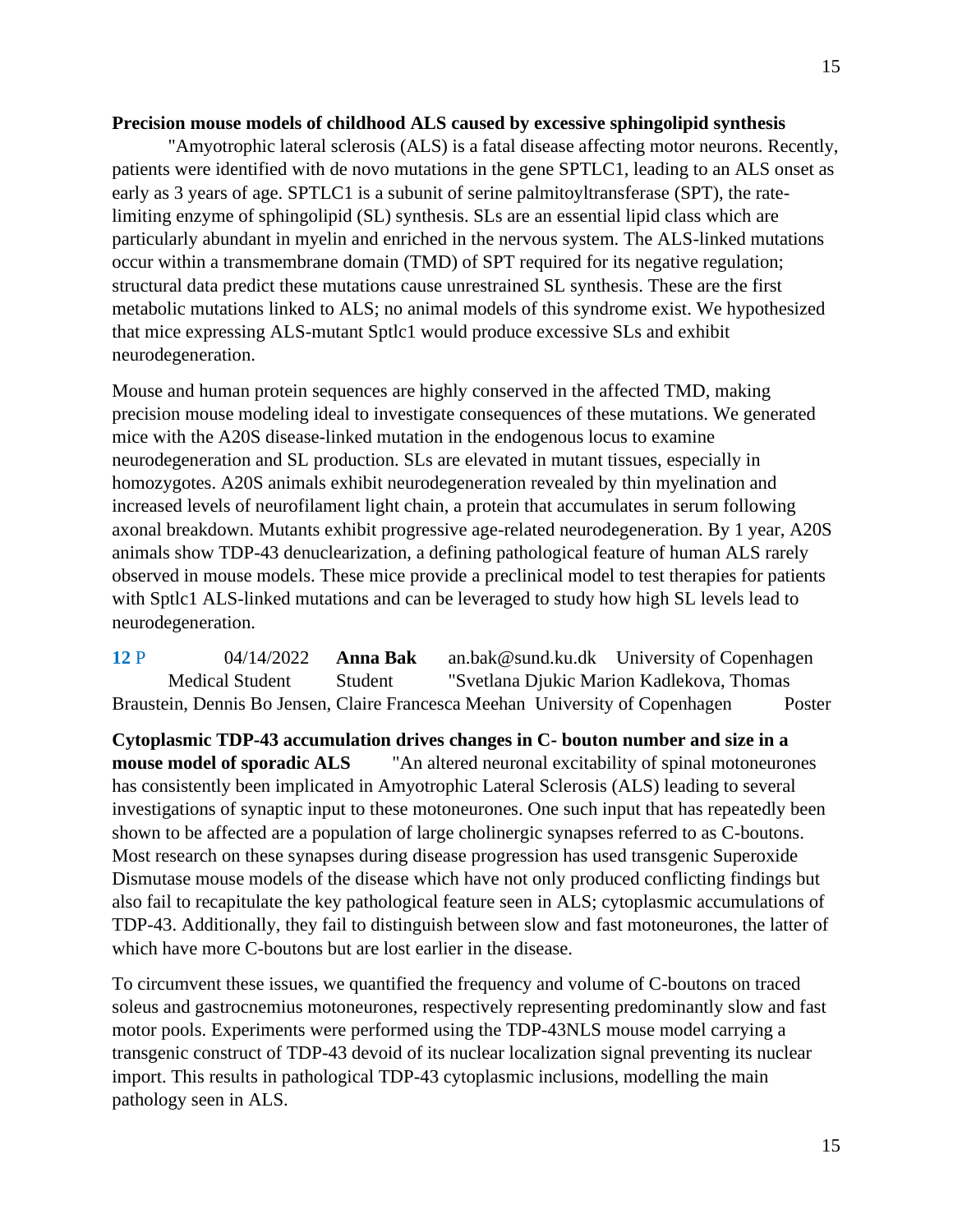Our results confirmed changes in both the number and volume of C-boutons with a decrease in number on the more vulnerable, predominantly fast gastrocnemius motoneurones and an increase in number on the less vulnerable, predominantly slow soleus motoneurones. Importantly, these changes were only found in male mice. However, both sexes and motor pools showed a decrease in C-bouton volume. Our experiments confirm that cytoplasmic TDP-43 accumulation is sufficient to drive C-bouton changes."

**13** 04/15/2022 **Kelly A Marshall** kellymarshall2017@u.northwestern.edu Northwestern University Graduate student Student "Evangelos Kiskinis " Northwestern University Brian Joseph – Harvard University Kevin Eggan - Harvard University " 02-Jan Oral

**Nuclear loss of TDP-43 causes a determinantal exon-skipping event in the RNA of the ionchannel KCNQ2 in ALS-patient neurons** Amyotrophic lateral sclerosis (ALS) is a progressive neurodegenerative disorder that affects neurons in the brain and spinal cord. Nuclear depletion and cytoplasmic aggregation of TAR DNA Binding Protein  $43âf\%$  kDa (TDP-43) in patient post-mortem tissue is a neuropathological a hallmark of ALS. TDP-43 is an essential DNA/RNA binding protein predominantly localized to the nucleus where it is responsible for crucial RNA-processing and transport. Mislocalization of TDP-43 to the cytoplasm has recently been linked to the mis-splicing of several genes that appear to be human and neuron-specific targets such as stathmin-2 and UNC13A. However, the functional repercussion of these events for most of the genes, as well as their relevance to ALS pathophysiology remain unclear. We describe here that the voltage-gated potassium channel, KCNQ2 (Kv7.2) becomes significantly mis-spliced as a result of TDP-43 loss-of-function. Kv7.2 is a key regulator of neuronal excitability previously associated with severe developmental epilepsy. With TDP-43 in the cytoplasm, a significant proportion of Kv7.2 transcripts are mis-spliced leading to a removal of exon 5. Using several model system including heterologous expression of KV7 plasmids as well as stem cell derived-neurons we are finding that the deletion of exon 5 results in Kv7 protein aggregation and altered neuronal excitability.

**14 P** 04/15/2022 **Sarah Burley** sb372@st-andrews.ac.uk University of St Andrews Postdoctoral Research FellowPost-doc "Simon Sharples -University of St Andrews Calum Bonthron -University of St Andrews Matthew Broadhead -University of St Andrews Arauthy Gina Gnanasampanthan -University of St Andrews Kimberley Morrison - University of St Andrews Gareth Miles -University of St AndrewsJudith Sleeman -University of St Andrews" PosterEither

#### **Protein methylation as a mechanism for cellular damage in motor neuron disease**

"Amyotrophic Lateral Sclerosis (ALS) is the most common form of adult-onset motor neuron disease. One potential shared mechanism across ALS is dysregulation of posttranslational protein methylation. The methylation of proteins on arginine residues occurs in three forms: monomethylation (MMA) and symmetrical or asymmetrical dimethylation (sDMA, aDMA).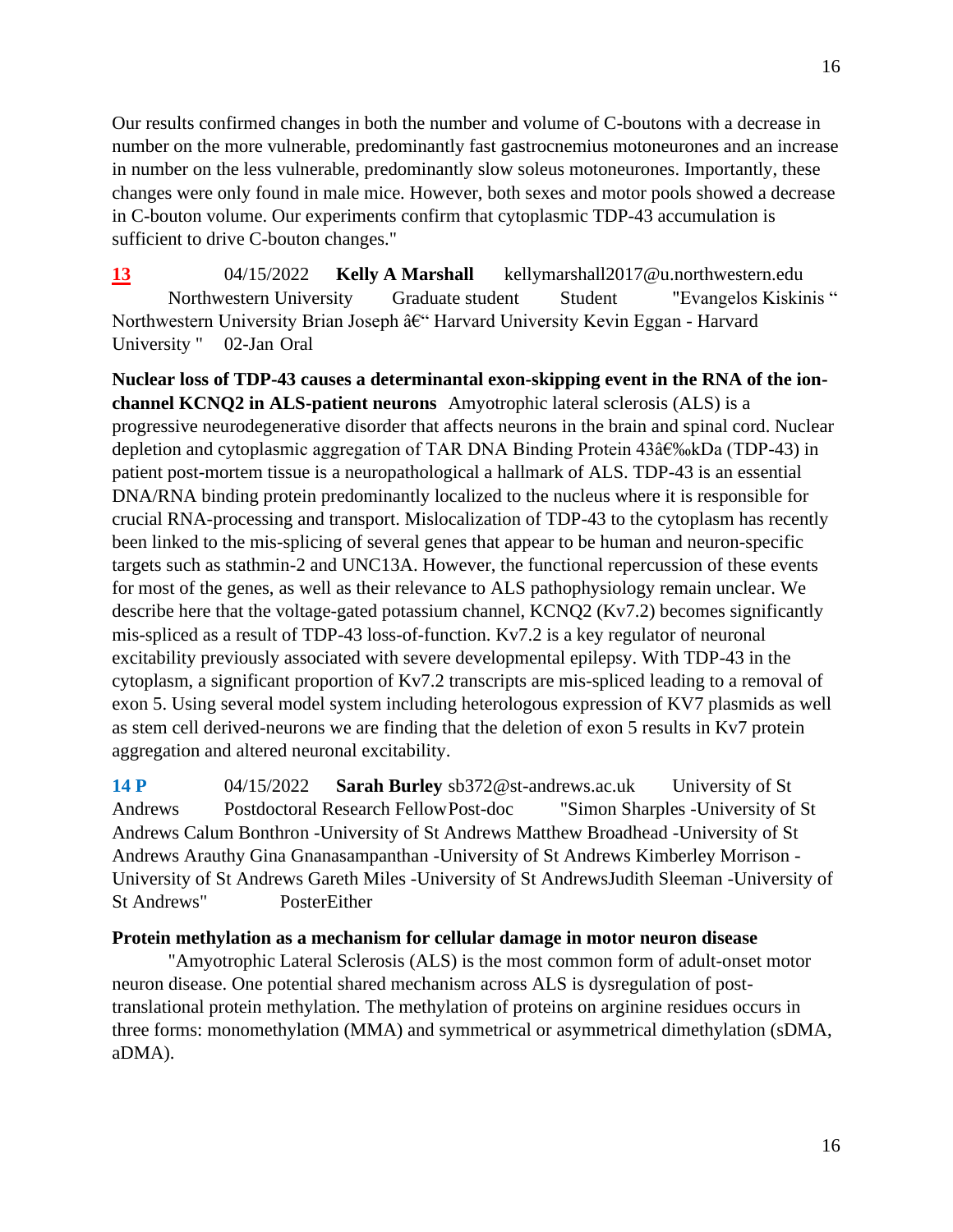We have observed major defects in the sub-cellular distribution of proteins that usually contain sDMA modification in cells expressing FLAG-tagged FUS-R495X, a causative mutation for fALS. The antibody SYM10, which recognises sDMA residues, usually detects endogenous proteins resident in sub-nuclear structures: Cajal bodies and splicing speckles. In cells expressing FLAG-tagged FUS-R495X, sDMA (SYM10)-containing proteins co-mislocalise with mutant FUS in cytoplasmic aggregates. The sDMA-containing, splicing snRNP protein, SmB also shows altered localisation with a notable loss from splicing speckles, while non-methylated members of the Sm protein family are unaltered.

Mammalian cells have a single enzyme, protein arginine methyl transferase 5 (PRMT5), to convert MMA to sDMA. Reduction of PRMT5 expression by ~70% using shRNA expression redistributes sDMA-containing proteins in a similar, but less extreme, manner as does expressing FLAG-FUS-R495X, raising the possibility that alterations in sDMA protein distribution resulting from FUS-R495X expression may be mediated through competition for PRMT5 activity.

We have now moved these findings into iPSC-derived motor neurons containing the C9ORF72 gene mutation to establish whether they could reflect a shared mechanism. We additionally observed an unexpected astrocytic disruption when manipulating PRMTs. We hope this study will provide further clarity in the field of protein arginine methylation and associated cellular damage in ALS."

**15** 04/15/2022 **Nicolas Delestree** nd2488@cumc.columbia.edu Center for Motor Neuron Biology and Disease, Columbia University Post-doc Post-doc

Evangelia Semizoglou, John G. Pagiazitis, Aleksandra Vukojicic, Estelle Drobac, Vasilissa Paushkin, George Z. Mentis Oral

**Dysfunction in serotonergic neuromodulation impairs locomotor coordination in spinal muscular atrophy** "Spinal Muscular Atrophy (SMA) is a neurodegenerative disease due to deficiency of SMN protein. Gait, posture and locomotion, which are largely influenced by proprioception and neuromodulation, are altered in SMA. We previously reported the dysfunction and elimination of proprioceptive synapses. However, whether the neuromodulatory serotonergic system is affected in SMA, is unknown.

To address this, we utilized the SMN- $\hat{I}$ "7 mouse model of SMA and investigated the characteristics of the serotonergic (5-HT) synapses on motor circuits. Functionally, 5-HT is known to modulate the monosynaptic sensory-motor reflex mediated by proprioceptive synapses on motor neurons. Using an ex vivo brainstem-spinal cord preparation, we confirmed that brainstem stimulation reduces the amplitude of this reflex by 50% in P10 WT animals. However, while this modulatory effect was preserved in SMA animals in the disease-resistant L5 spinal segment, it was almost abolished in the L1 segment. Morphologically, 5-HT synaptic coverage is reduced by 25% in vulnerable (L1 and L5-MMC) but not resistant (L5-LMC) motor neurons in SMA at P4 and this reduction progressed to ~55% in vulnerable motor pools of P10 SMA animals. Behaviorally, the dysfunction of the 5-HT synapses in SMA resulted in uncoordinated locomotor behavior, revealed by EMG recordings of the TA muscles in vivo. Selective genetic restoration of SMN in 5-HT neurons in SMN- $\hat{I}$ "7 mice improved synaptic coverage and 5-HT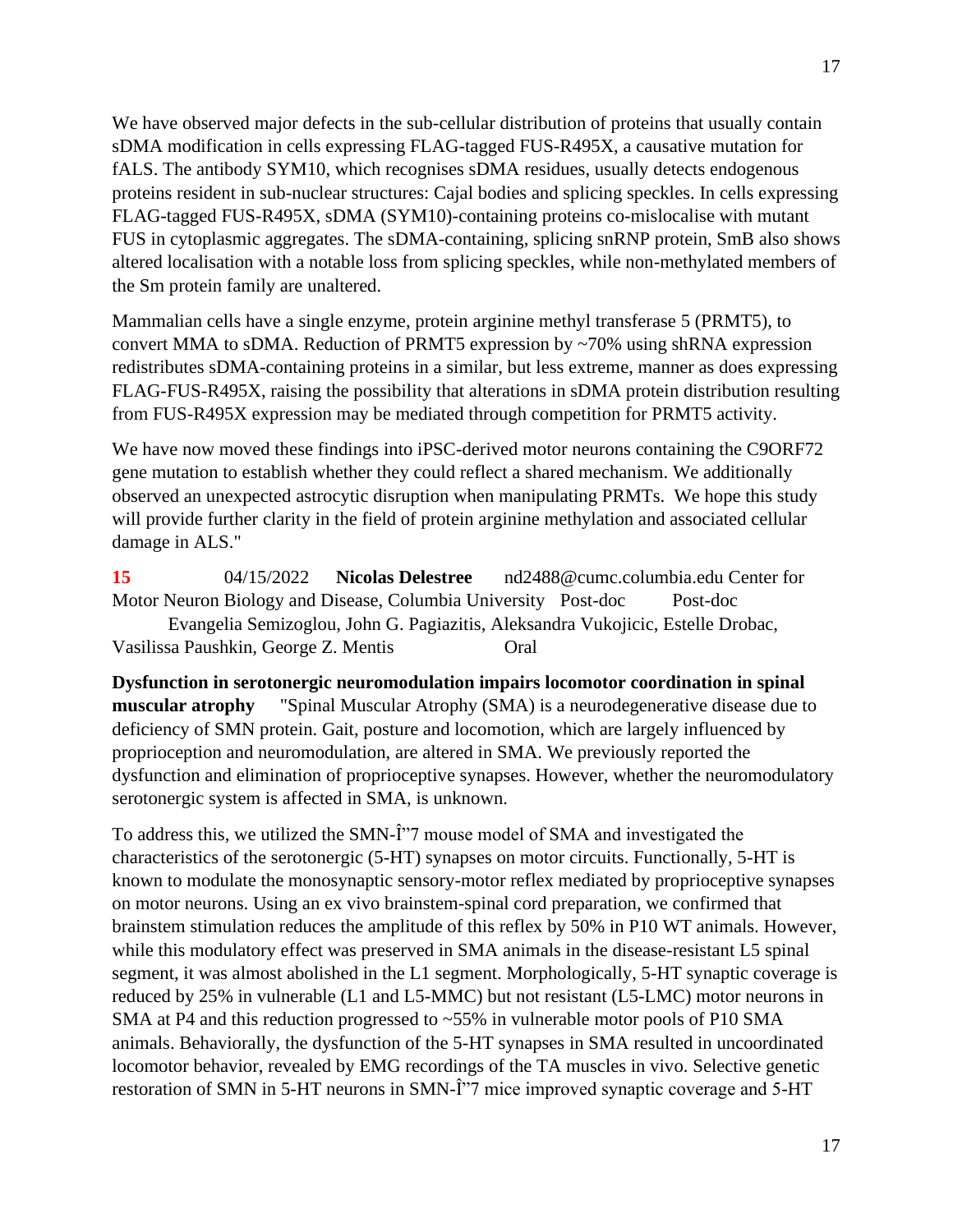neuromodulation, and more importantly, restored left-right hindlimb alternation during locomotor activity. Together, our study uncovers a severe serotonergic dysfunction in SMA mice and proposes the serotonergic pathway as a new therapeutic target."

**16** 04/16/2022 **Yongchao C. Ma** ma@northwestern.edu Northwestern University Feinberg School of Medicine, Stanley Manne Children's Research Institute

Children's Research Fund Associate Professor in Neurobiology None "Zhaofa Xu, Saravanan Arumugam, Nimrod Miller Northwestern University Feinberg School of Medicine, Stanley Manne Children's Research Institute" Oral

**Regulation of mitochondria-induced neuroinflammation and motor neuron degeneration in Spinal Muscular Atrophy (SMA) by RNA methylation** "Motor neuron degeneration in SMA makes it the number genetic killer of toddlers, affecting one in every 6000 live births. SMA is caused by mutations in SMN1 (survival motor neuron 1) gene, leading to reduced SMN protein level and selective motor neuron degeneration. Although treatments based on increasing SMN protein levels have been developed, there are significant limitations of therapeutic effects. Better understanding of mechanisms underlying motor neuron degeneration and SMN function is critically needed.

RNA methylation on 6-methyladenosine was recently identified as the most prevalent and dynamic modification of mRNA and lncRNA that regulates every aspect of RNA metabolism, including biogenesis, splicing, nuclear-cytoplasmic transport, translation, and degradation. However, as a RNA-binding protein, SMN has not been linked with RNA methylation.

Through studying SMN-interacting proteins and RNA, we identified SMN as a novel methylated RNA binding protein that regulates mitochondrial function through regulating a specific program of methylated RNA. Reduced SMN protein level in SMA leads to dysfunction of methylated RNA, mitochondrial defects, mitochondrial DNA release, neuroinflammation, and motor neuron degeneration. Therefore, our study not only identifies a novel function for SMN, a new pathogenic mechanism for SMA, but also opens up avenues for novel therapeutic strategy. "

**17 P** 04/16/2022 **Jennifer Deng** jenniferdeng@gatech.edu Georgia Institute of Technology undergraduate research assistant Student"Sarah Bi, Dennis Tsui, Albert Lee, Irfan Al-Hussaini, Cassie S. Mitchell Georgia Institute of Technology" 2-3 (virtual) Remote Poster

**Homeostatic re-stabilization of SOD1-G93A ALS via combination therapy with repurposed drugs** Simultaneous multi-factorial in vivo experimental assessment of the SOD1-G93A ALS mouse etiology is inherently limited. Mitchell and colleagues have previously published the homeostatic instability hypothesis to describe multi-factorial ALS progression due to failed homeostatic regulation, which causes multi-scalar oscillatory system instability. The study objective was to model targets for ALS combination therapy in silico using system stability as the criterion for a successful treatment strategy. Computational models of wild type (WT) and SOD1-G93A (ALS) mouse physiological stability were developed using dynamic meta-analysis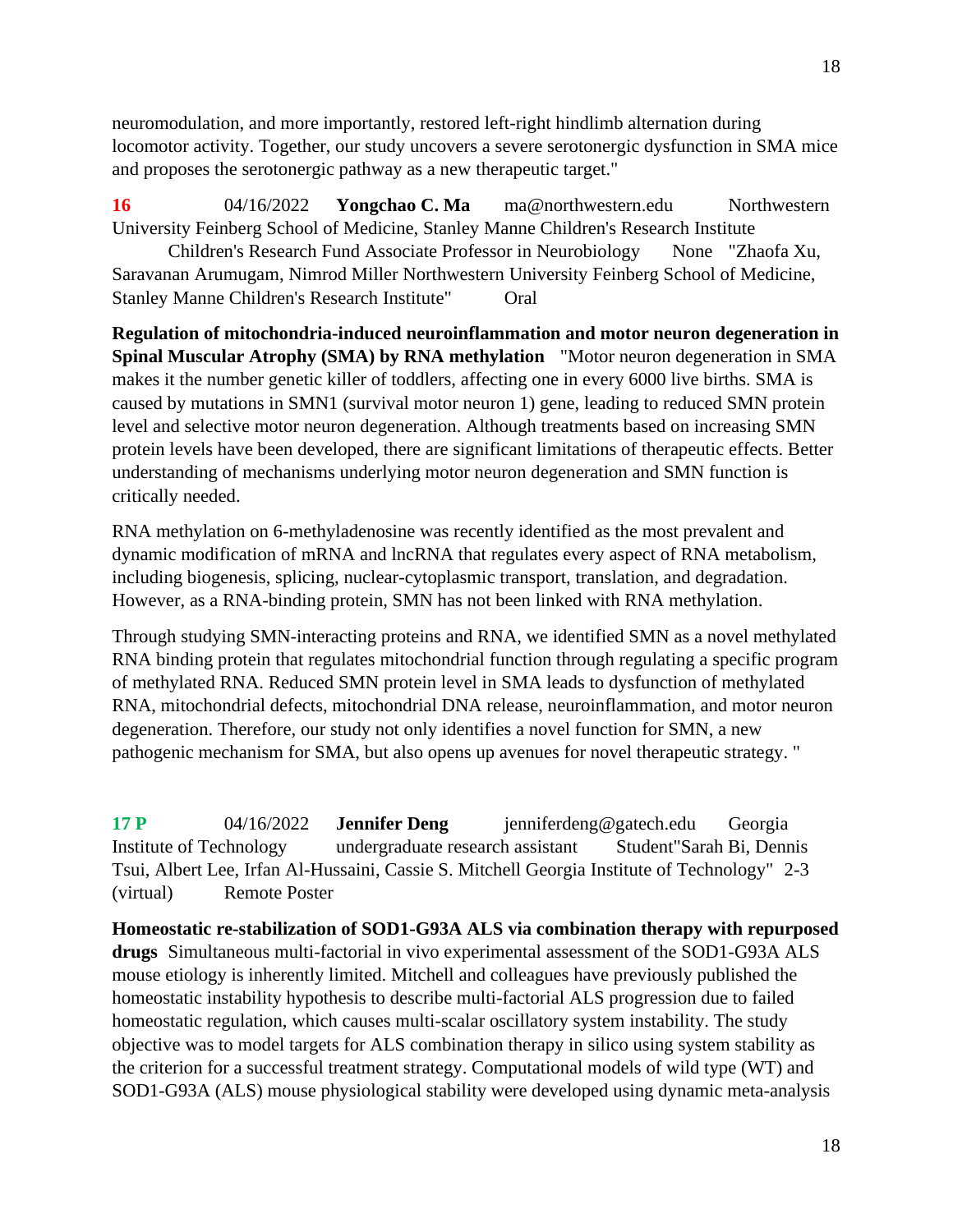(DMA), mathematical optimization, and unsupervised machine learning, based on prominent regulatory mechanisms in ALS pathophysiology. Combination treatments mathematically modulated regulatory feedback. The identified treatments and stability patterns provide critical insight for experimental development and testing of translational ALS treatments and etiological hypotheses. Combination treatment targets identified from the SOD1-G93A computational mouse model are used as starting points for literature based discovery (LBD). LBD was performed using a custom built cutting-edge software, SemNet 2.0, which contains text relationships extracted from 30+ million PubMed articles. LBD recommended repurposed drugs for ALS that matched the mechanistic intent of the identified highly ranked dynamics-based combination therapies. Specific repurposed treatment candidates are proposed to mitigate oxidative stress, apoptosis, and inflammation.

#### **18** Presenting Author **Zhenxiang Zhao** (University of Copenhagen)

**Other authors** Svetlana Djukic (University of Copenhagen)Lasse Mathias Holmsted Jørgensen (University of Copenhagen)Anne Bak (University of Copenhagen)Dennis Bo Jensen (University of Copenhagen)Claire Francesca Meehan (University of Copenhagen) oral

**Cytoplasmic TDP-43 drives reversible hyperexcitability of spinal motoneurones.**

TMS, reflex and nerve excitability studies all indicate an increased motoneurone excitability in patients with Amyotrophic Lateral Sclerosis (ALS). Our previous in vivo intracellular recordings have confirmed an increase in the intrinsic excitability of spinal motoneurones in SOD1 mice models of the disease. However, SOD1 mutations account for only ~2% of all ALS patients. What is driving the hyperexcitability in the vast majority of sporadic cases is therefore unclear. The most common key pathological feature found in ~95% of all ALS patients are cytoplasmic aggregates of the protein TDP-43. The TDP-43( $\triangle NLS$ ) mouse model successfully recapitulates this pathology and is sufficient to drive a severe ALS phenotype. We used in vivo intracellular recordings in this model to investigate whether TDP-43 pathology is sufficient to induce hyperexcitability.

Induction of the transgene in adult mice resulted in a severe hyper-excitability of spinal motoneurones after 4 weeks including a decreased rheobase, increased gain, increased input resistance and decreased AHP amplitude. Anatomical experiments showed a significant reduction in soma size, which could explain the reduced input resistance. Axon initial segments were also significantly longer and thinner in the induced mice.

Re-suppression of the transgene after 4 weeks, resulted in significant functional recovery by 6 weeks post re-suppression. This resulted in a return to normal excitability parameters with no significant difference now between suppressed and the induced-resuppressed mice with respect to both rheobase and gain. We therefore conclude that TDP-43 pathology itself is sufficient to drive a severe but reversible hyperexcitability of spinal motoneurones.

# **19 Hemali Phatnani, Ph.D.** New York Genome Center and Columbia University Irving Medical Center oral

#### **Spatiotemporal dynamics of molecular pathology in ALS**

Paralysis occurring in amyotrophic lateral sclerosis (ALS) results from denervation of skeletal muscle as a consequence of motor neuron degeneration. Interactions between motor neurons and glia contribute to motor neuron loss, but the spatiotemporal ordering of molecular events that drive these processes in intact spinal tissue remains poorly understood. We used spatial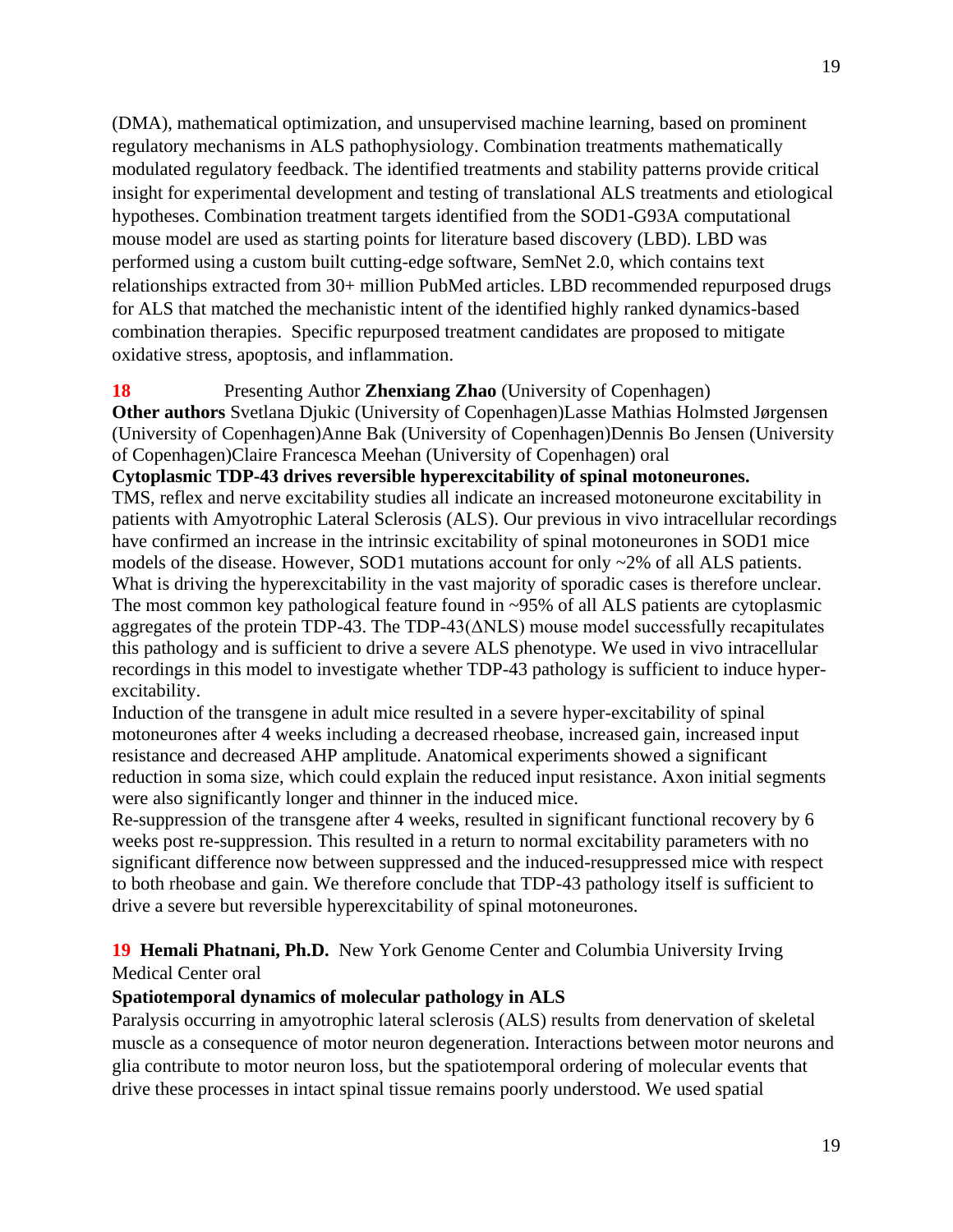transcriptomics to obtain gene expression measurements of mouse spinal cords over the course of disease, as well as of *postmortem* tissue from ALS patients, to characterize the underlying molecular mechanisms in ALS. We identified novel pathway dynamics, regional differences between microglia and astrocyte populations at early time-points, and found perturbations in several transcriptional pathways shared between murine models of ALS and human *postmortem* spinal cords. Here, we will describe these findings and outline how we plan to expand these studies more broadly.

# 20 P **Josette J. Wlaschin<sup>1,2</sup>**, Caroline Donahue<sup>1</sup>, Jacob Gluski<sup>1</sup>, Jennifer Osborne, Leana Ramos, Hanna Silberberg, Claire E. Le Pichon poster

# **Combining strategies to promote regeneration while blocking motor neuron death in a mouse model of ALS**

Dual leucine zipper kinase (DLK, or MAP3K12) is a MAP triple kinase that mediates a neuronal stress response to axon injury. This injury response pathway has recently been shown to become activated in neurodegenerative disease models where it is an essential regulator of neurodegeneration, driving neuronal death (Le Pichon, Meilandt et al, 2017). However, from work in other model systems, the DLK injury response is known to be multifaceted in its ability to promote adaptive as well as degenerative responses. DLK is upstream of the regeneration associated gene Atf3, and loss of DLK results in decreased ATF3 expression in injured neurons. We have examined whether blocking DLK to treat neurodegeneration can be further enhanced by restoring ATF3 expression. In other words, does DLK inhibition, which is beneficial overall, also prevent an adaptive response (ATF3 expression) that if restored would provide even greater neuronal protection? We have tested this hypothesis in the SOD1<sup>G93A</sup> mouse model of ALS in which our lab and others have previously shown that deleting DLK or neuronally overexpressing ATF3 are beneficial to motor neuron viability and survival. We found that by combining DLK deletion with ATF3 overexpression in the SOD1<sup>G93A</sup> mouse model we were able to promote motor neuron survival, motor neuron to muscle connectivity, and tibialis anterior muscle mass to a greater extend that either manipulation alone. This has important implications for the use of DLK inhibitors as therapeutic agents for the treatment of neurodegeneration and demonstrates the importance of combinatorial therapies that also promote regeneration.

**21P** Alex Yachychn Post Doc, Ghazaleh Mohammadalinejad and Monica Gorassini Department of Biomedical Engineering, University of Alberta **Self-sustained firing in pre-symptomatic and symptomatic muscles of participants with ALS**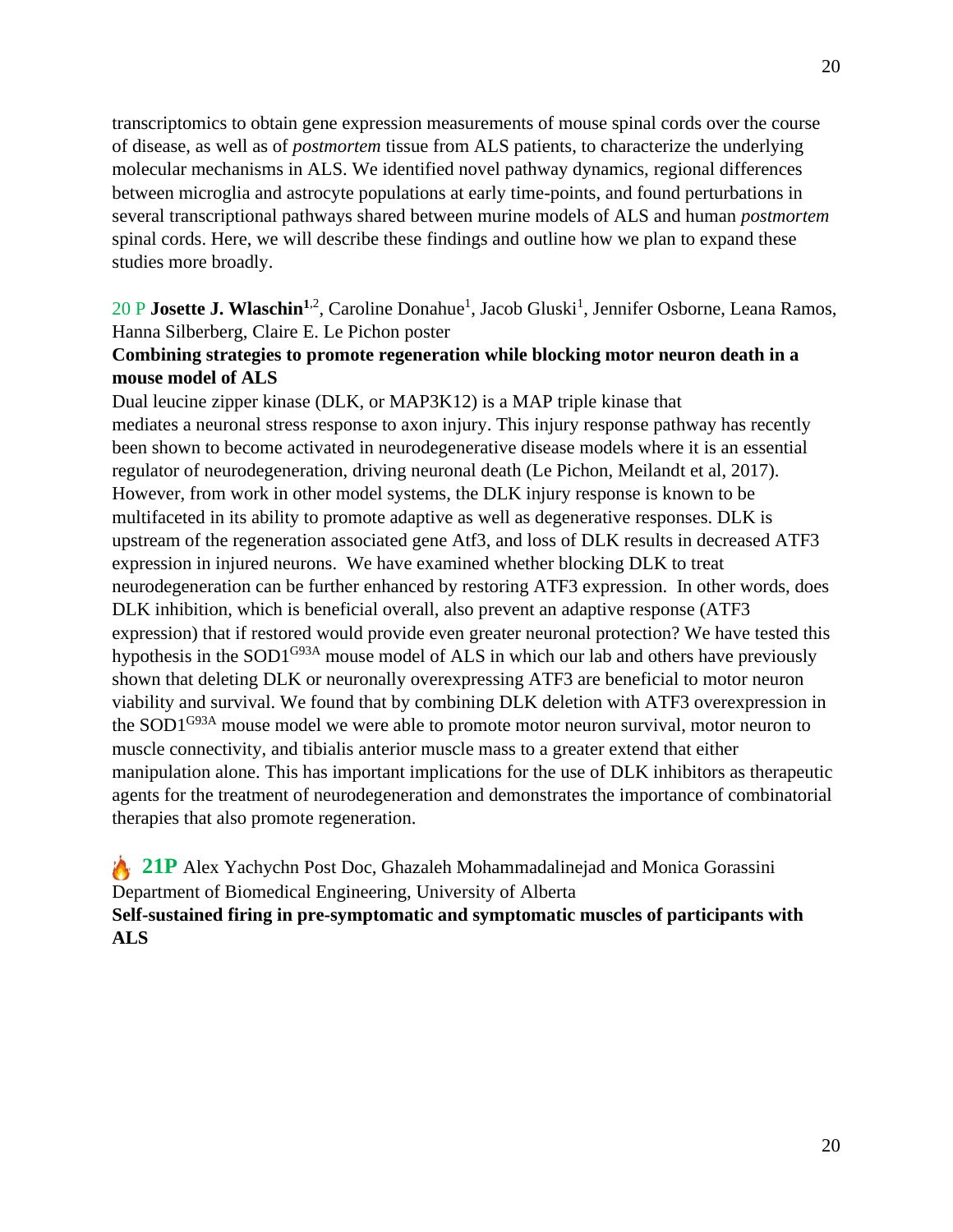### 22P Elvia Mena Avila. C. F. CAVARSAN<sup>1,2</sup>, P. R. STEELE<sup>1,2,3</sup>, L. M. McCANE<sup>3</sup>, K. J. La $\mathrm{PRE}^{1,2}$ , A. C. PURITZ $^4$ , N. KATENKA $^5$ , E. MENA-AVILA1,2 AND K. A. QUINLAN $^{1,2,4}$

*1 George and Anne Ryan Institute for Neuroscience, University of Rhode Island, Kingston, RI, 02881 USA 2 Department of Biomedical and Pharmaceutical Sciences, College of Pharmacy, University of Rhode Island, Kingston, RI, 02881 USA3 Interdisciplinary Neuroscience Program, University of Rhode Island, Kingston, RI, 02881 USA 4 Department of Physiology, Northwestern University Feinberg School of Medicine, Chicago, IL, 60611 USA 5 Department of Computer Science and Statistics, University of Rhode Island, Kingston, RI, 02881* 

**Inhibitory interneurons show early dysfunction in a SOD1 mouse model of Amyotrophic Lateral Sclerosis:** Few studies in amyotrophic lateral sclerosis (ALS) measure effects of the disease on inhibitory interneurons synapsing onto motoneurons (MNs). However, inhibitory interneurons could contribute to dysfunction, particularly if altered before MN neuropathology and establish a long-term imbalance of inhibition / excitation. We directly assessed excitability and morphology of glycinergic (GlyT2) interneurons located throughout the ventral horn in the lumbar enlargement from SOD1<sup>G93A</sup>GlyT2eGFP (SOD1) and wildtype GlyT2eGFP (WT) mice on postnatal day 6 to 10. Patch clamp revealed dampened excitability in SOD1 interneurons, including depolarized persistent inward currents (PICs), depolarized threshold for firing action potentials, and a shortened afterhyperpolarization (AHP). SOD1 inhibitory interneurons also had smaller somata but primary dendrites showed larger volume and surface area than WT. GlyT2 interneurons were then divided into 3 subgroups based on location: (1) interneurons within 100  $\mu$ m of the ventral white matter, where Renshaw cells (RCs) are located, (2) interneurons interspersed with MNs in lamina IX, and (3) interneurons in the intermediate ventral area including laminae VII and VIII. Ventral interneurons were the most profoundly affected, including more depolarized PICs, smaller somata and larger primary dendrites. Interneurons in lamina IX had depolarized PIC onset, smaller somata and longer primary dendrites. In lamina VII-VIII, interneurons were largely unaffected, mainly showing smaller somata. In summary, inhibitory interneurons show very early region-specific perturbations poised to impact excitatory / inhibitory balance of MNs, modify motor output, and provide early biomarkers of ALS. Therapeutics like riluzole which universally reduce CNS excitability could exacerbate the inhibitory dysfunction described here.

23P Elvia Mena Avila Reedich EJ<sup>1,5,6</sup>, Jiang MC<sup>1</sup>, Lamano JB<sup>1</sup>, Thomas NE<sup>1</sup>, Eissa T<sup>1</sup>, Elbasiouny SM<sup>2</sup>, Mena-Avila E5,6, and Heckman CJ1,3,4 and Quinlan KA1,5,6 *<sup>1</sup>Department of Physiology, Northwestern University Feinberg School of Medicine, Chicago, IL 60611 <sup>2</sup>Wright State University<sup>3</sup>Department of Physical Therapy and Human Movement Sciences, Northwestern University Feinberg School of Medicine, Chicago, IL 60611<sup>4</sup>Department of Physical Medicine and Rehabilitation, Northwestern University Feinberg School of Medicine, Chicago, IL 60611 <sup>5</sup>Ryan Institute for Neuroscience, University of Rhode Island, Kingston, RI 02881<sup>6</sup>Biomedical and Pharmaceutical Sciences, College of Pharmacy, University of Rhode Island*

**Motoneuron size increases in SOD1G93A mice are not due to increased protein expression** In amyotrophic lateral sclerosis (ALS), the neurons most vulnerable to degeneration are the largest fast fatigable motoneurons. Several reports have found evidence of larger motoneuron size and/or greater dendritic branching at various ages and in different mouse models. However, limitations of these studies include small sample sizes, measuring a single plane of fixed neurons in slices, and use of transgenic mice which express high levels of mutant protein without proper controls which express equivalently high levels of control protein. In this study, live sacral segment S1-2 motoneurons from adult mutant hSOD1G93A (G93A) and hSOD1WT (WT) transgenic control mice of both sexes at P30 and P50 were imaged using multiphoton microscopy and fully reconstructed in 3D. Multivariate analysis of anatomical measurements from each neuron with mouse, genotype, sex and age as fixed factors revealed that P30- P50 mutant G93A motoneurons were significantly larger than motoneurons in transgenic control mice that also expressed higher levels of WT protein, with greater soma cross-sectional area. Mutant G93A motoneurons also exhibited a greater number of primary dendrites. No significant differences were found between age groups (P30 and P50) and the only significant effect of sex was longer mean dendritic length in females. However both age and sex interacted significantly with genotype on a number of variables (soma cross sectional area, soma volume, number or primary dendrites and nodes, dendritic length, dendritic surface area and dendritic volume). In conclusion, our study supports the hypothesis that increased motoneuron size is specifically related to the pathological consequences of the mutation, not protein overexpression.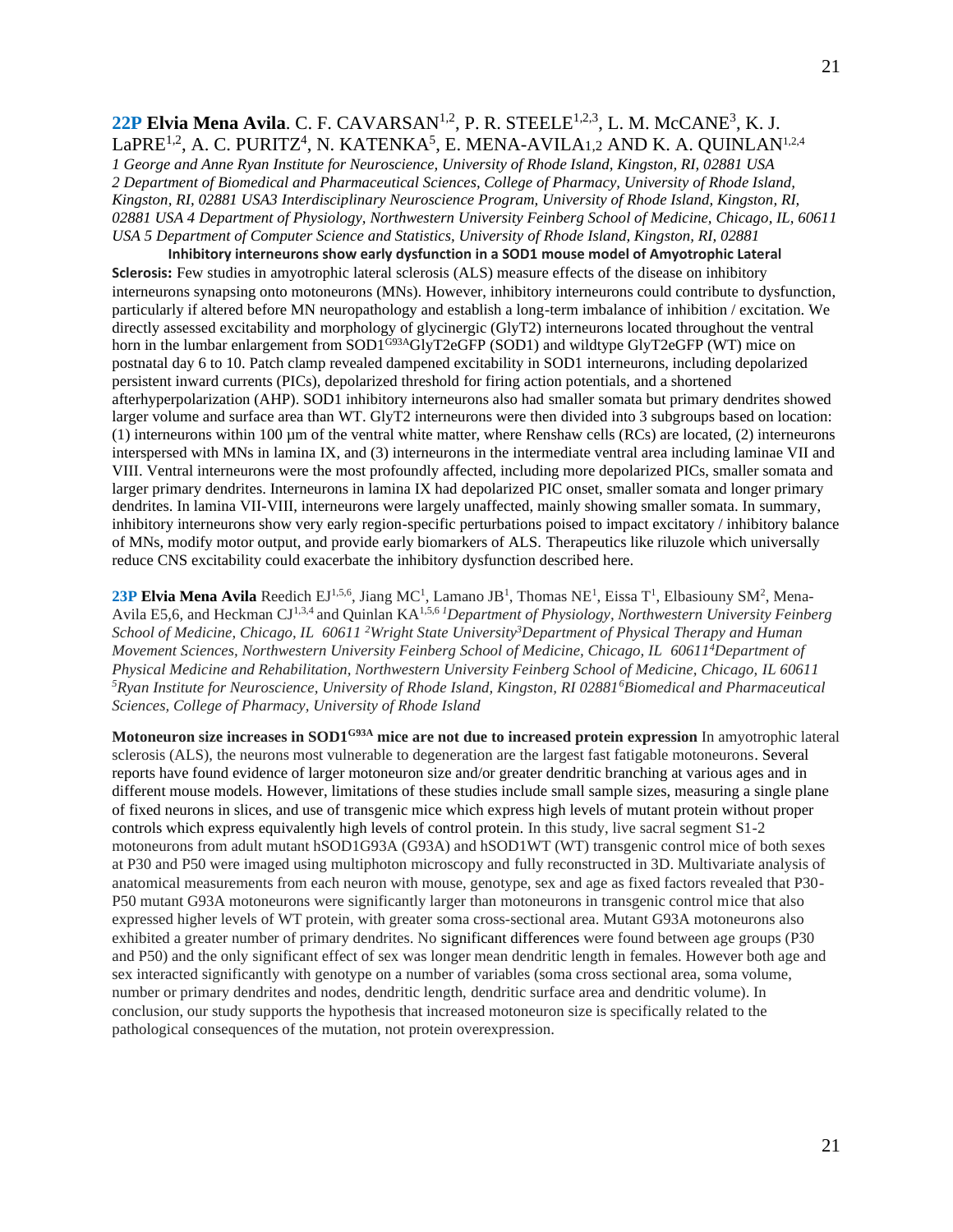### MN RNA-sequencing

**1P** 04/14/2022 **Mor R Alkaslasi** mor.alkaslasi@nih.gov National Institutes of Health/Brown UniversityGraduate Student Student "Zoe E. Piccus, Sangeetha Hareendran, Hanna Silberberg, Li Chen, Yajun Zhang, Timothy J. Petros & amp; amp; Claire E. Le Pichon Eunice Kennedy Shriver National Institute of Child Health and Human Development, National Institutes of Health, Bethesda, MD, USA" Poster

**Single nucleus RNA-sequencing defines unexpected diversity of cholinergic neuron types in the adult mouse spinal cord** In vertebrates, motor control relies on cholinergic neurons in the spinal cord that have been extensively studied over the past hundred years, yet the full heterogeneity of these neurons and their different functional roles in the adult remain to be defined. Here, we develop a targeted single nuclear RNA sequencing approach and use it to identify an array of cholinergic interneurons, visceral and skeletal motor neurons. Our data expose markers for distinguishing these classes of cholinergic neurons and their rich diversity. Specifically, visceral motor neurons, which provide autonomic control, can be divided into more than a dozen transcriptomic classes with anatomically restricted localization along the spinal cord. The complexity of the skeletal motor neurons is also reflected in our analysis with alpha, gamma, and a third subtype, possibly corresponding to the elusive beta motor neurons, clearly distinguished. In combination, our data provide a comprehensive transcriptomic description of this important population of neurons that control many aspects of physiology and movement and encompass the cellular substrates for debilitating degenerative disorders.

**2 P** 04/16/2022 **Mikaela Myers** mikaela.myers@midwestern.edu Midwestern University Student Fellow "Ann Revill, PhD. - Midwestern University Johana Vallejo, PhD. - Midwestern University Kimberly Bussey, PhD. - Midwestern University Cole Leiker- Midwestern University Simran Gill- Midwestern University" poster

# **Evaluation of the Impacts of Biological Sex and Diet-Induced Obesity on Ion Channel and mRNA Expression at the Hypoglossal Motoneurons in Mice** Abstract will be submitted later per email with Dr. Monica Gorassini

**3. Ariel Levine Title: What Human Motoneurons Are Made Of** oral

**Abstract:** In neurodegenerative diseases of the human spinal cord, such as amyotrophic lateral sclerosis (ALS), motoneurons are particularly vulnerable to degeneration. It is hypothesized that their large size contributes to disease susceptibility, but the link between genetic variants associated with disease and cell-type specific degeneration is not clear. We characterized human spinal cord cells using single-nucleus RNA-sequencing and protein profiling. We found that human motoneurons displayed a unique expression profile characterized by factors involved in cytoskeletal structure, cell size, and degenerative disease (including ALS-associated genes SOD1, NEFH, OPTN, TUBA4A, PRPH, and STMN2) and that protein expression of these genes correlated with larger cell size in tissue. This work suggests a motoneuron-specific signature underlies their selective vulnerability to neurodegeneration.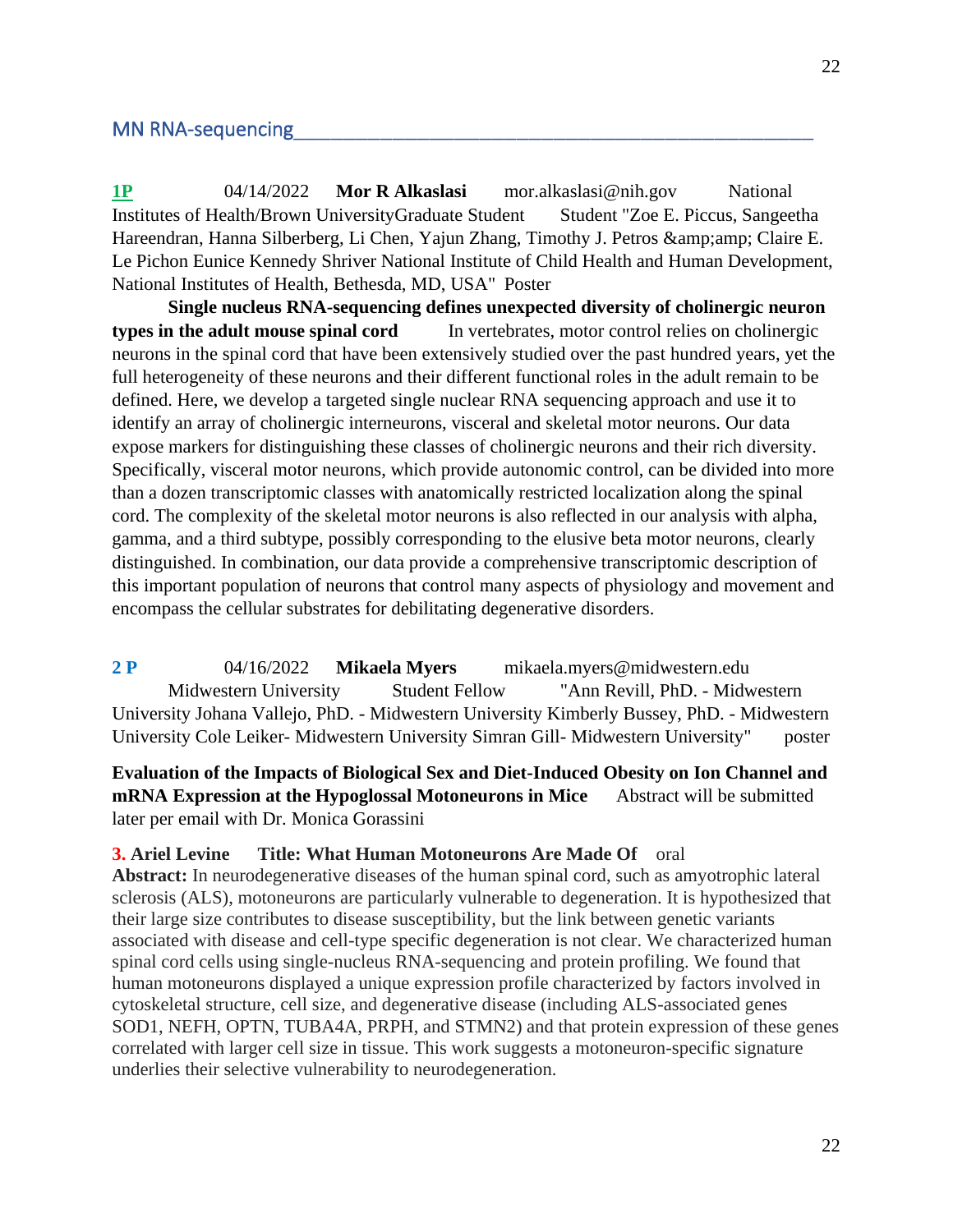### **4. Jacob Blum** oral

**Title**: Motor neuron heterogeneity and vulnerability in amyotrophic lateral sclerosis **Abstract:** Amyotrophic lateral sclerosis (ALS) is a fatal, progressive neurodegenerative disease caused by the dysfunction and death of spinal motor neurons. Despite their outsized role in neuromuscular control and disease, these cells constitute a minute fraction of the total cells in the mammalian spinal cord. We developed a novel approach to enrich for motor neuron nuclei using fluorescence-activated nuclei sorting (FANS). Using this technique, we transcriptionally profiled ~150,000 single nuclei from the spinal cords of healthy and ALS disease mice. Here, we present a detailed characterization of spinal motor neuron populations at unprecedented resolution and depth. Analysis of these data allow us to cluster cell transcriptomes and map them onto functionally defined cell types. For the first time, we provide insight into the transcriptional differences among these physiologically important cell types. In ALS, certain populations of motor neurons degenerate preferentially despite ubiquitous expression of mutated genes responsible for the disease. By applying our technique to a disease model of ALS, we have identified widespread transcriptional alterations in motor neuron transcriptomes—as well as the other neuronal and glial cells that support their function. By analyzing the motor neurons that remain unaffected in diseased mice, we have discovered novel markers of susceptible and resistant motor neuron populations, and generated novel hypotheses regarding the molecular underpinnings of ALS.

#### **5**. **Sam Pfaff Title: MicroRNA regulation of motor neuron survival.** oral

**Abstract:** The gene regulatory and phenotypic effects of altering a miRNA's in vivo abundance within motor neurons, rather than its binary gain or loss of function, is not well understood. We generated an allelic series of mice expressing varying levels of miR-218, a motor neuronselective gene regulator associated with motor neuron degeneration and disease. Titration of miR-218 unexpectedly revealed complex, non-ratiometric target mRNA dose-responses and distinct gene network outputs. A non-linearly responsive regulon exhibited a steep miR-218 dose-dependent threshold in repression, that when crossed, resulted in severe motor neuron synaptic failure and death. This work demonstrates that a miRNA can govern distinct gene network outputs at different dose ranges. It was striking that miRNA-dependent phenotypes emerge at particular dose ranges due to hidden regulatory inflection points of the underlying gene networks. (see Amin ND, Senturk G, Costaguta G, Driscoll S, O'Leary B, Bonanomi D, Pfaff SL. (2012). A hidden threshold in motor neuron gene networks revealed by modulation of miR-218 dose. Neuron 109:3252-3267. PMID: 34450025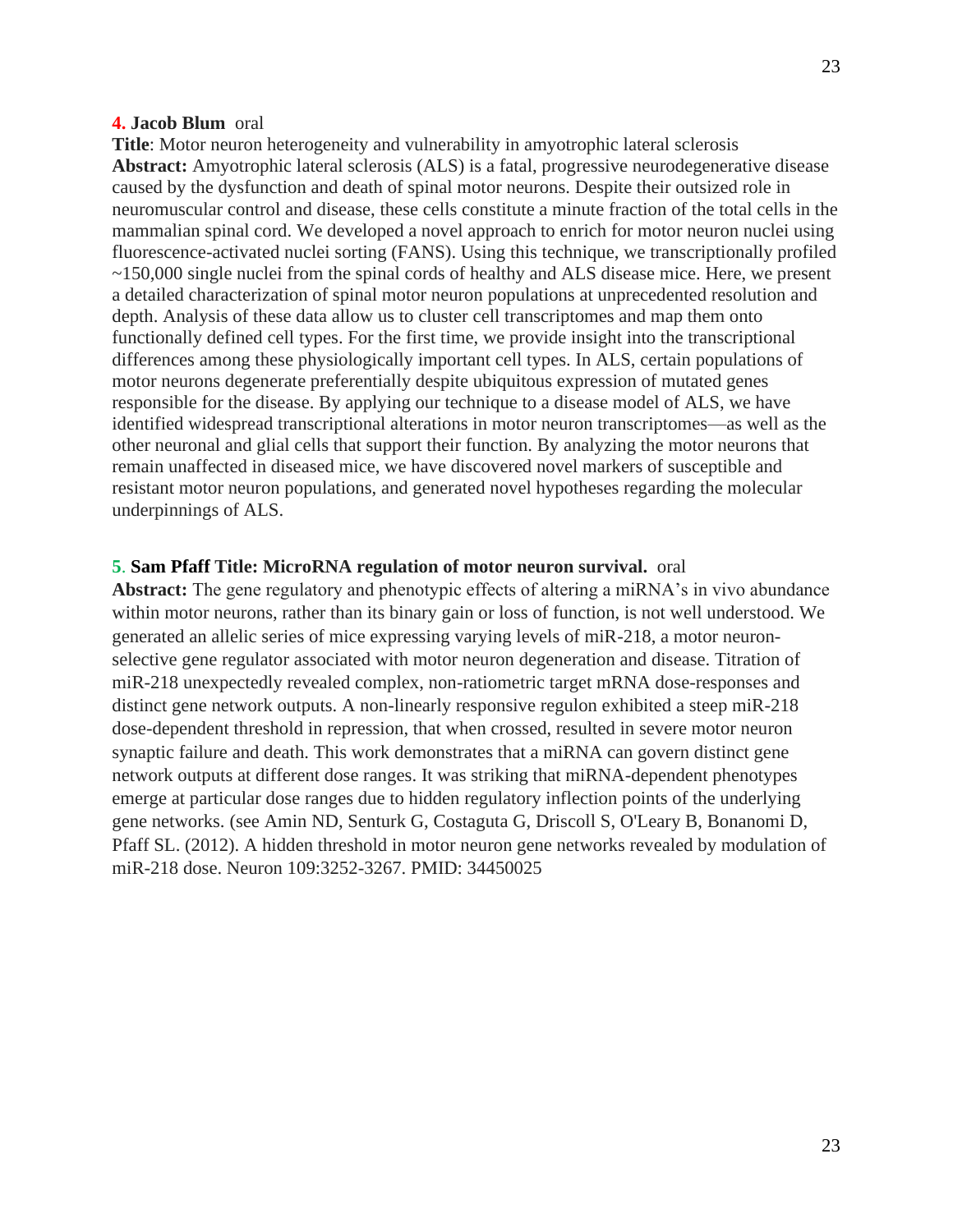# 6. **Claire LePichon Single nucleus RNA sequencing reveals unexpected diversity of spinal cholinergic neurons in the adult mouse**

In vertebrates, motor control relies on cholinergic neurons in the spinal cord that have been extensively studied over the past hundred years, yet the full heterogeneity of these neurons and their different functional roles in the adult remain to be defined. In this study, we apply a targeted single nuclear RNA sequencing approach and use it to identify an array of cholinergic interneurons, visceral and skeletal motor neurons. Our data expose markers for distinguishing these classes of cholinergic neurons and their rich diversity, together with information about their anatomical localization. Our study provides a comprehensive transcriptomic description of this important population of neurons that control many aspects of physiology and movement and encompass the cellular substrates for debilitating degenerative disorders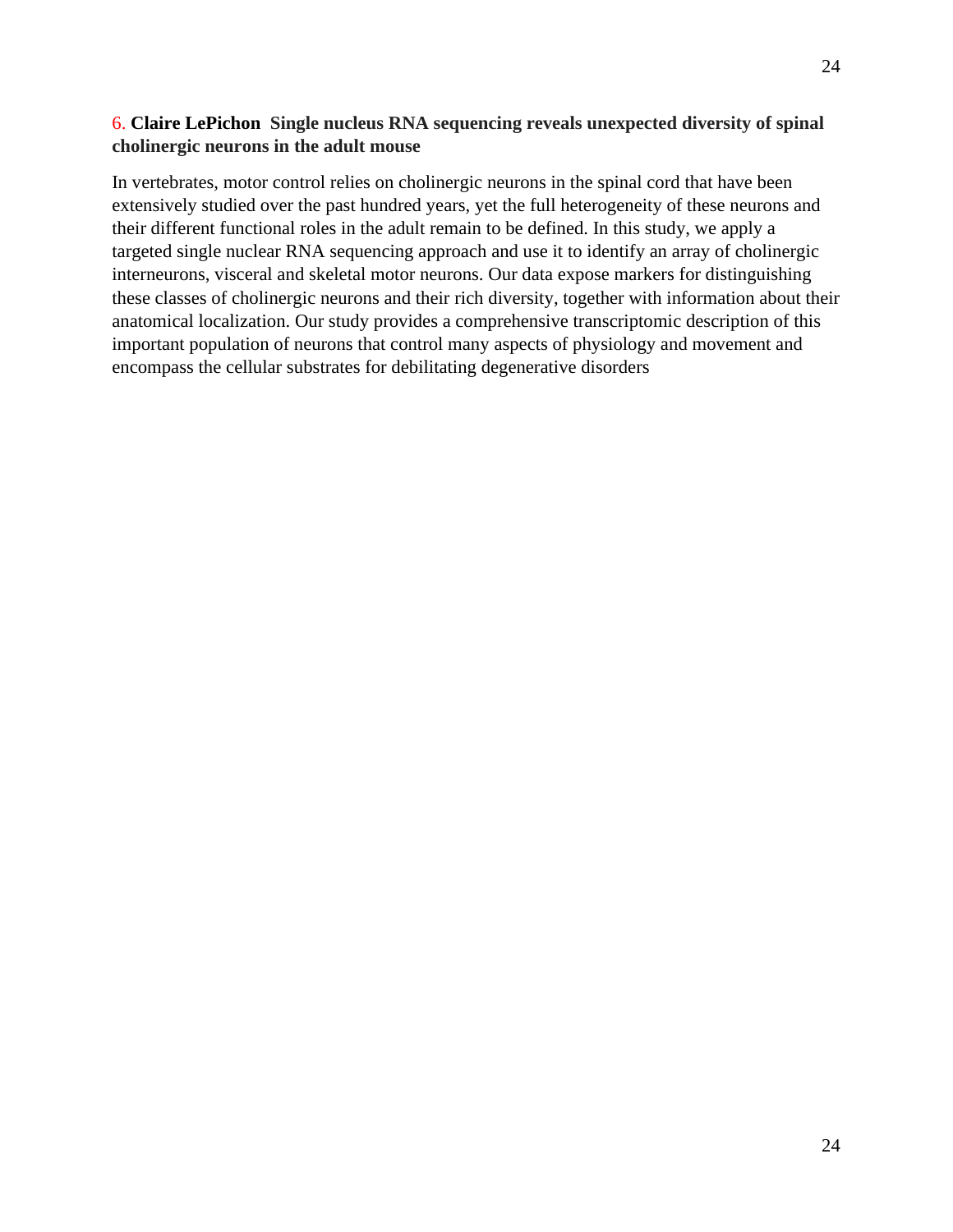# Spinal cord injury, stroke, neurological injury

**1** 02/12/2022 **Gregory Pearcey** gpearcey@northwestern.edu Northwestern University & amp; amp; Shirley Ryan Ability Lab Postdoc Post-doc "Babak Afsharipour(1), Ales Holobar (2), W Zev Rymer (3), and Milap Sandhu (3) 1) University of Alberta 2) University of Maribor 3) Northwestern University & amp; amp; Shirley Ryan Ability Lab" Oral

Acute intermittent hypoxia effects on strength and motor unit discharge rates Acute intermittent hypoxia (AIH) is a therapeutic intervention that utilizes brief reductions of inspired oxygen to stimulate the serotonergic system, a potent neuromodulator of alpha motoneurons. AIH enhances volitional strength in spinal cord injured individuals but underlying mechanisms are unclear. Here, we decomposed motor units (MUs) from high-density surface EMG during maximal elbow flexion and extension, recorded before and 60-minutes after AIH. We hypothesized that MU discharge rates would increase after AIH, which would help explain changes in strength. Seven individuals with chronic iSCI at the cervical level completed AIH and Sham AIH interventions in a randomized order. AIH consisted of 15 ~60s periods of low oxygen  $(O2 = 9\%)$  interspersed with 60s periods of normoxia, whereas Sham AIH consisted of repeated exposures to normoxia. Elbow flexion and extension torque increased by 54% ( $p = 0.0078$ ;  $g =$ 0.58) and 59% ( $p = 0.04$ ,  $g = 0.63$ ) from baseline, respectively, whereas there was no change after SHAM. MU discharge rates increased by 3.96 pulses per second ( $\sim$ 38%; p = 0.0015; G = 0.86), from pre to post AIH. Using generalized linear mixed models, we found that changes in discharge rates explained 54% ( $p = 0.0033$ ) of the variance of changes in volitional strength. In a follow-up study, we administered AIH to neurologically intact participants and observed greater estimates of persistent inward currents after AIH. This suggests that intrinsic motoneuron excitability and/or monoaminergic drive are augmented by AIH, providing an underlying mechanism for observed AIH-induced improvements in volitional strength.

**2** 02/15/2022 **Alexandra Lackmy-Vallee** alexandra.lackmy@upmc.fr Sorbonne Université, CNRS, INSERM, Laboratoire dâ€<sup>™</sup>Imagerie Biomédicale, LIB, F-75005, Paris, France Engineer None "Wanalee KLOMJAI : Faculty of Physical Therapy, Mahidol University, 73170 Nakonpathom, Thailand, Mohamed Mounir EL MENDILI: Aix Marseille Univ, CRMBM, CNRS, Marseille, France, Alain GIRON: Sorbonne Université, CNRS, INSERM, Laboratoire dâ $\varepsilon$ <sup>TM</sup>Imagerie Biom $\tilde{A}$ ©dicale, LIB, F-75005, Paris, France, APHP, Hà pital de la Pitié Salpêtrià re, F-75013, Paris, France oral

**UNDAMAGED HEMISPHERE ACTIVATION ENHANCES CONTROL ON SPINAL NETWORKS OF THE AFFECTED ARM POST STROKE** "Objective: The functional role of ipsilateral motor cortex efferent pathways in the transmission of voluntary command to spinal motor nuclei reminds controversial in humans. However, recent imaging studies suggest that they may contribute to functional recovery after unilateral brain damage. This randomizedsham control study aims to explore to what extent ipsilateral tracts from the undamaged hemisphere may strengthen corticospinal control onto spinal motor networks following stroke.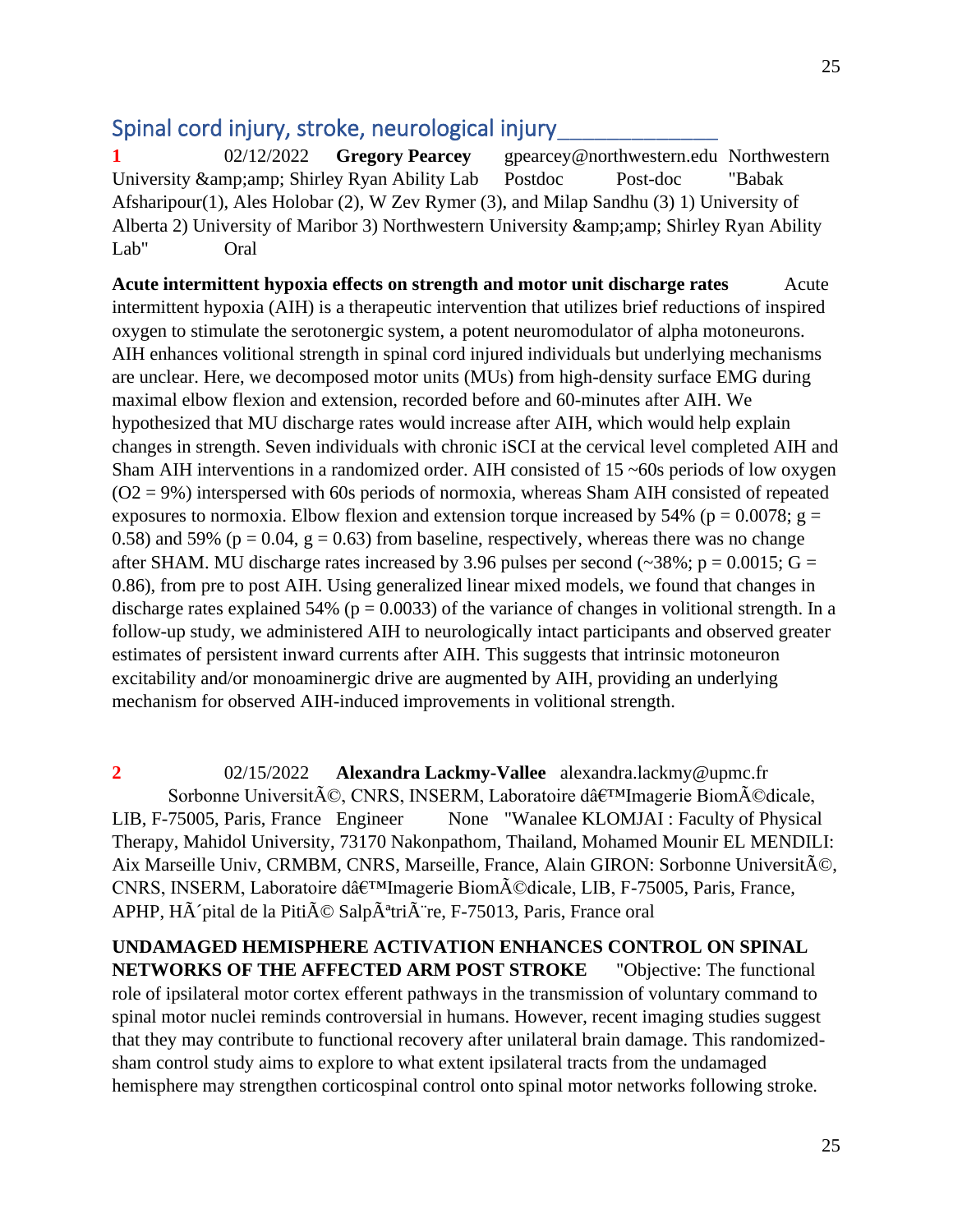Method: Anodal transcranial direct current stimulation (tDCS) was combined with monosynaptic H-reflex method to evaluate the variations of reciprocal inhibition (RI) in wrist flexors in 21 stroke participants. Moreover, five participants underwent imaging experiments in spinal cord to evaluate alterations in descending tracts.

Results: Anodal tDCS decreased RI in wrist flexors in stroke participants. In the affected side, anodal tDCS unmasks an ipsilateral control from the undamaged hemisphere onto spinal motor networks. In the unaffected (contralateral) side, effects were opposite to those induced in healthy subjects. Imaging experiments stressed an atrophy in spinal cord in stroke participants.

Conclusion: Stimulation of the ipsilateral undamaged cortex in stroke participants induces modulation of motor networks controlling the hemiparetic side.

Significance: Rehabilitation could leverage stimulation of the undamaged hemisphere to enhance motor recovery post stroke

**3** 03/24/2022 **Colin K. Franz** cfranz@sralab.org Shirley Ryan AbilityLab Physician-Scientist "Suning He, Northwestern University Alyssa Weston, Shirley Ryan AbilityLab Maria Jose Quezada, Northwestern University Ian Jones, University of Illinois Chicago John D. Finan, University of Illinois Chicago" oral

**A human stem cell based-assay to define how a highly prevalent genetic variation increases motor neuron vulnerability to mechanical injury** Lower motor neuron (MN) loss after spinal cord injury (SCI) occurs several segments above and below the level of injury, but varies a lot between patients. Genetic variation may contribute to this variation, but has proved difficult to isolate. To begin to define how genetic variation may affect SCI outcomes, we employed a stem cell-based assay to isolate the effects of the Val66Met single nucleotide polymorphism in the brain-derived neurotrophic factor (BDNF) gene. BDNF Val66Met carriers have impaired activity-dependent release of BDNF protein and this is implicated in altered clinical neurotrauma outcomes. It is also highly prevalent, carried by about 1/3rd of the US population. To test the hypothesis that carriers of the Met allele are more susceptible to motor neuron degeneration after injury, we use an in vitro stretch injury model designed for human induced pluripotent stem cell (iPSC)-derived motor neurons. We apply different strain levels to isogenic iPSC-motor neurons (gene edited to differ by only the presence or absence of the Met allele), then measured the cell viability and neurite length after the injury. The results show that motor neurons with the Met allele are more susceptible to neurodegeneration. This genotype difference could be ameliorated by adding recombinant BDNF to injured motor neurons before injury, which implies a BDNF-TrkB signaling mechanism. Transcriptomic analysis of isogenic iPSC-motor neurons by RNA sequencing reveals differential expression of 1491 genes (613 upregulated, 878 downregulated) with gene ontology enrichment analysis identifying both TrkB and other pathways altered by this genetic variation.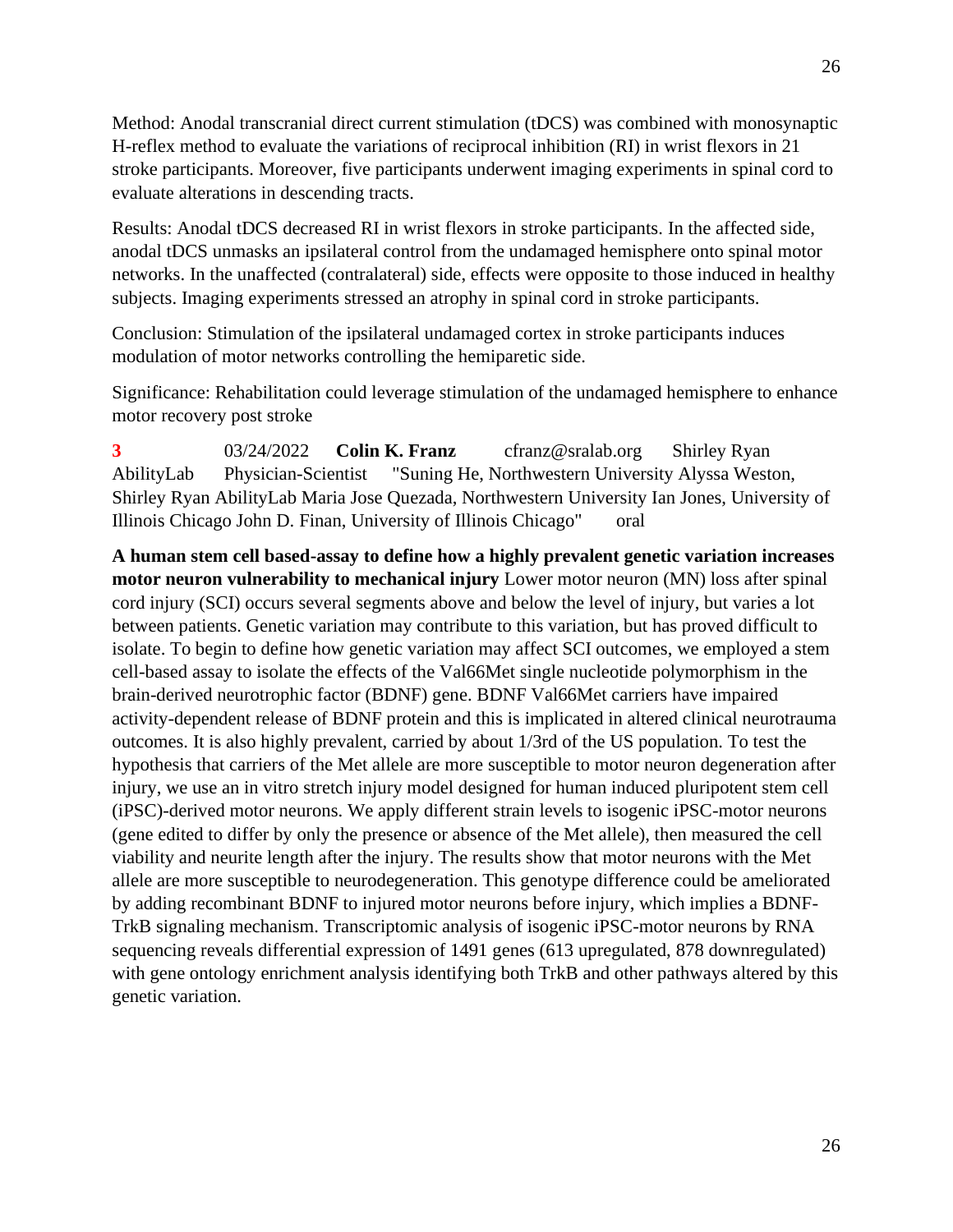**4** 04/04/2022 **Amanda Pocratsky** a.pocratsky@ucl.ac.uk University College London Postdoctoral fellow Post-doc "Filipe Nascimento (2), M. GĶrkem Ä-zyurt (2), Ian White (3), Roisin Sullivan (4), Calvin C. Smith (1), Sunaina Surana (1,5), Marco Beato (2), Robert M. Brownstone (1)(1) Department of Neuromuscular Diseases, Institute of Neurology, University College London, London, WC1N 3BG, UK.(2) Department of Neuroscience, Physiology, and Pharmacology, University College London, London, WC1E 6BT, UK. (3) Electron Microscopy Laboratory, MRC Laboratory for Molecular Cell Biology, University College London, London, WC1E 6BT, UK.(4) Department of Molecular Neuroscience, Institute of Neurology, University College London, London, WC1N 3BG, UK. (5) UK Dementia Research Institute, University College London, London, WC1E 6BT, UK." oral

**Pathophysiology of Dyt1 dystonia is mediated by spinal cord dysfunction** Dystonia, a neurological disorder defined by abnormal postures and disorganised movements, is thought to be a neural circuit disorder with dysfunction arising within and between multiple brain regions. Given that spinal circuits are the de facto final common pathway for motor control, we sought to determine their contribution to the movement disorder. To do so, we confined a dystonia-related mutation to the spinal cord, which behaviourally and physiologically recapitulated a severe form of inherited, early-onset, generalised dystonia. These data reveal that spinal circuitopathy is a key factor in dystonia pathophysiology, thus challenging our current understanding of dystonia and opening the door to new therapeutic targets.

**5** P 04/12/2022 **Timothy S. Pulverenti** Timothy.Pulverenti@csi.cuny.edu City University of New York Post doctoral Research Fellow Post-doc "Timothy S. Pulverenti1, Morad Zaaya1, and Maria Knikou1, 2 1 Klab4Recovery Research Laboratory, Department of Physical Therapy, College of Staten Island, The City University of New York, Staten Island, NY USA 2 PhD Program in Biology and Collaborative Neuroscience Program, Graduate Center of The City University of New York and College of Staten Island, New York, NY USA " Timothy S. Pulverenti and Maria Knikou poster

**Brain and Spinal Cord Paired Stimulation Coupled with Locomotor Training Affects Polysynaptic Flexion Reflex Circuits in Human Spinal Cord Injury** Neurorecovery from locomotor training is well established in human spinal cord injury (SCI). However, neurorecovery resulting from combined interventions has not been widely studied. In this randomized clinical trial, we established the tibialis anterior (TA) flexion reflex modulation pattern when transcranial magnetic stimulation (TMS) of the primary motor cortex was paired with transcutaneous spinal cord (transspinal) stimulation over the thoracolumbar region during assisted step training. Single pulses of TMS were delivered either before (TMS-transspinal) or after (transspinal-TMS) transspinal stimulation during the stance phase of the less impaired leg. Eight individuals with chronic incomplete or complete SCI received at least 20 sessions of paired stimulation during assisted step training. Each session consisted of 240 paired stimuli delivered over 10-min blocks for 1 hour during robotic assisted step training with the Lokomat6 Pro $\hat{A}\&$ . Body weight support, leg guidance force and treadmill speed were adjusted based on each participant $\hat{a} \in T^{M}$ s ability to step without knee buckling or toe dragging. Both the early and late TA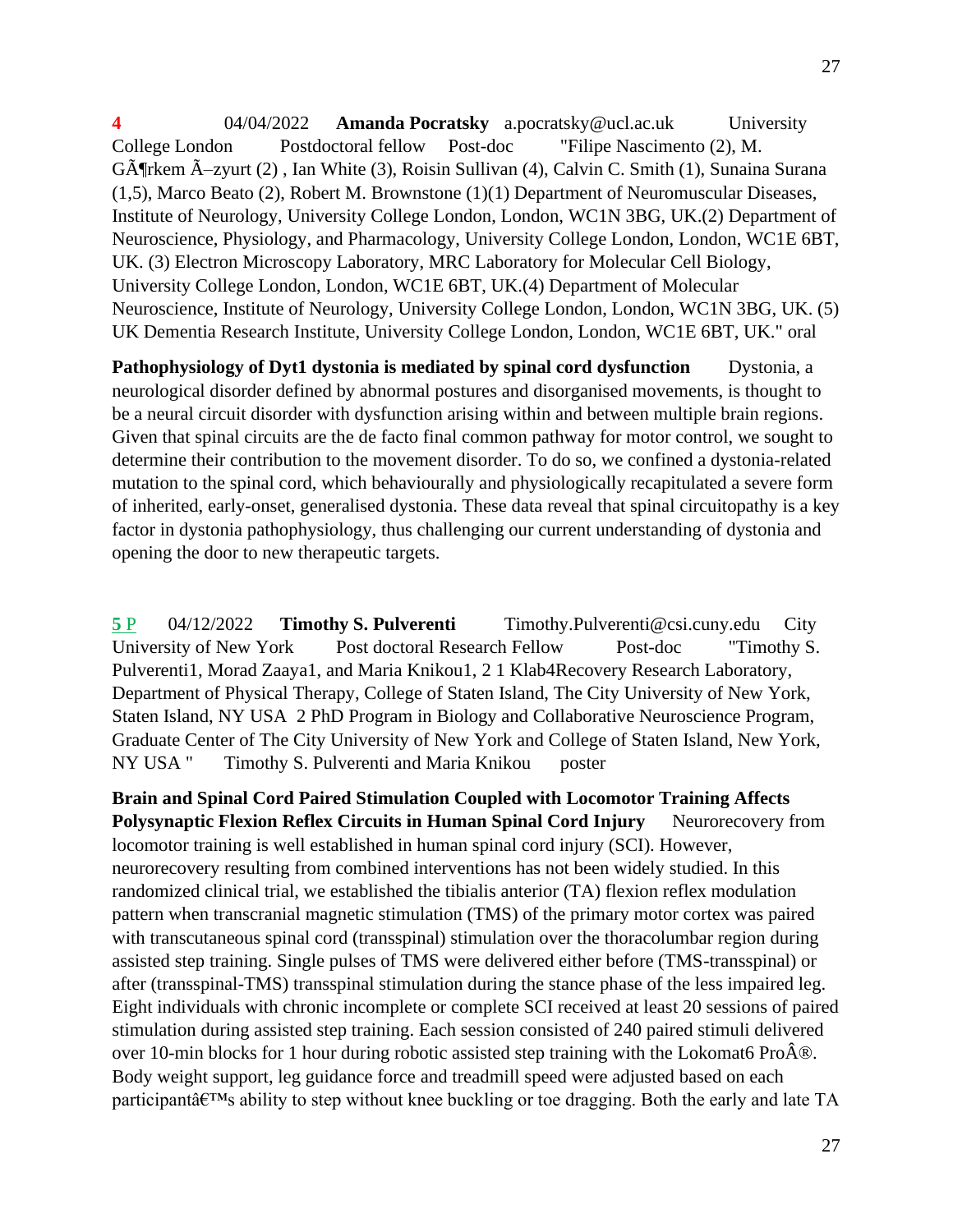flexion reflex remained unaltered after TMS-transspinal and locomotor training. In contrast, the early and late TA flexion reflexes were significantly depressed during stepping after transspinal-TMS and locomotor training. Reflex changes occurred at similar slopes and intercepts before and after training. Our findings support that targeted brain and spinal cord stimulation coupled with locomotor training reorganizes the function of flexion reflex pathways, which are a part of locomotor networks, in humans with varying levels of sensorimotor function after SCI.

**6 P** 04/12/2022 **Timothy S. Pulverenti** Timothy.Pulverenti@csi.cuny.edu City University of New York Post doctoral research fellow Post-doc "Timothy S. Pulverenti 1, Morad Zaaya 1, Ewelina Grabowski 1, Monika Grabowski 1, and Maria Knikou 1, 21 Klab4Recovery Research Laboratory, Department of Physical Therapy, College of Staten Island, The City University of New York, Staten Island, NY USA2 PhD Program in Biology and Collaborative Neuroscience Program, Graduate Center of The City University of New York and College of Staten Island, New York, NY USA" poster

**Activity-Based Brain and Spinal Cord Paired Stimulation Facilitates Motor Output in Human Spinal Cord Injury** Combined interventions for neuromodulation leading to neurorecovery has gained great attention by researchers to resemble real clinical rehabilitation approaches. In this randomized clinical trial, we established changes in motor neuron output when transcranial magnetic stimulation (TMS) of the primary motor cortex was paired with transcutaneous spinal (transspinal) stimulation over the thoracolumbar region during assisted step training. TMS was delivered before (TMS-transspinal) or after (transspinal-TMS) transspinal stimulation during the stance phase of the less impaired leg. Eight individuals with chronic incomplete or complete SCI received at least 20 sessions. Each session consisted of 240 paired stimuli delivered over 10-min blocks for 1 hour during robotic assisted step training with the Lokomat6 Pro $\hat{A}$ ®. Body weight support, leg guidance force and treadmill speed were adjusted based on each subject  $\hat{\mathbf{a}} \in \mathbb{R}^N$  ability to step without knee buckling or toe dragging. Most transspinal evoked potentials (TEPs) recorded before and after each intervention from ankle and knee muscles during assisted stepping were modulated in a phase-dependent pattern. Transspinal-TMS and locomotor training affected motor neuron output of proximal (knee, hip) and distal (ankle) muscles that were modulated in a more physiological pattern. TMS-transspinal and locomotor training increased motor neuron output for proximal but not for distal muscles. Our results support that targeted brain and spinal cord stimulation alters responsiveness of neurons over multiple spinal segments in people with chronic SCI. Supported by the NYSDOH, SCIRP (C32095GG), and in part by the NICHD/NIH (RO1 HD100544).

**7** 04/13/2022 **Frederic Bretzner** Frederic.Bretzner.1@ulaval.ca Université Laval Professor None "Marie Roussel, Nicolas Josset, David Lafrance-Zoubga, Maxime Lemieux Universit© Laval" oral

**Plasticity and contribution of mesencephalic locomotor region nuclei to functional motor recovery after chronic spinal cord injury in the mouse** "Spinal cord injury (SCI) results in a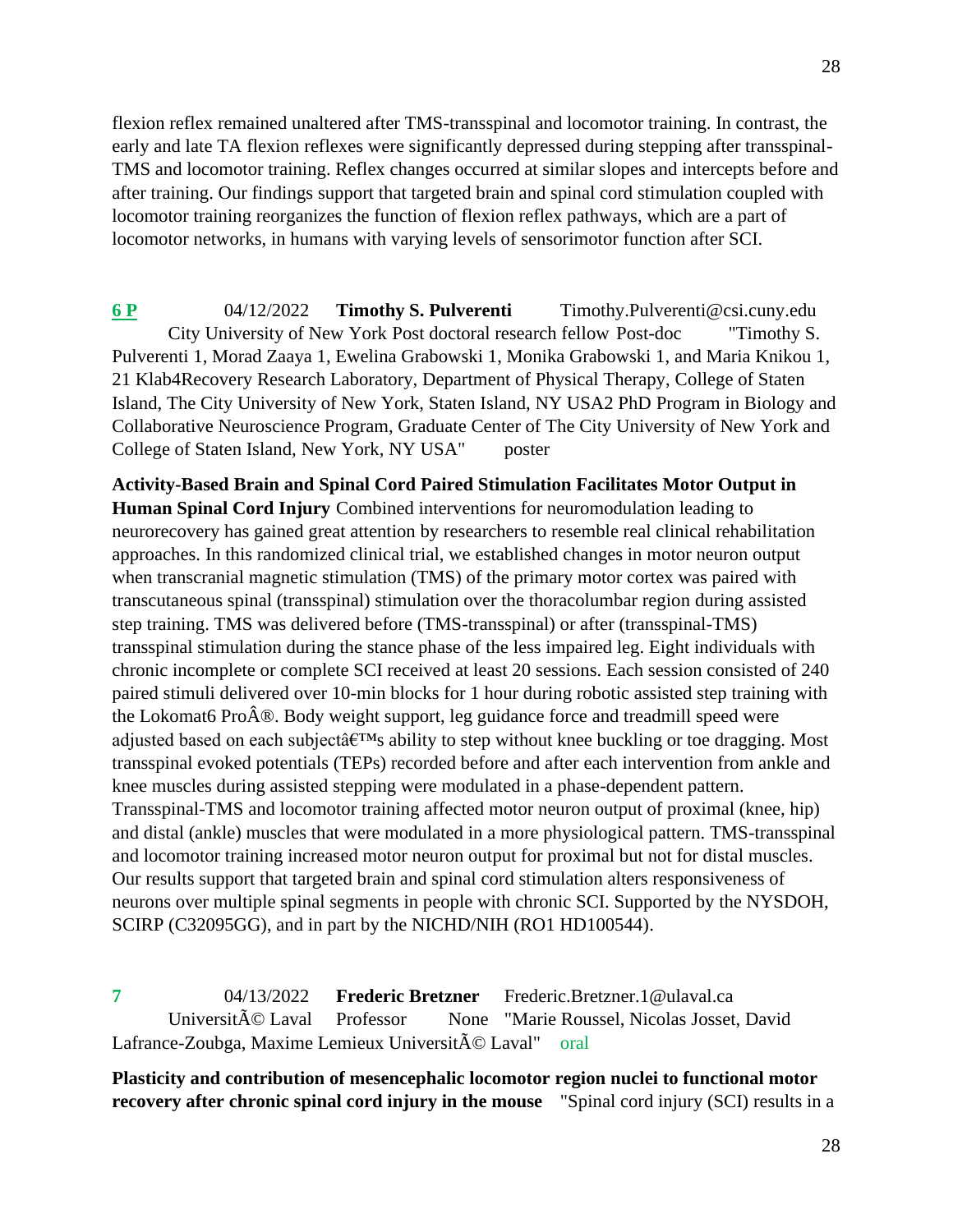disruption of information between the brain and the spinal locomotor circuit. Although the spinal cord contains all the neural circuits to generate locomotion, people with SCI are unable to walk due to the absence of descending commands from the brain. Electrical stimulation of supraspinal locomotor centers, such as the Mesencephalic Locomotor Region (MLR), can promote locomotor recovery in acute and chronic SCI rodent models. Although clinical trials are currently underway in SCI patients, there is still debate about the organization of this supraspinal locomotor center and which anatomical correlate of the MLR should be targeted to promote functional recovery. Combining kinematics, electromyographic recordings, anatomical analyses, and mouse genetics, our study reveals that glutamatergic neurons of the cuneiform nucleus contribute to locomotor recovery by enhancing its motor efficacy in flexor and extensor hindlimb muscles and by increasing locomotor rhythm and speed during treadmill and overground locomotion as well as during swimming in chronic SCI. In contrast, glutamatergic neurons of the pedunculopontine nucleus slow down locomotion. Therefore, our study identifies the cuneiform nucleus and its glutamatergic neurons as a therapeutical target to improve locomotor recovery in patients living with SCI. Funding: Wings for Life and Canadian Institutes of Health Research"

**8 P** 04/14/2022 **Matthew Bryson** matthew.bryson@emory.edu Emory University PhD Candidate Student Shawn Hochman, Emory University; Sandra Garraway, Emory University; Heidi Kloefkorn-Adams, Oregon State University 4 Poster

**SCI-induced spinal hyperexcitability shares common circuitry with 4-AP induced synchronous bursting** "Spinal cord injury (SCI) commonly leads to increased hyperexcitability in spinal sensory and motor circuits with associated dysfunction (e.g. neuropathic pain and spasticity, respectively). Here, we compared rostrocaudal changes in dorsal horn circuitry excitability several months after sham or T12 contusion SCI using an isolated ex vivo intact spinal cord preparation. Population activity was recorded from the dorsal root (DR) entry zone of multiple roots bilaterally above and below the lesion as well from Lissauer $\hat{a}\in$ <sup>TM</sup>s tract as intracellular field potentials. A prominent observation was the presence of spontaneous antidromic bursts in various dorsal roots (dorsal root reflexes DRRs) with greatly increased incidence of synchronous bursting across roots observed in the SCI population. Bursting interacted with electrically evoked afferent responses in a phase-dependent manner and was strongly depressed with several GABAA receptor antagonists. Rhythmic antidromic bursts appear similar to those reported previously in cat following administration of 4-aminopyridine (4-AP), there shown to correspond to activity in medium and slower conducting cutaneous and muscle afferents that could also synchronize with activity in ventral roots. Here, 4-AP similarly led to the emergence of rhythmic antidromic DRRs in na $\tilde{A}$ <sup>-</sup> ve/sham mice but did not alter spontaneous bursting properties already expressed in SCI mice, supporting actions via common spinal circuits. Studies are underway to identify afferents involved in DRRs and whether their activity leads to modifications in the excitability of peripheral afferents controlling sensory and motor behavior (funded by 5R01NS102850-03)."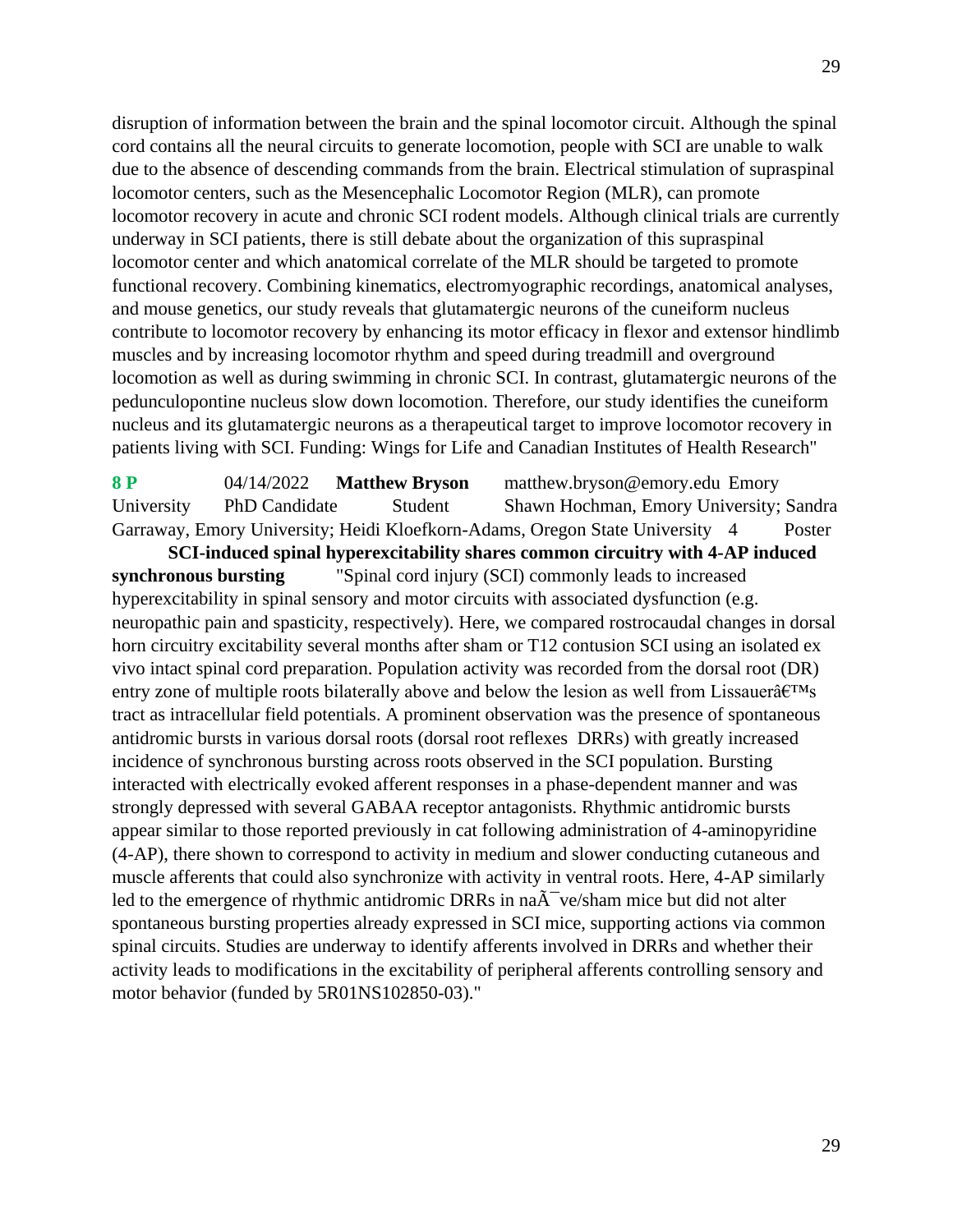**9** 04/14/2022 **Alex M Laliberte** alalibe4@uottawa.ca University of Ottawa Postdoctoral Fellow Post-doc"Riham Khodr [1], Tuan V Bui [1,2] [1] University of Ottawa, Department of Biology [2] UOttawa Brain and Mind Research Institute" oral

**Pre-motor dI3 interneurons regulate hindlimb motor tone in spinalized mice** The dI3 population of spinal cord interneurons (INs) is a group of excitatory INs that receive varied sensory afferent input and project ipsilaterally to motoneurons. Prior experiments have discovered that the permanent silencing of dI3 INs has a minimal impact on locomotor function in intact animals, but substantially interferes with locomotor rehabilitation/recovery after spinal cord injury. To gain insight into how dI3 INs are involved with locomotor function, the inhibitory or excitatory DREADD receptor (hM4Di or hM3Dq) was expressed in dI3 INs using a hybrid transgenic mouse line (Isl1-Cre:Vglut2-Flp) combined with an hM4Di reporter line, or an intraspinally-injected adeno-associated virus expressing hM3Dq. Consistent with prior experiments, transient inhibition of hM4Di-expressing dI3 neurons with the DREADD agonist JHU37160 (0.5mg/kg) did not significantly impact locomotor function in intact animals. However, following T9-T10 transection, transient silencing of dI3 INs resulted in a significant loss of flexor motor tone, demonstrated by an increase in the resting ankle joint angle  $(+43.9\text{\AA}^{\circ})$  $\hat{A}$  ± 11.6 $\hat{A}$ °, n=7, t-test, p=0.0065). This coincided with hindlimb flaccidity during a treadmill locomotor task. Conversely, activation of dI3 interneurons in dI3hM3Dq mice resulted in a tonic increase in tibialis anterior EMG activity that was partially modulated by passive stretch or relaxation. Viral anterograde tracing of dI3 projections (GFP+) to motoneurons associated with fluorogold-injected gastrocnemius or tibialis anterior muscles identified substantial innervation of gamma motoneurons (ERR3+) in addition to alpha motoneurons. Based on these results, dI3 INs appear to regulate hindlimb motor tone, possibly through the modulation of fusimotor drive and stretch reflexes.

**10 P** 04/15/2022 **Narges Karimi** narges.karimi.1@ulaval.ca Centre de recherche du CHU de Québec, Université Laval, Québec, Canada PhD student Student "Maxime Lemieux, Centre de recherche du CHU de Qu©bec, Université Laval, Québec, Canada Frederic Bretzner, Centre de recherche du CHU de Québec, Université Laval, Québec, Canada " poster

**Contribution and plasticity of glutamatergic neurons of the gigantocellular reticular nucleus to locomotor recovery after spinal cord injury** "Although anatomical studies have shown plasticity of the reticulospinal axons of the gigantocellular reticular nucleus (Gi) after spinal cord injury (SCI), little is known about the functional contribution of the Gi to locomotor recovery. Using kinematic and electromyographic measurements in VGluT2-cre mice, we investigated changes in the motor efficacy of glutamatergic neurons of the Gi in relation to locomotor recovery following a lateral thoracic hemisection. Before SCI, short photostimulation delivered in the Gi evoked excitatory motor responses in the flexor muscle of the ipsilesional hindlimb. Although these motor responses decreased in more than half of mice 1 week after SCI, they recovered or increased 7 weeks after SCI. Interestingly, these changes in motor responses correlated with changes in the locomotor performance. Furthermore, long trains of photostimulations delivered in the Gi reduced the variability in the stepping ability and improved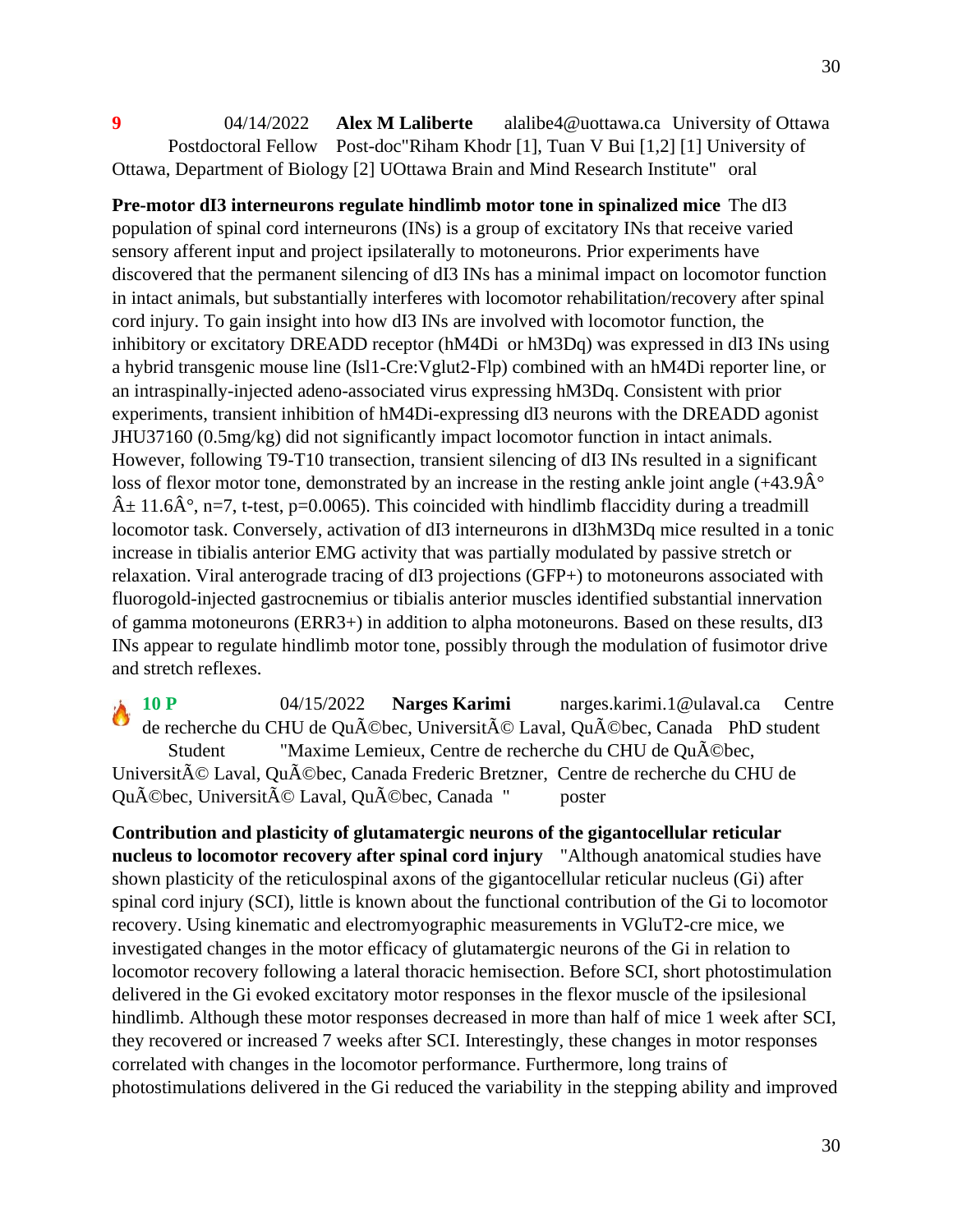the position of the ankle prior to the swing phase. Finally, conditioning photostimulations of the Gi also improved voluntary locomotion 7 weeks after SCI. In summary, our findings show that glutamatergic neurons of the Gi contribute to locomotor recovery after SCI and can improve motor functions in chronic SCI. Funding: Wings for Life Foundation and Craig H. Neilsen Foundation"

**11** 04/15/2022 **Han Zhang** hzhang20@ualberta.ca Faculty of Rehabilitation Medicine, University of Alberta Post-doc Post-doc "Aysan Khatmi Faculty of Rehabilitation Medicine, University of Alberta Keith Fenrich Faculty of Rehabilitation Medicine, University of Alberta David J. Bennett Faculty of Rehabilitation Medicine, University of Alberta" oral

**Spinal lumber V3 INs are crucial in the recovery of locomotion after SCI** Many rehabilitation practices, such as locomotor training to activate spinal motor circuits, have been combined with electrical spinal cord stimulation (epidural stimulation) to activate sensory afferents, with the aim to reorganize spinal motor circuitry and improve recovery after spinal cord injury (SCI). Currently, however, the major limitation to advancing these potential rehabilitation strategies is that the underlying mechanisms and neuroplastic changes caused by locomotor training and epidural stimulation remain poorly understood. Genetically identified spinal interneuron (IN) populations have been shown their distinctive roles in sensory-motor functions, yet very few of them have been investigated in SCI models. Among them, V3 INs, one of the major groups of excitatory spinal neurons that play crucial roles in generating robust and stable locomotor activities, have shown great potential as a therapeutic target to treat SCI. Firstly, we found that after spinal cord transection at the thoracic level 10 (T10), V3OFF mice (with V3 silencing) still had severely impaired hindlimb locomotion six weeks after surgery, while V3ON mice already started walking well with weight support. Furthermore, with epidural stimulation training every other day for six weeks after T10 spinal cord transection, V3OFF mice still could not recover the locomotion. Optogenetic stimulation applied to lumbar V3 INs that express ChR2 leads to substantial recovery of locomotion after SCI. In addition, I also found that V3 INs receive strong sensory input. Therefore, I hypothesize that V3 INs are crucial for locomotor recovery after SCI by mediating cutaneous or/and proprioceptive sensory feedback that assists walking.

**12** 04/18/2022 **David Leonardo Garcia Ramirez** dg679@drexel.edu Drexel University Postdoc Post-doc "Nicholas J. Stachowski Sebasti $\tilde{A}$ in J. Atoche, Lihua Yao, Simon F. Giszter Kimberly J. Dougherty Department of Neurobiology and Anatomy, Drexel University College of Medicine, Philadelphia, PA 19129, USA" oral

**Spinal cord injury-induced plasticity of sensory afferent input pathways and serotonergic modulation of Shox2 interneurons following epidural stimulation in mouse** Epidural stimulation (ES) is a strategy used after spinal cord injury (SCI) to counteract the deficits in descending control of the spinal circuitry and restore locomotor function. In mice, interneurons (INs) expressing the transcription factor Shox2 have been linked to the generation of the locomotor rhythm and pattern. Studying the effects of SCI and ES on Shox2 INs is an opportunity to understand the therapeutic mechanisms and further improve current strategies to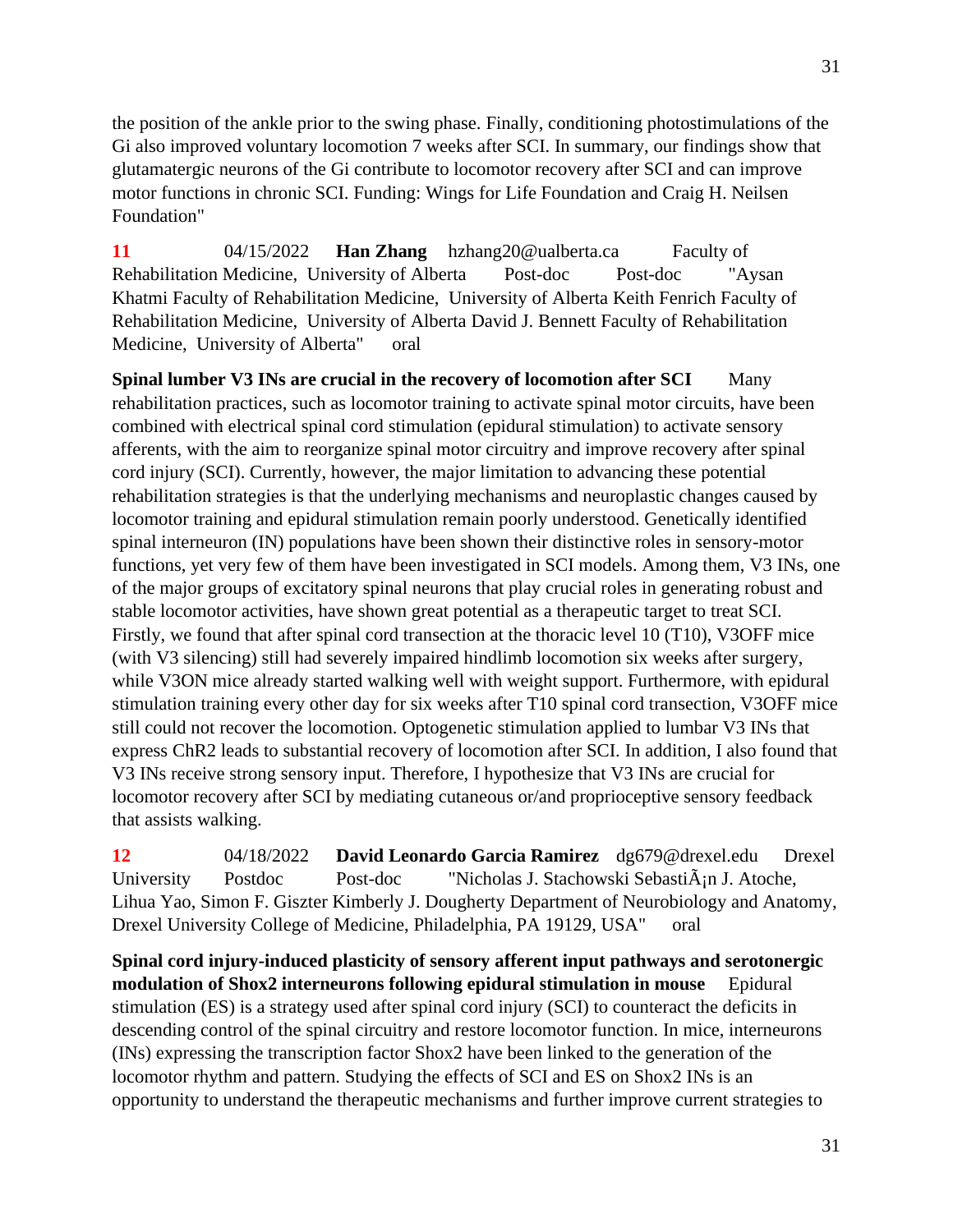recover locomotor function after SCI. Here, we analyzed the impact of SCI and ES on the serotonin (5-HT) modulation of and sensory afferent pathways to Shox2 INs. Shox2::Cre;Rosa26-lsl-tdTomato mice were uninjured, received a complete spinal transect at thoracic T8/T9 (SCI), or received sub-motor-threshold ES at L2 after SCI (SCI+ES). Lumbar spinal slices were prepared from mice 6-10 weeks after surgery. We performed whole cell patch clamp recordings from Shox2 neurons while either electrically stimulating dorsal roots or administering 5-HT. In slices from uninjured mice, 5-HT inhibits and excites Shox2 INs in a dose dependent manner and Shox2 INs received afferent inputs mediated by both excitatory and inhibitory sensory pathways. However, SCI enhances the excitatory response of Shox2 INs to 5- HT and Shox2 INs received almost exclusively excitatory input from sensory pathways. Interestingly, 5-HT mainly inhibits Shox2 INs from SCI+ES mice, while afferent-evoked inhibitory inputs to Shox2 neurons were observed more often than excitatory inputs. This suggests that ES is able to prevent or restore the plastic changes observed at the level of Shox2 INs after SCI.

13 P Mingchen Jiang1, Derin V Birch<sup>2</sup>, Charles J Heckman<sup>1,2,3</sup>, Vicki M Tysseling<sup>1,21</sup>Department of Physiology, Feinberg School of Medicine, Northwestern University, Chicago, IL, United States; <sup>2</sup>Physical Therapy and Human Movement Sciences, Feinberg School of Medicine, Northwestern University, Chicago, IL, United States; <sup>3</sup>Physical Medicine and Rehabilitation, Feinberg School of Medicine, Northwestern University, Chicago, IL, United States [m-jiang@northwestern.edu](mailto:m-jiang@northwestern.edu) poster

**Involvement of NMDA receptors in spontaneous muscle spasms in a mouse model of chronic SCI** Clinical surveys indicate that more than 30% of people with chronic spinal cord injure (SCI) suffer spontaneous muscle spasms. However, the tendency for these spasms to occur spontaneously has not been previously investigated. Using a mouse model of chronic SCI with complete cord transaction at T10, we investigated the occurrence of spontaneous spasms by recording muscle electromyography (EMG) in the hind legs and ventral root activities at sacral segments 1-3 (S1-S3). The EMG recordings showed spontaneous bursting firings from hind leg muscles that were correlated with muscle spasms and could be similarly induced by electrical stimulation. The ventral root recordings showed that similar bursts were found in 63% SCI mice (24 out of 38 mice;  $3.62 \pm 2.65$  seconds, mean and SD). The bursts were synchronized in the ventral roots contra- and ipsi-laterally in the 10 second time window, blocked by Ketamine and Zolmitriptan and sensitive to the concentrations of Magnesium. The bursts could also be induced by electrical stimulation on dorsal root (>1.5 times of threshold) inconsistently when the stimulation was delivered every 1 minute. The bursts were enhanced by the addition of NMDA. However, higher concentration of NMDA could only induce tonic firing after blocking AMPA receptors with DNQX. Taken together, these data suggest that a role of NMDA receptors in premotor network relating to central pattern generation in the spontaneous muscle spasms and a new therapeutic target.

### **14 Jeremy Weinberger (PhD student),** Guillaume Caron, Marie-Pascale Côté

#### [jeremy@drexel.edu](mailto:jeremy@drexel.edu) oral

**Multisite Electrode Array to Optimize Epidural Stimulation for Spasticity Following Spinal Cord Injury** Spasticity manifests in approximately 80% of spinal cord injury (SCI) patients.<sup>1</sup> Spastic individuals can display involuntary muscle movements, co-contraction of muscles, and hyperreflexia, making daily activities challenging. Current pharmacological treatments for spasticity have severe side effects such as seizures and dizziness, and depress overall spinal reflex excitability and muscle activity, further impeding motor recovery.<sup>2</sup> Here, we examine epidural stimulation (ES) as an alternative form of treatment for spasticity following SCI. ES studies have historically focused on locomotor recovery, while spasticity has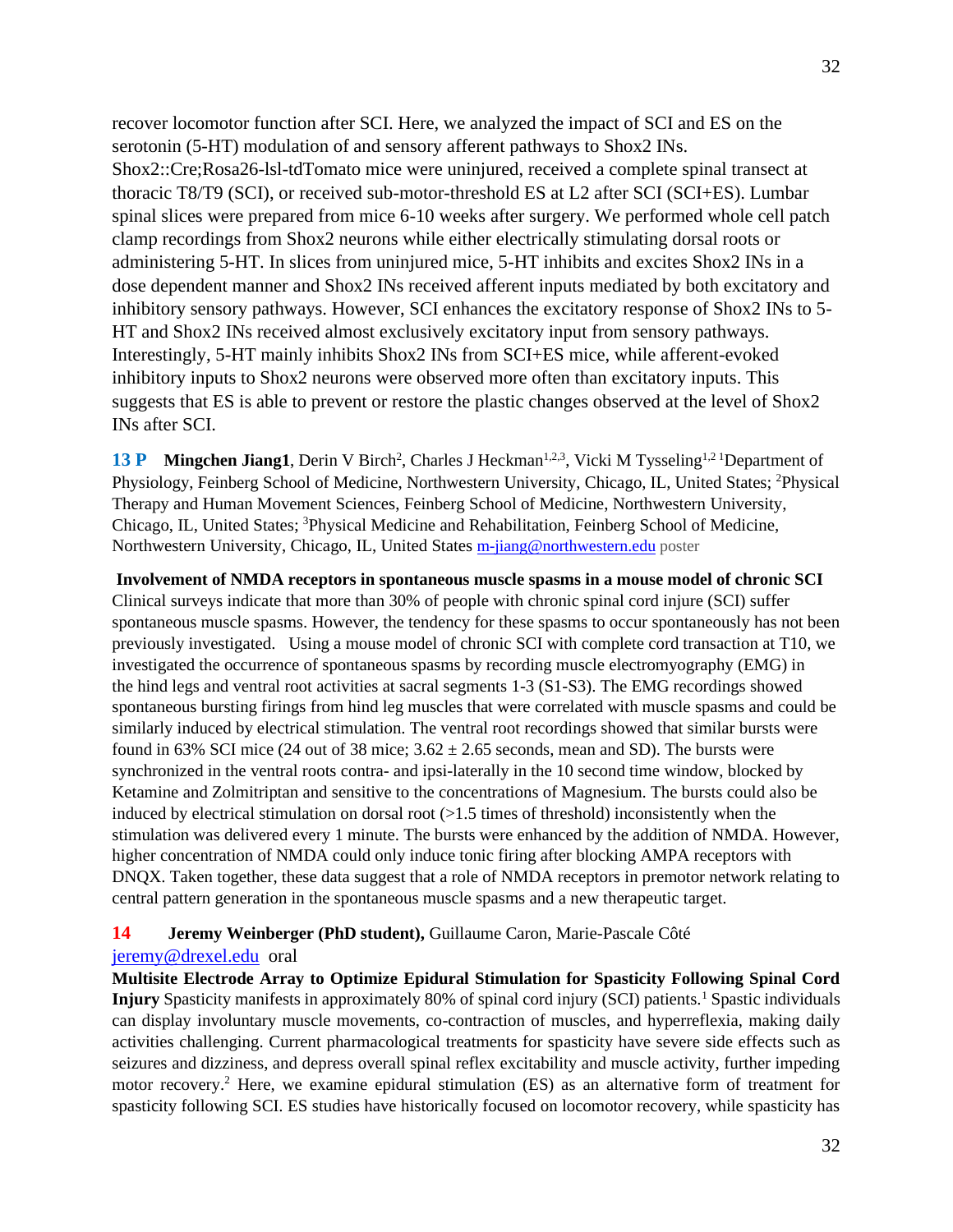been seldomly explored.<sup>3</sup> First, we investigated the therapeutic potential of individually tailored ES after chronic SCI in rats featuring a severe thoracic contusion injury. A 15-channel epidural electrode array, with close resemblance to electrodes used in SCI people, was positioned over hindlimb motoneuronal pools to allow for individually optimized ES with the control of both anode and cathode positions. During a terminal experiment performed nine weeks after a severe (250kdyn) contusion injury, animals received a single individually optimized ES treatment session (40Hz, 15 min). Optimized anode and cathode positions were identified for each animal. The rate-dependent depression of the H-reflex was recorded from the plantar muscle in response to stimulation of the tibial nerve, and improvements were seen following optimized ES treatment. Our results suggest that tailored ES has the potential to decrease spasticity in SCI individuals without the use of pharmacological intervention. 1) Elbasiouny, S. M., Moroz, D., Bakr, M. M., & Mushahwar, V. K. (2010).Management of spasticity after spinal cord injury: current techniques and futuredirections. Neurorehabilitation and neural repair, 24(1), 23–33. 2) Nair, K.P.S. and J. Marsden. The Management of Spasticity in Adults. British Medical Journal. 349, g4737. (2014).3) Barolat G, Singh-Sahni K, Staas WE Jr, Shatin D, Ketcik B, Allen K. Epidural spinal cord stimulation in the management of spasms in spinal cord injury: a prospective study. Stereotact Funct Neurosurg. 1995;64(3):153-64.

### **15 P. Guillaume Caron**\*, Bilchak J., Côté M-P. poster

**Bumetanide increases postsynaptic inhibition after spinal cord injury** The decrease of preand post-synaptic inhibition is often associated with spasticity in individuals with spinal cord injury (SCI). Because a shift in chloride homeostasis contributes to decrease spinal inhibition after SCI, we investigated whether restoring chloride homeostasis with bumetanide, a FDA approved NKCC1 (chloride intruder) antagonist, improves preand/or post-synaptic inhibition. In decerebrated rats, we recorded H-reflexes evoked by stimulating the tibial nerve and recorded dorsal root potentials (DRP) evoked by stimulating the posterior biceps and semitendinosus (PBSt) nerve. H-reflexes conditioned by PBSt nerve stimulations (4 pulses, 1.5T, 250Hz) at different conditioning-test intervals determine the strength and duration of the inhibition evoked by PBSt group I afferents. A change in DRP amplitude and in long-lasting H-reflex inhibition evoked by PBSt group I afferents were used to estimate the presynaptic inhibition, whereas a change in the short-lasting H-reflex inhibition was used to estimate the postsynaptic inhibition. Our results show that a chronic bumetanide treatment increases short-, but not long-lasting inhibition of the H-reflex, nor the DRP evoked by PBSt group I afferents. We further performed in vivo intracellular recordings of motoneurons from triceps surae or common peroneal nerves and recorded inhibitory postsynaptic potentials (IPSP) evoked by antagonists group I afferents. Our preliminary data indicate that bumetanide hyperpolarizes the reversal potential for IPSP after SCI. Together, these results suggest that a chronic bumetanide treatment increases postsynaptic inhibition by acting on chloride homeostasis. Such a treatment might be considered to improve postsynaptic inhibition after SCI and thereby to reduce spasticity.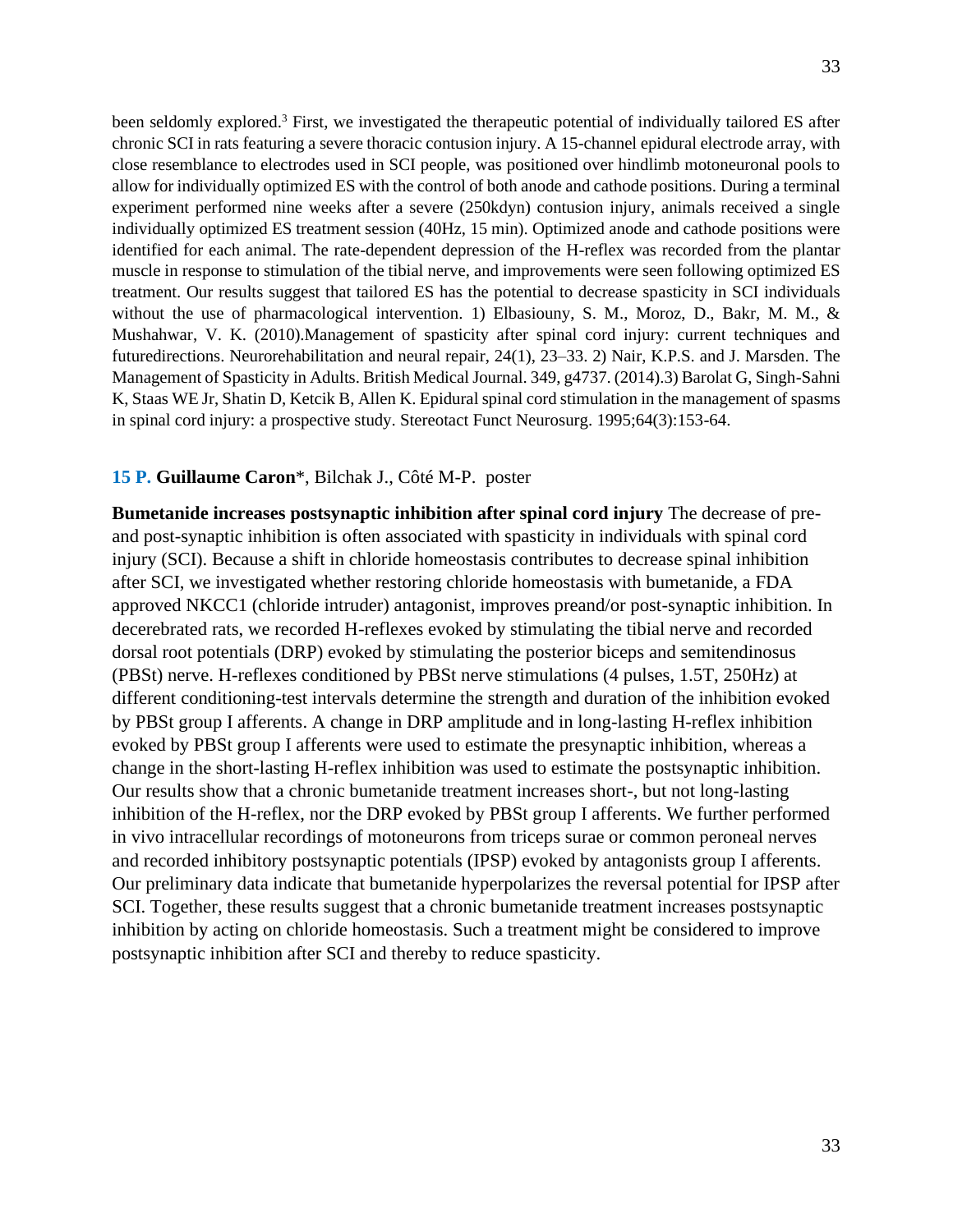## Spinal/sensory /descending inputs to MNs\_\_\_\_\_\_\_\_\_\_\_\_\_\_\_\_\_\_\_\_\_\_\_\_

**1 &P** 21 01/27/2022 **Maria Piotrkiewicz** mpiotrkiewicz@ibib.waw.pl Nalecz Institute of Biocybernetics & amp; amp; Biomedical Engineering, PASHanna GoszczyÅ, ska, Nalecz Institute of Biocybernetics & amp; amp; Biomedical Engineering, PAS oral+ poster

**Evaluation of new methods for estimating the characteristics of inhibitory postsynaptic potentials in human motoneurons (computer simulation study)** "Human spinal circuitry can be studied by nerve stimulation and analysis of induced changes in MN firing patterns. The aim of this study was to verify the existing methods and establish those that will allow the estimation of the IPSP duration with the maximum possible precision. The study was performed by means of computer simulation based on a simple threshold-crossing model of a rhythmically firing MN.

The output measures applied were: peristimulus time histogram (PSTH), peristimulus frequencygram (PSF) and the modified raster plot that presented the MN responses to each stimulus (test). The discharge times were represented by different symbols according to their timing relative to the target interval, TI, and all tests were sorted in order of increasing time lag between the MN discharge initiating TI and the IPSP arrival time. The results obtained for 3 IPSP durations are presented as functions of MN firing rate.

The most reliable estimate was the maximum elongation of interspike interval, determined from the raster plot. However, this measure corresponded to the half- time of simulated IPSP, while the values obtained from the other two estimates were closer to the IPSP duration. The simulations confirmed that the estimates decreased as the MN firing rate increased. IPSP durations been shown to be overestimated at the lower rates and underestimated at the higher rates. The results closest to the real values were obtained for firing rates from 11 to 14/s. The rationale for the selected estimation methods will be described in the accompanying poster."

**2 P** 04/01/2022 **Grace Niyo** niyo@usc.edu University of Southern California, LAPh.D. student Student Lama Almofeez and Francisco J Valero-Cuevas from University of Southern Califronia, LA

**Current Approaches to the Neural Control of Movements Must Account for the Fusimotor System**. Current conceptual and computational models of neuromuscular control emphasize the cortico-spinal drive as the main command signal to a muscle. However, intraneuronal, sensory, and proprioceptive signals combine with the cortico-spinal drive at the spinal cord to generate the actual alpha motoneuron (a-MNs) drive to a muscle. Skeletal muscles have muscle spindles that provide muscle velocity and length signals to ongoing motor commands at the spinal cord via primary (Ia) and secondary (II) sensory neurons through a spinal stretch reflex loop. These fusimotor projections, modulated by gamma motoneurons  $(\hat{I}^3$ -MNs) include the homologous monosynaptic excitatory connection to the a-MNs that is the foundation of muscle tone and the stretch reflexes. The extent to which this spindle afferent signal disrupts limb kinematics, however, is not well understood. Here we quantify the functional consequences of excitatory spindle afferent signals on limb kinematics to determine the extent to which cortico-spinal drive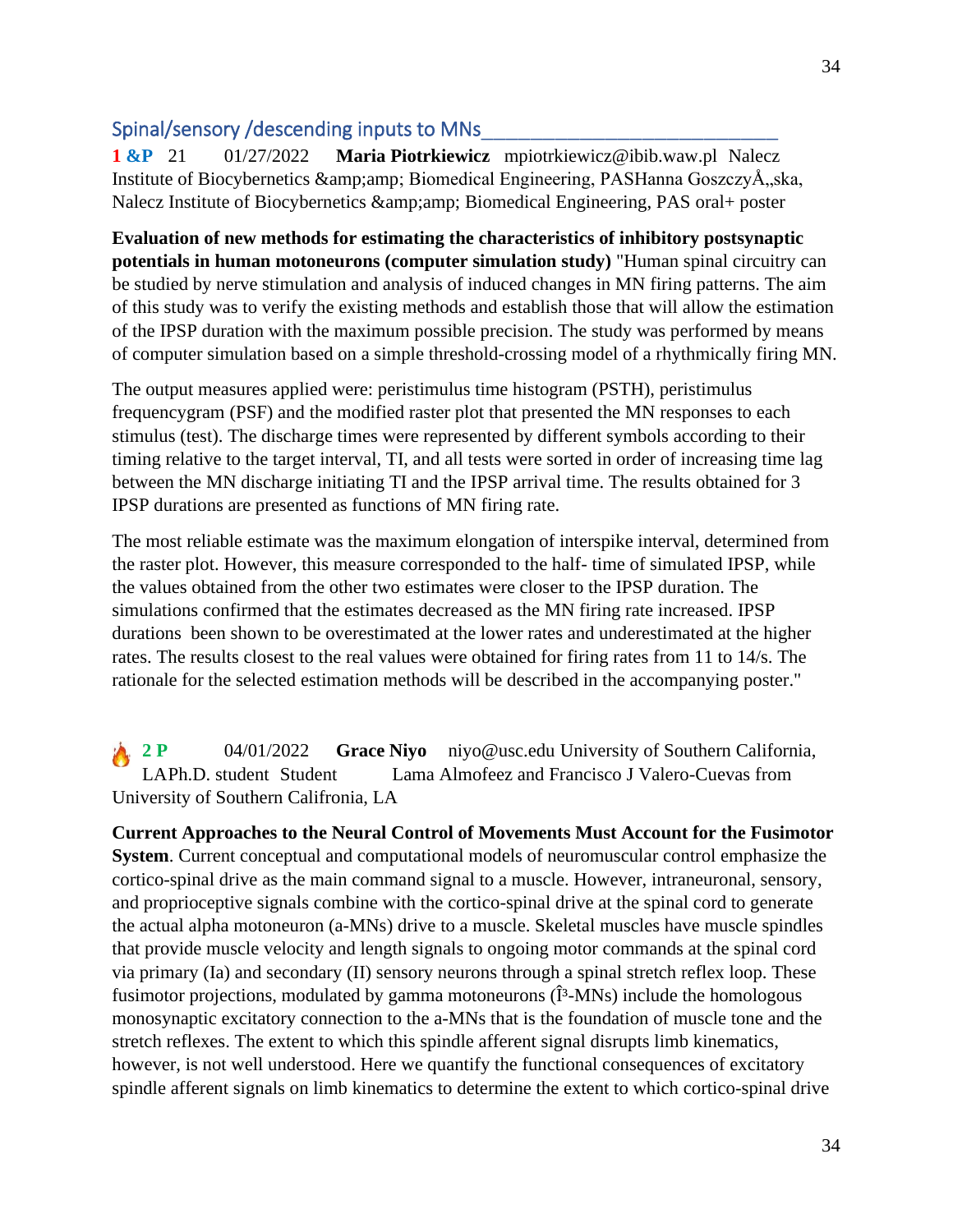needs to be modulated or adapted to counteract them and generate appropriate alpha-MN command signals to muscles. We used a rhesus macaque arm model and systematically added homologous excitatory monosynaptic drive to each muscle during free arm movements. We then recorded the departure of the original endpoint kinematics when using 5 different gains of homologous excitatory drive proportional to the change of length and velocity of each muscle with respect to the initial posture. As expected, adding the spindle afferent signals disrupted limb kinematics. For some movements, muscle afferentation did not cause significant disruption even when the gain levels were increased.

**3** 04/07/2022 **Olivier D. Laflamme** olivierdlaflamme@dal.ca Dalhousie University PhD Student Student "Olivier D. Laflamme1, Rachel Banks1, Sergei Markin2, Simon Danner2 and Turgay Akay11: Dalhousie University, Department of Medical Neuroscience, Halifax, Canada2: Drexel University, Department of Neurobiology and Anatomy, Philadelphia, PA, USA" oral

### **The Involvement of V0 and V3 Commissural Interneurons in Crossed Reflexes**

Sensory information is used to generate various behavior including protective and corrective reflexes. Following perturbation in one leg, motor activity can be elicited in the contralateral side of the body known as crossed reflex. V0 and V3 interneurons are commissural interneurons (CINs) important for coordinating left and right leg movements during locomotion: the V0 interneurons are responsible for left-right alternation, and the V3 interneurons are important for producing a robust locomotor pattern. However, if and how these two groups of CINs transmit sensory information to the contralateral side is unknown. To investigate this, we used mutant mouse models to kill (V0kill) or silence (V3off) interneurons, combined with in vivo electrophysiological recording. We stimulated either the tibial or sural nerve to evoke proprioceptive or cutaneous afferents and recorded multiple contralateral flexors and extensor muscles using electromyographic electrodes in awake resting and walking mice. Our results show that in WT mice, the crossed reflexes include excitatory and inhibitory components which are modulated during locomotion depending on the activity of the muscle prior to the stimulation. We were not able to identify any differences in crossed reflexes between V0kill and WT mice. In V3off mice, we observed a decrease in the excitatory response, and significant disruption in the inhibitory crossed reflex responses. Our data suggest that V0 CINs are not involved in crossed reflexes, but the V3 CINs are involved in both the inhibitory and the excitatory crossed reflex pathways.

**4 P** 04/08/2022 **Marco Beato** m.beato@ucl.ac.uk University College London Professor None "M. Gorkem  $\tilde{A}$ -zyurt UCL Queen Square Institute of Neurology Julia Alonso-Ojeda UCL Department of Neuroscience, Physiology and Pharmacology Marco Beato UCL Department of Neuroscience, Physiology and Pharmacology Filipe Nascimento UCL Queen Square Institute of Neurology" poster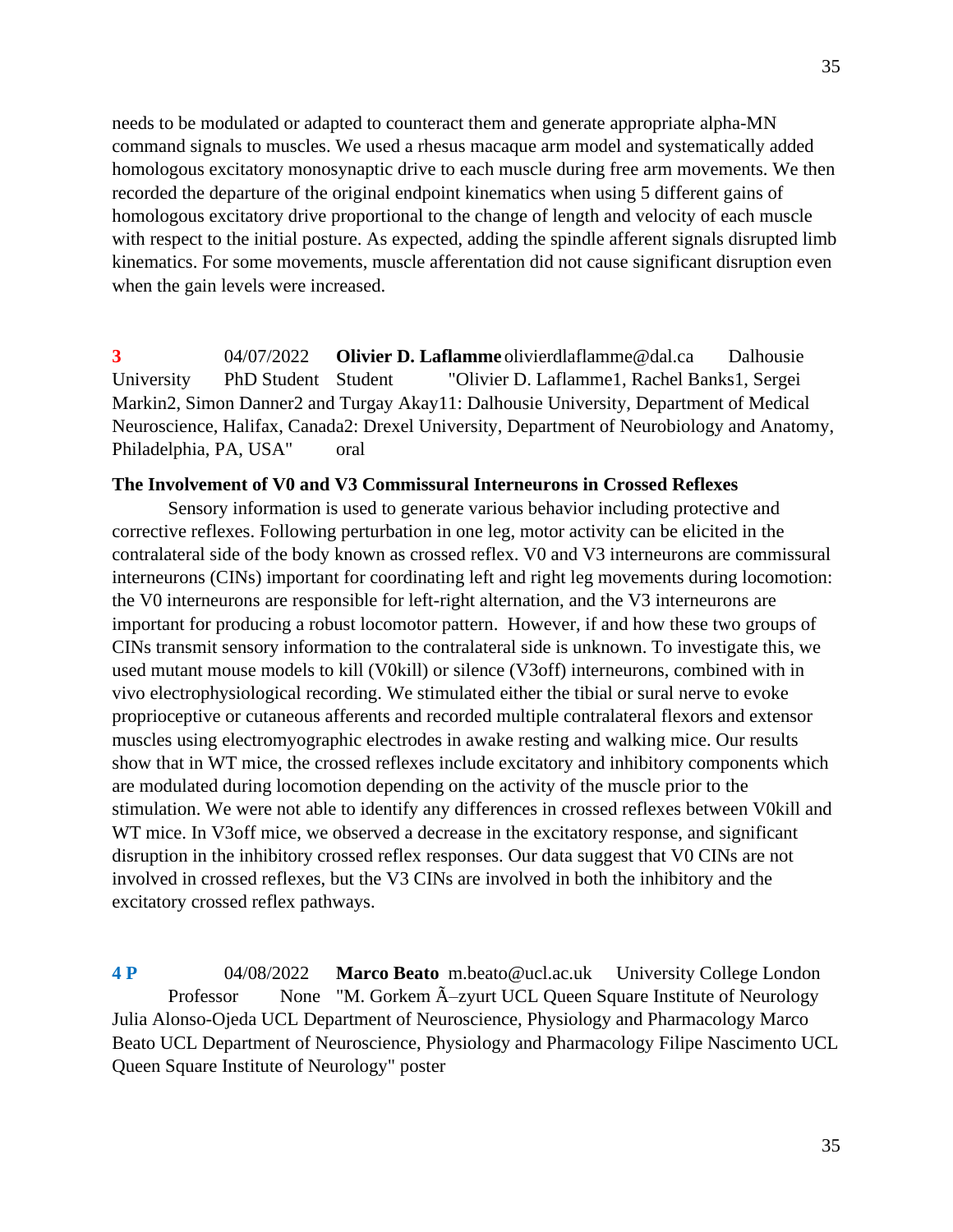**In vitro longitudinal lumbar spinal cord preparations to study sensory and recurrent motor microcircuits of juvenile mice** "Studies using in vitro intact spinal cord preparations from rats and mice are limited to early postnatal days, because the spinal cord cannot be maintained in vitro at mature ages. While transverse slices can be viable in adult age, the cutting procedure severs many synaptic pathways, especially in a non-layered structure like the spinal cord.

We describe here that by performing a coronal cut along the length for the lumbar cord, the tissue from animals up to 1 month old can be maintained in vitro for up to 4-5 hours. Two preparations are described, both giving optical and electrophysiological access to the L4-L5 dorsal motor nuclei, that innervate ankle flexor and extensor muscles.

1) The dorsal horn-ablated preparation is obtained by performing a coronal cut at the level of the central canal. The entire ventral horn and its circuits are preserved and ventral roots can be stimulated to elicit antidromic spikes in motoneurons. This preparation is useful for measuring the synaptic strength of recurrent inhibition as well as recurrent excitation between motoneurons;

2) The ventral horn-ablated preparation is obtained by performing a coronal cut between the central canal and the ventral commissure. All dorsal horn circuits are preserved and it is possible to stimulate the dorsal roots to elicit mono-synaptic excitatory inputs from Ia afferent and disynaptic inhibitory inputs from Ia/Ib interneurons

The in vitro coronal preparations are useful to study spinal motor circuits in juvenile mice  $(kamp;;p14)$  that have reached a mature stage of motor development.

**5** 04/08/2022 **M. Gorkem Ozyurt** g.ozyurt@ucl.ac.uk UCL Queen Square Institute of Neurology Royal Society Newton Research Fellow Post-doc "M. G $\tilde{A}$ Trkem  $\tilde{A}$ -zyurt UCL Queen Square Institute of Neurology Filipe Nascimento UCL Queen Square Institute of Neurology Marco Beato UCL Department of Neuroscience, Physiology and Pharmacology" oral

# **The connectivity pattern of recurrent excitatory connections between motoneurons**

"Anatomical and electrophysiological evidence shows that motoneurons collaterals can form synaptic contacts with other motoneurons in the lumbar spinal cord. We have recently shown that late firing motoneurons (putative fast) receive 10-fold stronger recurrent excitation than their early firing (putative slow) counterpart. This finding raises the question of whether connections between motoneurons are dominantly between fast motoneurons, or whether it is slow motoneurons that preferentially connect to fast ones.

We performed paired recordings from motoneurons labelled from either lateral gastrocnemius (ankle extensor) or tibialis anterior (ankle flexor) muscles. Once a pair of connected motoneurons was identified, we characterized their properties and determined the frequency and strength of connections between the two types of motoneurons. First, for synapses within the same motor nuclei, there was a large dominance of connections between fast motoneurons and only rarely we identified a slow motoneuron as the pre- or post-synaptic partner. In preparations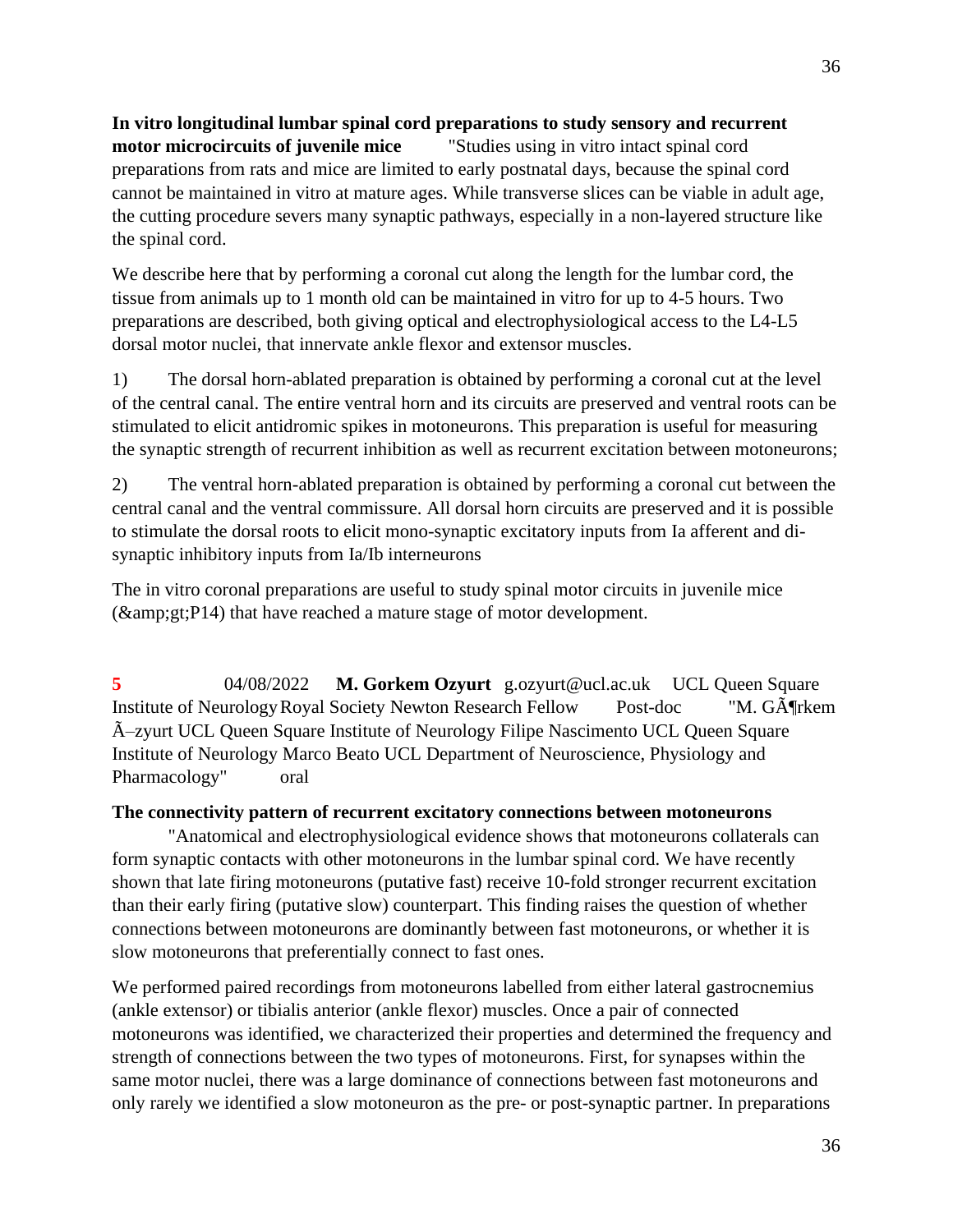in which both nuclei were labelled, we tested whether it was possible to find connections between motoneurons belonging to antagonist nuclei. Surprisingly, the connectivity across antagonist nuclei was similar to that observed within nuclei, and the synaptic strength of individual connections did not differ. The connectivity been antagonist is similarly biased towards fast to fast connections.

The function of these recurrent circuits is unclear, but given the preferential fast to fast connectivity, it is possible that recurrent excitatory circuits are recruited during motor tasks that require the activation of a large number of fast motor units, for instance during explosive movements.

### **6 P** 04/12/2022 **Hojeong Kim** hojeong.kim03@gmail.com DGISTSenior Researcher

**Estimation of intracellular inputs to the motoneuron for linear force production of its motor unit** The input-output properties of spinal motoneurons and muscle fibers comprising motor units are highly non-linear. Thus, it has been challenging to infer the stimulation patterns over motoneurons that may generate desired force production by motor units. A physiological model of the motor unit was constructed that included intracellular and synaptic stimulation of the motoneuron under neuromodulatory inputs from the brainstem and variation in muscle length. Both continuous and discrete current stimulation was considered for the motoneuron. Waveforms of continuous current intensity and impulse current frequency were inversely estimated for the motor unit to develop and relax the muscle force in a linear form within a broad range of contraction speeds and levels during isometric contraction at various muscle lengths. The exponential shape of the stimulation waveform was sufficient to induce linear force production at all levels of force production and muscle length under discrete stimulation. However, the sinusoidal shape of the stimulation waveform was needed for high force levels at shorter-than-optimal muscles under continuous stimulation. Only discrete stimulation could produce maximum force and control force relaxation at all muscle lengths. In contrast, continuous stimulation could not reach maximum force level and control force relaxation at high contraction levels in shorter-than-optimal muscles due to persistent inward current saturation on the motoneuron dendrites. These results may provide insights into synaptic control of motoneurons for proper force generation at the motor unit level and a basis for designing stimulation patterns for precise movement control via neural interface under pathological conditions.

**7** 04/12/2022 **Amr Mahrous** amr.mahrous@northwestern.edu Northwestern University Postdoctoral Fellow Post-doc "'- Matthieu Chardon - Northwestern University- Michael Johnson - Northwestern University- Jack Miller - Northwestern University- CJ Heckman - Northwestern University" oral

#### **Rebound extensor response following electrical stimulation of the lumbar spinal cord**

Spinal cord stimulation (SCS) is a very promising therapeutic approach for spinal cord injury (SCI). However, it does not generate enough muscle activation in many patients to enable weight-bearing. Here, we study SCS in the decerebrate cat using a wide range of stimulation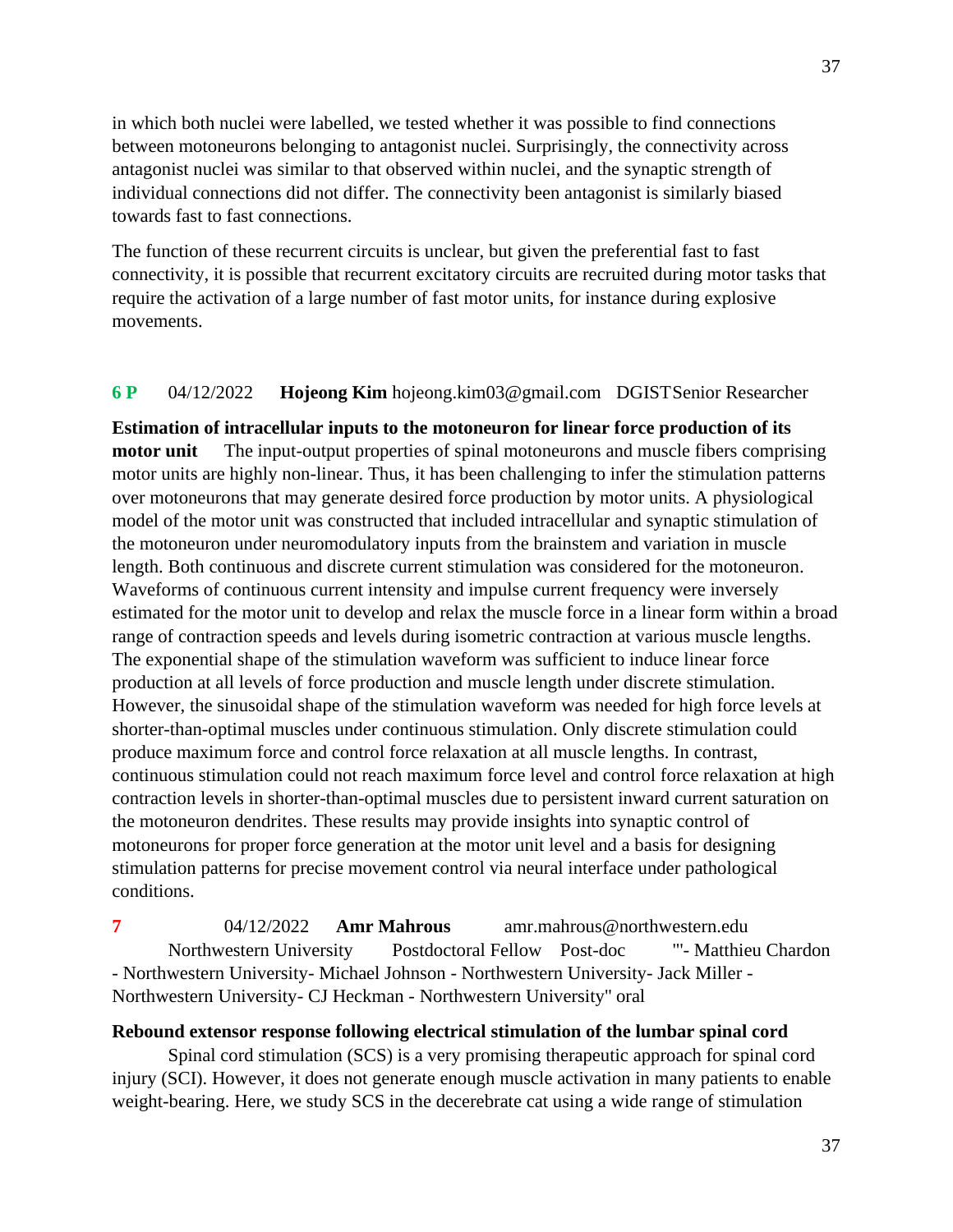parameters in an attempt to diversify and enhance the elicited motor output. Our study has uncovered a new type of response to SCS, a potent post-stimulation rebound excitation (PSRE), directed solely to extensor muscles and controlled by stimulation parameters. Therefore, PSRE has great clinical potential to assist postural movements, such as sit-to-stand transitions. We have tested multiple parameters and found that PSRE is best evoked by stimulation of the L5-L7 segments at 10 to 40 Hz for several seconds. The amplitude and duration of PSRE are mainly dependent on stimulation intensity. To investigate the origin of PSRE, we performed intracellular recordings of single motoneurons where PSRE was recorded at different membrane potentials. The depolarization during PSRE increased at hyperpolarized potentials indicating a synaptic origin. Furthermore, interneurons exhibited increased firing during PSRE, confirming the circuit origin of this behavior. Importantly, PSRE disappeared after acute and chronic (1 mo.) transection of the spinal cord. The initial pharmacology experiments show that serotonergic modulators can fully restore PSRE following acute injury. Our study has thus unveiled a novel motor response to spinal stimulation, investigated its mechanism, and provided pharmacological interventions to restore it after injury. These results have the potential to enhance the benefits of electrical stimulation in patients with SCI.

**8 P** 04/14/2022 **Giulia Benedetta Calabrese** gbc1@st-andrews.ac.uk University of St Andrews, UK PhD student Student "Simon A. Sharples, University of St Andrews, UKGareth B. Miles, University of St Andrews, UK" poster

**Cholinergic modulation of respiratory-related motor output**. "Breathing is arguably the most fundamental biological function and must be readily adjusted to meet changing metabolic demands. While it is well established that the respiratory rhythm is generated in the brainstem, there is mounting evidence that cervical spinal interneurons may play a role in adjusting respiratory output. However, we still do not know how this spinal modulation is achieved. Here we aim to investigate cholinergic spinal modulation of respiratory-related activity with a focus on the C-bouton system, a large cholinergic modulatory synapse previously shown to facilitate the output of lumbar motoneurons, via M2 muscarinic receptor signaling, in a taskdependent manner. We used mouse genetics and in-vitro electrophysiology to study cholinergic modulation of breathing and interrogate the underlying neural mechanisms. Respiratory-related activity was recorded with extracellular suction electrodes from C3 and C4 ventral roots in isolated brainstem-spinal cord preparations obtained from mice at postnatal days 3 and 4.

We found that blocking the M2 receptor signaling reduced the amplitude and increased the frequency of respiratory-related activity, suggesting a role for M2 receptors in both rhythm generation and motor output. Refining this approach with the use of a split bath suggested that the amplitude effect is mostly driven through modulation of brainstem rhythm generating circuits. Moreover, chemogenetic inhibition of V0c interneurons, the source of C-bouton synapses, did not affect respiratory-related activity, suggesting that these neurons might not be active during eupneic breathing in-vitro.

Together, these data suggest that C-boutons may not control respiratory-related activity under eupneic states in neonatal mice in-vitro."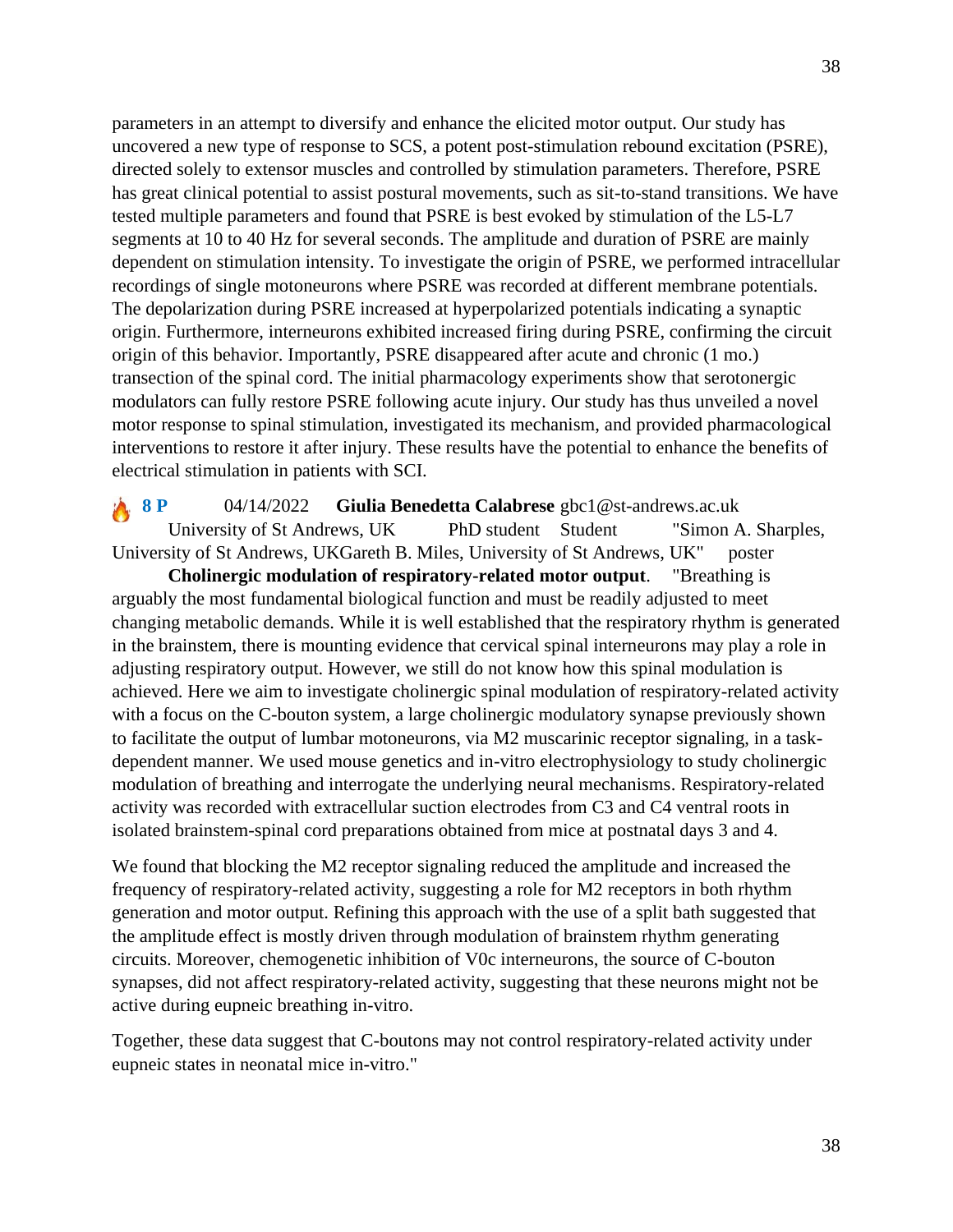**9 P** 04/16/2022 **Carly L. O'Sullivan** cosulliv@ualberta.ca University of Alberta Graduate student Student "Neil Tyreman - University of Alberta, Vivian K. Mushahwar- University of Alberta" poster

### **Comparing the effectiveness of epidural stimulation and intraspinal microstimulation**

Spinal cord injury (SCI) has devastating effects to an individual  $\hat{\theta}^{\text{TMs}}$  function and quality of life. It also comes with many complications and if SCI could be reversed, many of these could be reduced or even avoided. With this goal in mind, spinal cord neuromodulation has been explored as a method of restoring standing and walking following SCI. Two promising methods of achieving this are epidural stimulation (ES) and intraspinal microstimulation (ISMS). The overall goal of this research is to determine the type and distribution of neurons that are activated during ES and ISMS to better understand the mechanisms and functional outcomes of these spinal cord stimulation modalities. To do this, 24 intact female domestic pigs are divided into 6 acute treatment groups including stimulation, sham, surgical and naive control. At the end of each treatment/control paradigm, the pigs are euthanized, perfused, and the spinal cords removed for immunohistochemical analysis. Preliminary findings showed a very different pattern of neuronal activation between the ES and ISMS, with ES primarily activating neurons in lamina I-III with low scattered activation throughout the gray matter. ISMS primarily showed strong activation of neurons in laminae V-IX. This suggested that different pathways are engaged during ES and ISMS, with neuronal activation with ISMS focused primarily in the region where the locomotor networks reside. Additional immunohistochemistry is expected to identify the types of neurons activated with each stimulation modality. This research will help with our understanding of the mechanisms of action of ES and ISMS.

**10** 04/16/2022 **Martin Zaback** martin.zaback@temple.edu Temple University, Philadelphia, PA, USA Postdoctoral fellow "FrancescoNegro, Universita degli Studi di Brescia, Brescia, ItalyMichel A. Lemay, Temple University, Philadelphia, PA, USA Christopher K. Thompson, Temple University, Philadelphia, PA, USA" oral

**Assessing the functional connectivity of spinal neurons** "Background: Spinal interneurons play a critical role in motor output. A given interneuron may receive convergent input from multiple ascending and descending sources and relay this information to multiple targets. This convergence of inputs and divergence of projections has the potential for substantial functional connectivity. Here, we quantify the functional connectivity of spinal neurons through the concurrent recording of populations of lumbar interneurons and hindlimb motor units in the decerebrate cat during activation of distinct afferent pathways.

Methods: In three female cats, two 64-channel microelectrode arrays were placed into lamina VII of the spinal cord at L3 and L6/7 segments, while a 64-channel electrode array was placed on the surface of the exposed soleus. Contralateral tibial and ipsilateral sural nerves were stimulated at multiple frequencies, and time- and frequency-domain correlations were examined between stimulus pulse times and interneuron and motoneuron spike times.

Results: Both modes of afferent drive elicited similar changes in motoneuron and interneuron discharge rate. However, the prevalence and magnitude of correlated activity underlying these two forms of afferent drive differed substantially. Activation of the ipsilateral sural nerve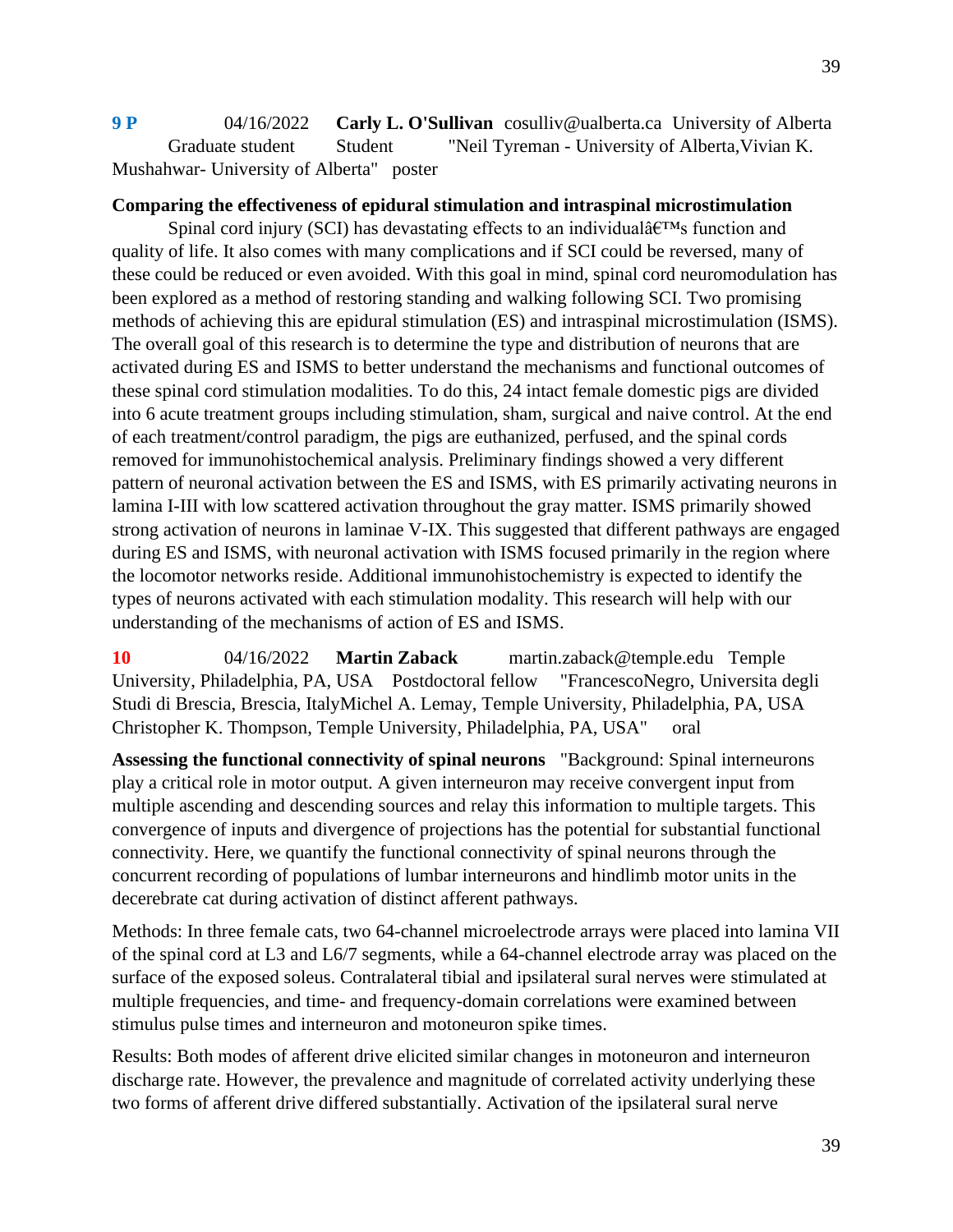resulted in highly correlated activity, particularly for interneurons recorded at the L6/7 segment. In contrast, the contralateral tibial nerve resulted in less, but more widespread correlated activity.

Conclusions: These data suggest that the ipsilateral sural nerve has dense projections onto caudal lumbar spinal neurons, while contralateral tibial nerve has sparse projections. This approach will allow us to quantify changes in functional connectivity of spinal neurons following spinal cord injury.

**11 Kemal Sitki Türker,** Betilay Topkara Arslan, and Mustafa Görkem Özyurt Istanbul Gelisim University, Turkey; University College London, U.K. oral

**Discharge rate method to study human Renshaw inhibition** The precise role of the interneuronal networks such as the Renshaw circuitry in motor control is not fully understood. To improve our understanding of this circuitry's function, we electrically stimulated the lowest threshold motor axons in the tibial nerve. We analysed the stimulus-correlated changes in the discharge rate of voluntarily recruited single motor units from the soleus muscle. The orthodromic component of the motor axons stimulation generated direct motor response on surface electromyography and antidromic impulse, on the other hand, evoked recurrent inhibition (RI) that subsequently reduced the discharge rate of the soleus motor units (Özyurt et al., 2019). The current study used the peristimulus frequencygram (PSF) method and some ideas from our previous brain slice experiments where inhibitory postsynaptic potentials (IPSP) of known profiles were injected into regularly discharging motoneurons in rat brain slices (Türker and Powers 2005 Using IPSPs of known profiles, the brain slice experiment indicated that the actual duration of an IPSP could be achieved when the discharge rate of a motoneuron was firing at around 2.88 Hz (Topkara-Arslan et al., unpublished). Since it is challenging to evoke motor unit firings at this low frequency voluntarily, we employed the extrapolation method that wields the relationship between the discharge rate and duration of the IPSP. The actual duration of RI on active soleus motor units that corresponds to extrapolated discharge rate at 2.88 Hz was found to be around 50 ms, almost twice as long as the previous reports. In summary, the present study employed the extrapolation method to estimate the duration of RI with precision in the human subject and hence improved our understanding of the temporal properties of RI that regulate human motor control. Özyurt MG, et al. The Journal of Physiology (2019) Apr;597(8):2185-2199 Türker KS and Powers RK. Trends in Neurosciences (2005) Jul;28(7):379-386

**12** 30 03/20/2022 **Yasin Yousef Dhaher** yasin.dhaher@utsouthwestern.edu UT Southwestern Medical Center, Dallas, USA Professor None "1. Yu-Chen Chung, UT Southwestern Medical Center, Dallas, USA Jonathan Shemmell, University of Wollongong, Wollongong, Australia" oral

#### **Dissecting the separate effects of descending tracts on spinal motor circuits**

Neuromodulation of human spinal motor circuits could be accomplished using invasive (e.g., epidural stimulation) and noninvasive (e.g., operant conditioning) means, yet understanding the mechanisms underlying their effects remain elusive. In this study we explored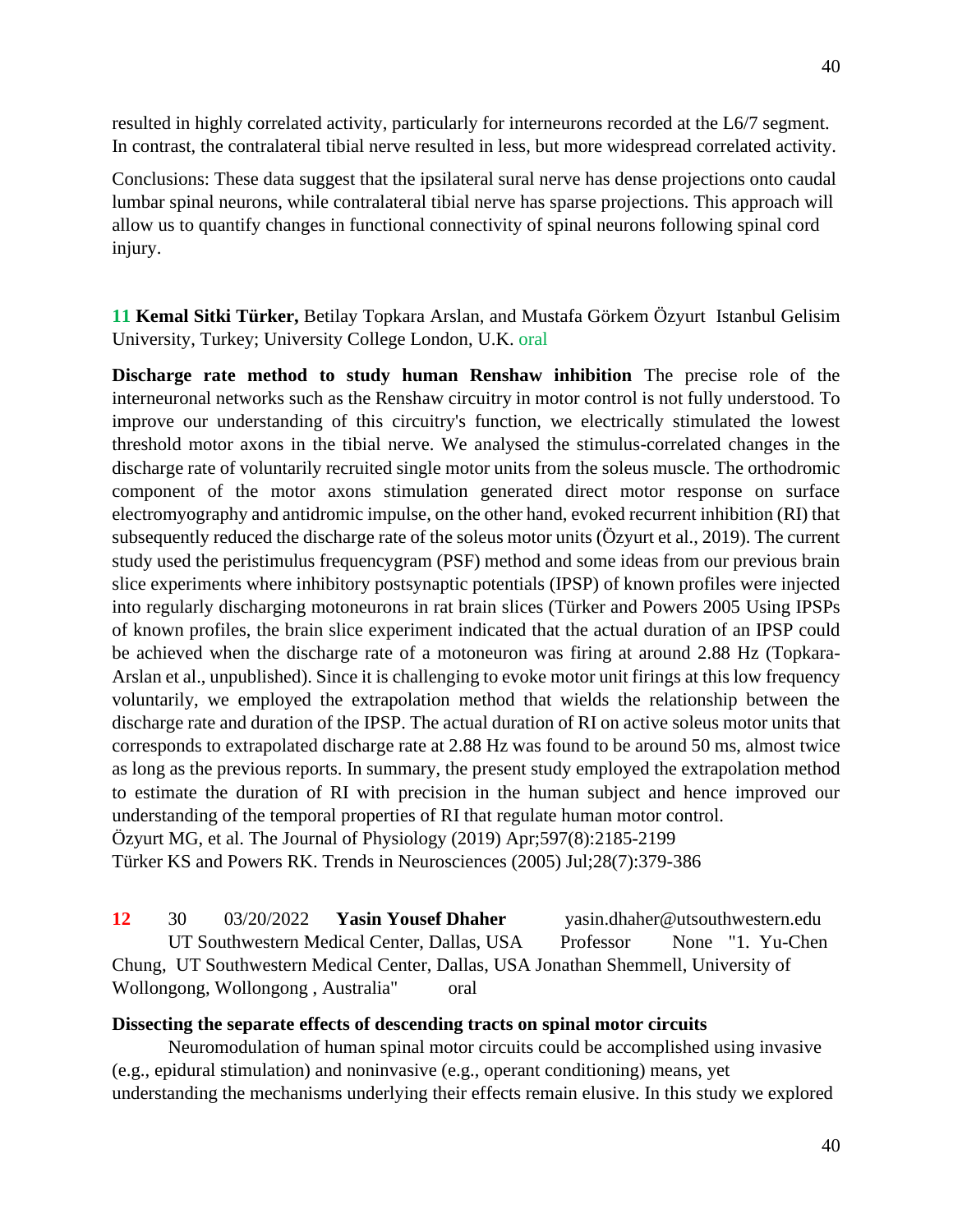the effect of descending tracts trans-spinal magnetic stimulation (TSMS) on spinal networks. Specifically, the magnetic stimulus was applied at the T12 spinal segment to condition S1 spinal circuits. Three sub-motor TSMS intensities were tested (including sham) for muscles innervated by the cord S1 segment, with no evoked motor potentials observed. To pair peripheral nerve stimulation on the posterior tibial nerve with the T-12 TSMS, a paired-pulse stimulus paradigm was employed. Testing this paired-pulse paradigm using varying inter-stimulus intervals (ISI, 2- 20 ms) in 12 young males revealed consistent and intriguing responses. While sham stimulation yielded no changes in soleus H-reflex across ISIs compared to the unconditioned state, the signature response exhibited three unique components: suppressed H-reflex at the shorter ISIs, muted effects at the intermediate ISIs, and a second phase of suppression at the higher ISIs. Based on mammalian descending tracts conduction velocities, it is likely that the observed expressions may be a manifestation of antidromic and orthodromic activation of spinal tracts to the soleus muscle spinal motor circuits. Given the non-selective nature of TSMS, further work is needed to delineate the relative contribution of the different spinal structures to the two phases of suppression.

**13** 35 03/23/2022 **Evangelos A. Christou** eachristou@ufl.edu University of FloridaProfessor None "Evangelos A. Christou, University of Florida Stefan Delmas, University of Florida YoonJin Choi, University of Florida Basma Yacoubi, University of Florida"

**Signal-dependent noise of the neural drive does not explain the exacerbated motor variability of low forces** The signal-dependent noise hypothesis assumes that motor variability results from random neural variations (noise) whose amplitude increases proportionally with effort. So far, however, no study has examined if this hypothesis occurs at the neural drive to the muscle. Here, we tested if greater neural activity (signal amplitude) will result in proportionally greater neuronal and motor variability ( $\hat{a} \in \hat{a} \in \hat{a}$ ). Fifteen young adults exerted pre-planned contractions with the index finger and aimed to match a force target either at 10% or 40% MVC at 160 ms (Experiment 1) or to match a 40% MVC force target at either 160 or 280 ms (Experiment 2). The magnitude of the neural drive was quantified as the summated motor unit FDI activity (mean discharge rate  $\hat{a}\hat{\epsilon}$ " MDR; coefficient of variation of discharge rate  $\hat{a} \in CVDR$ ). Neuronal variability across the 100 trials was quantified with the coefficient of variation (CV). Motor and neuronal variability was significantly greater at 10% MVC, despite that the magnitude of the motor output and neural drive was significantly greater at 40% MVC. The exacerbated motor variability at 10% associated with greater inconsistency across trials in the CV of DR ( $R2 = 0.31$ ). In experiment 2, motor and neuronal variability was not significantly different for the two temporal conditions (160 vs. 280 ms), despite the greater magnitude of the neural drive (area of EMG burst) for the 280 ms. These findings refute the signal-dependent noise hypothesis as an explanation of neuronal and motor variability, at least for low force levels.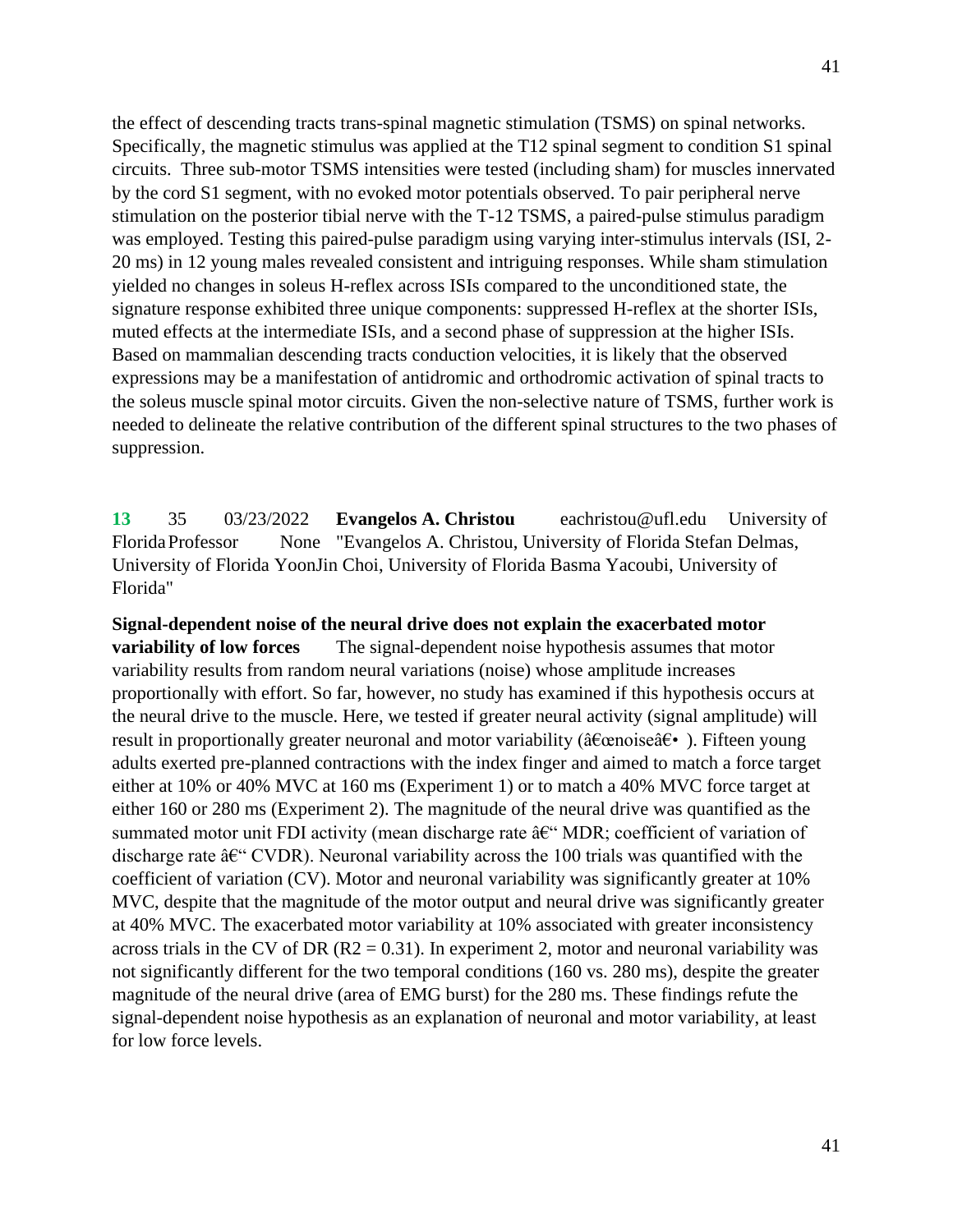**14 P** 37 03/25/2022 **Jacob Thorstensen** jacob.thorstensen@griffithuni.edu.au Griffith University PhD student Student "Janet Taylor:Edith Cowan University and Neuroscience Research Australia Justin Kavanagh: Griffith University" poster

### **5-HT2 receptor antagonism reduces motoneuron output to antidromic activation but not to brief synaptic input from corticospinal stimulation**

*In vitro* recordings of motoneurons isolated from animals indicate that serotonin (5-HT) increases motoneuron excitability by activating  $5 - HT_2$  receptors on the somato-dendritic compartment. However, few experiments have examined if/how this receptor affects *in vivo* human motoneuron excitability. In the current study we examined the effects of 5-HT<sub>2</sub> receptor antagonism on human motoneuron excitability. The  $5-\text{HT}_2$  receptor antagonist cyproheptadine (8) mg) was administered to ten healthy participants in a double-blind, placebo-controlled, crossover trial. Electrical cervicomedullary stimulation evoked cervicomedullary motor evoked potentials (CMEPs) in the biceps brachii. In addition, we used supramaximal peripheral nerve stimulation to evoke F-waves in the abductor digiti minimi. Compared to placebo, we found that  $5-HT<sub>2</sub>$ antagonism reduced the amplitude (placebo:  $96.4 \pm 13\%$  of pre-pill amplitude, cyproheptadine:  $66.3 \pm 23.6$ %,  $P = 0.002$ ) and persistence (placebo: -1.1  $\pm$  4.7% difference in persistence from pre-pill, cyproheptadine:  $-9.4 \pm 14.9\%$ ,  $P = 0.013$ ) of F-waves. However, 5-HT<sub>2</sub> antagonism did not affect CMEPs. We also assessed drug effects on CMEPs after contraction of the oppositelimb elbow flexors, and on maximal elbow flexion performance. We found that  $5-\text{HT}_2$ antagonism did not affect CMEPs after remote contraction but reduced maximal force (placebo: 303.6  $\pm$  88.5 N, cyproheptadine: 284.6  $\pm$  74.5 N, *P* = 0.016). Overall, reductions in F-waves with 5-HT<sup>2</sup> antagonism suggest that the drug intervention affected the initial segment or soma to reduce excitability. Conversely, we suggest that the 5-HT mediated amplification of synaptic input is strongest when motoneurons discharge repetitively and 5-HT sensitive persistent inward currents are activated.

**15** 04/14/2022 **Justine R. Magnuson** justine.magnuson@ubc.ca University of British Columbia Okanagan PhD Candidate "Christina D. Bruce, Brian H. Dalton, Chris J. McNeil University of British Columbia Okanagan " oral

**Corticomuscular coherence and neuromuscular function with two submaximal fatigue tasks** Isometric submaximal fatiguing tasks typically involve a matched-torque design, which leads to increased motoneuron pool output to compensate for contractile decrements. To limit the influence of increased descending drive on indices of neural excitability, an alternative design is a matched-electromyography (EMG) contraction that maintains motoneuron pool output, but leads to reduced torque production. It is unknown how these different fatiguing tasks influence connections between the motor cortex and contracting muscles (corticomuscular coherence, CMC), ratings of perceived effort (RPE), or neuromuscular capacity. To address this knowledge gap, on separate days, 16 participants sustained a 10-min isometric elbow flexion at 20% maximal voluntary contraction (MVC) torque or the integrated biceps brachii EMG recorded at 20% MVC. Electroencephalography and EMG signals were used to assess CMC for biceps and triceps brachii during the first and last minute of the fatiguing tasks. Pre-task and at task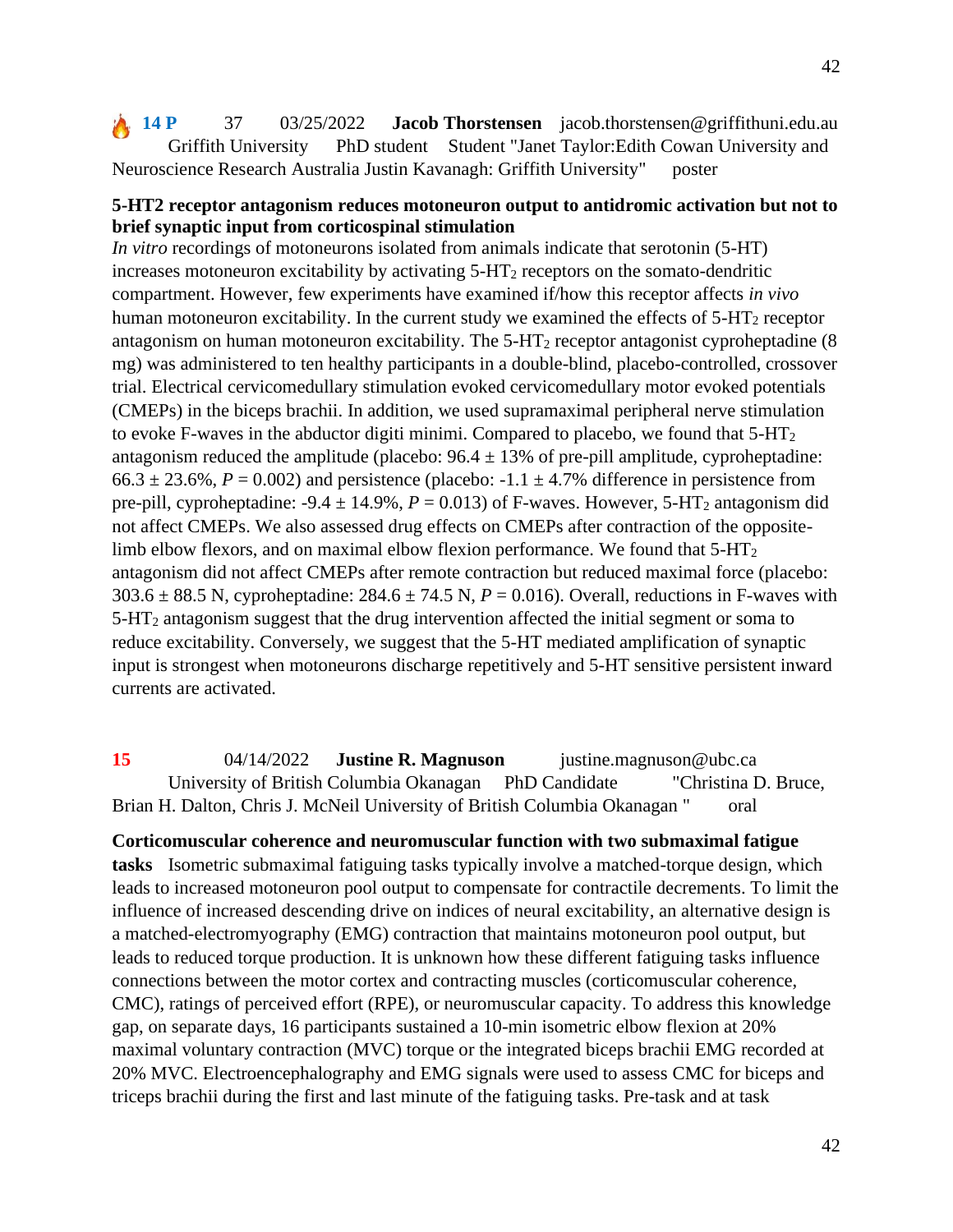termination, participants performed brief 100, 75, and 50% MVCs, with transcranial magnetic stimulation to calculate voluntary activation (VA). Biceps brachii CMC increased with matchedtorque  $(37.9 \pm 55.9\%)$  but not matched-EMG, with no fatigue-related changes for triceps brachii. End-task RPE was higher for the matched-torque  $(8.0 \pm 1.8)$  than matched-EMG contraction (6.3)  $\pm$  2.0). Fatigue-related reductions in MVC torque and VA were greater with matched-torque  $(32.9 \pm 17.0\%$  and  $9.5 \pm 9.9\%)$  than matched-EMG (20.6  $\pm$  18.6% and 3.0  $\hat{A} \pm 5.7\%$ ). These results suggest increased common oscillatory input to agonist muscles during a matched-torque, but not matched-EMG contraction, presumably to compensate for greater reduction in torquegenerating capacity.

**16** 04/15/2022 **Matthieu Chardon** m-chardon@northwestern.edu Northwestern University Research Assistant Professor New Investigator 5 years "Matthieu Chardon, Northwestern University, USA Curtis Wang, CalState LA, USA Marta Garcia, Argonne National Laborarty, USA Randy Powers, Washington University, USA CJ Heckman, Northwestern University, USA" oral

**Supercomputers, Neural Network Simulations and Reverse Engineering of Neuron Firing Patterns** Our recent studies combine 3 advances: 1) novel array electrodes to measure firing patterns of populations of motoneurons in humans, 2) highly realistic computer simulations of these motoneurons and 3) implementation of these models using the High Performance Computing facility at Argonne National Labs. The huge advantage of the supercomputer approach is that their massive parallelism allows thousands (soon millions) of simulations to be carried out simultaneously. Here we use this computational power as the basis of a brute force approach to reverse engineer motoneuron firing patterns to identify the organization of their synaptic inputs. More specifically our goal is to identify the patterns of excitatory, inhibitory and neuromodulatory inputs. Our initial simulations show that, although a given motor output pattern could potentially be generated by a huge number of combinations of these three types of input, neuromodulatory input makes motoneuron input-output properties so nonlinear that the effective  $\hat{a}$  Ecessolution space $\hat{a}$  is restricted. These high levels of neuromodulatory inputs are coupled to strong inhibitory inputs, with interaction between these two input types providing the  $\hat{a} \in \hat{c}$  amplifier $\hat{a} \in \hat{c}$  upon which excitation acts to execute the pattern of the movement. This is a novel insight into the synaptic organization of motor commands in humans. Overall, we show that this reverse engineering approach achieves deep insights about the organization of synaptic inputs that drive a set of neuronal firing patterns. We feel that this novel technology has the power to answer many theoretical motor-command question, we are thus aiming at making it available to the community.

**17** 04/15/2022 **Robyn L. Mildren** rmildre1@jhmi.edu Johns Hopkins University Postdoctoral fellow Kathleen E. Cullen oral

**Vestibular contributions to neck postural muscle activity during natural motion experienced in everyday life**The ability to maintain posture during our everyday activities requires the integration of multiple sensory and motor signals. Notably, the vestibular system provides vital information about motion of the head in space, which can elicit compensatory muscle responses to stabilize head and body posture. We aimed to examine the mechanisms by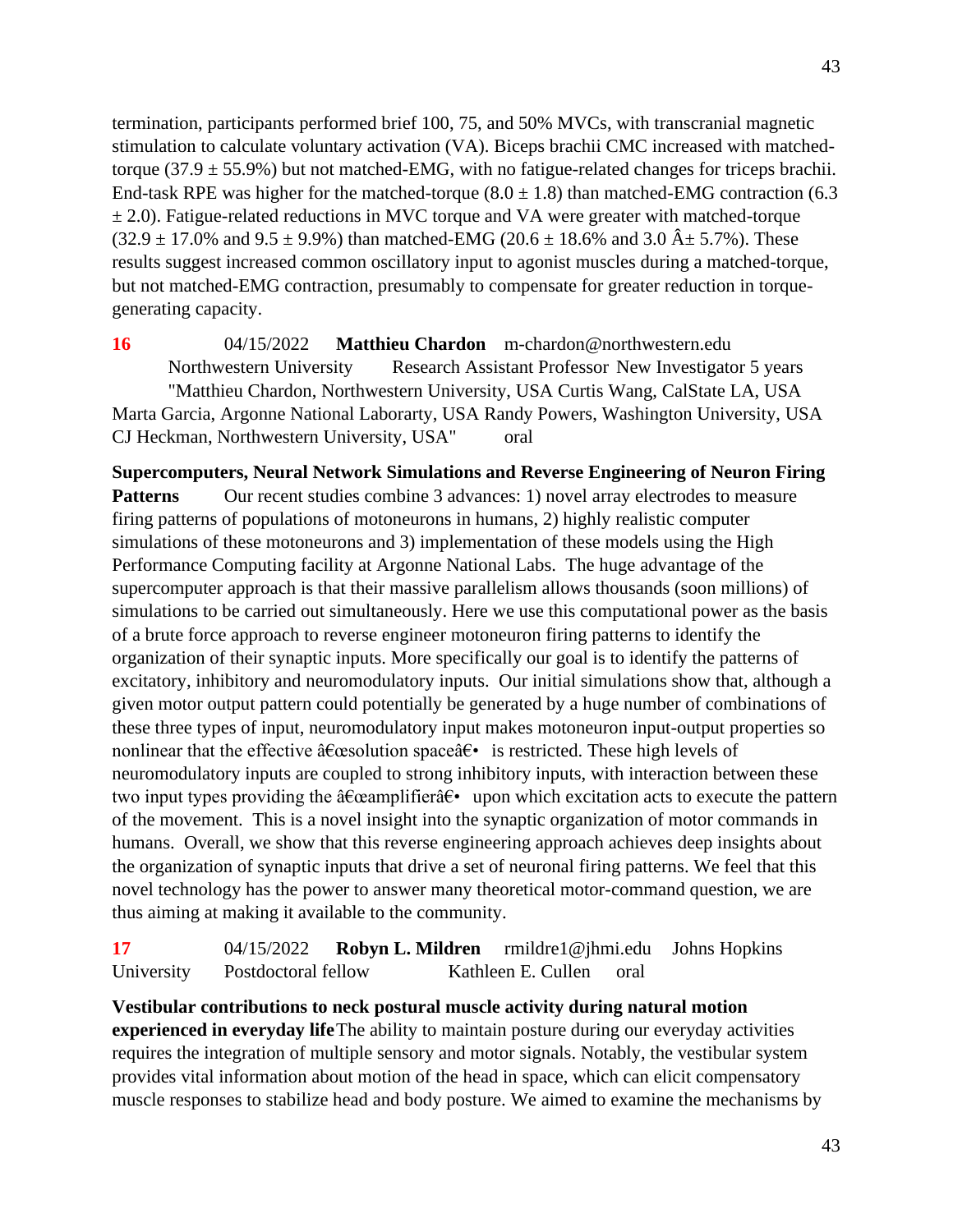which the vestibular system, independently and in combination with other sensory cues, contributes to the sensorimotor control of posture. First, we applied sinusoidal and broadband yaw angular motion at frequencies from 0-20Hz in alert rhesus monkeys. Single motor units in splenius capitis (SPL) increased their activity during contralateral motion (e.g., leftward rotation activated right SPL motor units) to stabilize the head in space, and gain increased with frequency up to 16Hz. Responses were attenuated at low frequencies in the presence of higher frequencies, a phenomenon previously observed in central vestibular neurons. Next, to distinguish contributions from different sensory systems and examine the integration of multisensory and autonomic inputs, we changed visual feedback about self-motion in healthy and bilateral vestibular loss (BVL) monkeys and manipulated autonomic arousal. Results showed that SPL motor unit responses were driven by vestibular input, and accurate visual self-motion information did not enhance responses in healthy monkeys nor substitute for absent vestibular feedback following BVL. However, increasing arousal using a positively-valanced social paradigm did enhance responses. Altogether, our results demonstrate the vestibular system has an important contribution to postural neck muscle activity across the range of dynamic motion experienced during everyday life in primates.

**18** P 04/15/2022 **Basma Yacoubi Keyhani** basma@ufl.edu University of Florida Research assistant professor New Investigator 5 years "Agostina Casamento-Moran: Department of Applied Physiology and Kinesiology, University of Florida, USA

Roxana G. Burciu: Department of Applied Physiology and Kinesiology, University of Florida, USAS. H. Subramony: Department of Neurology, University of Florida, USADavid E. Vaillancourt: Department of Applied Physiology and Kinesiology, University of Florida, USA, Department of Neurology, University of Florida, USA & amp; amp; Department of Biomedical Engineering, University of Florida, USAEvangelos A. Christou: Department of Applied Physiology and Kinesiology, University of Florida, USA & amp; amp; Department of Neurology, University of Florida, USADepartment of Neurology, University of Florida, USA"2 Poster

**Pre-planned Ballistic and Closed Loop Feedback Dependent Control of Force in cerebellar patients** Discrete ballistic and sustained contractions are generally considered to rely on different neural processes (pre-planned vs. closed-loop control). However, there is a growing body of evidence in cerebellar patients that link the cerebellum to both control processes. Here, to investigate this hypothesis, we compared accuracy and variability of ankle dorsiflexion during a visually guided force tracing task (15% MVC for 20 s; 15 trials) and a ballistic goal-directed task (15 % MVC, 180 ms; 50 trials) of cerebellar patients (Spinocerebellar ataxia 6, SCA6;  $N=13$ ) with that of age-matched healthy controls ( $N=13$ ). We found that impairments in accuracy and steadiness of SCA6 during the force matching task were predicted from the force trial-to-trial variability during the ballistic goal-directed task  $(R2=0.27$  and  $R2=0.55$ , respectively). This supports the hypothesis that adequate sensorimotor integration is dependent upon adequate serial pre-planning of ballistic actions. We also found that during the force tracing task accuracy was predicted from Cerebellar Lobule 8a, Vermis crus1, and Cerebellar Lobule 7b grey matter (GM) volume  $(R2=0.82)$ , and steadiness from Vermis Crus1 GM volume  $(R2=0.38)$ .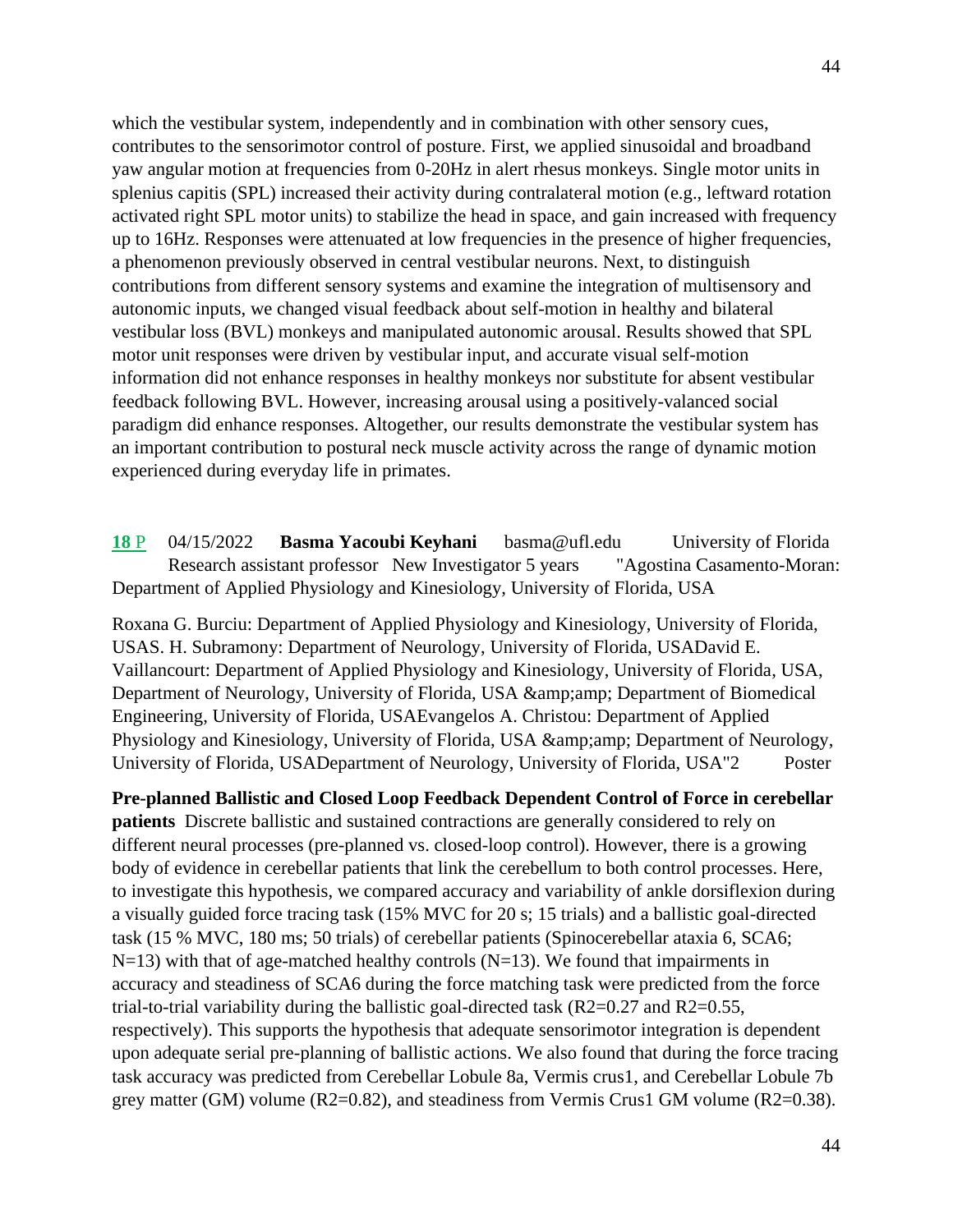Interestingly, the trial-to-trial variability during the fast goal-directed task was predicted by fractional anisotropy of the Superior cerebellar peduncle (R2=0.72) which suggest that impaired intermittent control during visually guided movements may be related to a deficit in relaying information from the cerebellum to the cerebral cortex via the red nucleus and the thalamic nuclei. These findings are particularly relevant to understanding the link between the degradation of pre-planned and closed-loop control systems in cerebellar patients.

#### **19 David McLean** Associate Professor, Northwestern University, oral

**Mixed synapses entangle excitability and connectivity in the zebrafish spinal cord** Mixed electrical-chemical synapses potentially complicate electrophysiological interpretations of neuronal excitability and connectivity. Here, we disentangle the impact of mixed synapses within the spinal locomotor circuitry of larval zebrafish. We demonstrate that soma size is not always linked to excitability for interneurons, contrary to the 'size principle' for motor neurons. Next, we show that time constants are faster, excitatory currents stronger, and mixed potentials larger in neurons with lower input resistances, linking mixed synapse density to resting excitability. Using a computational model, we confirm the impact of weighted electrical synapses on membrane properties, synaptic integration and the low-pass filtering and distribution of synaptic potentials. Thus, differences in mixed synapse density contribute to excitability underestimations and connectivity overestimations in the zebrafish spinal cord. The impact of input specificity on input resistance may help explain why size and excitability are famously linked for motor neurons, since they alone represent the 'final common path'.

#### Sympathetic Neurons

**1** 04/13/2022 **Yaqing Li** yaqing.li@emory.edu Emory University Instructor New Investigator 5 years "Krishna Pusuluri (Emory University)Michael Sawchuk (Emory University)Astrid Prinz (Emory University)Shawn Hochman (Emory University)" oral

**Plasticity of vasomotor sympathetic paravertebral postganglionic neurons after spinal cord injury** High thoracic spinal cord injury (SCI) significantly severs descending autonomic control systems resulting in several dysautonomias. Loss of descending excitatory drive onto spinal sympathetic preganglionic neurons controlling vasculature results in hypotension. One compensatory plastic response to reduced sympathetic drive is enhanced vascular smooth muscle adreno-sensitivity. Sympathetic postganglionic neurons (SPNs) represent the final neural step for sympathetic output. Whether vasomotor SPNs also undergo compensatory changes in function after SCI remains unknown. The adrenergic SPNs innervating vasculature co-express neuropeptide Y (NPY). Therefore, to study vasomotor SPNs intrinsic and synaptic plasticity after SCI, we performed T2 spinal transection in adult NPY::TdTomato mice, and undertook wholecell patch recordings from mid-thoracic paravertebral chain ganglia SPNs in an ex vivo preparation. SPNs from chronic SCI mice were significantly more excitable (rheobase value 44% of sham controls). Interestingly, voltage-dependent Na+ and IA current amplitudes were significantly depressed after SCI. To assess possible consequence on SPN output, maximum and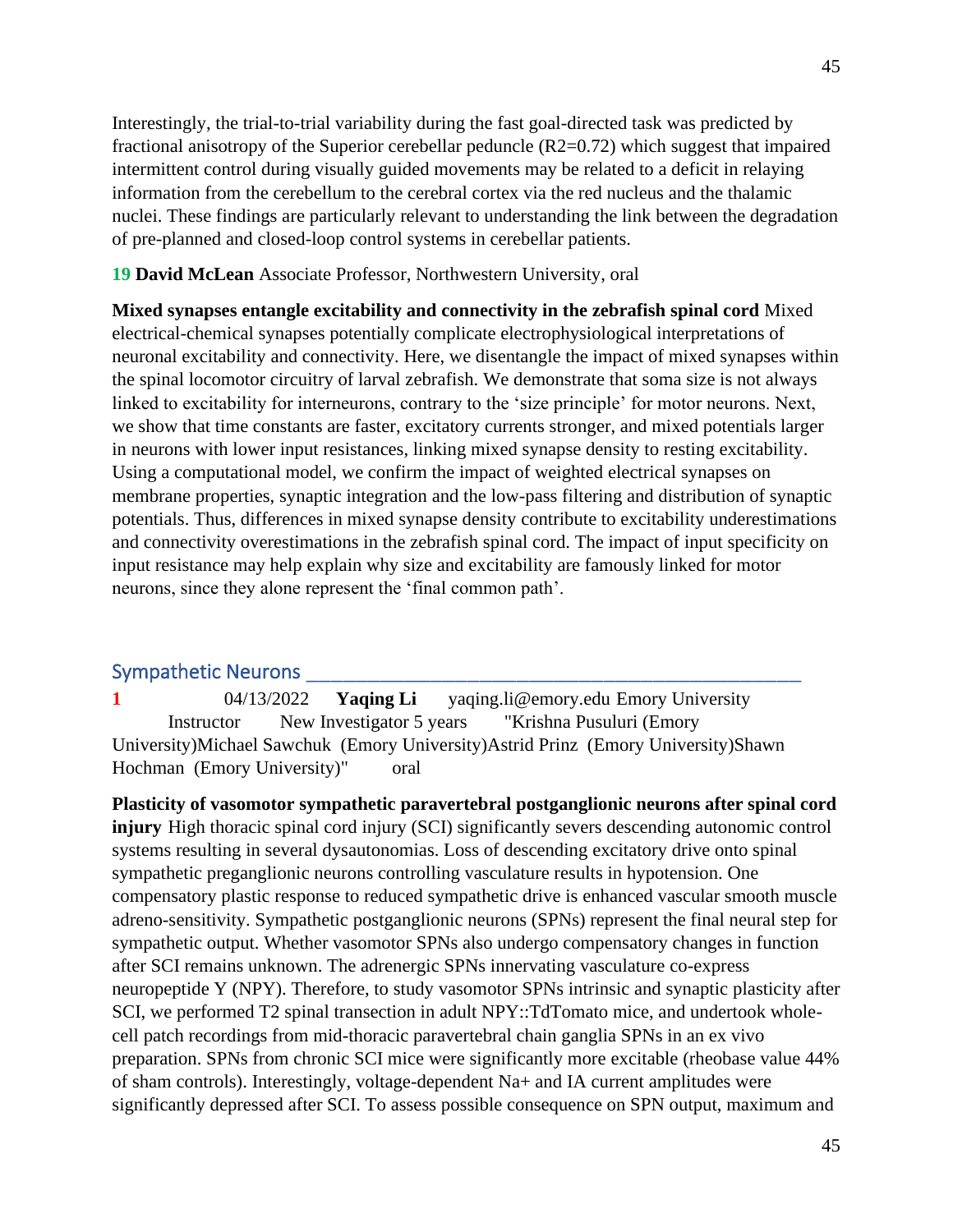sustained firing frequency were plotted in relation to injected current steps to generate f-I curves. We observed an overall leftward shift and increased maximum and sustained f-I curve slope after SCI supporting an amplified output gain. As spontaneous synaptic input frequency was also observed to double after SCI, we hypothesize that, in response to significantly reduced preganglionic drive, vasomotor SPNs undergo compensatory homeostatic changes to increase vasomotor tone. Such changes would also be expected to contribute to exaggerated vasoconstrictor responses to nociceptive stimuli seen in autonomic dysreflexia

**2 &**P 04/15/2022 **Shawn Hochman + Mallika Halder**mhalder@emory.edu Emory University Graduate Student Student "Yaqing Li, Alan Sokoloff, Michael Sawchuk, Yuxuan Wu, Astrid A Prinz, Shawn HochmanEmory University" oral + poster

**Spike conduction in preganglionic axons is modifiable and has the capacity to shape sympathetic output divergence across paravertebral ganglia** "Spinal sympathetic preganglionic neurons (SPNs) issue divergent branching axonal projections onto ganglionic neurons across multiple paravertebral chain ganglia. We explored whether spike conduction failures that occur across ganglia are a physiologically modifiable feature of divergence control. Adult mouse thoracic chain ganglia were dissected to remain in continuity in situ. SPN axons stimulated from ventral roots and evoked population responses were recorded across branching axons. Evidence of spontaneous conduction block or unblock in individual SPNs was always seen across  $\hat{a} \times \hat{a}$  3 ganglia at all temperatures tested (22 - 36°C). Magnitude of population block increased with Tâ•  $\degree$ . Conditioning stimulus spike trains of 5 & amp; amp; 10 Hz (10 pulses) facilitated overall population conduction across  $\hat{a} \& 3$  ganglia for several seconds. As SPNs express GABAA receptors including  $\hat{I}$  +5-GABAA receptors, we undertook pharmacological studies to explore a possible modulatory role in axonal spike conduction. Bicuculline and L655,708 (negative allosteric modulator for a5-GABAA) reduced population response amplitude, supporting a role for constitutively-active GABAA in spike conduction. A computational model assessed the effect of axon branch point geometry between mother and daughter branches,  $T\hat{A}^{\circ}$ , GABAA Cl- conductance (gGABA) and ECl on branch point failure. Branch point failure was associated with increases in  $T\hat{A}^{\circ}$ . gGABA near axonal branch points could influence signal propagation with failures more likely for larger gGABA and more hyperpolarized ECl. In sum, we show SPN capacity for axonal conduction block that is modifiable in a distance-, temperature-, activity- and neuromodulation-dependent manner. Supported by NS102871, NS116724, NS121850."

**3** 04/15/2022 **Nicholas Au Yong** nauyong@emory.edu Emory University School of Medicine Assistant Professor New Investigator 5 years"Dario I. Carrasco, Emory UniversityMatthew Bryson, Emory University Shawn Hochman, Emory University" oral

### **The Influence of Phrenic Sympathetic Activity on Diaphragm Contractile Properties**

The execution of motor behaviors relies on high-fidelity neurotransmission at the nervemuscle interface. Sympathetic fibers innervating skeletal muscles are generally associated with vasomotor control of intramuscular microcirculation. However, recent studies employing modern immunohistochemical and neurophysiological techniques have revitalized a historically sidelined concept; skeletal muscles neuromuscular junctions (NMJs) are dually innervated by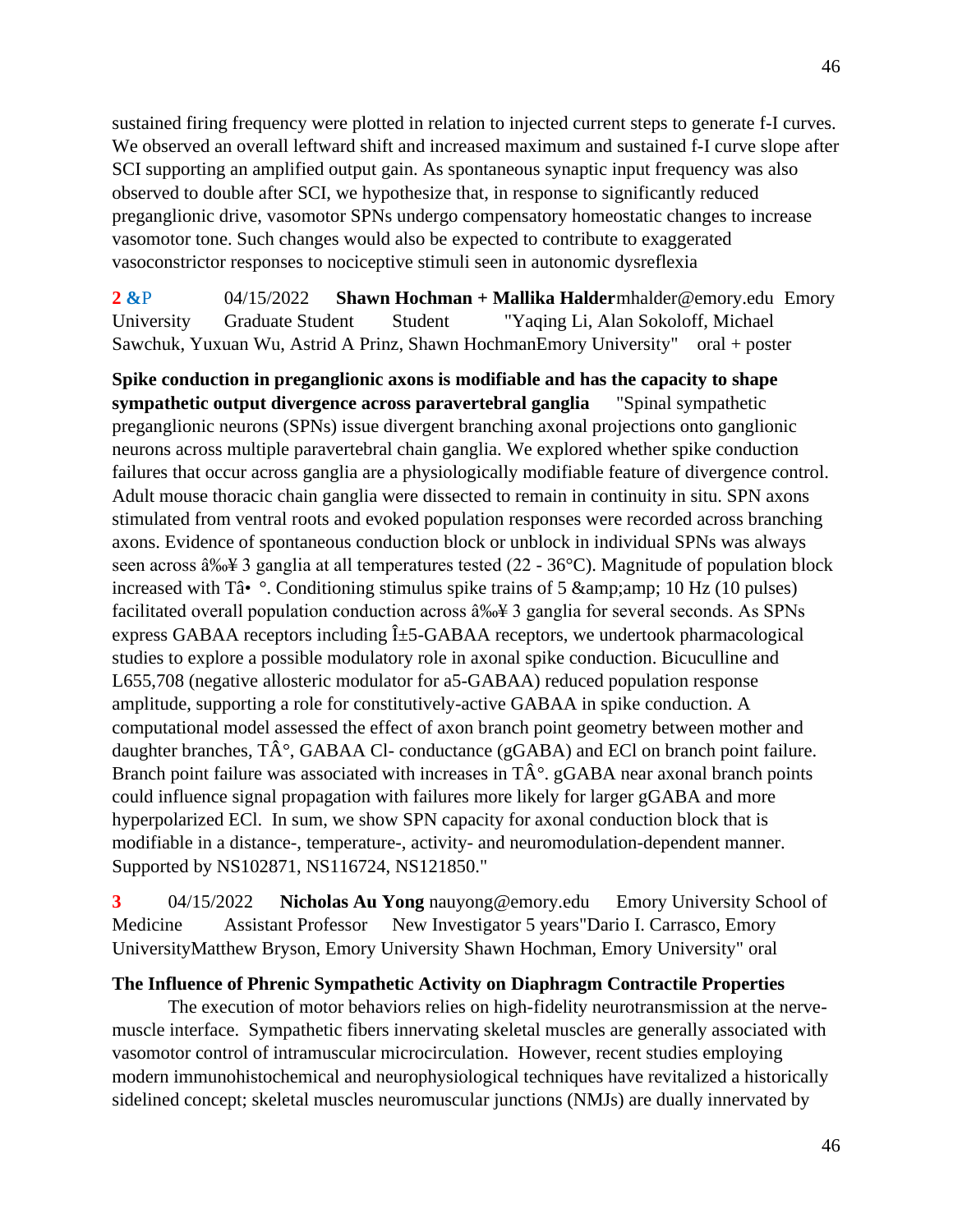both motor and sympathetic fibers. Skeletal muscle sympathetic innervations have been suggested to play a critical role in 1) maintaining healthy NMJ anatomy and 2) modulation of neuromuscular transmission. Of all muscles examined, the diaphragm is particularly rich with sympathetic terminals colocalizing with the NMJs constituting the phrenic-diaphragm neural interface. Using optogenetics mice that allow for selective light-activation of motor or sympathetic fibers, we utilized an ex-vivo phrenic-diaphragm preparation to systematically examine the direct effects of 1) exogenous application of adrenergic agonists/antagonists and 2) selective phrenic sympathetic recruitment on diaphragm contractile properties. Our preliminary findings demonstrate that exogenously applied adrenergic agonists increase diaphragm force production whereas application of an antagonist greatly impairs phrenic-diaphragm neuromuscular transmission. Electrically-elicited submaximal diaphragm twitch and tetanic force (ranging from threshold to 50% of maximum force) can be significantly enhanced with concurrent recruitment of phrenic sympathetic fibers. Together our results suggest that neuromuscular transmission at the phrenic-diaphragm interface is sensitive to phrenic sympathetic activity and exogenously applied adrenergic agonist/antagonist. Accordingly, these findings may have bearing on the prescribing of adrenergic agonist and antagonist medications to patients with a weakened phrenic-motor drive.

#### **4. Jeremy Chopek:** University of Manitoba oral

**Locomotor related spinal V3 interneurons innervate sympathetic preganglionic neurons in the mouse.** Spinal electrical stimulation is a promising strategy to promote locomotor recovery after spinal cord injury. When stimulation is applied over the lower thoracic and lumbar regions, not only are improvements seen in walking, but also in autonomic function(s) mediated by neurons many segments away from the site of stimulation. We believe these autonomic improvements are mediated through long ascending propriospinal neurons originating in the lumbar spinal cord. Here we demonstrate that genetically defined lumbar spinal interneurons (INs), termed V3s, previously shown to produce stable and robust locomotion, also synapse on thoracic sympathetic preganglionic neurons (SPNs). Our results demonstrate that synaptic input arising from V3 neurons accounts for 20% of VGluT2 contacts apposing SPNs. Using whole cell patch clamp recording, we further demonstrate that optogenetic stimulation of lumbar V3 cell bodies or axons elicits action potentials in thoracic SPNs. These preliminary results demonstrate an ascending anatomical and functional connection between lumbar spinal V3 neurons involved in locomotion and thoracic spinal neurons involved in autonomic function.

**5** 04/13/2022 **Benjamin I Goodlich**benjamin.goodlich@griffithuni.edu.au Griffith University PhD Candidate Student "Alessandro Del Vecchio, Friedrich-Alexander-UniversitySean Horan, Griffith UniversityJustin Kavanagh, Griffith University" 03-Feb oral

**5-HT2 receptors play a critical role in motor unit discharge rate in humans** Animal preparations have revealed that serotonin (5-HT) is a neuromodulator which can regulate the gain of spinal motoneurons by binding to somato-dendritic 5-HT2 receptors on motoneurons. However, the role of 5-HT2 receptor activity in modulating human motor unit (MU) activity during contractions of different intensity has yet to be assessed. Ten healthy participants  $(25.1â€%^{\circ}A \pm \hat{a}€%^{\circ}1.9â€%$  ingested 8mg of cyproheptadine, a competitive 5-HT2 antagonist,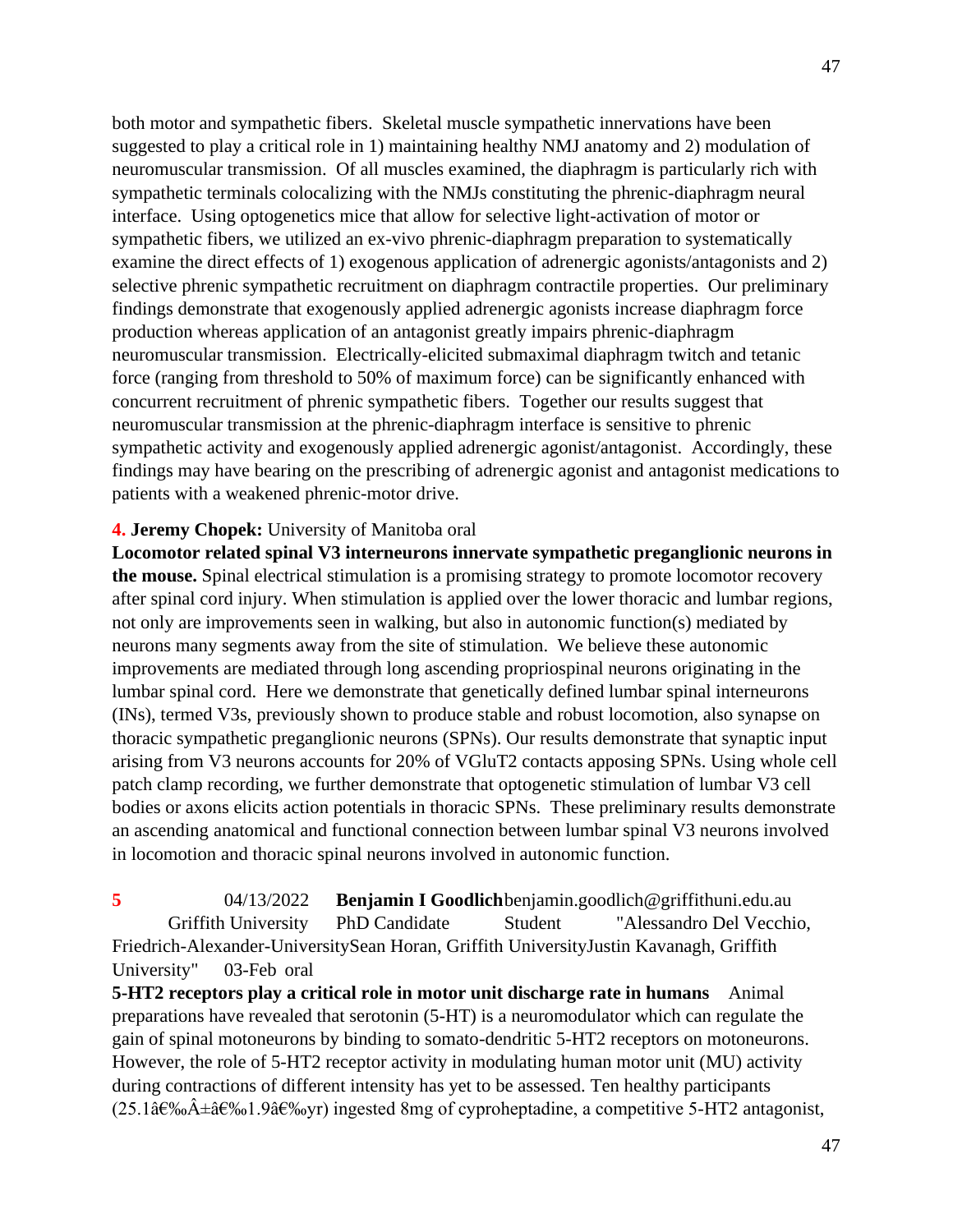in a repeated-measures, double-blinded, placebo-controlled experiment. MU activity of tibialis anterior (TA) was assessed with high-density surface electromyographic decomposition during steady-state contractions of 10%, 30%, 50% and 70% of maximal voluntary contraction (MVC). TA activity was assessed at baseline and post-pill ingestion on both the drug day and placebo day. MUs were tracked within and between days. Baseline measures for MVC force ( $p = 0.30$ ) and discharge rate for the tracked MUs ( $p = 0.25$ ) did not differ between days. Main effects of drug were identified, where MU discharge rate was significantly lower post-pill ingestion on the cyproheptadine testing day compared to pre-pill ingestion (p  $\&;lt; 0.01$ ). Similarly, MU discharge rate was significantly lower post-pill ingestion on the cyproheptadine day compared to post-pill ingestion on the placebo day ( $p$  & amp; lt; 0.01). Overall, these findings reinforce the critical role that 5-HT has on regulating discharge rate of motoneurons, where 5-HT2 receptor blockade reduced human motoneuron discharge rate. These effects were not specific to an individual contraction intensity, which supports the notion that 5-HT regulates the gain of spinal motoneurons across a full range of forces.

# Peripheral Nerve Injury\_\_\_\_\_\_\_\_\_\_\_\_\_\_\_\_\_\_\_\_\_\_\_\_\_\_\_\_\_\_\_\_\_\_\_\_\_\_\_

**1** 03/22/2022 **Travis Rotterman** travis.rotterman@biosci.gatech.edu Georgia Institute of Technology Post-doc Post-doc "Travis M. Rotterman - School of Biological Sciences, Georgia Institute of Technology Violet Garcia - School of Biological Sciences, Georgia Institute of Technology Paul Nardelli - School of Biological Sciences, Georgia Institute of Technology Oreoluwa Amosu - School of Biological Sciences, Georgia Institute of Technology Sebinne Lee - School of Biological Sciences, Georgia Institute of Technology Timothy C. Cope - School of Biological Sciences, Georgia Institute of Technology" oral

**Ia afferent synapses are temporarily restored but not retained on motoneurons by minocycline treatment following peripheral nerve injury** Peripheral nerve injury (PNI) results in the permanent reorganization of spinal motor circuitry. One example is the degradation of the proprioceptor Ia afferent synapses on axotomized motoneurons which ultimately results in the absence of the stretch reflex. Our previous work demonstrated that this loss is due to a central microglia-macrophage mediated neuroinflammatory response. Therefore, we hypothesized that suppressing inflammation would result in the preservation of Ia connections and ultimately the restoration of the stretch reflex. To investigate this, we transected and repaired the medial gastrocnemius nerve in adult rats. Rodents were then treated with an anti-inflammatory drug (minocycline) or vehicle for two weeks post-injury. Anatomical preservation and functional connectivity were assessed at 3 and 6+ months using retrograde tracing techniques and in vivo intracellular motoneuron recordings. At 3 months post-axotomy motor axons had regenerated and reformed neuromuscular junctions in both treated and untreated animals alike, but sensory axon reinnervation was limited. However, retrograde labeling revealed that motoneurons retained Ia afferent synapses in minocycline treated rats compared to the vehicle treated cohort. Curiously, however, Ia afferent synapses were not retained, but instead retracted at 6 months post-injury when peripheral regeneration and muscle reinnervation were substantial for both motor and sensory axons in minocycline treated rats. This reduction in Ia synapses at 6 months corresponded with weakened stretch-evoked synaptic potentials and loss of the stretch reflex. In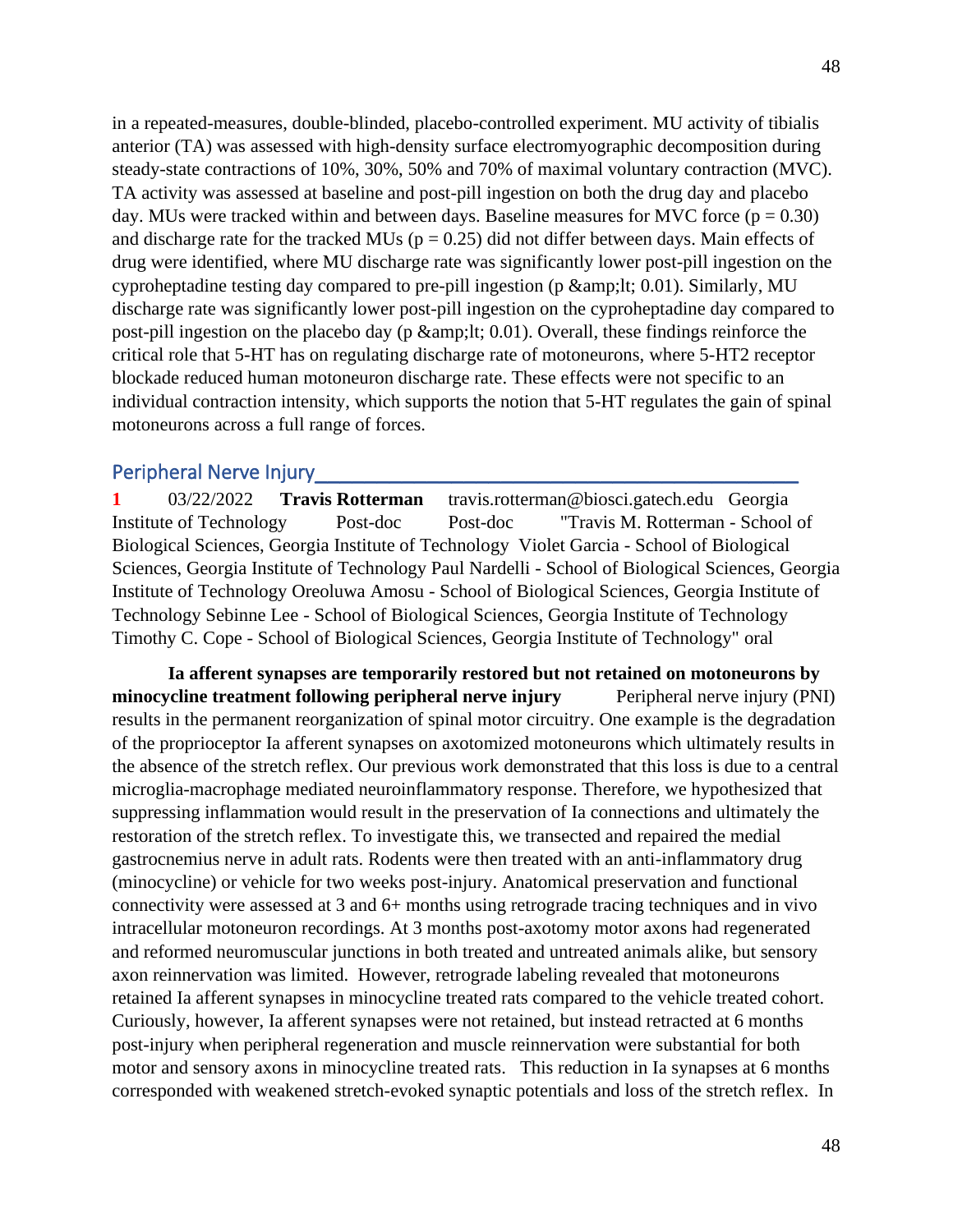49

sum, successful muscle reinnervation by severed peripheral nerves is not sufficient to sustain the temporary restoration of central Ia-motoneuron synapses achieved by minocycline.

**2 P** 03/30/2022 **Conor O'Croinin** ocroinin@ualberta.ca University of Alberta Undergraduate student Student "Indiresh Akil Mangra-Bala, University of Alberta Siyu Du, University of Alberta, Bethany Jantz, University of Alberta, Kelvin Jones, University of Alberta"Two Poster

**Are correlations between axonal excitability outcomes, motor unit number estimates and age consistent with the selective loss of fast axons with age?** Background: Healthy aging in the human neuromuscular system is characterized by a progressive loss of muscle mass, axonal degeneration and an increased proportion of slow-type motor units. Motor axons innervating slow and fast fibers have different electrophysiological properties and the changes observed with aging may reflect selective degeneration of axons that previously innervated fast fibers. Aim: To examine the relationship between motor unit number and motor axon excitability to determine if changes are consistent with selective loss of fast motor axons during aging. Methods: A cross-sectional sample ( $N = 54$ , 52% female, ages 18-81) reported to the lab either twice  $(N = 17)$  or a single occasion for electrophysiological measures of motor unit number (MUNE) and nerve excitability testing (NET). Testing was done on the right side in both the upper (APB) and lower limb (TA). Results: Test-retest reliability was 'moderate' for MUNE  $(ICC(2,1) = 0.642)$ . As expected, age was negatively correlated with MUNE (Pearson r = -0.35)  $\&$ amp; amp; -0.41) and peak compound muscle action potential (CMAP) (Pearson r = -0.33)  $\&--0.41$ ) in the upper and lower limb. The NET measure of strength-duration time constant was correlated with age only in the upper limb ( $r = 0.35$ ) and the hyperpolarizing I/V slope was correlated with age in both the upper and lower limbs  $(r = 0.35 \text{ \&0.50}).$ Conclusion: Age-related declines in MUNE and peak CMAP were demonstrated. Data from both the upper and lower limb are consistent with a selective loss of fast motor axons with age.

**3 P** 04/14/2022 **Hongkai Wang** h.wang@u.northwestern.edu Northwestern University and Shirley Ryan Abilitylab Student Student "Hongkai Wang1,2, Grace Wickerson3,4, Jordan Walters1, Dom Dâ€<sup>™</sup>Andrea1, Yeon Sik Choi3,4, Yasmine Bouricha1, Hak-Young Ahn3, Sumanas W. Jordan5, John A. Rogers 3,4,6,7,8,9, Colin K. Franz1,10 1Laboratory of Regenerative Rehabilitation, Shirley Ryan AbilityLab, Department of Physical Medicine and Rehabilitation, 2 Northwestern University Interdepartmental Neuroscience Program, 3 Center for Bio-integrated Electronics, Querrey Simpson Institute for Bioelectronics, 4 Department of Materials Science and Engineering, 5 Division of Plastic and Reconstructive Surgery, Biologics, Shirley Ryan AbilityLab, 6 Department of Biomedical Engineering, 7 Department of Neurological Surgery, 8 Department of Chemistry, Department of Electrical and Computer Engineering, 10 The Ken and Ruth Davee Department of Neurology, Northwestern University Feinberg School of Medicine, Chicago, IL 60611, USA" poster

**Comprehensive electrical stimulation therapy to improve phrenic nerve regeneration and recovery of diaphragm muscle function on rats** Phrenic nerve injury leads to diaphragmatic paralysis, causing shortness of breath, recurrent pneumonia, anxiety, insomnia, morning headache, excessive daytime somnolence, orthopnea, and fatigue. There is lack of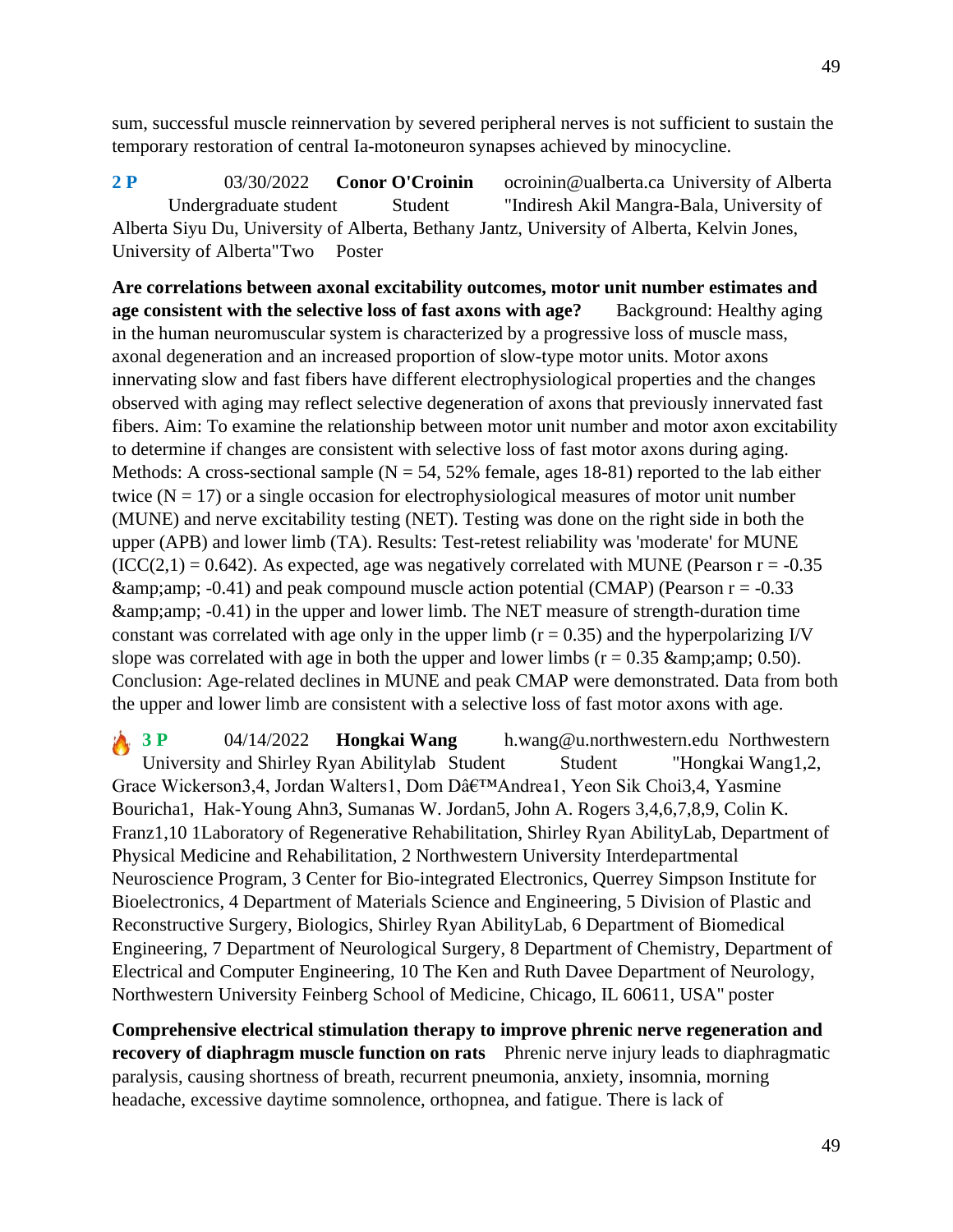epidemiological studies to show the prevalence of phrenic nerve injury due to underrecognizing the injury, but small observation studies showed idiopathic neuritis to be the most common single cause of phrenic nerve injury. Natural recovery not only takes a year but still leaves two thirds of patients with unsatisfactory diaphragmatic function. Here, we propose an integrated therapeutic electrical stimulation to both the phrenic nerve and affected diaphragm with novel, wirelessly powered battery free devices to achieve a better functional recovery. These devices reduce the risk of infection inherent with transcutaneous temporary leads, avoid the use of externally powered hardware that can be dislodged when caring for a patient, and do not require a secondary removal surgery. The phrenic nerve stimulator uses advanced materials that bioresorb harmlessly to benign products and the elastomeric polymer cuff design interfaces seamlessly with the proximal nerve stump. With the right stimulation parameters, there is an improvement on the speed and efficiency of axon regeneration and reinnervation. The diaphragm stimulator utilizes highly stretchable, bioresorbable wire electrodes that can be attached directly to the muscle surface and ensure an ideal electrical interface. With direct, paced, stimulation, we can decrease the muscle degeneration during the denervated period and maintain respiratory function. Together, we demonstrated a comprehensive electrical stimulation therapy to enable better recovery from phrenic nerve injury on a rat model.

4. Stephen N. Housley<sup>1,3</sup>, Paul Nardelli<sup>1</sup>, Travis M. Rotterman<sup>1</sup>, and Timothy C. Cope<sup>1,2,3</sup> <sup>1</sup>School of Biological Sciences, Georgia Institute of Technology, Atlanta, Georgia 30332.<sup>2</sup>W.H. Coulter Department of Biomedical Engineering, Emory University and Georgia Institute of Technology, Georgia Institute of Technology, Atlanta, Georgia 30332. <sup>3</sup>Integrated Cancer Research Center, Parker H. Petit Institute for Bioengineering and Bioscience, Georgia Institute of Technology, 315 Ferst Drive, Atlanta, GA, 30309, USA. oral

**Sensorimotor Circuit Collapse After Cancer Treatment** Cancer survivors rank sensorimotor disability among the most distressing long-term consequences of chemotherapy. The underlying mechanisms are poorly understood, and there are no approved treatments or preventative strategies. Disorders in gait, balance, and precision movements are commonly assigned to damage of peripheral sensory neurons without consideration of the deterministic role played by neural circuits in translating sensory information into movement. Recently, we discovered the first direct evidence that chemotherapy chronically reduced intrinsic motoneuron excitability resulting in erratic firing in response to current injection, reduced spiking probability, suppressed firing frequencies, and uncoupled rate-modulation. While intrinsic motoneuron defects contribute to sensorimotor impairments, it is unclear whether extrinsic factors such as synaptic inputs and neuromuscular transmission play a role. Such information is prerequisite for reversing sensorimotor disability following cancer treatment. We rectified this omission by studying the operation of a spinal sensorimotor circuit *in vivo* in a rat model of chronic cancer treatment. Major sequential events were studied in the circuit translation of mechanosensory information into synaptic potentials that modulate motoneuron and muscle activity. Defective firing expressed by all mechanosensory neurons reduced accurate sensory representation of muscle biomechanics to 55% of normal. Accuracy in synaptic translation of sensory information through spinal premotor pathways fell an additional 43% of normal, resulting at least partially from synaptic impairment. Further, sporadic failure of the one-to-one relationship between motoneuron spiking and muscle force generation suggests dysfunction extends to the neuromuscular junction. Collectively, these sequential peripheral and central inaccuracies compound to drive the sensorimotor circuit to functional collapse.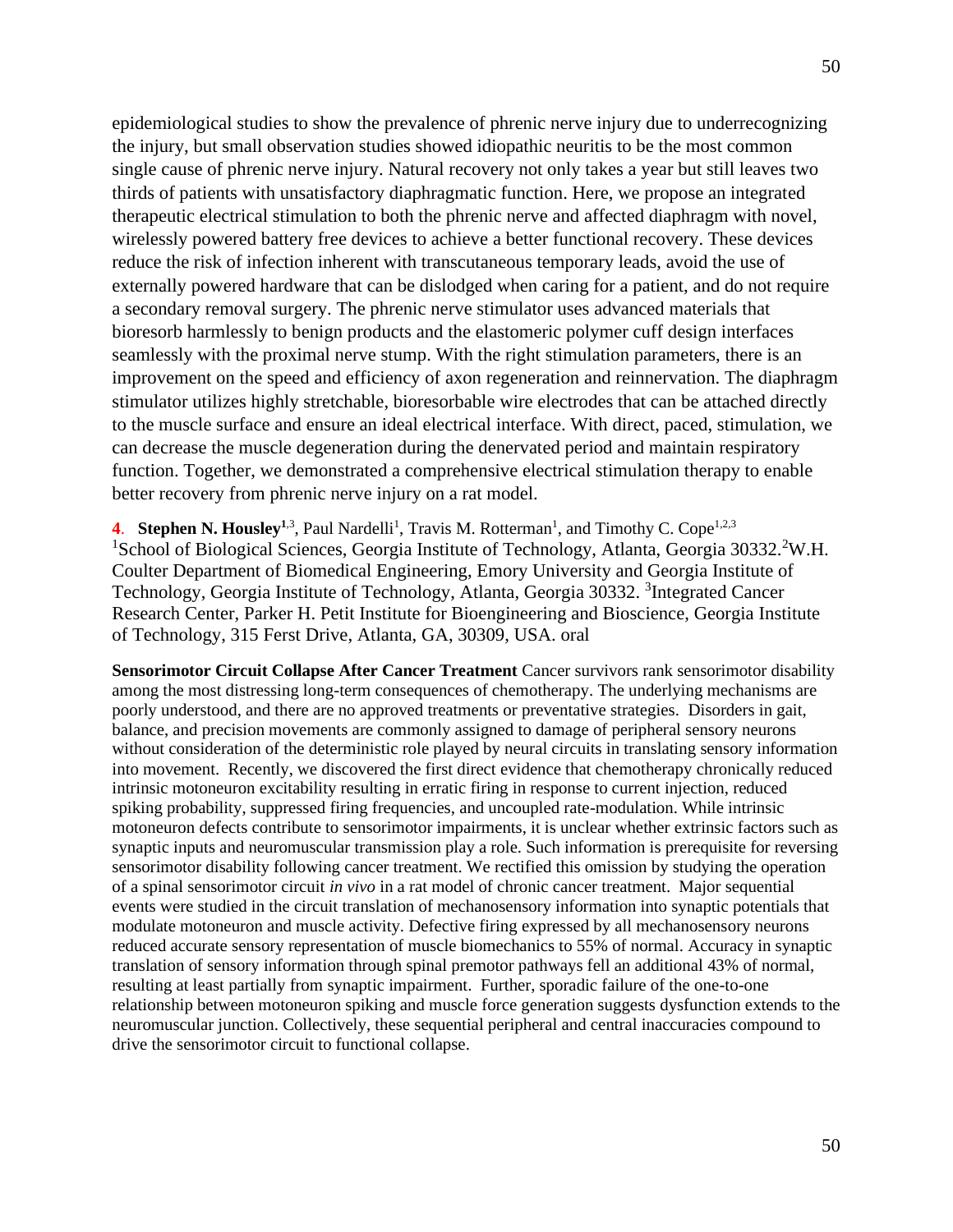### Sensory afferent conduction (PAD)

**1 P** 04/14/2022 **Jonathan Jair Milla Cruz** jonathan.millacruz@ucalgary.ca University of Calgary Postdoctoral Associate None "Jorge Ramon Calvo Martinez (Physiology, Biophysics and Neuroscience, Cinvestav-IPN, Mexico City, Mexico), Carlos Miguel Villal $\tilde{A}^3$ n Herrera (Pharmacobiology, Cinvestav-IPN (Unidad Sur), Mexico City, Mexico), Shawn Hochman (Dept. of Physiology, Faculty of Medicine, Emory Univ., Atlanta, GA, USA), Jorge Noel quevedo Dur $\tilde{A}$ <sub>i</sub>n (Physiology, Biophysics and Neuroscience, Cinvestav-IPN, Mexico City, Mexico)"

**The activation of D2 and D3 receptor subtypes inhibits pathways mediating primary afferent depolarization (PAD) in the mouse spinal cord** "Somatosensory information can be modulated at the spinal cord level by primary afferent depolarization (PAD), known to produce presynaptic inhibition (PSI) by decreasing neurotransmitter release through the activation of presynaptic ionotropic receptors. Descending monoaminergic systems also modulate somatosensory processing. In the present work, we investigated the role of D1-like and D2-like receptors on pathways mediating PAD in the hemisected spinal cord of neonatal mice.

Experiments were performed in the sagittally-hemisected spinal cord of P6 mice with dorsal roots and peripheral nerves attached for afferent stimulation. Stimulus strength was based on multiples of threshold (xT) of the most excitable fibers recorded from the incoming afferent volley, with strengths 2xT recruiting only myelinated afferents. PAD was inferred from dorsal root potential (DRPs) recorded at spinal L3-L4 dorsal roots and monosynaptic transmission of afferent fibers from the extracellular field potentials (EFPs).

We found that DA (10 $\hat{I}$ <sup>4</sup>M) depressed low-threshold evoked DRPs by  $43\pm2\%$  (n=47) of control, with no effect on EFPs. These effects on DRPs were mimicked by the D2-like receptor agonist quinpirole (35 $\pm$ 2% of control, n=7), but not by the D1-like receptor agonist SKF38393. In addition, the selective D2 (L-741,626) and D3 (SB277011-A) receptor antagonists effectively prevented DRPs depression by quinpirole  $(17\pm1\%$  and  $19\pm5\%$ ; n=4 and n=5, respectively).

These results suggest that DA modulates somatosensory transmission at the spinal cord level through the activation of D2/D3 receptors located in the neuronal pathways mediating PAD. The activation of these receptors produces a relative facilitation of synaptic transmission associated with a decrease in PAD-related PSI."

**2** 04/15/2022 **Lucy Liang** lul49@pitt.edu University of Pittsburgh Graduate Student Student "Josep M. Balaguer, University of Pittsburgh, Dept. of BioEAmr A. Mahrous, Northwestern University, Feinberg School of Med.Jonathan C. Ho, University of Pittsburgh, School of MedicineErinn M. Grigsby, University of Pittsburgh, Dept. of PM&RVahagn Karapetyan, University of Pittsburgh, Dept. of BioE

Peter C. Gerszten, University of Pittsburgh, Dept. of Neurological Surgery Jorge A. Gonzalez-Martinez, University of Pittsburgh, Dept. of Neurological Surgery Charles J. Heckman, Northwestern University, Feinberg School of Med.Marco Capogrosso\*, University of Pittsburgh,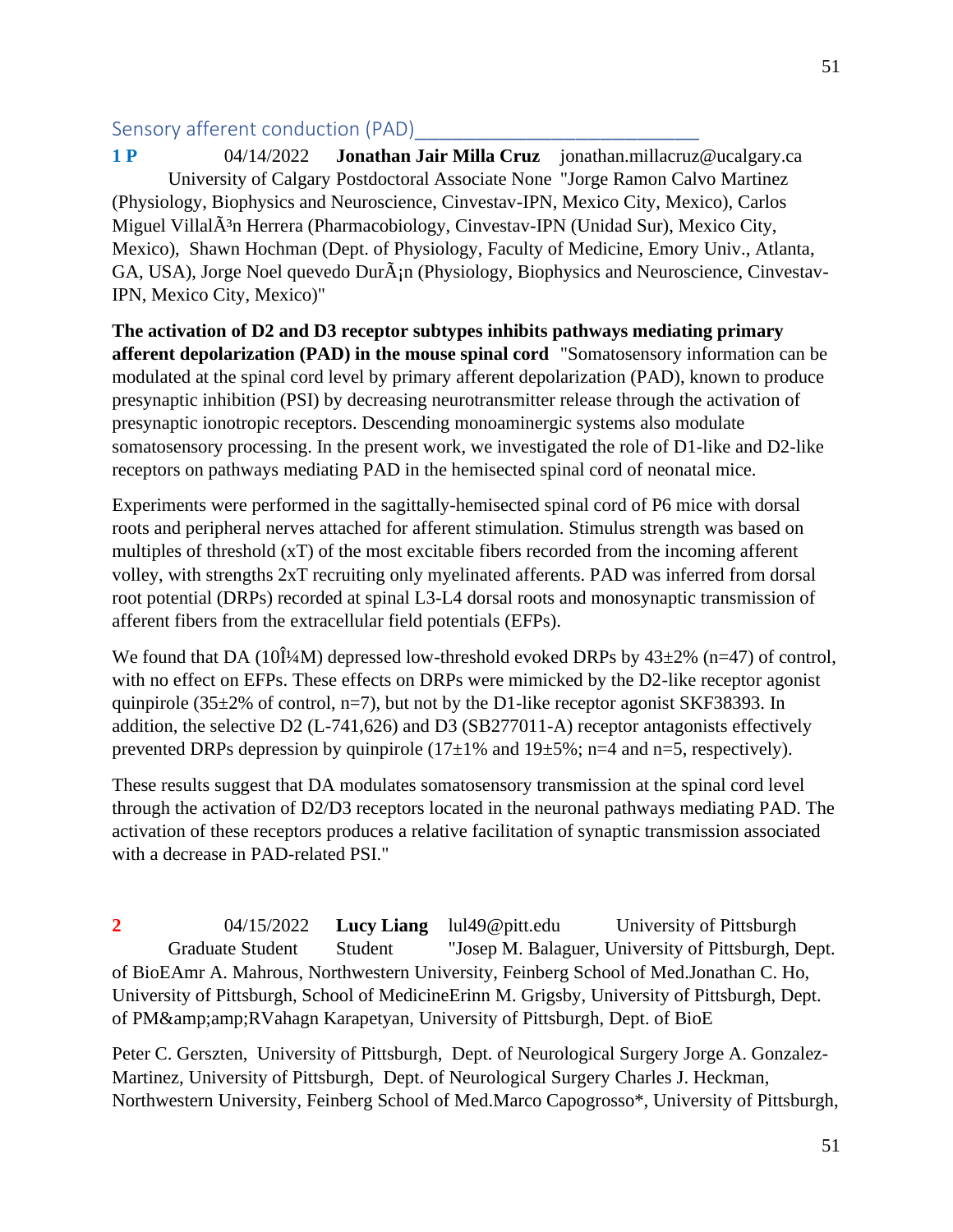Dept. of Neurological Surgery Elvira Pirondini\*, University of Pittsburgh, Dept. of PM&R" oral

### **Corticospinal Tract Modulation of Sensory Information Through GABAergic Interneurons**

The corticospinal tract (CST) is the major efferent pathway for motor control. Evidence suggest damage to this pathway causes sensory deficits in addition to motor deficits, yet the mechanisms are largely unknown, limiting effectiveness of therapies for central motor diseases. Most CST axons terminate in the intermediate zone of spinal gray matter where GABAergic interneurons reside. Recent studies showed GABAergic axo-axonic synapses generate primary afferent depolarization (PAD) to facilitate primary afferent spike transmission. Here we explored the role of CST in modulating upper-limb proprioceptive information by observing changes in PAD, motor evoked EMG, and intra-spinal activity in response to paired afferent-CST stimulation. We implanted an electrode in the internal capsule to stimulate CST of the upper limb in 3 monkeys. The proprioceptive afferents were stimulated through nerve cuffs on the radial and median nerves. We recorded PAD from a cut dorsal rootlet with a hook electrode, EMGs from arm and hand muscles, as well as intra-spinal neuronal activity with a multichannel linear array placed in the C5/C6 spinal segment. We then conditioned the spinal cord with a burst stimulation of the CST, followed by single pulse stimulation of a peripheral nerve at 2Hz. We observed a clear increase in PAD with CST conditioning, as well as modulation in EMG and intra-spinal activity. These results directly demonstrate that CST modulates sensory inputs into the spinal cord, and one mechanism is through modulation of the GABAergic interneurons. This understanding will help us develop better targeted therapies for central motor syndromes.

**3.** 04/14/2022 **Krishnapriya Hari** krishnap@ualberta.ca University of Alberta, Edmonton, Canada PhD student Student "Krishnapriya Hari1, Ana M. Lucas-Osma1,2, Krista Metz1, Shihao Lin1, Monica A. Gorassini1,3, Keith K. Fenrich1,2, Yaqing Li1,4, David J. Bennett1,21Neuroscience and Mental Health Institute, University of Alberta, Edmonton, AB, T6G 2R3, Canada2Faculty of Rehabilitation Medicine, University of Alberta, Edmonton, AB, T6G 2G4, Canada3Department of Biomedical Engineering, Faculty of Medicine and Dentistry, T6G 2V2, University of Alberta, Edmonton, AB, Canada4Department of Physiology, Emory University, Atlanta, GA, 30322, USA" oral

### **Constitutive GABAA receptor activity contributes to exaggerated sensory transmission to motoneurons and muscle spasms after spinal cord injury**

While GABA is considered to be an inhibitory transmitter in the adult CNS, we have recently shown that it has a marked excitatory action on sensory axons, which increases proprioceptive spike transmission to motoneurons. Specifically, GABA<sup>A</sup> receptors near nodes of Ranvier in myelinated central branches of Ia afferents cause a depolarization (primary afferent depolarization, PAD) that helps facilitate spike initiation and propagation through the many nodes and complex branch points in these afferents (termed nodal facilitation), without which spike propagation failure is common. Neuronal circuits that activate GAD2<sup>+</sup> GABAergic neurons, which directly innervate afferent nodes, cause a phasic PAD and associated nodal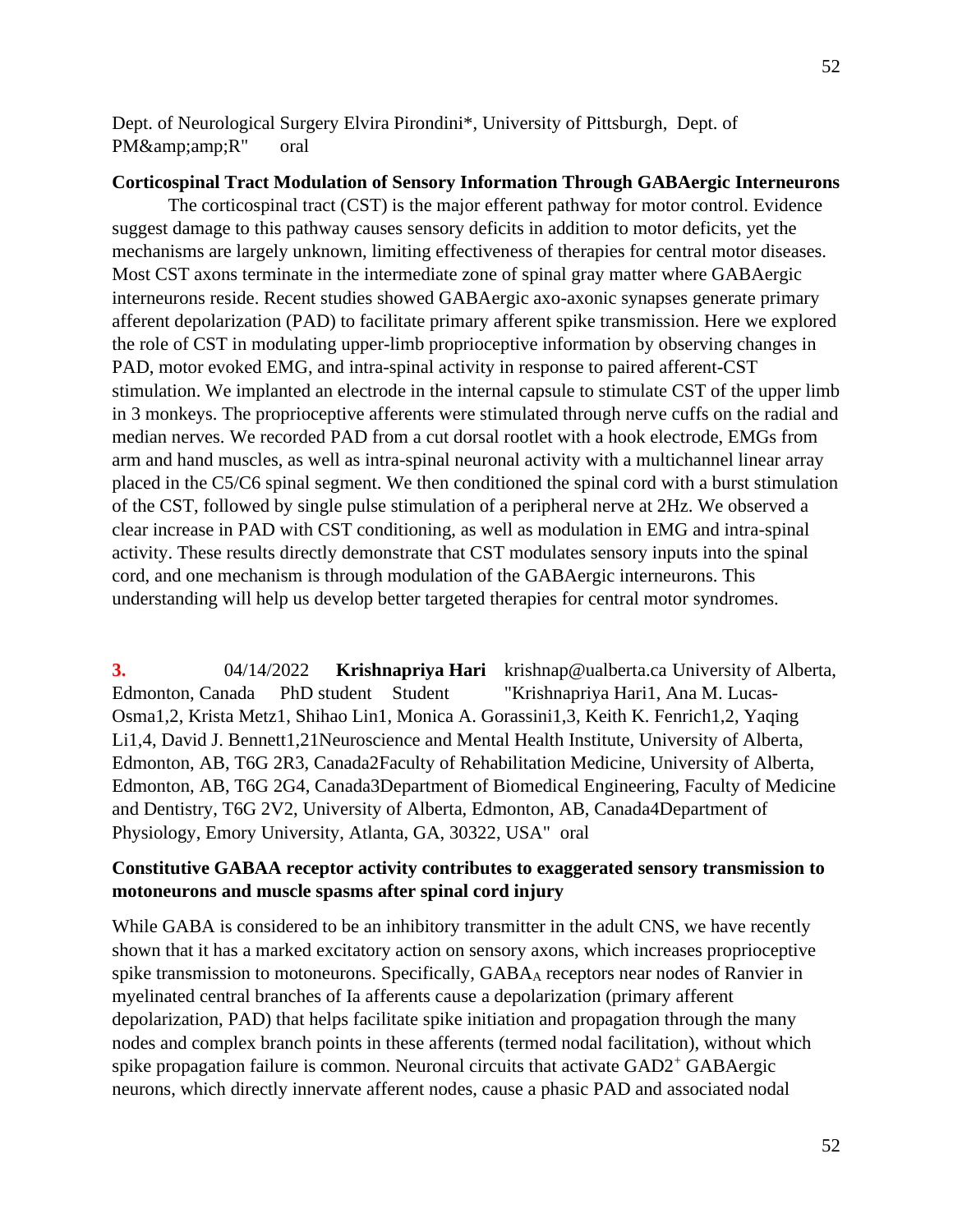facilitation, because optogenetically activating or inhibiting GAD2 neurons respectively increases or decreases PAD and afferent spike conduction to motoneurons. Additionally, more general neuronal circuit activity leads to a spillover of GABA onto extrasynaptic α5 GABAA receptors at nodes, causing a tonic PAD and further nodal facilitation, because inhibiting these α5 receptors with L655708 decreases tonic PAD (hyperpolarizes afferents) and afferent conduction to motoneurons. Considering that sensory transmission to motoneurons is increased with spinal cord injury (SCI) and this leads to muscle spasms, we wondered whether a part of this increased transmission was due to exaggerated GAD2 neuron and α5 GABAA receptor activity, leading to an exaggerated tonic PAD and reduced afferent spike propagation failure at branch points. We explored this in the sacrocaudal spinal cord, maintained in vitro, from adult mice following a chronic S2 spinal transection  $(1 – 2$  months prior). As expected, we found that there was more tonic PAD after SCI, since L655708 caused a larger hyperpolarization of afferents than in uninjured mice. This PAD led to a markedly greater conduction of afferents with SCI (both antidromic and orthodromic conduction), to the point where afferents rarely failed to conduct after SCI, with no evidence of branch point failure. This left no headroom for further nodal facilitation, since optogenetic activation of GAD2 neurons produced little if any increase in spike conduction or transmission to motoneurons, unlike in uninjured mice. Furthermore, this increased afferent conduction with SCI was reduced by blocking extrasynaptic GABAA receptors with L655708, which ultimately decreased monosynaptic reflexes and spasms, both in vitro and in vivo. However, we unexpectedly found that afferent spike conduction was not reduced by blocking circuit activity with glutamate receptor antagonists, unlike in uninjured mice where conduction was substantially reduced. This implies that the tonic PAD that enables spike conduction after SCI is not supported by neuronal circuit activity from GAD2 neurons, unlike in uninjured animals. Indeed, blocking all circuit activity with TTX after SCI left a substantial tonic PAD that was blocked by L655708, but not gabazine. Interestingly, L655708 acts as an inverse agonist that blocks constitutive activity in GABAA receptors, whereas gabazine is a neutral antagonist that does not, implying that the tonic GABAA receptor activity in SCI is largely from constitutive activity, in the absence of GABA. In contrast, L655708 had weaker effects after TTX in uninjured mice, implying that GABAA receptor activity was largely driven by GABA arising from circuit activity. Overall, these results imply that, unlike in conventional clinical practice, blocking GABA receptors, rather than activating them, might be useful in reducing spasms and restoring function after SCI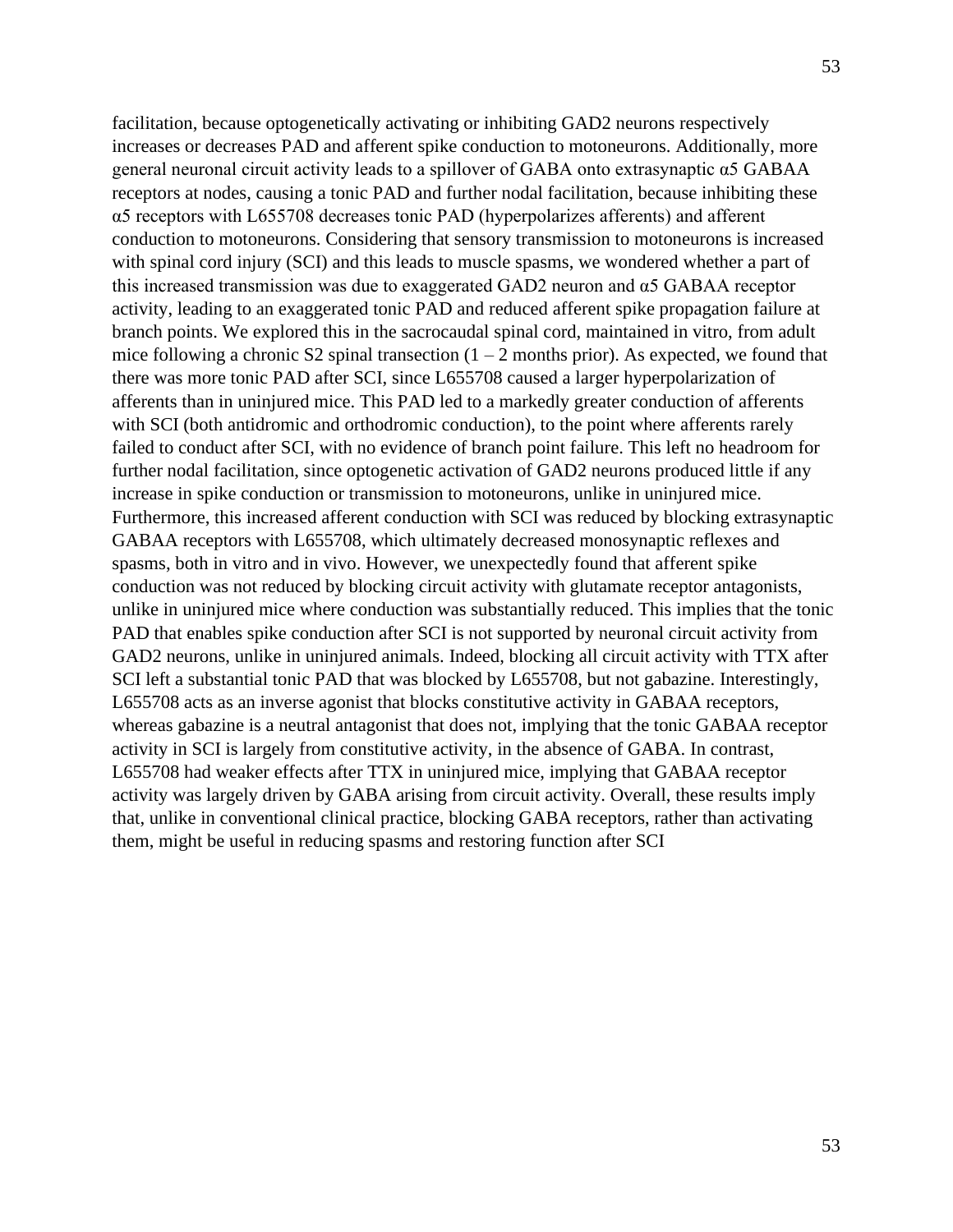### Human motor unit/ H-reflex studies

**1** P 29 03/18/2022 **Matheus Machado Gomes** mmgomes@usp.br School of Physical Education and Sport of Ribeir $\tilde{A}$ £o Preto, University of S $\tilde{A}$ £o Paulo, SP, Brazil; Department of Physical Therapy and Human Movement Sciences, Feinberg School of Medicine, Northwestern University, Chicago, IL, USA; Department of Neuroscience, Feinberg School of Medicine, Northwestern University, Chicago, IL, USA; Assistant Professor None " Sophia T. Jenz (1,2); James A. Beauchamp (1,3); C.J. Heckman(1,2,4,5); Gregory E.P. Pearcey (1,2,4,5) Affiliations:1 - Department of Physical Therapy and Human Movement Sciences, Feinberg School of Medicine, Northwestern University, Chicago, IL, USA; 2 - Department of Neuroscience, Feinberg School of Medicine, Northwestern University, Chicago, IL, USA; 3 - Department of Biomedical Engineering, McCormick School of Engineering, Northwestern University, Chicago, IL, USA; 4 - Department of Physical Medicine and Rehabilitation, Feinberg School of Medicine, Northwestern University, Chicago, IL, USA; 5 - Shirley Ryan AbilityLab, Chicago, IL, USA. " poster

**Voluntary co-contraction of human ankle muscles reduces the discharge rate hysteresis of motoneurons** Contrary to most motor behaviors, where contraction of an agonist muscle causes reciprocal inhibition of its antagonistic pair, an isometric co-contraction task demands simultaneous contraction of antagonistic muscles and likely alters the composition of excitatory, inhibitory, and neuromodulatory commands to motoneurons. In this study, we compared estimates of persistent inward current (PIC) magnitude, a proxy for neuromodulatory drive, during both isometric dorsiflexion and co-contraction tasks about the human ankle. Discharge patterns of the tibialis anterior (TA) motor units (MUs) were discriminated using high-density surface electromyography and a convolutive blind source separation algorithm. To estimate PIC magnitude, we quantified discharge rate hysteresis  $(\hat{\mathbf{l}}^{\prime\prime}\mathbf{F})$  by comparing the onset and offset of a higher-threshold MU in relation to the discharge rate of lower-threshold MUs. Participants randomly performed four triangular ramps of both co-contraction (simultaneous dorsiflexion and plantarflexion) and isometric dorsiflexion. In both cases, participants received visual feedback of the smoothed TA electromyogram, with triangular contractions consisting of 10 s ascending and descending phases to a peak of 30% of that achieved during maximal voluntary co-contraction. <sup>T</sup>. The was significantly lower (F(1, 318) = 70.3; p &amp;lt;0.001) during co-contractions (4.32  $\hat{A}$  ± 2.06 pps) than isometric contractions (6.09  $\hat{A} \pm 1.90$  pps). This suggests that co-contraction imparts reciprocal inhibition from the antagonist onto the agonist and, since PICs are highly sensitive to inhibition, reduces discharge rate hysteresis of the agonist motoneurons. This diversity in the structure of motor commands during co-contraction may have major implications for the control of stabilizing tasks, and certainly for voluntary co-contraction training.

**2 P** 03/21/2022 **Sophia T. Jenz** sophia-jenz@northwestern.edu Department of Physical Therapy and Human Movement Sciences, Feinberg School of Medicine, Northwestern University, Chicago, IL, USA; Department of Neuroscience, Feinberg School of Medicine, Northwestern University, Chicago, IL, USA Graduate Student"James A. Beauchamp; Matheus M. Gomes,. C.J. Heckman;Gregory E.P. Pearcey; poster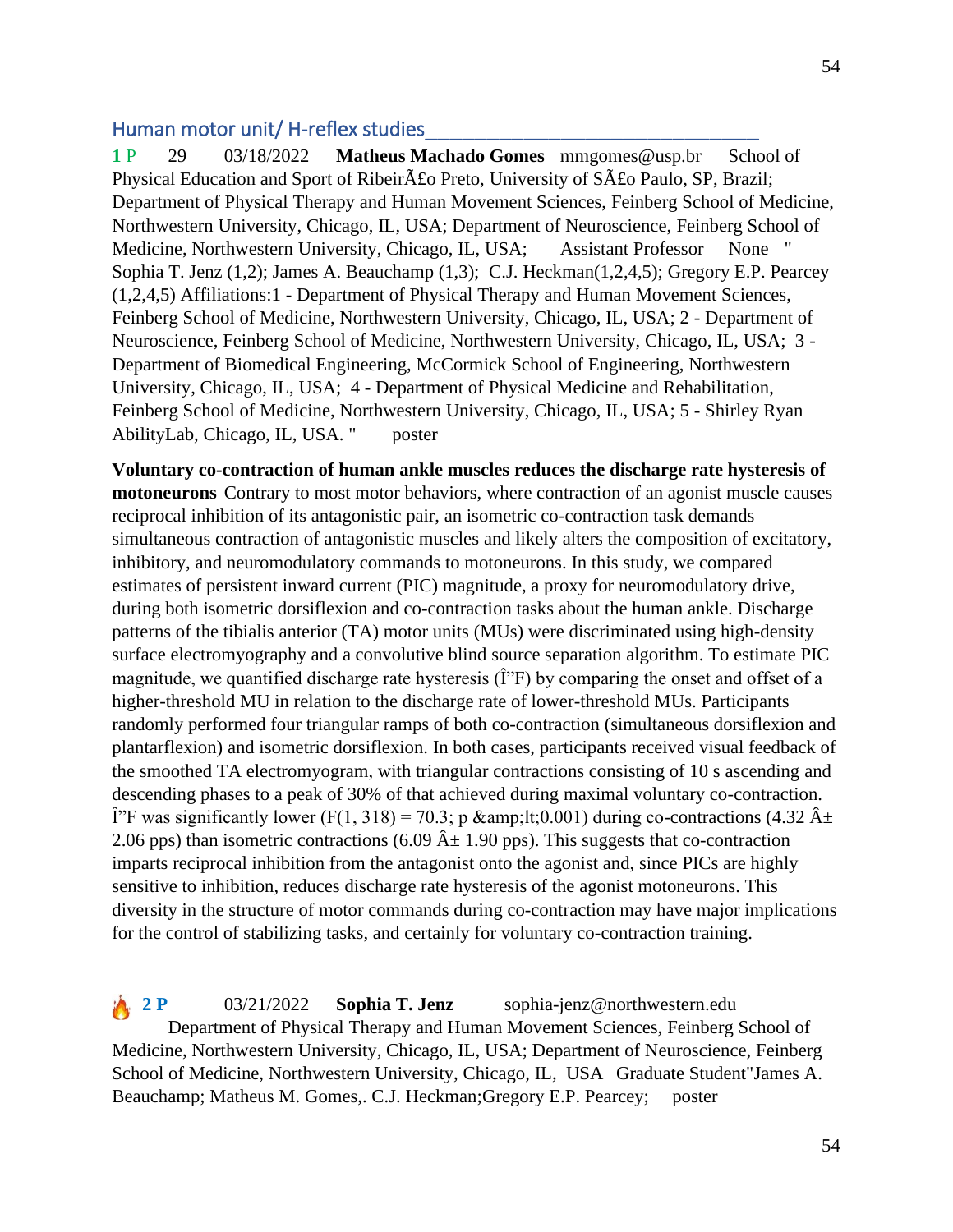#### **Persistent inward currents may underlie sex differences in motoneuron discharge behavior.**

Non-invasive recordings of motor unit (MU) spike trains help understand how neural drive is modulated by various physiological conditions. Most study participants in human and non-human animal studies are male, and it is assumed that these findings apply similarly to females. Paradoxically, there are known sex differences in neurological impairment and performance that warrant the study of sex differences broadly. To address this topic, we examined persistent inward currents, a proxy for the level of neuromodulatory drive, in both sexes by quantifying discharge rate hysteresis  $(\hat{I}^{\prime\prime}F)$ . We decomposed MU spike trains from the tibialis anterior (TA), medial gastrocnemius (MG), and soleus (SOL) using high-density surface electromyography and blind source separation algorithms. Ten participants of each sex  $(26.4\text{\AA} \pm 5.2 \text{ years})$  performed triangular contractions to 30% MVC. We used linear mixed effects models to determine if peak discharge rate and  $\hat{I}$ "F were predicted by the fixed effects of sex, muscle, and their interaction. Across muscles,  $\hat{i}$ <sup>\*</sup>F was larger ( $\hat{i}$  $\hat{i}$ 2(1) = 5.79, p=0.0161) in females (F:  $4.7\hat{A} \pm 0.18$ pps; M:  $3.7\hat{A} \pm 0.22$ pps). An interaction between sex and muscle ( $\ddot{\mathbf{i}} \ddot{\mathbf{i}} 2(2)$  = 31.47, p $\&1:10.001$ ) revealed that peak discharge rate was higher in female plantarflexors (F:  $MG = 13.2\hat{A} \pm 0.0.5$ pps and  $SOL = 11.4\hat{A} \pm 0.51$ pps; M:  $MG = 11.76\hat{A} \pm 0.6$ pps and  $SOL =$ 9.37 $\hat{A}$ ±0.6pps), but not dorsiflexors (15.78 $\hat{A}$ ±0.5pps vs. 15.51 $\hat{A}$ ±0.6pps). These findings suggest that neuromodulatory drive and/or motoneuron excitability differs between the sexes and may contribute to differences in MU discharge patterns. This calls for future studies to include equal numbers of female and male participants and analyze sex as a biological variable."

**3 P** 03/30/2022 **Melanie HENRY** melanie.henry@ulb.be Laboratory of Applied Biology, Research Unit in Applied Neurophysiology (LABNeuro), ULB-Neurosciences Institute (UNI), Universit $\tilde{A} \odot$  libre de Bruxelles (ULB), 808 route de Lennik, 1070 Brussels, Belgium PhD Candidate Student "Jacques DUCHATEAU and St $\tilde{A}$ ©phane BAUDRY Laboratory of Applied Biology, Research Unit in Applied Neurophysiology  $(LABNeuro)$ , ULB-Neurosciences Institute (UNI), Universit $\tilde{A} \odot$  libre de Bruxelles (ULB), 808 route de Lennik, 1070 Brussels, Belgium" poster

**Age-related changes of the Hoffmann-reflex pathway in the flexor carpi radialis** "Widepulse ( $\&igt 0.2ms$ ) stimulus preferentially recruits muscle spindle afferents than motor axons (1). However, the age-related alterations in sensory afferents (2) may impact these electrophysiological properties. We investigated the influence of age and stimulus pulse width on several Hoffmann-(H)-reflex parameters.

H-reflex and M-wave recruitment curves were recorded at rest in the flexor carpi radialis of 12 young (YA, 21-36 yrs) and 12 older adults (OA, 62-80 yrs) by stimulating the median nerve with 1-ms, 0.2-ms and 0.05-ms pulse widths. We measured the ratio between the maximal H-reflex and M-wave amplitude (Hmax/Mmax ratio), the H-reflex amplitude for a stimulus intensity evoking an M-wave of 5%Mmax (H-M5%), the M-wave amplitude at Hmax (M-Hmax) and the ratio between the intensities eliciting half Hmax and Mmax amplitude (iH50/iM50 ratio).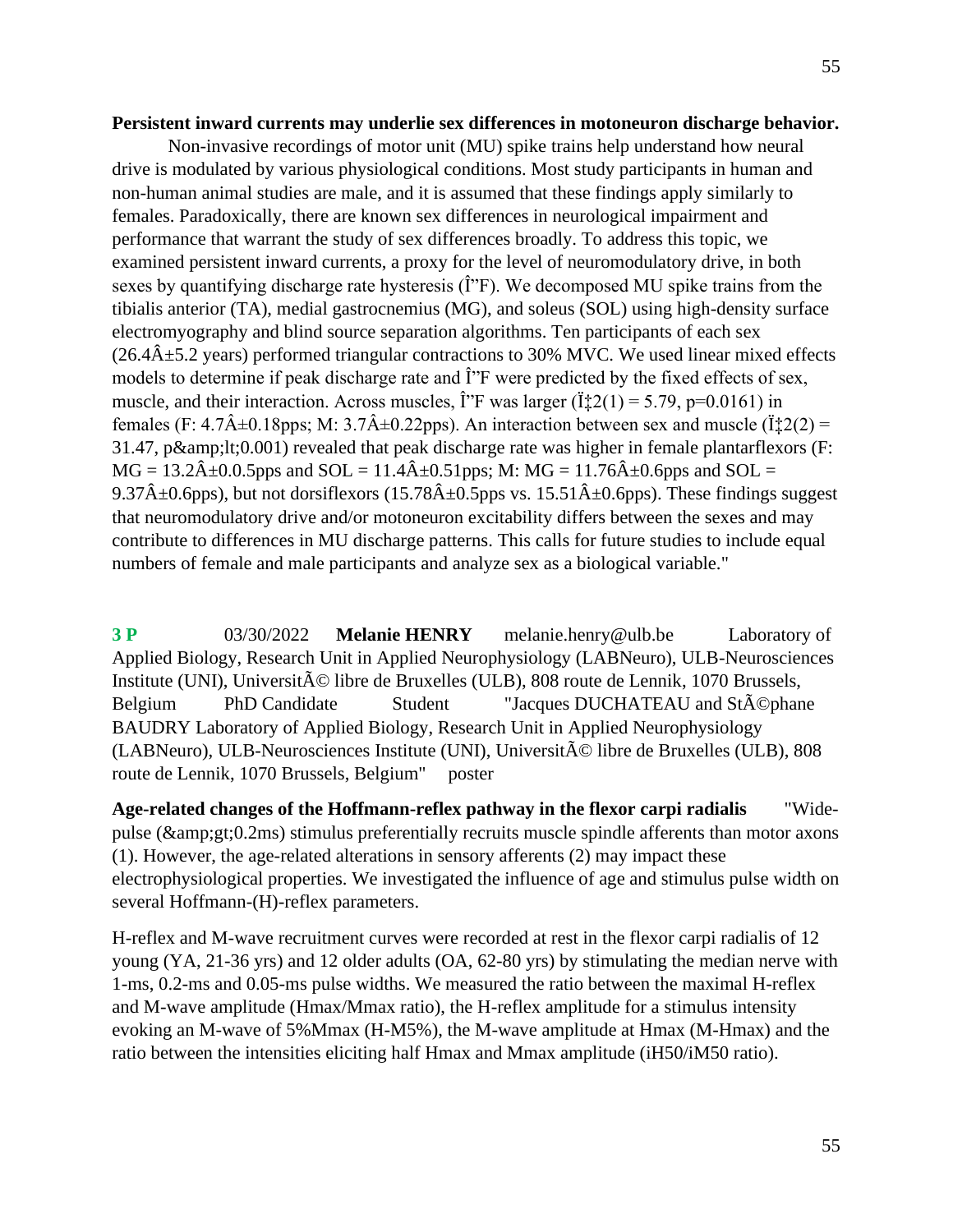OA had smaller Hmax/Mmax ratio but greater M-Hmax and iH50/iM50 ratio than YA, regardless of pulse width (p-values $\hat{a}\%0.025$ ). H-M5% was smaller in OA than YA for pulse width  $\hat{a}\%$ +0.2ms (p<0.001), with a lesser effect of pulse width on H-M5% in OA  $(p=0.005)$ .

The age-related changes in H-reflex parameters could reflect changes at axonal or synaptic levels. However, the lesser influence of pulse width on H-M5% in OA suggests a change in strength-duration time constant (1) or a loss of larger sensory afferents (2,3). Overall, these results may reflect changes in the excitability of muscle spindle afferents with ageing.

1. Panizza et al. 1989. Muscle Nerve.12,576-579.2. Kim et al. 2007. J Physiol.582,525–538. 3. Veale et al. 1973. J. Neurol. Neurosurg. Psychiatry.36,75 $\hat{a} \in \mathcal{C}^*$ 86."

**4** 03/31/2022 **James (Drew) Beauchamp** james.beauchamp@northwestern.edu Northwestern University PhD Candidate Student "James A. Beauchamp1,2, Gregory E.P. Pearcey2,3,4,5, Obaid U Khurram6, Julius P.A. Dewald1,2,4, CJ Heckman2,3,4,5 1 Department of Biomedical Engineering, McCormick School of Engineering, Northwestern University, Chicago, IL, USA" oral

**Potential deficits in isometric ankle torque control introduced by persistent inward currents in humans** Voltage-sensitive persistent inwards currents (PICs) are monoaminergicdependent depolarizing currents that augment excitatory synaptic input to motoneurons, often prolonging discharge and sculpting the behavior of motoneurons to meet task demands. Here, we highlight this relation and show that prolongation of motoneuron firing depends on task demands in the human. In the first experiment, we used paired motor unit (MU) analysis (DeltaF) to estimate PICs during triangular isometric plantarflexion/dorsiflexion torque contractions at various ankle joint angles, where both mechanical properties and afferent input (i.e. muscle length and reciprocal inhibition) may influence PICs. Across sampled muscles, DeltaF was 0.385 pps higher (95%CI: [0.174 0.595]) when the agonist muscles were at relatively shorter lengths. In a second experiment, we investigated the influence of torque profile on persistent MU discharge using a novel sombrero paradigm, comprised of a triangular contraction superimposed upon a steady low-level contraction. In this paradigm, ~50% of MUs recruited in the triangular region sustained discharge into the low-level contraction and created difficulties in task performance as evidenced by a 1.5 fold increase in torque variability. Combining parameters from both experiments, we found that a greater proportion of MUs exhibited sustained discharge during sombrero contractions at shorter lengths in the tibialis anterior (Short:278/538, Long:114/361) and medial gastrocnemius (Short:378/623, Long:41/237) but not soleus (Short:24/68, Long:24/43). These collective findings suggest motoneurons at the ankle exhibit a greater propensity for sustained discharge at shorter muscle lengths during voluntary efforts and that PICs, once activated, may introduce potential limitations in isometric ankle torque control.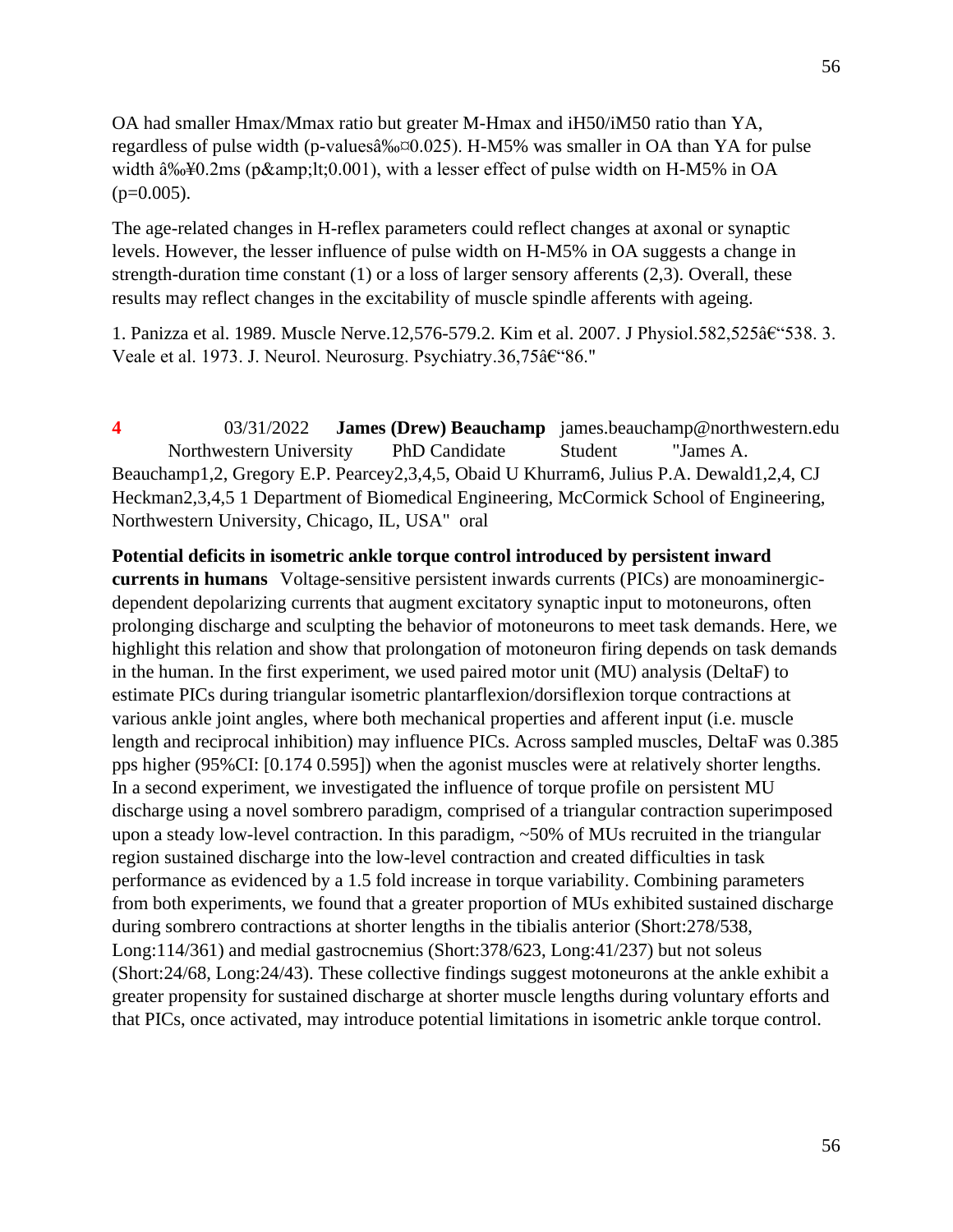**5 P** 04/01/2022 **Ghazaleh Mohammadalinejad** ghazale1@ualberta.ca University of Alberta student Student Monica Gorassini, Babak Afsharipour, Jennifer Duchcherer University of Alberta poster

**Development of Intrinsic Motoneuron Properties in Humans** Motoneuron properties and their firing patterns change by age and in response to CNS injury. We investigated intrinsic motoneuron properties in 51 typically developing (TD) participants from the ages of 7 to 60 years and in 3 participants with cerebral palsy (CP) between the ages of 26 - 39. One of the main objectives of this ongoing study is to understand how activation of persistent inward calcium currents (CaPICs) contribute to the excessive activation of motoneurons during spasticity in CP. To do this, we measured multiple single motor units from the ankle dorsiflexor muscle tibialis anterior (TA) from a 64-electrode surface EMG grid. CaPIC amplitude was estimated from the amount of synaptic current (measured from the motor unit firing rate profiles) that is needed to de-recruit the motor unit compared to the amount needed to recruit the motor unit (or DeltaF) given that the CaPIC provides sustained depolarization of the motoneuron at sub-threshold levels. Interestingly, DeltaF is large in young children and adults (up to 24 years of age) and then plateaus to a steady amplitude during later adulthood. So far, DeltaF measured in participants with CP is within TD ranges. In summary, it appears that CaPICs decrease with age and are not affected by insult to the developing brain in CP. However, other properties of motoneuron firing such as the sensitivity or gain of the motoneuron to synaptic inputs does seem to be affected in CP and we are investigating this further.

**6** P 04/12/2022 **Maria Knikou** Maria.Knikou@csi.cuny.edu City University of New York Professor "Andreas Skiadopoulos1, Rachel Burau1, Stephan Heddon1, Nicole Saulnier1, Timothy S. Pulverenti1, Maria Knikou1,21 Klab4Recovery Research Laboratory, Department of Physical Therapy, College of Staten Island, The City University of New York, Staten Island, NY USA 2 PhD Program in Biology and Collaborative Neuroscience Program, Graduate Center of The City University of New York and College of Staten Island, New York, NY USA " Timothy S. Pulverenti and Maria Knikou poster

**Physiological effects of different thoracolumbar transspinal stimulation electrode configurations in humans** Spinal cord stimulation has gained prominent attention, with research investigations spanning from animals to humans, and from mathematical modeling to intraspinal, epidural, and transcutaneous (i.e. transspinal) delivery of electrical current to affect locomotor, respiratory, and bladder function. In this study we established the neurophysiological properties of transspinal evoked potentials (TEPs) in response to different configurations of the cathode electrode. The cathode was a rectangular electrode (Protocol P-Klab4Recovery), a square electrode (P-2), two square electrodes with 1 cm distance placed vertically on spinal process (P-3), or a square electrode placed on each paravertebral side (P-4). TEPs were recorded bilaterally from ankle and knee muscles, and we determined the latency, and duration, as well as recruitment curves and strength of pre-motoneuronal control (low-frequency and post-activation depression) for each protocol. We found that TEPs onset latency was significant different across muscles and protocols, with latency being different P-Klab vs. P4, P-Klab vs. P2, P3 vs. P4, and P3 vs. P2. The strength of low-frequency depression was not significant different across protocols, but was stronger for ankle TEPs compared to TEPs recorded from knee muscles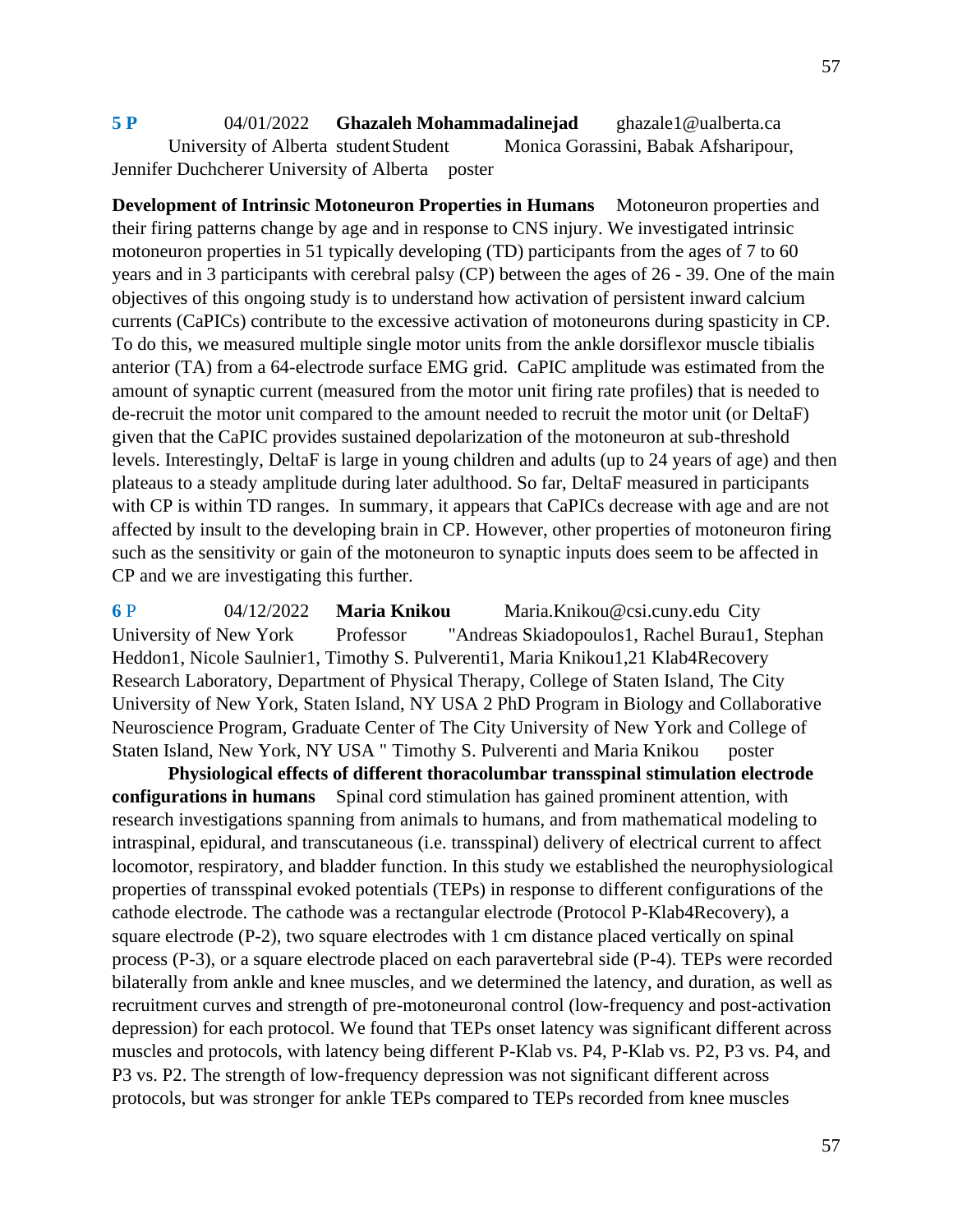suggesting that a different proportion of afferents are involved in manifestation of TEPs across muscles. A shift in the slope and threshold intensity to the right was found for P-4, suggesting that more stimulation intensity is needed to evoke TEPs of similar amplitude. Our findings suggest the use of the most optimal stimulation configuration based on physiological evidence. Supported by the NIH/NICHD (RO1 HD100544) and the NYSDOH/ SCIRP (C35594GG).

**8 P** 04/13/2022 **Ellen Pereira Zambalde** ellenzamb@gmail.com University of Campinas PhD. Student Student "Carina Marconi Germer, University of Pernambuco Leonardo Abdala Elias, University of Campinas" poster

**Correlation between the approximate entropy of the isometric muscle force and the neural drive to a hand muscle** Approximate entropy (ApEn) is a statistical measure that has been used to quantify the regularity of isometric force signals. A recent computer simulation study predicted that several properties of the neuromuscular system would influence force ApEn, including the input bandwidth, the number of recruited motor units (MUs), and the contractile properties of muscle fibers. Also, the simulations predicted that the correlation between ApEn of common input to the motor neuron (MN) pool and force was low. Here we analyzed human experimental data to validate model predictions. Eleven participants performed an isometric force task (index finger abduction) at two contraction intensities (2.5% and 5%MVC). Force signals and MU spike trains (decomposed from high-density EMG) were used to perform a correlation analysis using both ApEn and CoV (coefficient of variation) of muscle force and the smoothed cumulative spike trains (sCST; filtered at 5Hz). Results indicated that both CoV and ApEn of force and sCST signals reduced with contraction intensity. sCST CoV presented a moderate correlation with force CoV ( $\ddot{\textbf{i}}$  = 0.55), while the correlation between sCST and force ApEn was low. The latter, however, depended on the number of recruited MUs used to estimate the sCST, so that the increased number of MUs used in the sCST resulted in a higher correlation coefficient ( $i^{\bullet}$  = 0.31 for a group of 9 MUs per CST). Therefore, our results support that the regularity of low-frequency components of the common input to the motor neuron pool is linearly transmitted to muscle force regularity.

**9 P** 04/13/2022 **Christina D. Bruce** nique1965@gmail.com University of British Columbia - Okanagan PhD Student Student "Justine R. Magnuson & Chris J. McNeil School of Health and Exercise Sciences and Centre for Heart, Lung and Vascular Health, The University of British Columbia, Kelowna, BC" poster

**Assessing voluntary activation using two different methods to set intensity of transcranial magnetic stimulation**According to current guidelines, when measuring voluntary activation (VA) using transcranial magnetic stimulation (TMS), stimulator output (SO) should not exceed the intensity that, during a maximal voluntary contraction (MVC), elicits a motor evoked potential (MEP) from the antagonist muscle  $\&g(t;15\%)$  of its maximal M-wave amplitude. However, VA is based on agonist evoked-torque responses (i.e., superimposed twitch; SIT and estimating resting twitch; ERT), which means limiting SO based on electromyographic (EMG) responses will often lead to a submaximal SIT and ERT, possibly underestimating VA.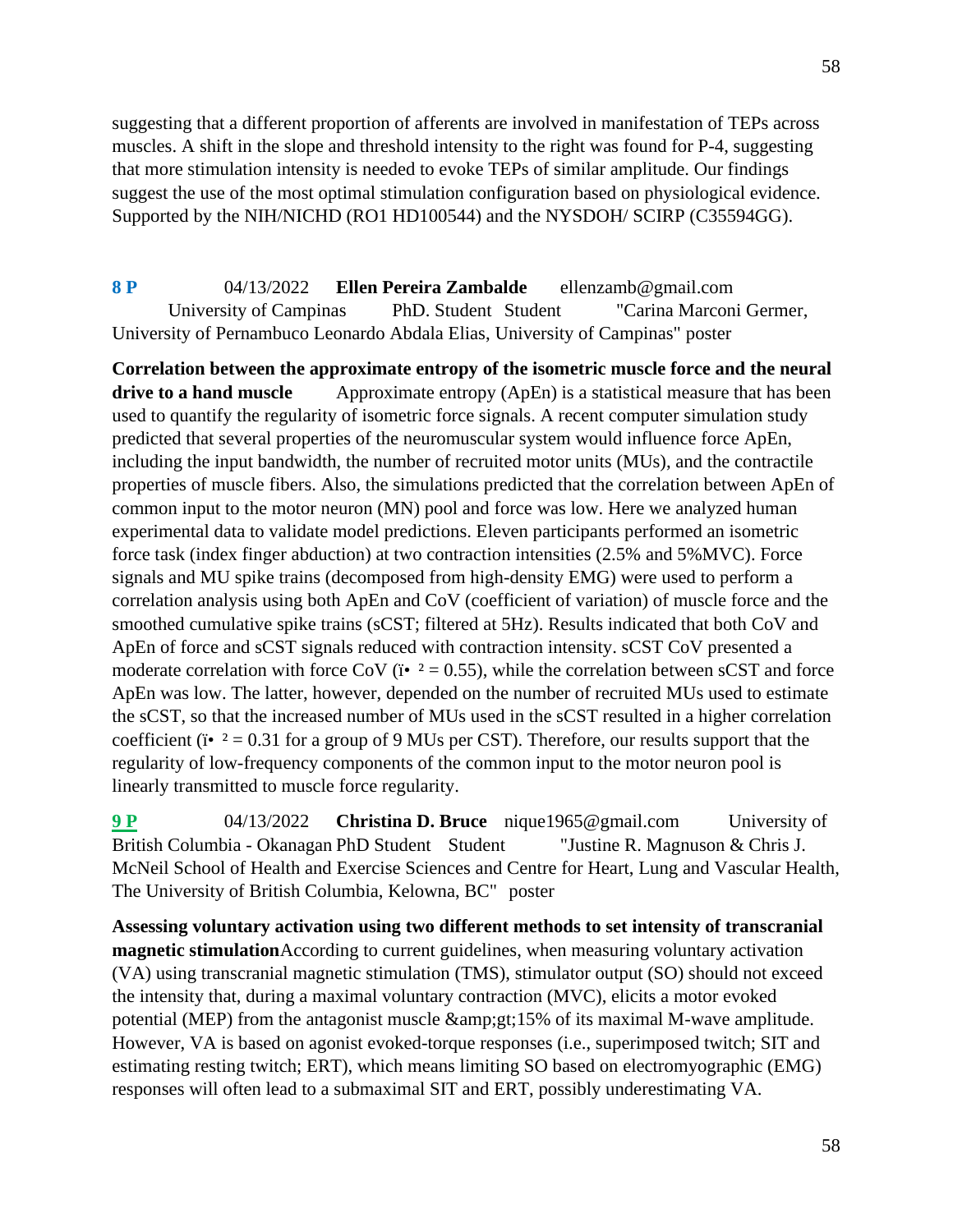Therefore, the purpose of this study was to compare elbow flexor VA calculated using the original method (i.e., intensity based on MEP size; SOmep) and a method based solely on eliciting the largest SIT at 50% MVC torque (SOsit), regardless of triceps brachii MEP size. Fifteen healthy, young participants performed 10 sequences of brief contractions at 100, 75, and 50% MVC torque, with TMS delivered at SOmep (73.0 $\hat{A} \pm 13.5$ %) or SOsit (92.0 $\hat{A} \pm 10.8$ %) for five sequences each. Although the mean ERT torque was greater using SOsit  $(15.2\hat{A} \pm 4.8Nm)$ compared to SOmep (12.9 $\hat{A}$ ±3.7Nm; P=0.03), the SIT amplitude at 100% MVC torque was not different (SOmep:  $0.69\text{\AA} \pm 0.49\text{Nm}$  vs. SOsit:  $0.74\text{\AA} \pm 0.52\text{Nm}$ ; P=0.60). Despite the ERT disparity, VA scores were not different between SOmep ( $94.6\hat{A} \pm 3.5\%$ ) and SOsit ( $95.0\hat{A} \pm 3.3\%$ ; P=0.57). Although SOsit did not lead to a higher VA score than the SOsit method, it has the

benefit of yielding the same result without the need to record antagonist EMG or perform MVCs when determining SO, which can induce fatigue prior to measuring VA.

**10** P 04/14/2022 **Francesco Negro** francesco.negro@unibs.it Universita' degli Studi di Brescia Associate Professor None "Tea Lulic-Kuryllo1, Marco Benedini1, Marta Cogliati1, Simone Piva2, Claudio Orizio1, Nicola Latronico21Department of Clinical and Experimental Sciences, University of Brescia, Brescia, Italy2Department of Anethesia, Critical Care and Emergency, ASST Spedali Civili University Hospital, Brescia, Italy" oral

**A longitudinal study on motor unit adaptations in COVID-19 post-intensive care syndrome patients** Introduction: COVID-19 post-intensive care syndrome (PICS) patients present with persistent fatigue and weakness. The longitudinal effects of COVID-19 on motor unit (MU) properties have not been investigated. The aim of the study was to assess if COVID-19 survivors have altered MU properties at 3- and 6-months and 6- and 12-months post-ICU discharge. Methods: Two groups of critically ill patients were recruited from the ICU of Spedali Civili Hospital in Brescia with a confirmed COVID-19 infection. The two patient groups consisting of 20 and 16 patients were followed at 3 to 6 or 6 to 12 months, respectively. Patients performed submaximal isometric contractions scaled to 30%, 50%, and 70% MVC. One 64 channels matrix was placed over the belly of the tibialis anterior. HD-sEMG signals were decomposed, following which mean discharge rate, discharge rate at recruitment and de-recruitment, recruitment and derecruitment threshold, and discharge variability were quantified. Results: Recruitment, and derecruitment discharge rates of low-threshold MUs increased by 14% and 9%, while derecruitment threshold increased by 16% at 6 months compared to 3 months. For high-threshold MUs, recruitment threshold decreased by 6% at 6 months compared to 3 months. There were no significant differences between 6 and 12 months in low- or high-threshold MU properties. There was an increase in MVC across the follow-up. Discussion: MU properties adapt and are altered in the first 6 months but recover by 12 months following ICU discharge. These adaptations may be due to the disease-causing autoinflammatory process.

**11 P** 04/14/2022 **Ricardo N. O. Mesquita** r.mesquita@ecu.edu.au Edith Cowan University, Australia PhD candidate / Senior research assistant Student Janet L. Taylor (Edith Cowan University, Australia), Gabriel S. Trajano (Queensland University of Technology, Australia), AleÅ¡ Holobar (University of Maribor, Slovenia), BasÃ-lio A. M.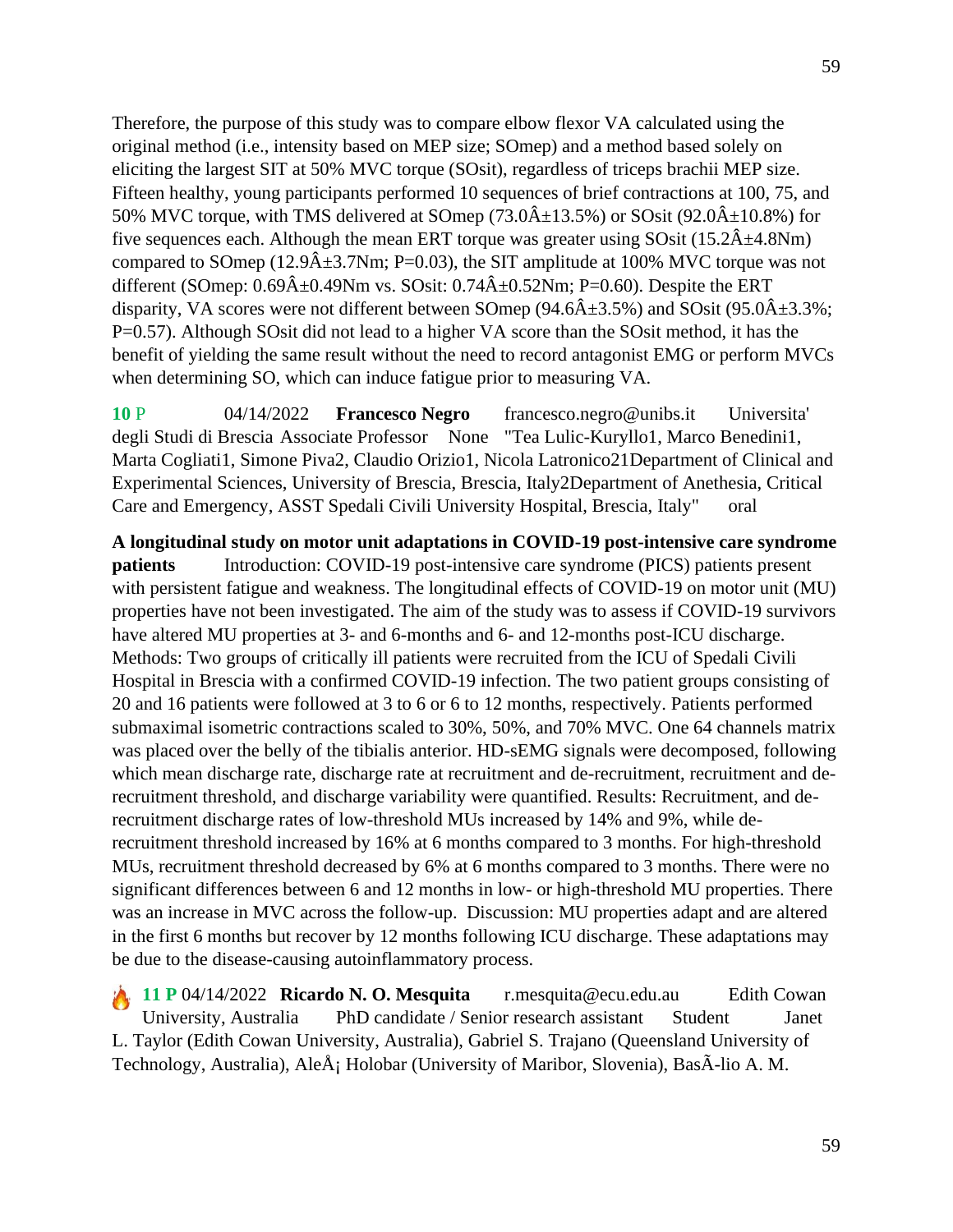Gon $\tilde{A}$ §alves (Griffith University, Australia), Anthony J. Blazevich (Edith Cowan University, Australia) poster

**Does mental stress modulate the activity of persistent inward currents in motoneurons?** It (probably) depends! Background: Persistent inward currents (PICs) in motoneurons greatly influence their responsiveness to synaptic input. As PICs are enhanced by monoamines, we hypothesised that increased noradrenaline release induced by mental stress would increase PICs in humans. Methods: Surface electromyograms (EMG) collected using a 32-electrode matrix on gastrocnemius medialis during voluntary, isometric, ramp plantarflexions were decomposed to estimate PICs using the paired motor unit technique (delta frequency, DF). Additionally, another technique (VibStim), which combines Achilles tendon vibration and triceps surae neuromuscular electrical stimulation (NMES) to evoke involuntary self-sustained contractions was used. VibStim-induced muscle activity may reflect PIC activation. Trials of each technique were performed with and without mental stress, which was induced by a mental arithmetic task. Results: Reported stress and heart rate increased during mental stress. DF was not altered by mental stress (p=0.147, n=14, 5 females). In VibStim (n=19, 10 females), mental stress induced greater responses in torque ( $p=0.010$ ) and soleus EMG ( $p=0.005$ ) during vibration at the end of NMES, in the torque increase throughout the trial (i.e., warm-up) ( $p=0.005$ ), and in sustained torque  $0.5$  s post-vibration (p=0.017), but not in post-vibration EMG (p=0.201). Conclusion: Mental stress increased the magnitude of involuntary contractions (VibStim) but not DF. Thus, effects of increased noradrenaline release on PIC contribution to motoneuron firing might depend on the background level of neuromodulation and ionotropic input. Alternatively, as only gastrocnemius medialis DFs were calculated, mental stress might have differentially influenced plantarflexor synergists. Finally, mechanism(s) other than increased PICs could have contributed to the greater VibStim responses.

**12 P** 04/14/2022 **Popesco Timothee** timothee.popesco@unil.ch University of Lausanne PhD Student Student"Gilles Andreotti, Laurenne Dulac, Chris Donnelly, Nicolas Place Institute of Sport Sciences, Faculty of Biology and Medicine, University of Lausanne, Switzerland" poster

**Amplifying the torque induced by wide-pulse, high-frequency neuromuscular electrical stimulation** "Wide-pulse high-frequency neuromuscular electrical stimulation (WPHF NMES) may induce a progressive increase in torque during the stimulation ("extra torque" (ET)) at low stimulation intensity (Wegrzyk et al. 2015). The mechanisms responsible for ET production remain largely unknown but persistent inward currents (PICs) are thought to play an important role (Collins 2007). The aim of this study was to test the hypotheses that a remote contraction (i.e. contraction of an unrelated muscle) would (i) increase ET during WPHF NMES of the plantar flexors and (ii) lead to higher PIC estimates.

Twenty-five healthy volunteers (26±6 years, 7 women and 18 men) took part to the protocol. The experiment was performed in two conditions: (i) Control and (ii) Remote, in which the participants sustained an isometric elbow flexion at ~20% of their maximal voluntary contraction (MVC) torque. WPHF NMES 20-s long trains were delivered at the intensity necessary to evoke 5% MVC torque. High-density electromyographic recordings from the soleus (SOL) and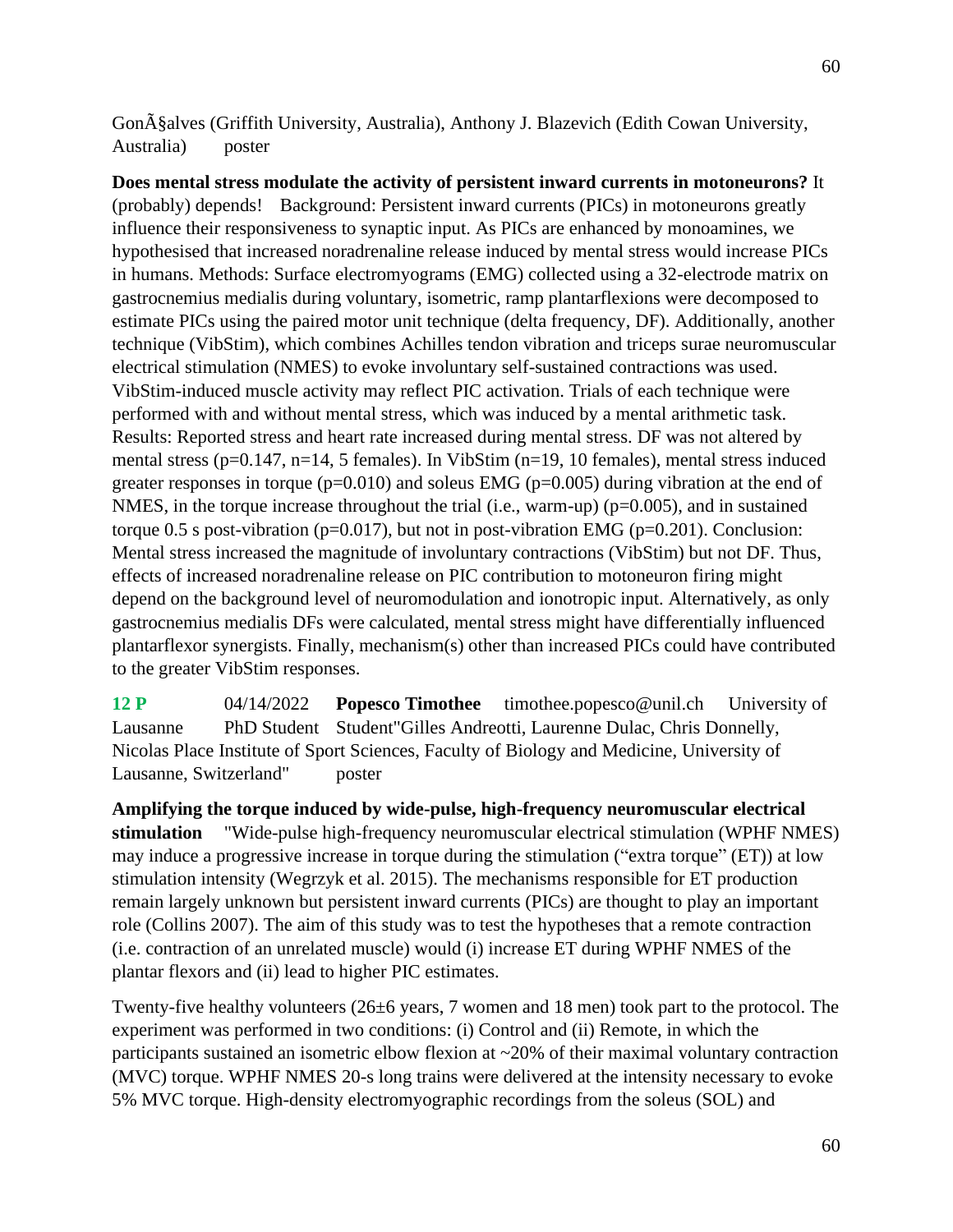gastrocnemius medialis (GM) muscles were used to estimate PIC strength during triangular voluntary contractions using the deltaF method (Gorassini et al. 2002).

ET, quantified as the relative change in torque during the 20-s evoked contraction, was higher in Remote compared to Control  $(+55\pm180\%$  vs.  $+15\pm113\%$ , p=0.003). PIC estimates did not differ between Control and Remote for SOL and GM (p>0.05). Our findings do not support a direct link between PIC and ET in response to WPHF NMES. Nevertheless, the effect of the remote contraction on ET production may offer new therapeutic perspectives. "

**13 P** 04/14/2022 **Antonio Gogeascoechea** antonio.gohz@gmail.com University of Twente PhD candidate Student "Rafael Ornelas Kobayashi, University of Twente Utku S. Yavuz, University of Twente Massimo Sartori, University of Twente" poster

**Identification of Motor Unit Twitch Responses in the Intact Human In Vivo: Shifting the Paradigm in Electromyography-driven Modeling**"Current electromyography (EMG)-driven modeling frameworks aim at representing complex neuromusculoskeletal processes. However, they often fail to capture the interaction between neural and mechanical mechanisms of movement. The ability to decode motor units (MUs) from high-density EMGs enables extending current neuromusculoskeletal models into MU-specific formulations where the neural information is preserved. Herein, we propose a high-resolution framework to generate MUspecific neuromusculoskeletal models based on the identification of MU-twitch properties.

For this purpose, we recorded torque and high-density EMGs from the lower leg during isometric dorsi-plantarflexion contractions across multiple activation levels and ankle positions. We decomposed the EMGs into MU spike trains and calculated their recruitment thresholds and discharge rates. We computed a linear combination of these neural features and mapped them into contractile properties found in humans. We employed the resulting properties to design twitch models as impulse responses of a second-order system. The MU-specific activation dynamics were defined as the convolution between the MU-twitch responses and their corresponding spike trains. The resulting activation profiles were used to drive a subject-specific musculoskeletal model which allowed computing joint moments. Moreover, we compared our methodology with the conventional EMG-driven framework.

For the MU-driven models, the normalized RMSE values between the reference and predicted torques were below 0.5 across all conditions. Contrastingly, the EMG-driven models were unable to adapt to all conditions, providing greater errors in the plantar-flexed and low activation conditions.

Our proposed methodology showed robustness in predicting torque across multiple conditions and provides a deeper insight into force-generation processes of human movement.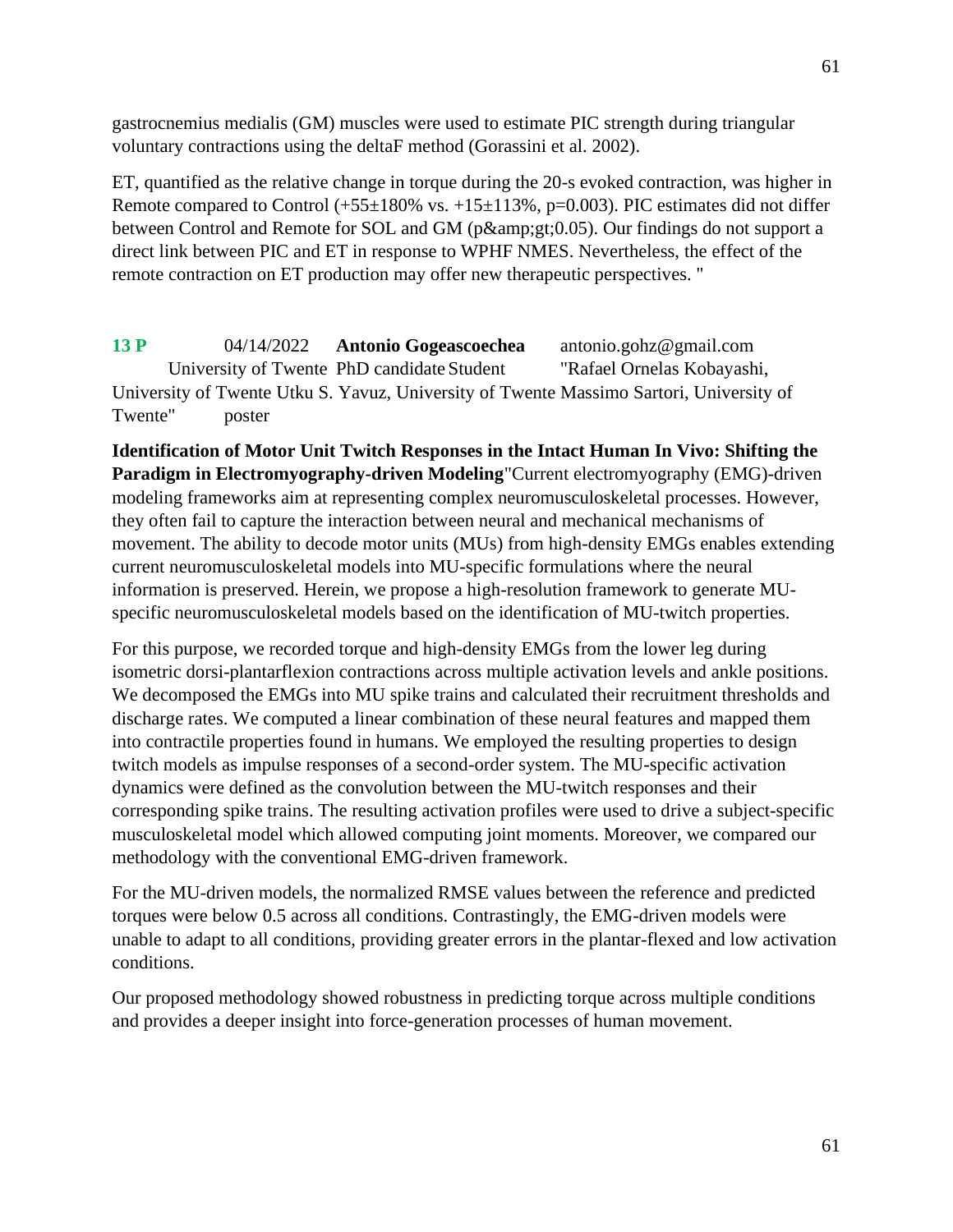**Neuromodulation across multiple segments of the spinal cord with transcutaneous spinal cord stimulation** Transcutaneous spinal cord stimulation (tSCS) has the potential to modulate circuitry of the spinal cord non-invasively. Currently, little is known as to how tSCS influences spinal and corticospinal excitability across multiple remote segments of the spinal cord. Two studies aimed to determine the effect of cervical, lumbar, or combined tSCS on cervico-lumbar connectivity and corticospinal excitability during static and rhythmic arm and leg tasks. During study 1 (n=13), Hoffman (H)-reflexes were elicited in the soleus muscle (SOL), while in study 2 (n=14), the amplitude of H-reflexes and motor evoked potentials (MEPs) were evaluated in the flexor carpi radialis muscle (FCR). These were assessed during 2 tasks: 1) Static; 2) Rhythmic cycling of the arms (study 1) or legs (study 2). In both studies, conditions included 1) No tSCS; 2) cervical tSCS; 3) lumbar tSCS. Study 2 also included combined cervical and lumbar tSCS. As expected, SOL H-reflex amplitude was suppressed by 19% during arm cycling relative to arms static (without tSCS) and cervical tSCS with arms static induced a similar 23% reduction in SOL H-reflex amplitude. Leg cycling suppressed the FCR H-reflex by 14%, while lumbar tSCS facilitated the FCR H-reflex amplitude by 11% when the legs were static. Interestingly, combined cervical and lumbar tSCS produced a convergence in the upper limbs (FCR muscle) that increased H-reflex and MEP amplitude by 20% compared to static NotSCS. Collectively, these results indicate that tSCS alters excitability across multiple segments of the spinal cord and converge to modulate both spinal and corticospinal transmission.

**15 P** 04/15/2022 **Melissa Elena Fajardo** melissa.fajardo@northwestern.edu Northwestern University PhD Student Student "Laura Miller-McPherson (Washington University in St. Louis) CJ Heckman (Northwestern University) James A. Beauchamp (Northwestern University) Sophia Jenz (Northwestern University) Gregory EP Pearcey (Northwestern University)" poster

**Comparing Estimates of Persistent Inward Currents & Motor Unit Discharge Patterns in the Human Upper Arm** Muscles within a limb play various roles in the generation of movement. For example, proximal muscles in the upper limb tend to stabilize and produce gross movements with the arm while distal muscles are mainly responsible for fine movements. All motor pools are innervated by corticospinal- and brainstem-mediated projections in the mammalian upper limb, but proximal muscles are biased towards brainstem-mediated innervation and distal muscles are biased towards corticospinal innervation. This may be significant because brainstem pathways provide neuromodulatory input to motoneurons (MN) which can alter excitability and alter the input-output patterns of MN discharge in response to incoming excitatory/inhibitory motor commands. Monoamines originating from the brainstem facilitate persistent inward currents (PICs), which amplify and prolong excitatory inputs, thus facilitating MN discharge. The purpose of this ongoing study is to compare estimates for PIC magnitude as well as motor unit discharge patterns decomposed from high density surface EMG arrays over various muscles of the upper limb in healthy young adults. The anterior and intermediate deltoid, biceps brachii, lateral head of the triceps brachii, flexor digitorum superficialis, extensor digitorum, and the first dorsal interossei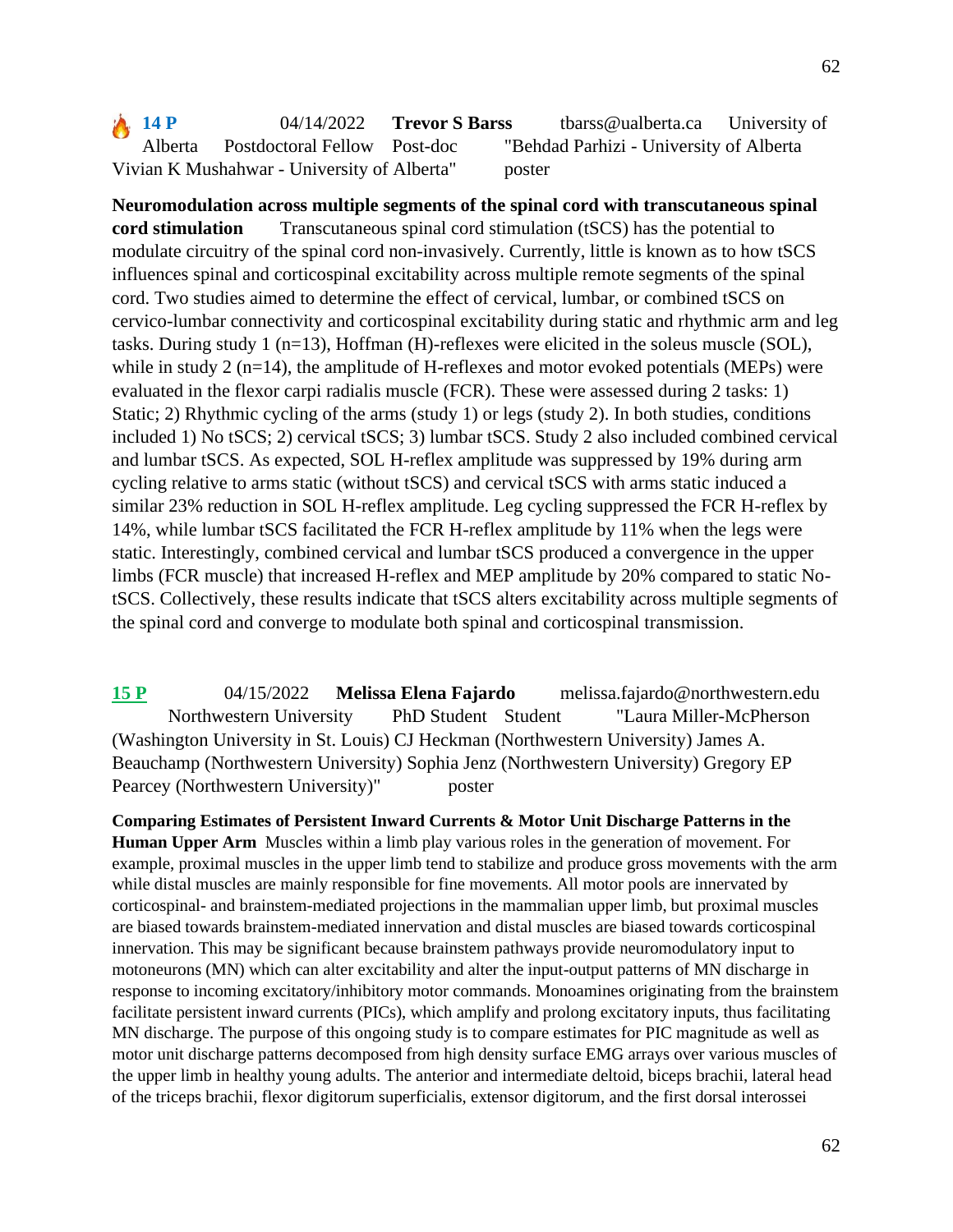were studied during triangular-shaped ramp contractions in a single session. Preliminary data suggest that motor unit discharge characteristics differ as one moves from proximal to distal muscles while estimates of PIC magnitude are higher in proximal muscles when compared to distal muscles. This may have functional implications for the normal control and rehabilitation of movement after neurological impairment.

**16** P 04/15/2022 **Christopher Taylor** taylor.chris@temple.edu Temple University PhD Student Student "Francesco Negro (UniversitÃ degli Studi di Brescia) Christopher Thompson (Temple University)"

**The Effects of Caffeine on Human Spinal Motoneuron Excitability** Human spinal motoneurons are partially governed by the activation of persistent inward currents that contribute to changes in excitability. These changes in motoneuron excitability are regulated by monoamines, such as serotonin and norepinephrine. Caffeine, one of the world $\hat{a} \in \mathbb{N}$  most popular performance-enhancing supplements, elicits its ergogenic benefits through stimulating the volumetric release of monoamines. However, little is known on how caffeine may affect motoneuron excitability and discharge characteristics. We utilized a double-blind, inactive placebo-controlled, crossover study design (clinical trial: NCT04891393) to examine and quantify the effects of caffeine (3 mg/kg) on motoneuron excitability and discharge characteristics. Utilizing high-density electromyography from the right tibialis anterior and soleus muscles of 20 adults with no history of neurological injury, we decomposed dozens of concurrently active motor units during a series of sub-maximal (20%) isometric contractions of the ankle, while a registered nurse documented vital signs, at 30 minute intervals before and after the ingestion of either caffeine or placebo. In the caffeine group, we observed significant changes in cardiovascular physiology (mean arterial pressure +8.8% (+7.7mmHg); heart rate -15.3% (- 11.7 bpm)) 30 minutes after caffeine consumption, however, no changes in estimated motoneuron excitability (DeltaF), motor unit yield, maximum discharge rate, recruitment threshold, and derecruitment threshold were observed. In the placebo group, no significant changes were observed in either cardiovascular physiology, motoneuron discharge characteristics, or excitability. These findings suggest that caffeine  $\hat{\alpha} \in \mathbb{R}^N$ s ergogenic benefits may be unrelated to changes in motoneuron excitability or discharge properties.

**17 P** 04/15/2022 **Jessica Leverett** leverett@ualberta.ca University of Alberta Student "Bronder, Porozni, & Collins, University of Alberta" poster

**Functional electrical stimulation and transcutaneous spinal cord stimulation: Better together?** Transcutaneous spinal cord stimulation (tSCS) holds great promise for restoring lost motor function after a spinal cord injury. tSCS is thought to work by increasing the excitability of neural circuits that control movement, thereby "boosting" residual voluntary descending commands and enhancing movement. Functional electrical stimulation (FES), on the other hand, was developed in the 1970s to generate contractions, restore movement, and maintain muscle mass and cardiovascular health. FES generates contractions predominantly by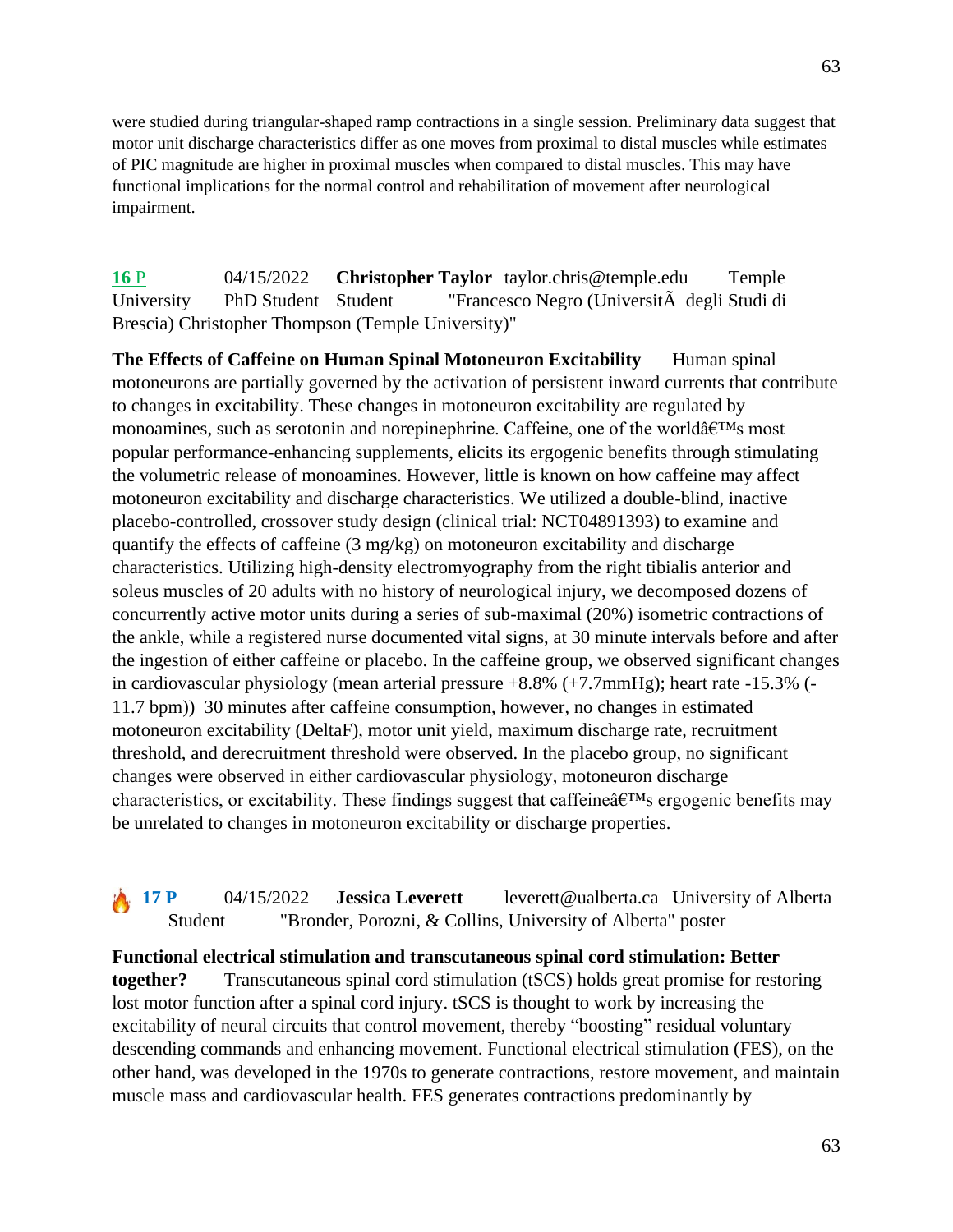depolarsing motor axons, however, sensory axons also depolarise and contractions can also arise from signals traveling along circuits through the CNS. We propose that if tSCS increases the excitability of such circuits, then when tSCS is on, contractions produced by FES will be larger than when tSCS is off, and contraction amplitude will increase with tSCS intensity. FES will be delivered over the tibial nerve to produce sets of 5 (7s long) plantarflexion contractions (10s between) that generate ~5% of a maximum voluntary contraction under control (FES only) conditions. In separate trials, FES will be delivered while tSCS (4kHz alternating current pulses at 30Hz) is delivered for 10 min at each of 4 intensities (0.6, 0.8, 1.0, and 1.2 times dorsal root reflex threshold). Preliminary results suggest contractions can be 50% larger when tSCS is on compared to off and the effect scales with tSCS intensity. If these results hold true, we propose that FES and tSCS will be better together for producing contractions that are larger, more fatigue-resistant and accompanied by less spasticity than FES alone.

**18 P** 04/16/2022 **Matt Topley** topley@temple.edu Temple University Doctoral Student Student "Christopher K. Thompson, PT, DPT, PhD, Martin Zaback, PhD" poster

**Estimating motoneuron excitability during isometric contractions with and without antagonist co-contraction** "Introduction: The nervous system is suggested to utilize distinct descending pathways to mediate flexion, extension, and cocontraction. Other evidence suggests both motor pools receive concomitant excitatory and inhibitory inputs during cocontraction. Though fundamental to motor control, neither of these theories consider the role of motoneuron excitability in cocontraction. In this study, we hypothesize that motoneuron excitability will be reduced during co-contraction of antagonist muscles.

Methods: High-density surface electromyography (HD-sEMG) of the tibialis anterior (TA) was recorded in three healthy individuals (male age 30-35). First, subjects performed 10% maximal voluntary isometric dorsiflexion (DF) ramps with visual feedback of TA EMG amplitude. Ramps with a target 10% TA EMG amplitude were repeated, but while producing zero dorsiflexion torque, thus requiring co-contraction of plantarflexors (PFs; Coco). The HD-sEMG signals were decomposed into single motor unit action potentials and motoneuron excitability was examined using a paired motor unit analyses (Delta-F).

Results: 339 and 329 motor unit spike trains were extracted during the DF and Coco ramps, respectively. Unitwise Delta-F values were calculated for every test unit that met established criteria and had a minimum of four valid comparisons. The average TA motoneuron excitability was similar between DF (3.74  $\hat{A} \pm 0.99$ pps) and Coco (3.62  $\hat{A} \pm 1.29$ pps) ramps.

Conclusion: Our preliminary results demonstrate similar motoneuron excitability during dorsiflexion and antagonist co-contraction in TA motoneurons. These data are consistent with the hypothesis that the magnitude of inhibition to TA spinal motoneurons is not different between isolated TA contractions and contraction."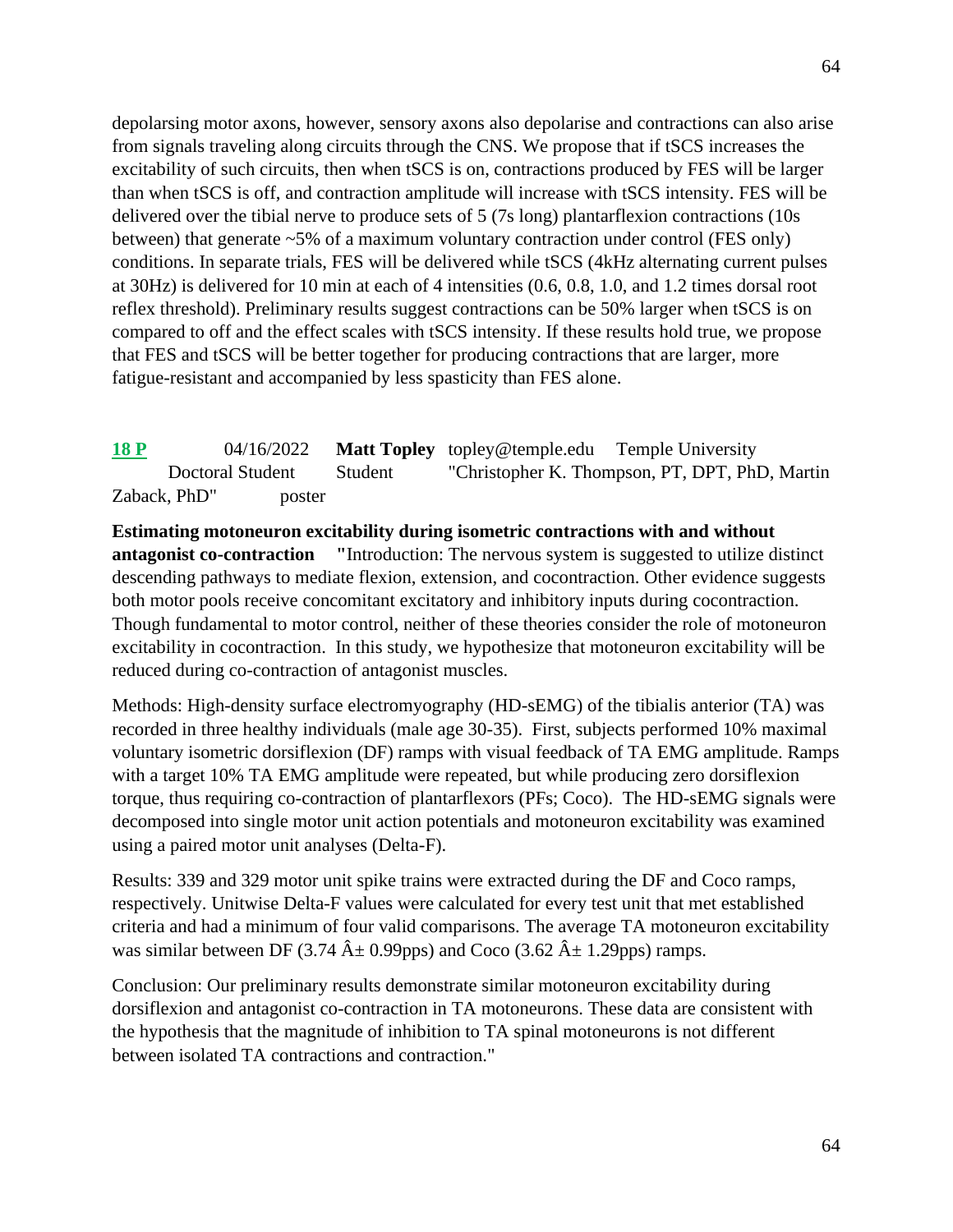65

**19** 04/16/2022 **Gabriel Siqueira Trajano** g.trajano@qut.edu.au Queensland University of Technology Senior Lecturer None "Patrick Rodrigues (Queensland University of Technology, Australia) Karen Mackay (Queensland University of Technology, Australia) Anthony Blazevich (Edith Cowan University, Australia) David Borg (Queensland University of Technology, Australia) Tiago Souza (Queensland University of Technology, Australia) Raphael Sakugawa (Federal University of Santa Catarina, Brazil) Anthony Shield (Queensland University of Technology, Australia) Lucas Orssatto (Queensland University of Technology, Australia)" oral

### **Intrinsic motor neurone excitability is increased after resistance training in older adults**

This study investigated the effects of high-intensity resistance training on estimates of the motor neurone persistent inward current (PIC) in older adults. Seventeen participants (68.5±2.8 years) completed a 2-week non-exercise control period followed by 6 weeks of resistance training. Surface electromyographic signals were collected using two 32-channel electrodes placed over soleus to investigate motor unit discharge rates. Paired-motor unit analysis was used to calculate delta frequency (DF) as an estimate of PIC amplitudes during a) triangular-shaped contractions to 20% of maximum torque capacity, and b) trapezoidal- and triangular-shaped contractions to 20% and 40% of maximum torque capacity, respectively, to understand their ability to modulate PICs as contraction intensity increases. Maximal strength and functional capacity tests were also assessed. For the 20% triangular-shaped contractions, DF (0.58-0.87 pps; p<0.015) and peak discharge rates (0.78-0.99 pps; < 0.005) increased after training, indicating increased PIC amplitude. PIC modulation also improved after training. During control period, mean DF differences between 20% trapezoidal-shaped and 40% triangular-shaped contractions were 0.09-0.18 pps ( $p=0.448$  and 0.109, respectively), which increased to 0.44 pps ( $p< 0.001$ ) after training. Also, moderate-to-very large correlations (r=0.39-0.82) were observed between changes in 20% triangular-shaped contractions DF and changes in peak discharge rates and measures of motor function. Our findings indicate, for the first time, that increased motor neurone excitability is a potential mechanism underpinning training-induced improvements in motor neurone discharge rate output, strength, and motor function in older adults. This increased excitability is likely mediated by enhanced PIC amplitudes, which are larger at higher contraction intensities.

**20 P** 04/14/2022 **Joshua Cohen** jcohen66@uwo.ca Western University PhD Candidate Student "Taian Vieira - Politecnico di Torino Tanya D. Ivanova - Western University Jayne Garland - Western University"poster

**Differential control of distinct motoneuron pools in the ankle plantarflexors** It has been shown that when humans lean in various directions, the central nervous system (CNS) recruits different motoneuron pools for task completion; common units that are active during different leaning directions, and unique units that are active in only one leaning direction. We used highdensity surface electromyography (HD-sEMG) to examine if motor unit (MU) firing behaviour was dependent on leaning direction, muscle (medial and lateral gastrocnemius; soleus), limits of stability, or whether a MU is considered common or unique. Fourteen healthy participants stood